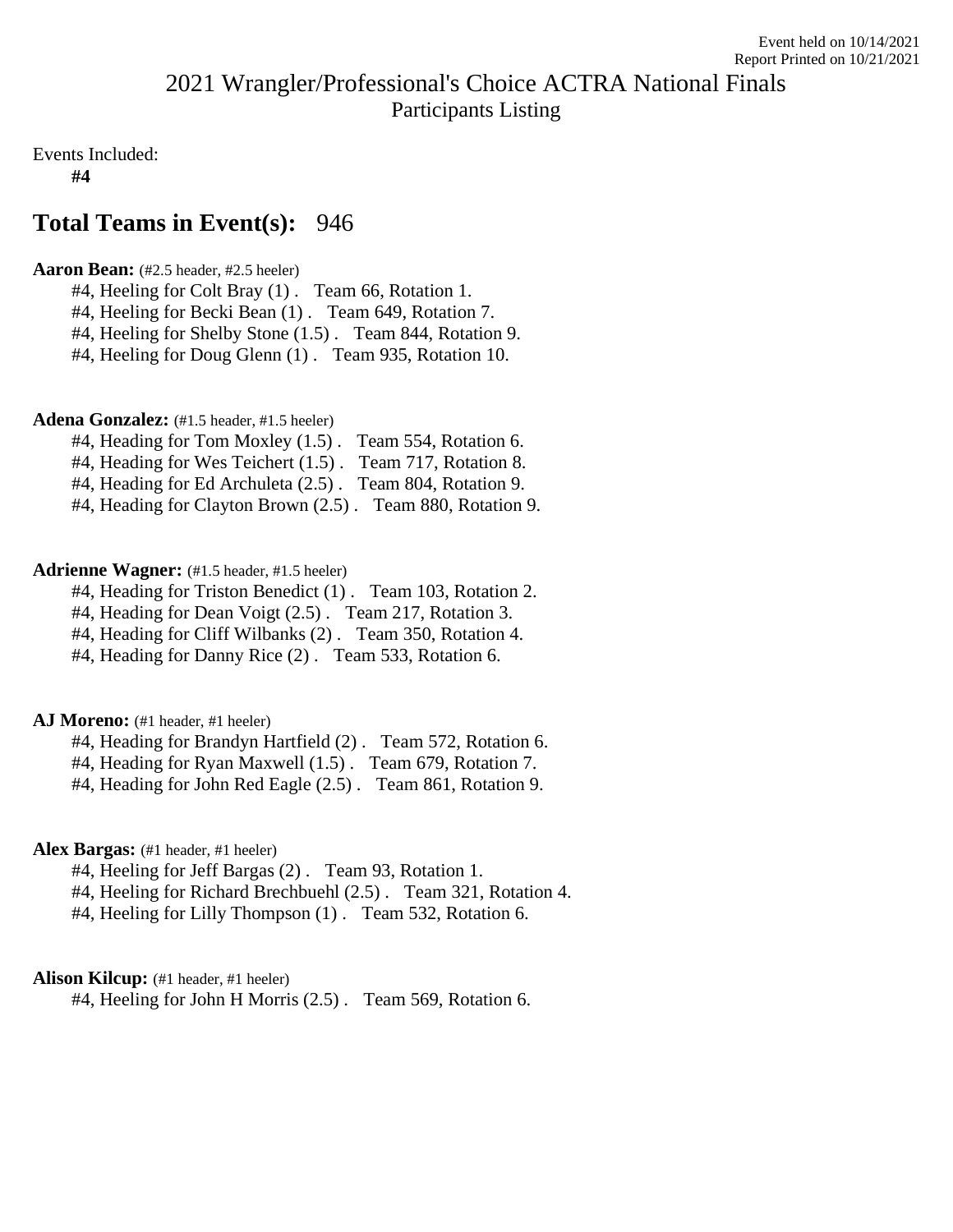**Allan Gomes:** (#2.5 header, #2.5 heeler)

#4, Heeling for Haley Stringfellow (1.5) . Team 26, Rotation 1.

#4, Heeling for Cody Mahler (1.5) . Team 171, Rotation 2.

#4, Heading for Roger Chancellor (1.5) . Team 290, Rotation 3.

**Allen Gomes:** (#2 header, #2 heeler)

#4, Heading for Allen Hoy (1.5) . Team 429, Rotation 5.

## **Allen Hagens:** (#1.5 header, #1.5 heeler)

#4, Heeling for Steve Reeves (2) . Team 44, Rotation 1.

#4, Heeling for Nathan Wohld (2) . Team 317, Rotation 4.

#4, Heeling for Jim Hughes (1) . Team 433, Rotation 5.

#4, Heeling for Les Wideman (1) . Team 911, Rotation 10.

## **Allen Hoy:** (#1.5 header, #1.5 heeler)

#4, Heeling for Kim Say (1.5) . Team 9, Rotation 1.

#4, Heeling for Carl Fernlund (2.5) . Team 311, Rotation 4.

#4, Heeling for Allen Gomes (2) . Team 429, Rotation 5.

#4, Heeling for Nancy Fernlund (1.5) . Team 595, Rotation 6.

## **Allen Teskey:** (#1.5 header, #1.5 heeler)

#4, Heading for Hannah Solesbee (1.5) . Team 21, Rotation 1.

#4, Heading for Justin Solesbee (2.5) . Team 697, Rotation 7.

#4, Heading for Sarah Moore (1) . Team 840, Rotation 9.

#4, Heeling for Brandon Ayres (2.5) . Team 931, Rotation 10.

## **Alyssa Warnke:** (#1.5 header, #1.5 heeler)

#4, Heading for Colton Daniel (2.5) . Team 193, Rotation 2.

#4, Heading for Warren Enz (2.5) . Team 439, Rotation 5.

## Amee Roundy: (#2 header, #2 heeler)

#4, Heading for Trey Roundy (2) . Team 364, Rotation 4.

#4, Heading for Ryder Winn (2). Team 418, Rotation 5.

#4, Heading for Jhett Roundy (1.5) . Team 538, Rotation 6.

#### **Ameila Lancaster:** (#2 header, #2 heeler)

#4, Heading for Chase Stouard (1.5) . Team 505, Rotation 6.

#4, Heading for Jerry Ricci (1.5) . Team 716, Rotation 8.

#4, Heading for Eli Lancaster (2) . Team 808, Rotation 9.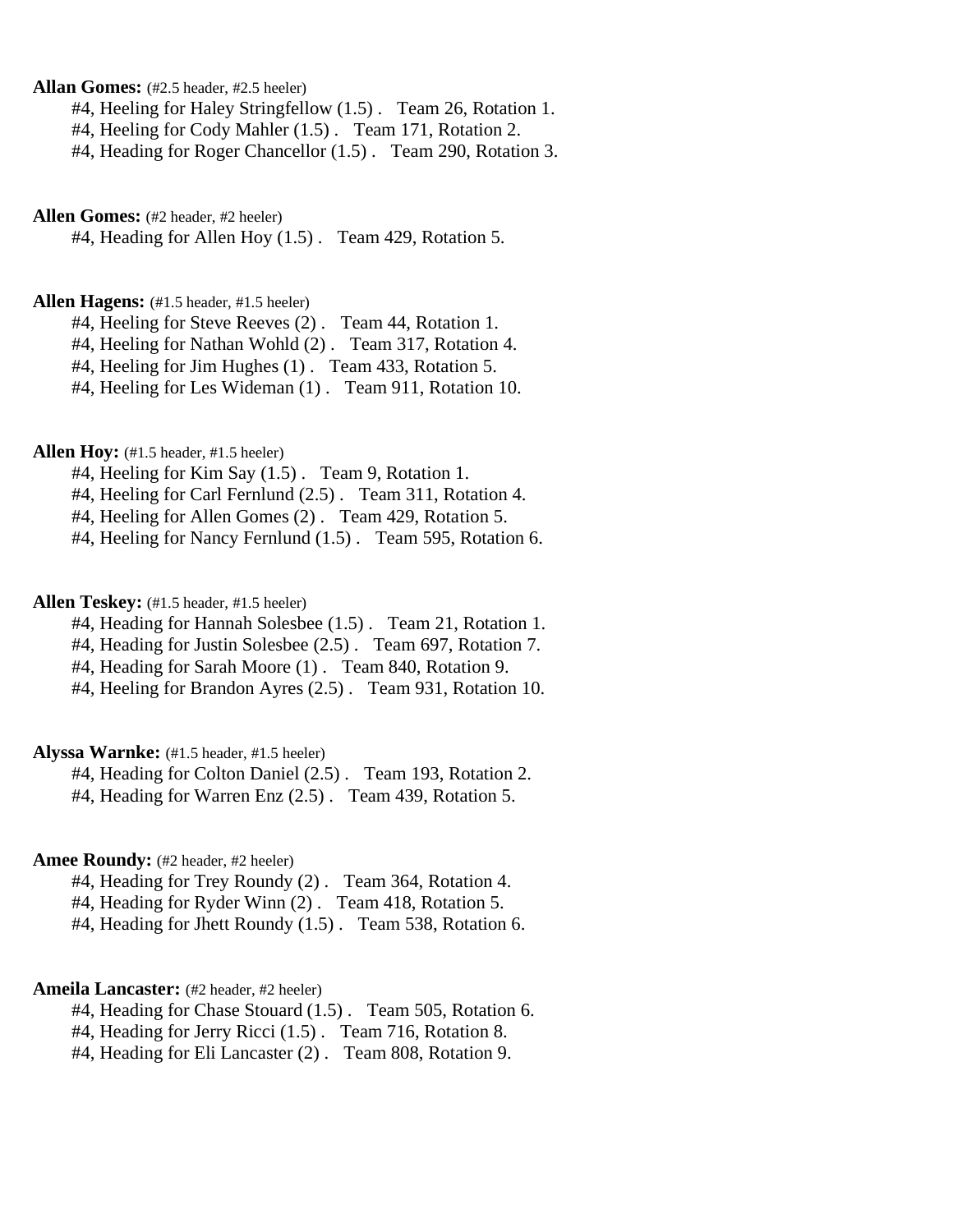### **Andrea Sestanovich:** (#2.5 header, #2.5 heeler)

#4, Heading for Chad Sestanovich (1.5) . Team 376, Rotation 4.

#### Andy Andrews: (#2 header, #2 heeler)

#4, Heading for Bode Bowler (2) . Team 100, Rotation 1.

#4, Heading for Jake Randall (2) . Team 653, Rotation 7.

#4, Heading for TBA TBA (1) . Team 848, Rotation 9.

#4, Heading for Mike Randall (2) . Team 906, Rotation 10.

#### **Anthony Gonzales:** (#1.5 header, #1.5 heeler)

#4, Heeling for Ken DeWitt (2.5) . Team 79, Rotation 1.

#4, Heading for Mike Ricks (1.5) . Team 192, Rotation 2.

#4, Heading for Kenny Rhodes (2.5) . Team 553, Rotation 6.

#4, Heading for Lynn Larsen (2) . Team 751, Rotation 8.

## Anthony Leard:  $(#1.5 \text{ header}, #1.5 \text{ header})$

#4, Heading for Eli Green (2.5) . Team 116, Rotation 2.

#4, Heading for Justin Wight (2) . Team 231, Rotation 3.

#4, Heading for Steve Reeves (2) . Team 788, Rotation 8.

## Anthony Lommori: (#1.5 header, #1.5 heeler)

#4, Heading for Bryson Masini (2) . Team 401, Rotation 5.

#4, Heading for Colby Scott Smith (2) . Team 539, Rotation 6.

#4, Heading for Jace Harry (1.5) . Team 790, Rotation 8.

#4, Heading for Grady Lommori (1) . Team 874, Rotation 9.

## **Artemio Semder:** (#2 header, #2 heeler)

#4, Heading for Luis Ramirez (2) . Team 1, Rotation 1.

#4, Heading for Jim Yturralde (1.5) . Team 206, Rotation 3.

#4, Heeling for Joseph Semder (1.5) . Team 353, Rotation 4.

## **Austin Jones:** (#1 header, #1 heeler)

#4, Heading for Ed Sherron (2) . Team 49, Rotation 1.

#4, Heading for Billy Hammett (2) . Team 210, Rotation 3.

#4, Heading for Brandyn Hartfield (2) . Team 441, Rotation 5.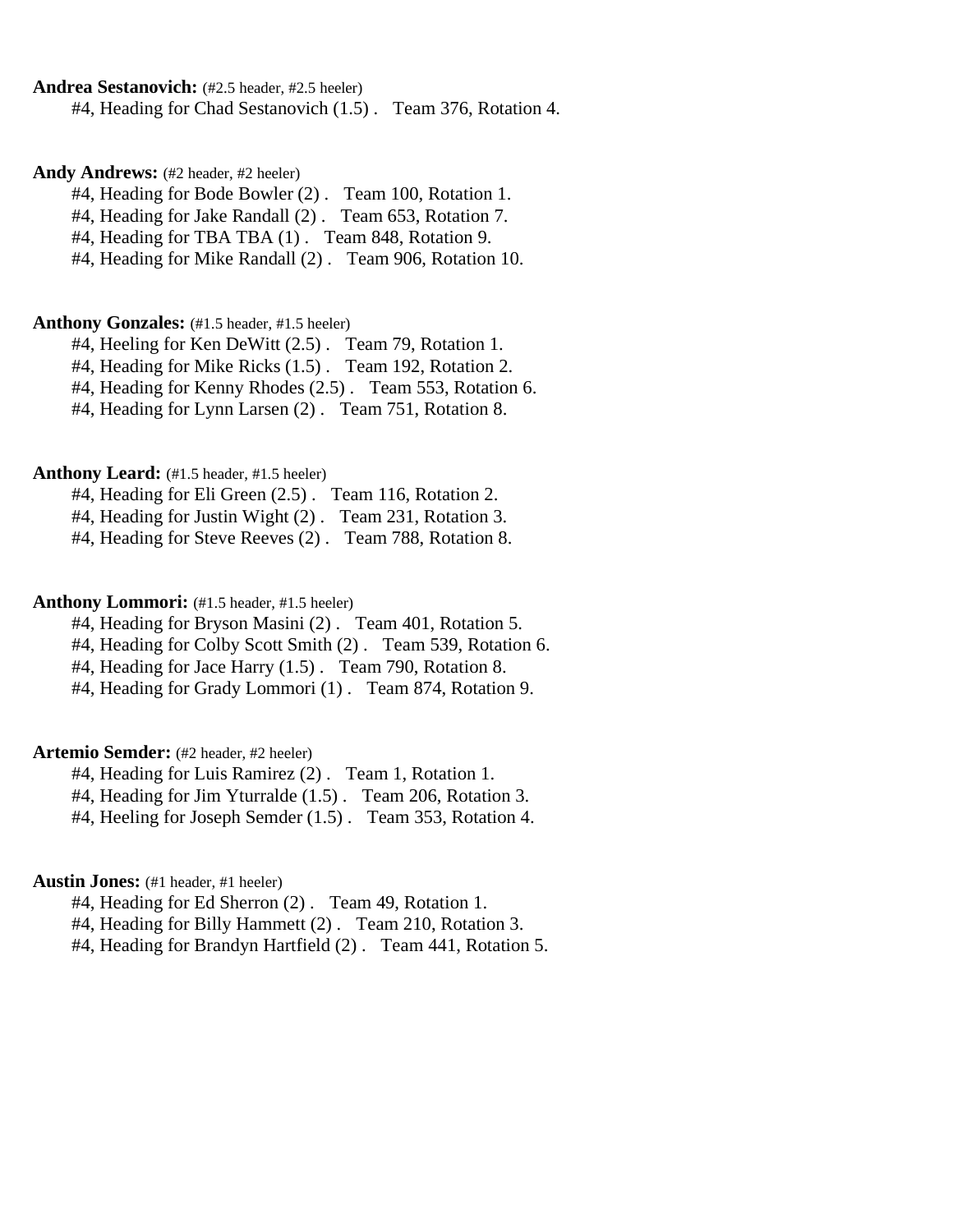## **Austin Nelson:** (#1.5 header, #1.5 heeler)

#4, Heading for Bryson Masini (2) . Team 87, Rotation 1.

#4, Heeling for Ed Jr. Sellers (1) . Team 191, Rotation 2.

#4, Heading for Evan Myers (1) . Team 316, Rotation 4.

#4, Heeling for Grant Denny (2) . Team 431, Rotation 5.

#### **Ava Crawford:** (#1 header, #1 heeler)

#4, Heading for Chuck Church (1.5) . Team 264, Rotation 3.

#4, Heading for David Stueve (1.5) . Team 380, Rotation 4.

#4, Heading for Cody Miller (2) . Team 488, Rotation 5.

#### **Bailey Kretschmer:** (#3 header, #2 heeler)

#4, Heeling for Trell McFarlane (2) . Team 57, Rotation 1.

#4, Heeling for Shelly Winn (2) . Team 245, Rotation 3.

#4, Heeling for Jennifer Hucke (1.5) . Team 526, Rotation 6.

#4, Heeling for Jeff Crozier (2) . Team 820, Rotation 9.

## **Barbara Salazar:** (#1.5 header, #1.5 heeler)

#4, Heading for Brent Marrell (2) . Team 541, Rotation 6.

#4, Heading for John Red Eagle (2.5) . Team 757, Rotation 8.

#4, Heading for Danny Rice (2) . Team 862, Rotation 9.

### **Beau Chaney:** (#1.5 header, #1.5 heeler)

#4, Heading for Tyson Porter (2.5) . Team 218, Rotation 3.

#4, Heading for Ron Iriart (1.5) . Team 399, Rotation 4.

#4, Heading for George Porter (2) . Team 573, Rotation 6.

#4, Heading for Kevin Endres (1.5) . Team 851, Rotation 9.

## **Becki Bean:** (#1 header, #1 heeler)

#4, Heading for Justin Weber (2.5) . Team 551, Rotation 6.

#4, Heading for Aaron Bean (2.5) . Team 649, Rotation 7.

#4, Heading for JD Machado (2.5) . Team 754, Rotation 8.

#4, Heading for Mike Angelini (1.5) . Team 884, Rotation 9.

#### **Benjiman Eells:** (#3 header, #2.5 heeler)

#4, Heeling for Shyann Wilson (1.5) . Team 205, Rotation 3.

#4, Heeling for Shailee Rutan (1.5) . Team 352, Rotation 4.

#4, Heading for Lane Kofoed (1) . Team 486, Rotation 5.

#4, Heeling for Grady Grubbs (1) . Team 915, Rotation 10.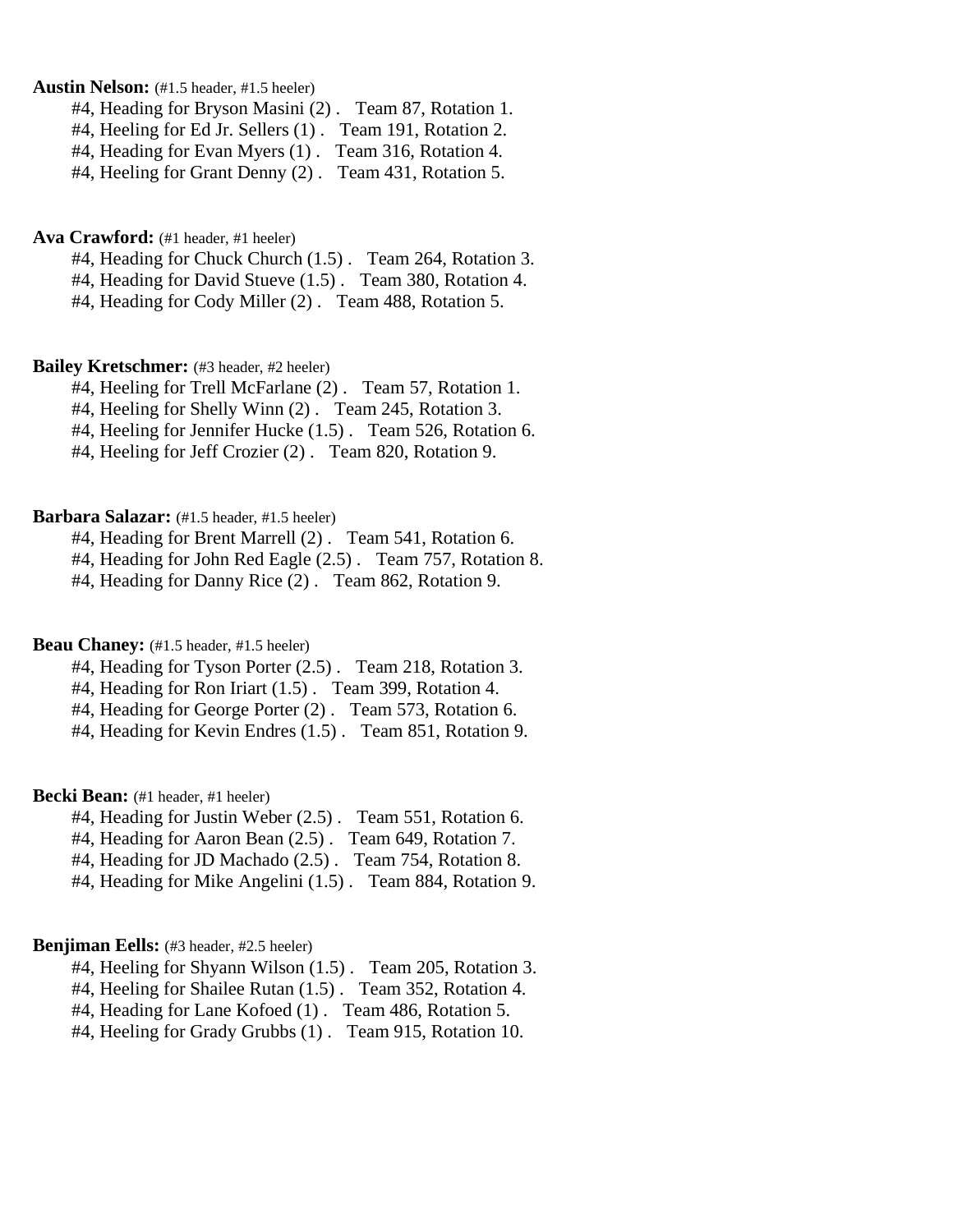**Beth Bronson:** (#1.5 header, #1 heeler)

#4, Heading for Kim Collins (1) . Team 925, Rotation 10.

#### **Bethanie Bray:** (#1 header, #1 heeler)

#4, Heading for Dean Smith (2) . Team 13, Rotation 1.

#4, Heading for JD Machado (2.5) . Team 119, Rotation 2.

#4, Heading for Colt Bray (1) . Team 234, Rotation 3.

#4, Heading for Eric Durden (1.5) . Team 390, Rotation 4.

#### **Bill Nunes:** (#2 header, #2 heeler)

#4, Heeling for Larry F. Miller (1.5). Team 585, Rotation 6.

#4, Heeling for Theresa Lambert (1.5) . Team 693, Rotation 7.

#4, Heeling for Dennis Lee (1.5) . Team 794, Rotation 8.

#4, Heeling for Kale Knittle (1.5) . Team 892, Rotation 9.

## **Billy Hammett:** (#2 header, #2 heeler)

#4, Heeling for Joshua Peeso (1) . Team 29, Rotation 1.

#4, Heeling for Austin Jones (1) . Team 210, Rotation 3.

#4, Heeling for Brandyn Hartfield (1.5) . Team 326, Rotation 4.

#4, Heeling for Patrick Hammett (1) . Team 440, Rotation 5.

## **Bladen Leavitt:** (#1.5 header, #1.5 heeler)

#4, Heeling for Garrett Larsen (2.5) . Team 260, Rotation 3.

#4, Heeling for Cody Miller (2) . Team 377, Rotation 4.

#4, Heeling for David Firestone (2.5) . Team 485, Rotation 5.

#4, Heeling for Kohl Bowler (2.5) . Team 638, Rotation 7.

## **Blaize Hoffman:** (#1 header, #1 heeler)

#4, Heeling for Wade Bertsch (2.5) . Team 107, Rotation 2.

#4, Heeling for David Firestone (2.5) . Team 224, Rotation 3.

#4, Heeling for Steve Hoffman (3) . Team 652, Rotation 7.

#### **Blake McGrew:** (#2 header, #2 heeler)

#4, Heeling for Robert E. McGrew (2). Team 288, Rotation 3.

#4, Heeling for Rodney McGrew (2). Team 580, Rotation 6.

#4, Heeling for Russell McGrew (2) . Team 845, Rotation 9.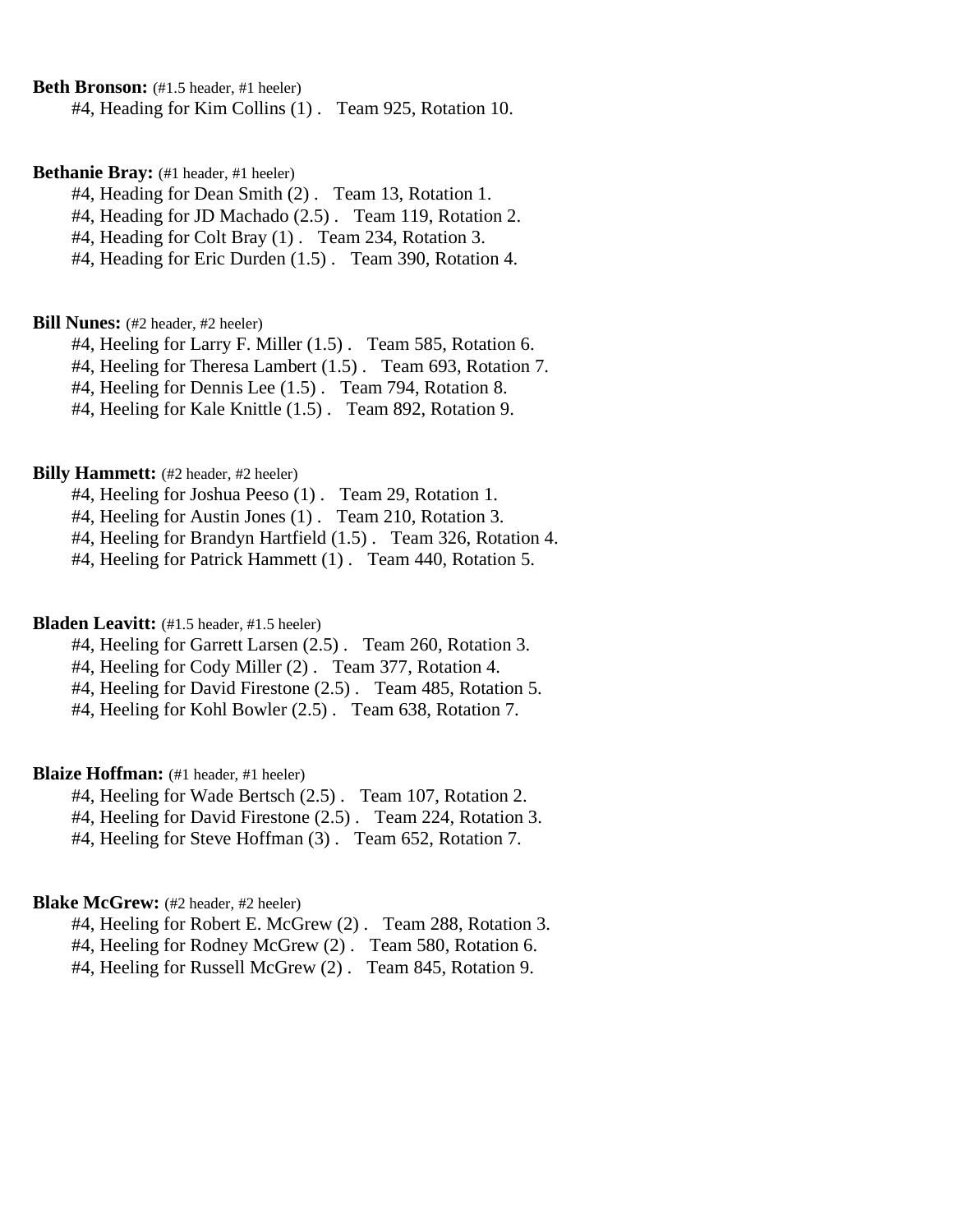## **Blake VanStavern:** (#3 header, #2.5 heeler)

- #4, Heeling for Justin Burgess (1.5) . Team 302, Rotation 4.
- #4, Heading for Dakota McCurley (1) . Team 408, Rotation 5.
- #4, Heading for Branstan Joseph (1) . Team 522, Rotation 6.
- #4, Heeling for Shelby Stone (1.5) . Team 938, Rotation 10.

### **Blayk Hanoa:** (#1 header, #1 heeler)

- #4, Heeling for Chris Awa (3) . Team 295, Rotation 3.
- #4, Heeling for Kassey Hanoa (1.5) . Team 374, Rotation 4.
- #4, Heeling for Luke Cardoza (3) . Team 442, Rotation 5.
- #4, Heeling for TBA TBA (1) . Team 495, Rotation 5.

#### **Blayne DeMattos:** (#1 header, #1 heeler)

- #4, Heading for Traysyn(Bulla) Waltjen (2.5) . Team 625, Rotation 7.
- #4, Heading for Brian DeMattos (2.5) . Team 730, Rotation 8.
- #4, Heading for Chaz Rita (3) . Team 833, Rotation 9.
- #4, Heading for Shawn Aguiar (3) . Team 926, Rotation 10.

## **Bobby Butler:** (#2.5 header, #2.5 heeler)

- #4, Heeling for Mike Umbdenstock (1.5) . Team 111, Rotation 2.
- #4, Heeling for Nadene Berryessa (1.5) . Team 701, Rotation 8.
- #4, Heeling for Cindy Maddalena (1.5) . Team 872, Rotation 9.

## **Bobby DeMattos:** (#1 header, #1 heeler)

- #4, Heeling for Luke Cardoza (3) . Team 669, Rotation 7.
- #4, Heeling for Melanie Forzano (1.5) . Team 768, Rotation 8.
- #4, Heeling for Traysyn(Bulla) Waltjen (2.5) . Team 871, Rotation 9.
- #4, Heeling for Chris Awa (3) . Team 922, Rotation 10.

### **Bode Bowler:** (#2 header, #2 heeler)

- #4, Heeling for Andy Andrews (2) . Team 100, Rotation 1.
- #4, Heeling for Tarrin Bowler (2) . Team 425, Rotation 5.
- #4, Heeling for Collin Bowler (1.5) . Team 685, Rotation 7.
- #4, Heeling for Mike Randall (2) . Team 809, Rotation 9.

## **Bonnie Andrade:** (#1.5 header, #1.5 heeler)

- #4, Heading for Gavin Wheatley (2) . Team 219, Rotation 3.
- #4, Heading for Suzzanne Fullerton (1.5) . Team 720, Rotation 8.
- #4, Heading for Jason Snow (2.5) . Team 834, Rotation 9.
- #4, Heading for Rory Pierce (2.5) . Team 941, Rotation 10.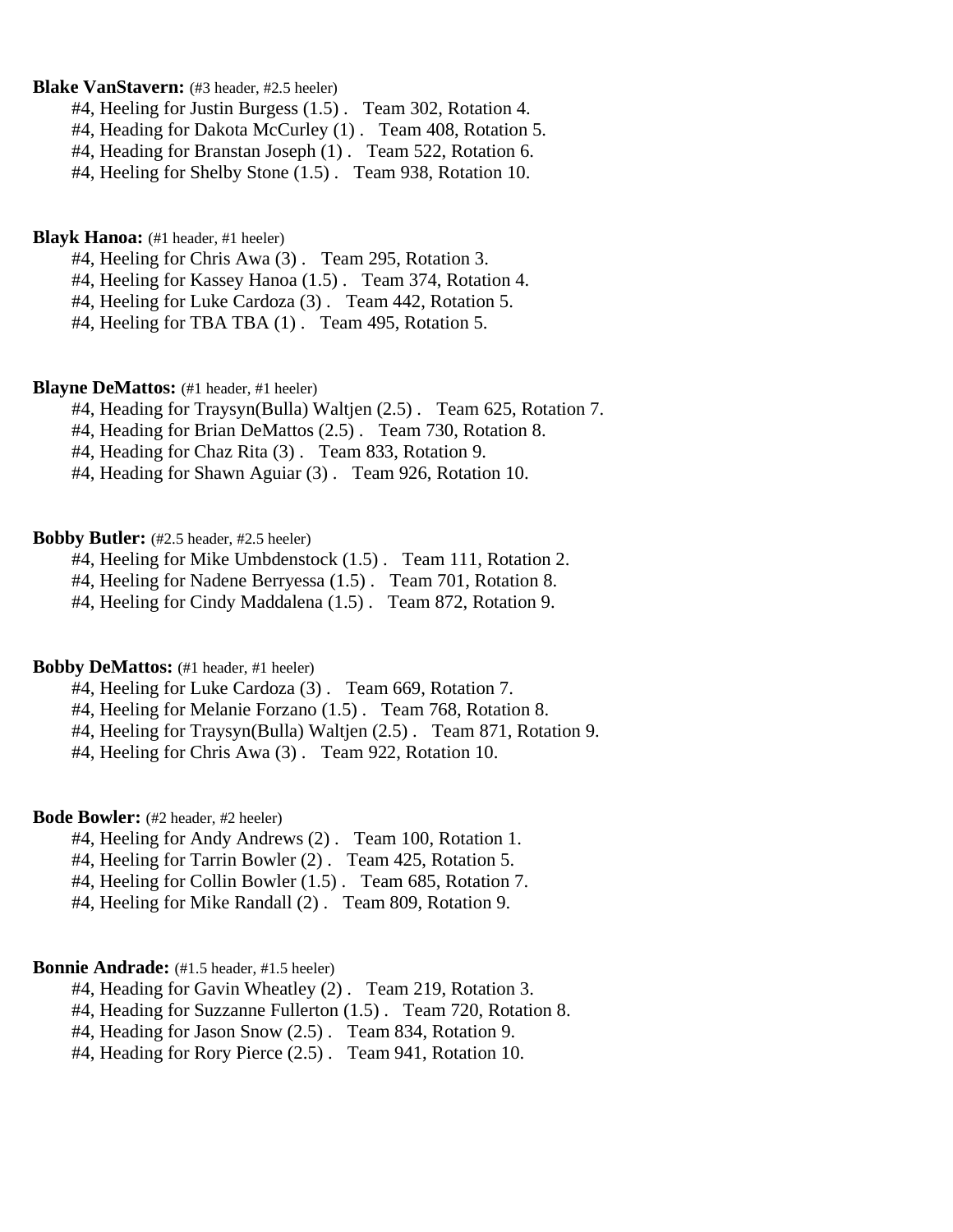**Brad Parrish:** (#1.5 header, #1.5 heeler)

#4, Heading for Carl Fernlund (2) . Team 509, Rotation 6.

#4, Heading for Lawrence Hall (2) . Team 708, Rotation 8.

#### **Brady Jardine:** (#1 header, #1 heeler)

#4, Heading for Nathan Robbins (2.5) . Team 92, Rotation 1.

#4, Heading for Del Foley (3) . Team 583, Rotation 6.

#4, Heading for Brent Bare (3) . Team 774, Rotation 8.

#4, Heading for Mike Jardine (2.5) . Team 867, Rotation 9.

## Brandon Ayres: (#2.5 header, #2.5 heeler)

#4, Heading for TBA TBA (1) . Team 598, Rotation 6.

#4, Heading for Sarah Moore (1) . Team 736, Rotation 8.

#4, Heading for Allen Teskey (1.5) . Team 931, Rotation 10.

### **Brandon Turos:** (#1 header, #1 heeler)

#4, Heading for Garry Rogers (1.5) . Team 457, Rotation 5.

#4, Heading for Joe Laxague (1.5) . Team 749, Rotation 8.

#4, Heading for Ty Rogers (2) . Team 829, Rotation 9.

#4, Heading for Danny Ridley (1) . Team 908, Rotation 10.

### **Brandt Hiles:** (#1 header, #1 heeler)

#4, Heading for Norman Mull (2.5) . Team 186, Rotation 2.

#4, Heading for Evan Myers (1) . Team 639, Rotation 7.

#4, Heading for Cain Madrigal (1) . Team 738, Rotation 8.

#4, Heading for Travis Phillips (2.5) . Team 842, Rotation 9.

## **Brandy Joseph:** (#2 header, #2 heeler)

#4, Heading for Sophia Fowler (2) . Team 37, Rotation 1.

#4, Heading for Karen Dias (2) . Team 145, Rotation 2.

#4, Heading for John Prito (1.5) . Team 830, Rotation 9.

#### **Brandyn Hartfield:** (#1.5 header, #2 heeler)

#4, Heeling for Joshua Peeso (1) . Team 138, Rotation 2.

#4, Heading for Billy Hammett (2) . Team 326, Rotation 4.

#4, Heeling for Austin Jones (1) . Team 441, Rotation 5.

#4, Heeling for AJ Moreno (1) . Team 572, Rotation 6.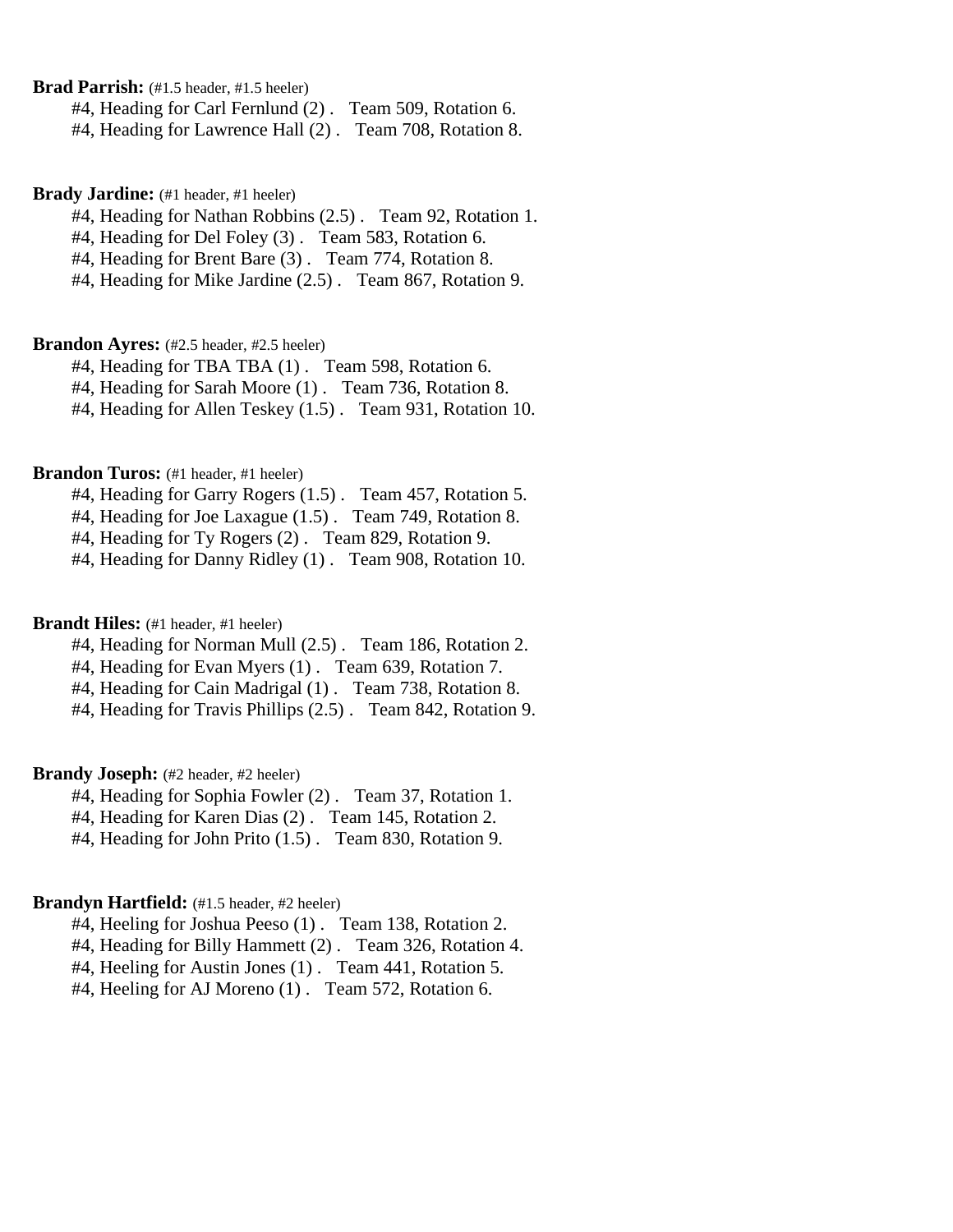## **Branstan Joseph:** (#1 header, #1 heeler)

#4, Heeling for Max Loya (3) . Team 30, Rotation 1.

- #4, Heading for Kale Onaka (2) . Team 174, Rotation 2.
- #4, Heeling for Blake VanStavern (3) . Team 522, Rotation 6.
- #4, Heading for Shawn Aguiar (3) . Team 571, Rotation 6.

### **Brayden Grashuis:** (#3 header, #3 heeler)

- #4, Heeling for Dan Greenwood (1) . Team 286, Rotation 3.
- #4, Heeling for Chris Galassini (1) . Team 855, Rotation 9.
- #4, Heeling for Kali Ann Amestoy (1) . Team 943, Rotation 10.

#### **Brenda Cardoza:** (#1 header, #1 heeler)

#4, Heading for Jack Forzano (1.5) . Team 542, Rotation 6.

#4, Heading for Danny Cardoza (2.5) . Team 637, Rotation 7.

## **Brenda Cropper:** (#2 header, #2 heeler)

#4, Heading for Ron Cropper (1.5) . Team 135, Rotation 2.

#4, Heading for Ryder Winn (2) . Team 247, Rotation 3.

#4, Heading for Riley Wanlass (2) . Team 469, Rotation 5.

#4, Heading for Jake Randall (2) . Team 570, Rotation 6.

## **Brenna Bare:** (#1.5 header, #1.5 heeler)

#4, Heeling for Travis Robbins (2) . Team 214, Rotation 3. #4, Heeling for Cassie Bare (2) . Team 712, Rotation 8.

#### **Brent Bare:** (#3 header, #3 heeler)

#4, Heeling for Chloe Bentley (1) . Team 244, Rotation 3.

#4, Heeling for Brady Jardine (1) . Team 774, Rotation 8.

## **Brent Marrell:** (#2 header, #2 heeler)

- #4, Heeling for Barbara Salazar (1.5) . Team 541, Rotation 6.
- #4, Heeling for Dino Webb (2) . Team 614, Rotation 7.
- #4, Heeling for Josh Scheiber (2) . Team 721, Rotation 8.

#4, Heeling for Jaycee Jacobson (2) . Team 890, Rotation 9.

#### **Bret Layne:** (#3 header, #3 heeler)

- #4, Heeling for Rayna Currin (1) . Team 67, Rotation 1.
- #4, Heading for Jeffrey Layne (1) . Team 487, Rotation 5.
- #4, Heeling for Turk Truman (1) . Team 601, Rotation 7.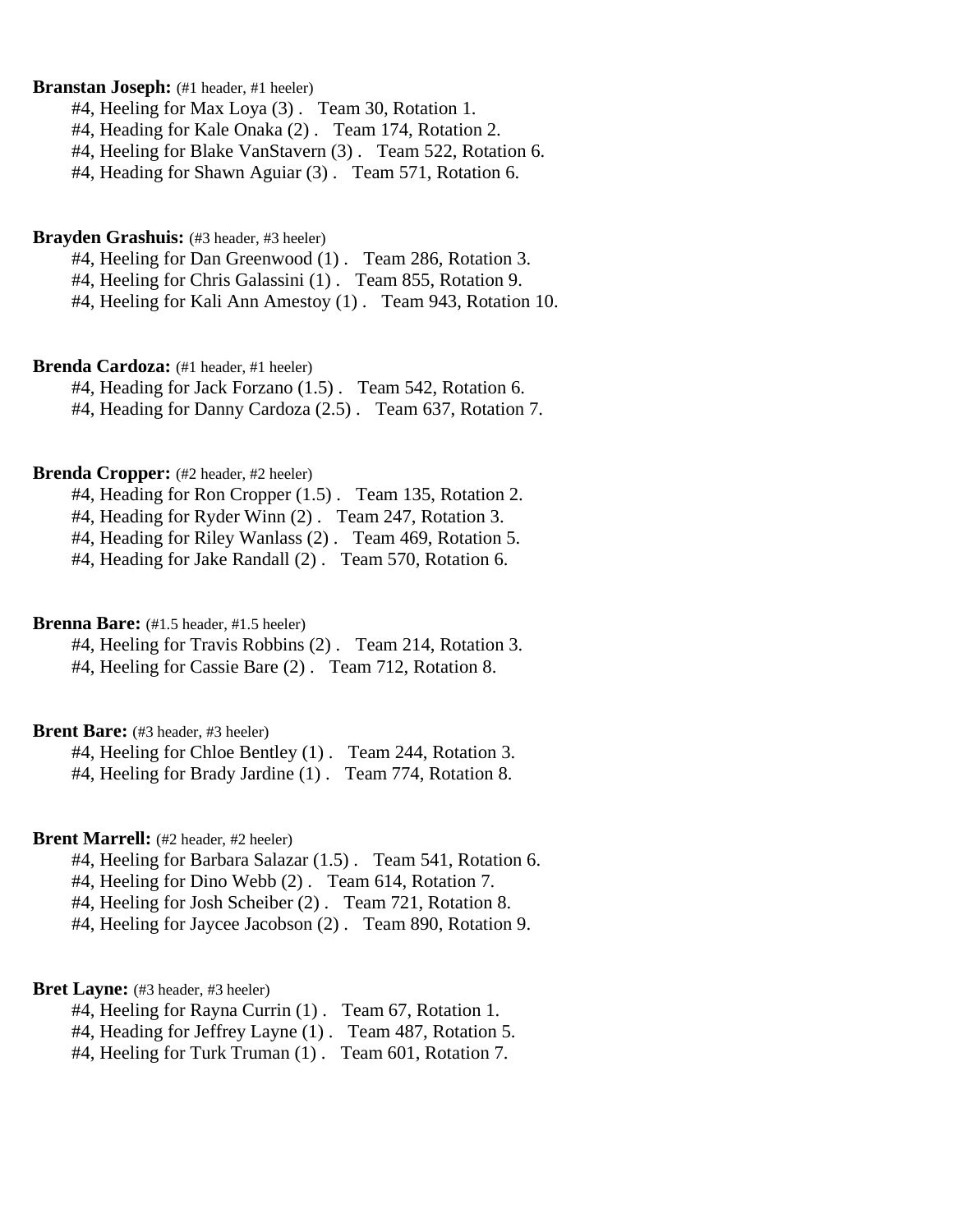**Brett Lewis:** (#2.5 header, #2.5 heeler)

#4, Heeling for Riley Bitle (1) . Team 2, Rotation 1.

#4, Heading for Jake Jr Young (1.5). Team 82, Rotation 1.

#4, Heeling for Damon Edgmon (1) . Team 196, Rotation 2.

#4, Heeling for Geoff Bitle (1) . Team 313, Rotation 4.

#### **Brian DeMattos:** (#2 header, #2.5 heeler)

#4, Heeling for Blayne DeMattos (1) . Team 730, Rotation 8.

#4, Heeling for Lilia Keakealani (1.5) . Team 776, Rotation 8.

#4, Heeling for Melanie Forzano (1.5) . Team 849, Rotation 9.

#4, Heeling for Kassey Hanoa (1.5) . Team 934, Rotation 10.

## **Britt Jo Faborito:** (#2 header, #2 heeler)

#4, Heading for Sophia Fowler (2) . Team 305, Rotation 4.

#4, Heading for Casera Silva (1) . Team 416, Rotation 5.

#4, Heading for John Prito (1.5). Team 555, Rotation 6.

## **Brittney Wanlass:** (#1.5 header, #1.5 heeler)

| #4, Heading for McKay Taylor (2). Team 12, Rotation 1. |  |
|--------------------------------------------------------|--|
|--------------------------------------------------------|--|

#4, Heading for Riley Wanlass (2) . Team 126, Rotation 2.

#4, Heading for Ron Cropper (1.5) . Team 242, Rotation 3.

#4, Heading for Wyatt Kent (2.5) . Team 465, Rotation 5.

## **Brodee Tebbs:** (#2.5 header, #2.5 heeler)

| #4, Heading for Ron Cropper (1.5). Team 28, Rotation 1. |                       |
|---------------------------------------------------------|-----------------------|
| $#4$ , Heading for Kim Robinson $(1)$ .                 | Team 137, Rotation 2. |

#4, Heading for Jhett Roundy (1.5) . Team 258, Rotation 3.

## Brody Grashuis: (#2 header, #2 heeler)

#4, Heading for Rossin Baldwin (1.5) . Team 280, Rotation 3.

#4, Heeling for Dan Greenwood (1) . Team 518, Rotation 6.

#4, Heading for Eli Lancaster (2) . Team 618, Rotation 7.

#4, Heeling for Kali Ann Amestoy (1) . Team 729, Rotation 8.

### **Bronc Rowland:** (#3 header, #2.5 heeler)

#4, Heeling for Rydin Joseph (1) . Team 269, Rotation 3.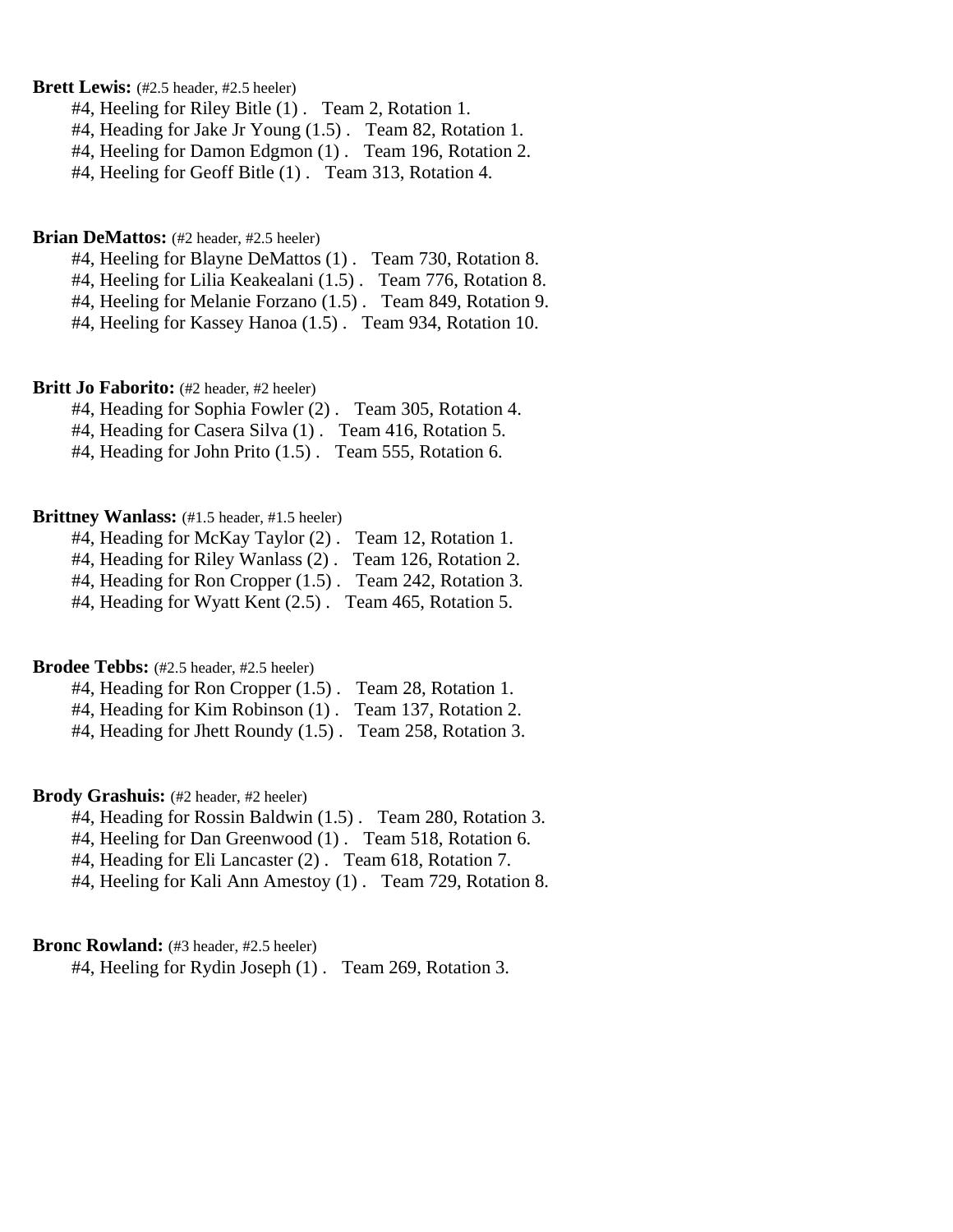Brooks Pyne: (#1 header, #1 heeler)

#4, Heeling for Shane Pyne (1.5) . Team 152, Rotation 2.

#4, Heeling for Travis Pyne (1.5) . Team 338, Rotation 4.

#4, Heeling for Griff Ahlstrom (3) . Team 451, Rotation 5.

#### **Bruce Pulham:** (#2 header, #2 heeler)

#4, Heading for Mcklain Taylor (1) . Team 56, Rotation 1.

#4, Heading for Jon Platt (2) . Team 167, Rotation 2.

#4, Heading for Larry Allen (1.5) . Team 283, Rotation 3.

**Bruce Sherley:** (#1 header, #1 heeler)

#4, Heading for Kevin Endres (1.5) . Team 732, Rotation 8.

## **Bruce C. Elliott:** (#2 header, #2 heeler)

#4, Heading for Justin Wight (2) . Team 348, Rotation 4.

#4, Heading for Mike Williams (2) . Team 942, Rotation 10.

## Brylei Pearson: (#1 header, #1 heeler)

#4, Heading for Eli Green (2.5) . Team 11, Rotation 1.

#4, Heading for Justin Wight (2) . Team 63, Rotation 1.

#4, Heading for Daniel Alviso (1.5) . Team 117, Rotation 2.

#4, Heading for Dean Sherbo (3) . Team 309, Rotation 4.

## **Bryson Masini:** (#2 header, #2 heeler)

#4, Heeling for Austin Nelson (1.5) . Team 87, Rotation 1.

#4, Heeling for Anthony Lommori (1.5) . Team 401, Rotation 5.

#4, Heeling for Chris McKean (1.5) . Team 596, Rotation 6.

#4, Heeling for Dan Coverley (1) . Team 682, Rotation 7.

## **Buck Baca:** (#2.5 header, #2.5 heeler)

- #4, Heeling for Dennis Baca (1) . Team 99, Rotation 1.
- #4, Heeling for Cuatro Sanchez (1) . Team 493, Rotation 5.
- #4, Heeling for Shelby Stone (1.5) . Team 698, Rotation 7.

## Buck Cardoza: (#3 header, #3 heeler)

#4, Heading for Karen Russell (1) . Team 438, Rotation 5.

#4, Heeling for Sarah Simons (1) . Team 680, Rotation 7.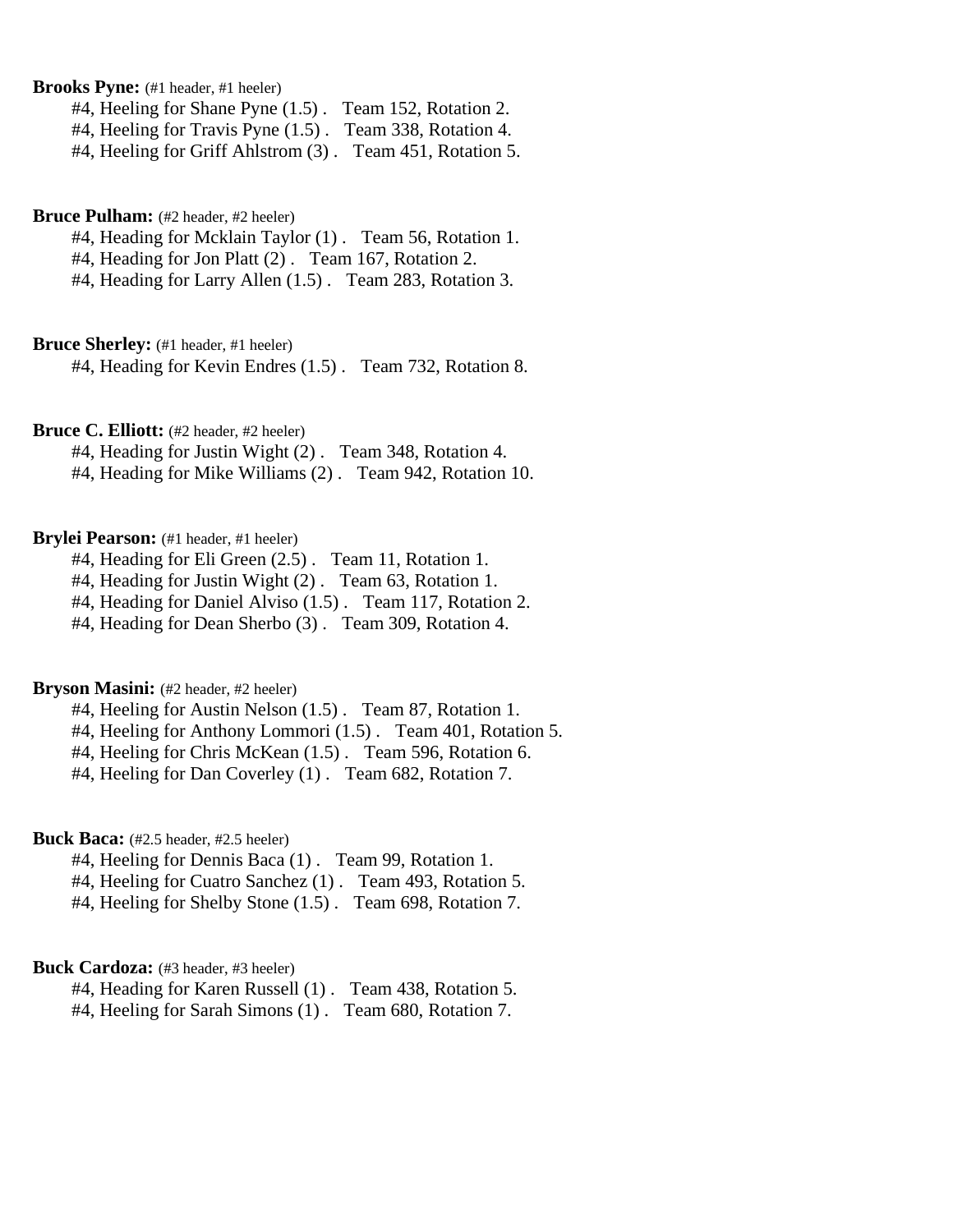**Butch Pope:** (#1.5 header, #1.5 heeler)

#4, Heading for Terry Holliday (2.5) . Team 752, Rotation 8.

#4, Heading for Trey White (2.5) . Team 806, Rotation 9.

#4, Heading for Steve Reeves (2) . Team 877, Rotation 9.

#4, Heading for Colton White (2) . Team 909, Rotation 10.

### **Butch Wampler:** (#2 header, #2 heeler)

#4, Heeling for Kenny Say (2) . Team 62, Rotation 1.

#4, Heeling for Samantha Gallagher (2) . Team 227, Rotation 3.

#4, Heeling for Kim Say (1.5) . Team 343, Rotation 4.

#4, Heeling for Jenna Nonella (1.5) . Team 513, Rotation 6.

**Byran C Smith:** (#2 header, #2.5 heeler)

#4, Heeling for Rayna Currin (1) . Team 648, Rotation 7.

#4, Heeling for Taylor Xavier (1.5) . Team 748, Rotation 8.

#4, Heeling for Kellie Wears (1) . Team 818, Rotation 9.

## **Byron E Gibbons:** (#1 header, #1 heeler)

#4, Heeling for Jory Bradford (2.5) . Team 558, Rotation 6.

#4, Heeling for Doug Thurston (1.5) . Team 670, Rotation 7.

#4, Heeling for Clayton Brown (2.5) . Team 724, Rotation 8.

#4, Heeling for Christian Drumheller (2.5) . Team 930, Rotation 10.

## **Cain Madrigal:** (#1 header, #1 heeler)

#4, Heeling for Cody Rowley (3) . Team 69, Rotation 1.

#4, Heeling for McKinna Jackson (1) . Team 256, Rotation 3.

#4, Heeling for Brandt Hiles (1) . Team 738, Rotation 8.

## **Caleb Cowden:** (#3.5 header, #3 heeler)

#4, Heeling for Sadie Mullins (1) . Team 384, Rotation 4.

## **Carl Fernlund:** (#2.5 header, #2 heeler)

#4, Heading for Allen Hoy (1.5) . Team 311, Rotation 4.

#4, Heeling for Nancy Fernlund (1.5) . Team 424, Rotation 5.

#4, Heeling for Brad Parrish (1.5) . Team 509, Rotation 6.

#4, Heeling for Jayci Ladner (1) . Team 604, Rotation 7.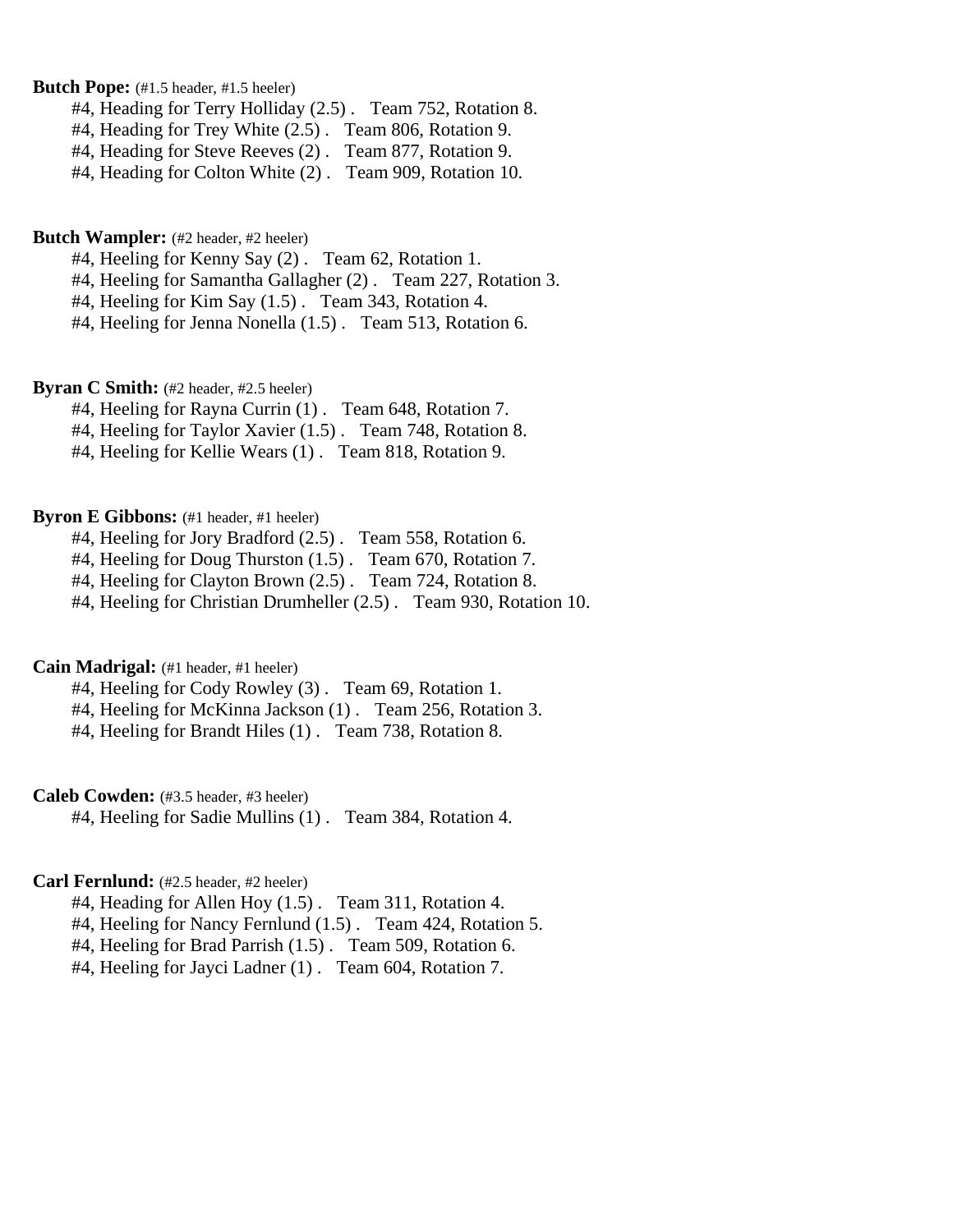## **Carli Jo Truman:** (#1.5 header, #1.5 heeler)

#4, Heading for Dorian Bundy (2) . Team 665, Rotation 7.

#4, Heeling for Turk Truman (1) . Team 764, Rotation 8.

#4, Heading for Coby Larsen (2.5) . Team 793, Rotation 8.

#4, Heading for Jon Platt (2) . Team 868, Rotation 9.

#### **Carly Cardoza:** (#1 header, #1 heeler)

#4, Heading for Ernie Cardoza (2.5) . Team 545, Rotation 6.

#4, Heading for Danny Cardoza (2.5) . Team 746, Rotation 8.

#4, Heading for Jack Forzano (1.5) . Team 779, Rotation 8.

#### **Carson Williams:** (#3 header, #3 heeler)

#4, Heeling for TBA TBA (1) . Team 474, Rotation 5.

#4, Heeling for Lacey Bullivant (1) . Team 536, Rotation 6.

### **Casera Silva:** (#1 header, #1 heeler)

#4, Heeling for Britt Jo Faborito (2) . Team 416, Rotation 5.

#4, Heeling for Kalia Medeiros (2) . Team 608, Rotation 7.

#4, Heeling for Jimmy Miranda (1.5) . Team 810, Rotation 9.

#4, Heeling for Kelvin Medeiros (2.5) . Team 932, Rotation 10.

## **Casey Patterson:** (#2.5 header, #2.5 heeler)

#4, Heading for Karsyn Patterson (1) . Team 54, Rotation 1.

#4, Heading for Trevor Alexander (1) . Team 357, Rotation 4.

#4, Heading for Ron Iriart (1.5) . Team 512, Rotation 6.

## **Cash Filipponi:** (#1.5 header, #1.5 heeler)

#4, Heeling for Mike E Lynch (2) . Team 90, Rotation 1.

#4, Heeling for Jamie Fontes (2) . Team 345, Rotation 4.

#4, Heeling for Royce Brown (1) . Team 654, Rotation 7.

#4, Heeling for Garett Crocker (2.5) . Team 858, Rotation 9.

#### **Cash Juhl:** (#1 header, #1 heeler)

#4, Heading for Christian Drumheller (2) . Team 382, Rotation 4.

#4, Heading for Kristin Juhl (1.5) . Team 568, Rotation 6.

#4, Heading for Jeff Staples (2) . Team 770, Rotation 8.

#4, Heading for Nathan Robbins (2.5) . Team 878, Rotation 9.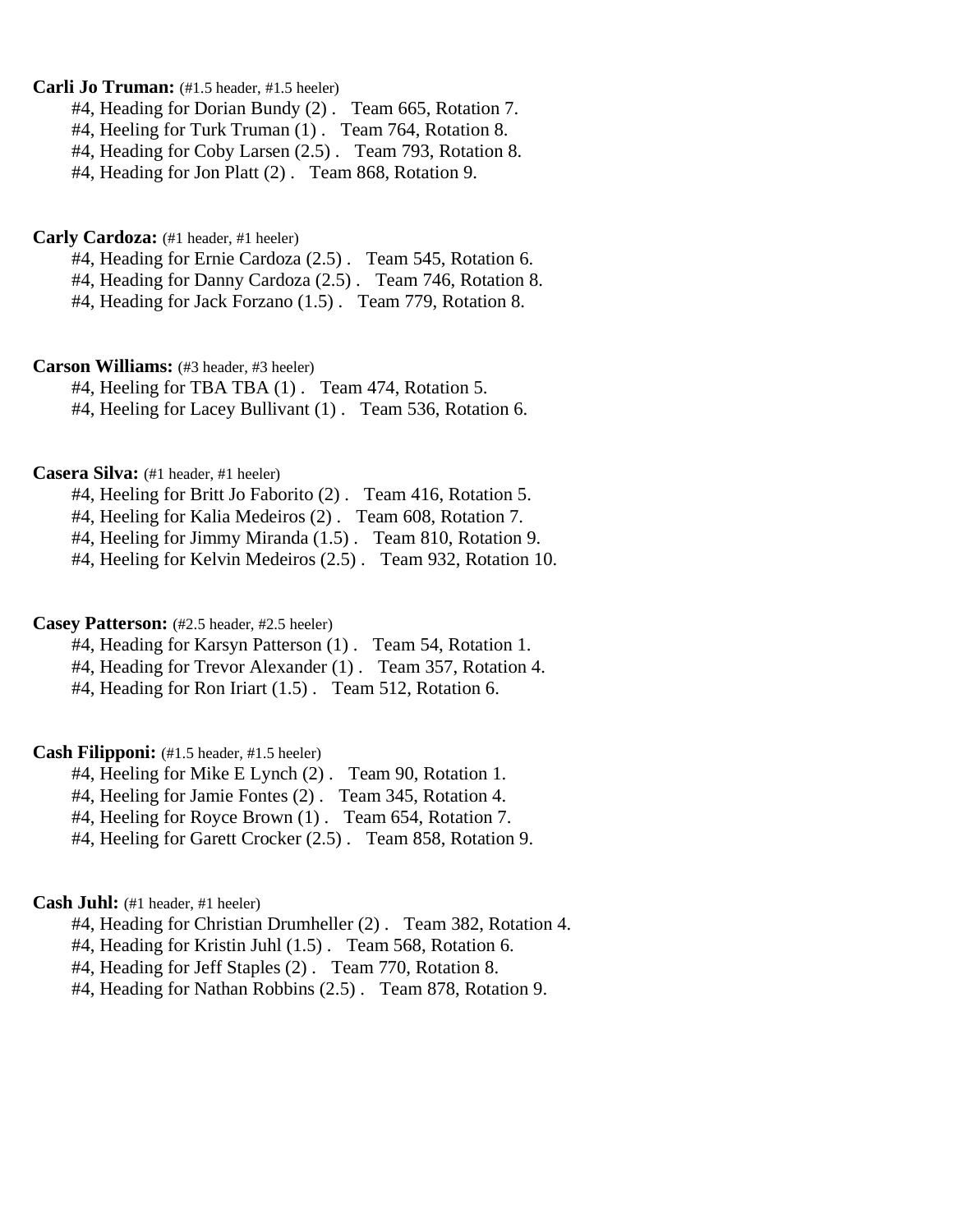## **Cash Prettyman:** (#1.5 header, #1.5 heeler)

#4, Heeling for Frank Baggiolini (1.5) . Team 436, Rotation 5.

- #4, Heading for Peter Andrade (1.5) . Team 574, Rotation 6.
- #4, Heading for Luis Rincon (2) . Team 607, Rotation 7.

#4, Heeling for Lilia Keakealani (1.5) . Team 903, Rotation 10.

### **Cassidy Quadros:** (#1 header, #1 heeler)

#4, Heading for Ed Sherron (2) . Team 159, Rotation 2.

#4, Heading for Cris Robles (2.5) . Team 373, Rotation 4.

#4, Heading for TBA TBA (1) . Team 902, Rotation 10.

**Cassie Bare:** (#2 header, #2 heeler)

#4, Heading for Brenna Bare (1.5) . Team 712, Rotation 8.

## **Cassie Camarillo:** (#1.5 header, #1.5 heeler)

#4, Heading for Connor Nighman (2) . Team 10, Rotation 1. #4, Heading for Trey Camarillo (2) . Team 336, Rotation 4.

## **Cayla Seltz:** (#1 header, #1 heeler)

#4, Heeling for John H Morris (2.5) . Team 631, Rotation 7.

#4, Heeling for Coral Morris (1.5) . Team 689, Rotation 7.

#4, Heeling for Kristin Juhl (1.5). Team 781, Rotation 8.

#4, Heeling for Hannah Morris (1.5) . Team 882, Rotation 9.

## **Chad Nickeson:** (#2 header, #1.5 heeler)

#4, Heading for Lee Ford (1) . Team 98, Rotation 1.

#4, Heading for Kevin Endres (1.5) . Team 525, Rotation 6.

## **Chad Reber:** (#3 header, #2 heeler)

- #4, Heeling for TBA TBA (1) . Team 660, Rotation 7.
- #4, Heeling for Spencer Holt (1.5) . Team 696, Rotation 7.
- #4, Heeling for Tarrin Bowler (2) . Team 796, Rotation 8.
- #4, Heeling for Shane Pyne (1.5) . Team 895, Rotation 9.

## **Chad Sestanovich:** (#1.5 header, #1.5 heeler)

- #4, Heeling for Robbin Rowley (2.5) . Team 112, Rotation 2.
- #4, Heeling for Nawny Jones (2) . Team 229, Rotation 3.
- #4, Heeling for Andrea Sestanovich (2.5) . Team 376, Rotation 4.
- #4, Heeling for Tess Turk (2) . Team 484, Rotation 5.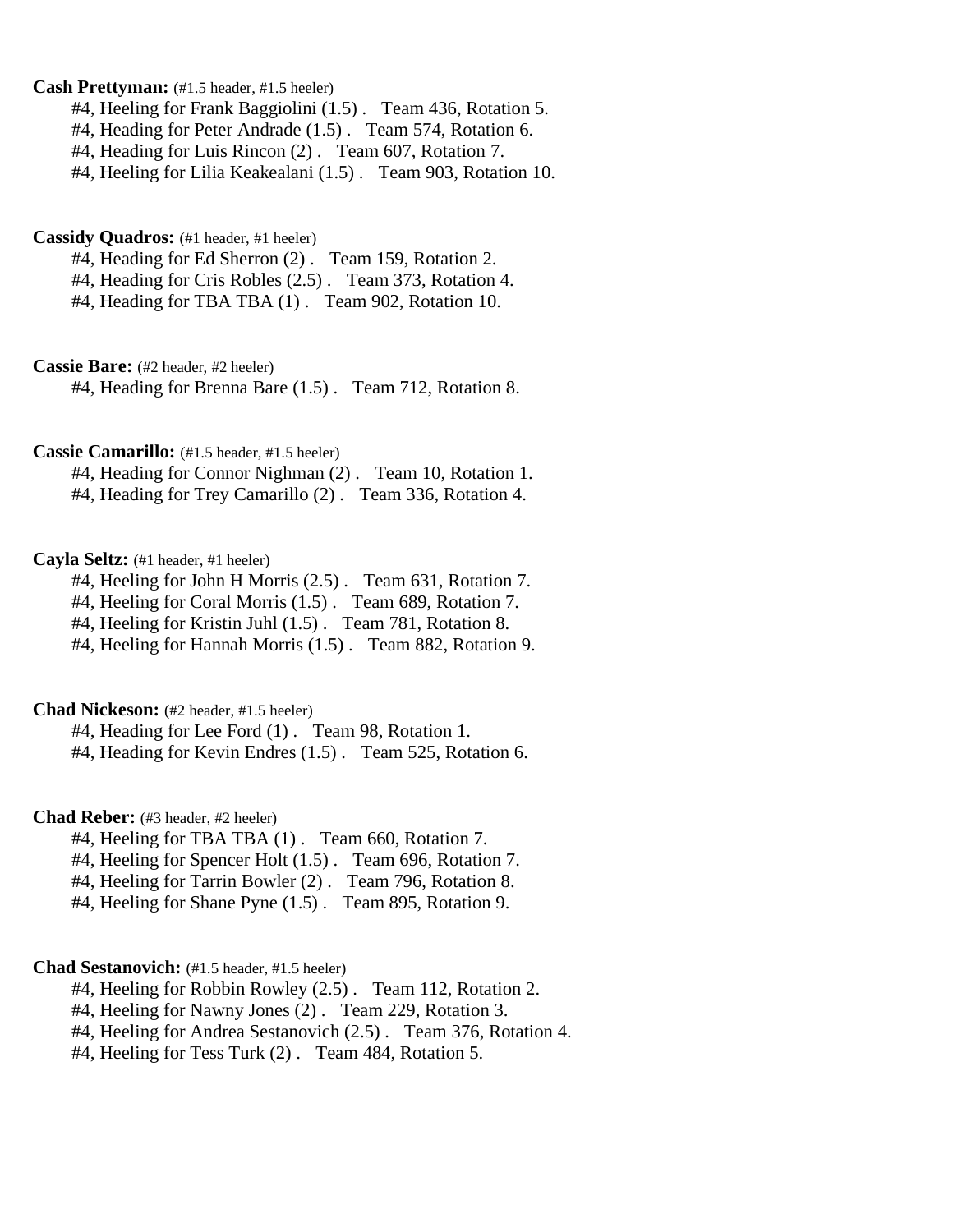**Chance Guerrero:** (#3 header, #3 heeler)

#4, Heeling for Lillian Guerrero (1) . Team 33, Rotation 1.

#4, Heeling for Jaycee Ford (1) . Team 189, Rotation 2.

#4, Heeling for Damon Edgmon (1) . Team 335, Rotation 4.

### **Chance Kretschmer:** (#3.5 header, #3 heeler)

#4, Heeling for Logan Lancaster (1) . Team 663, Rotation 7.

#4, Heeling for Grady Grubbs (1) . Team 819, Rotation 9.

### **Chaney Tidwell:** (#2 header, #2 heeler)

#4, Heeling for Shantel Joling (1). Team 198, Rotation 2.

#4, Heading for JP Medeiros (2) . Team 403, Rotation 5.

#4, Heading for Cotton Tidwell (1.5) . Team 671, Rotation 7.

## **Charles Jacoway:** (#2 header, #2 heeler)

#4, Heading for Joey Sanchez (2) . Team 267, Rotation 3.

## **Chase Nevis:** (#2.5 header, #2.5 heeler)

#4, Heading for Dave Carlson (1.5) . Team 147, Rotation 2.

#4, Heeling for Cuatro Sanchez (1) . Team 235, Rotation 3.

#4, Heading for Jay T Jr Hart (1.5) . Team 324, Rotation 4.

#4, Heading for Lori L Nevis (1.5) . Team 437, Rotation 5.

## **Chase Stouard:** (#1.5 header, #1.5 heeler)

#4, Heeling for Kaden Florez (2) . Team 8, Rotation 1.

#4, Heeling for Walker Jones (1.5). Team 163, Rotation 2.

#4, Heeling for Robbin Rowley (2.5) . Team 394, Rotation 4.

#4, Heeling for Ameila Lancaster (2) . Team 505, Rotation 6.

## **Chase Kahiau Onaka:** (#3.5 header, #3 heeler)

#4, Heeling for Nahea Aguiar (1) . Team 646, Rotation 7.

## **Chaz Rita:** (#3.5 header, #3 heeler)

#4, Heeling for Nahea Aguiar (1) . Team 358, Rotation 4.

#4, Heeling for Rydin Joseph (1) . Team 468, Rotation 5.

#4, Heeling for Tiana Gomes (1) . Team 552, Rotation 6.

#4, Heeling for Blayne DeMattos (1) . Team 833, Rotation 9.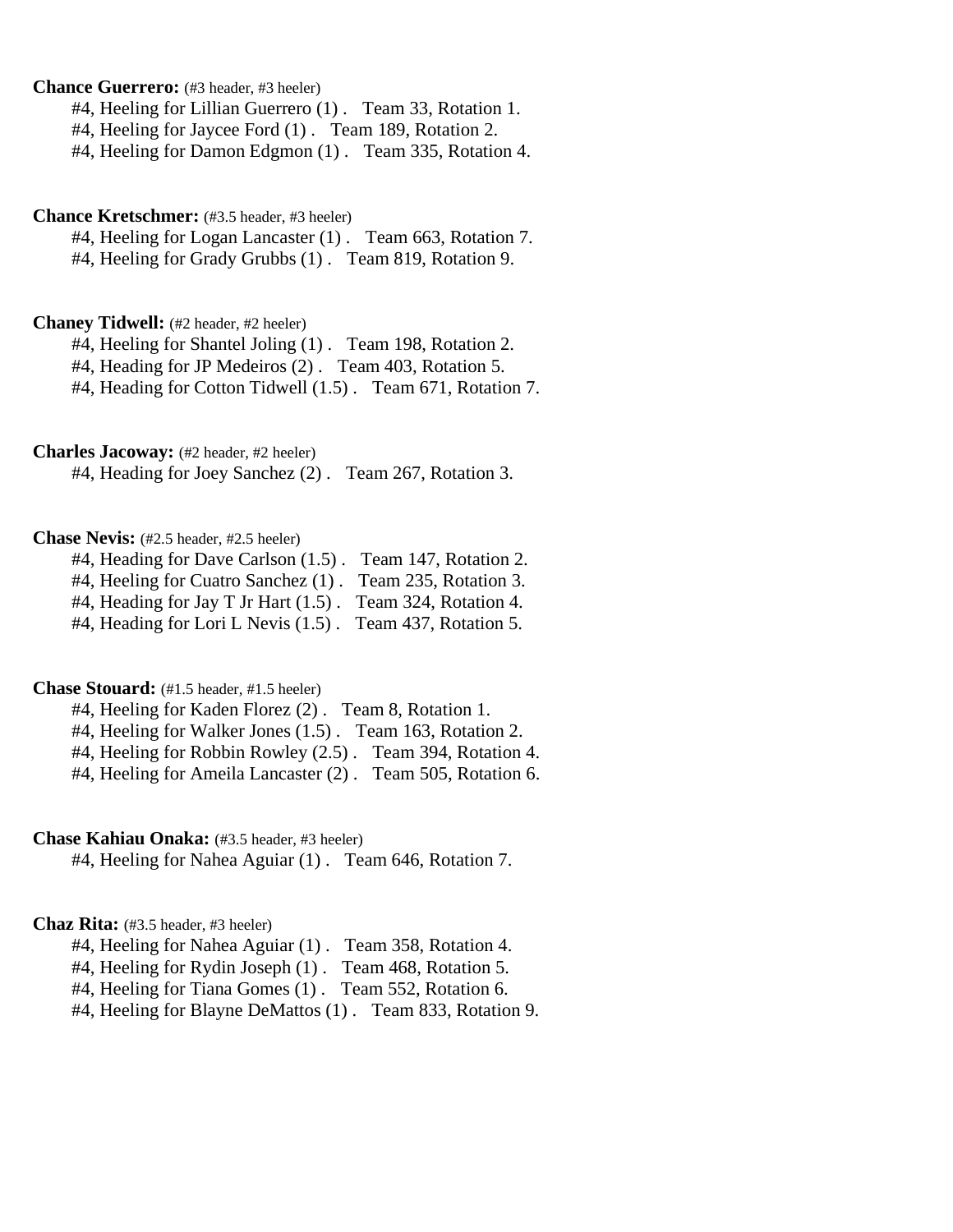**Cherisess Paige:** (#1 header, #1 heeler)

#4, Heading for Terry Holliday (2.5) . Team 561, Rotation 6.

## **Chloe Bentley:** (#1 header, #1 heeler)

#4, Heading for Kasy Baker (1.5) . Team 128, Rotation 2.

#4, Heading for Brent Bare (3) . Team 244, Rotation 3.

#4, Heeling for Scott Blake (1) . Team 360, Rotation 4.

## **Chloe Lambert:** (#2 header, #2 heeler)

#4, Heading for Julie Wilkins (2) . Team 414, Rotation 5. #4, Heading for Roman Reyes (2) . Team 527, Rotation 6.

**Chris Awa:** (#3 header, #2 heeler)

#4, Heading for Blayk Hanoa (1) . Team 295, Rotation 3.

#4, Heading for Bobby DeMattos (1) . Team 922, Rotation 10.

## **Chris Galassini:** (#1 header, #1 heeler)

#4, Heading for Denton Williams (3) . Team 72, Rotation 1.

#4, Heading for Trevor Ayres (3) . Team 398, Rotation 4.

#4, Heading for Brayden Grashuis (3) . Team 855, Rotation 9.

### **Chris McKean:** (#1.5 header, #1.5 heeler)

#4, Heading for Bryson Masini (2) . Team 596, Rotation 6.

#4, Heading for Wylie Lund (2.5) . Team 711, Rotation 8.

#4, Heading for Jack Hansen (1) . Team 813, Rotation 9.

#4, Heading for John W. Miller (2) . Team 910, Rotation 10.

## **Christal Fiedor:** (#1.5 header, #1.5 heeler)

#4, Heading for Tige Fiedor (1) . Team 506, Rotation 6.

## **Christian Drumheller:** (#2.5 header, #2 heeler)

#4, Heeling for Kristin Juhl (1.5) . Team 106, Rotation 2.

#4, Heeling for Cash Juhl (1) . Team 382, Rotation 4.

#4, Heeling for Terry Holliday (2) . Team 839, Rotation 9.

#4, Heading for Byron E Gibbons (1) . Team 930, Rotation 10.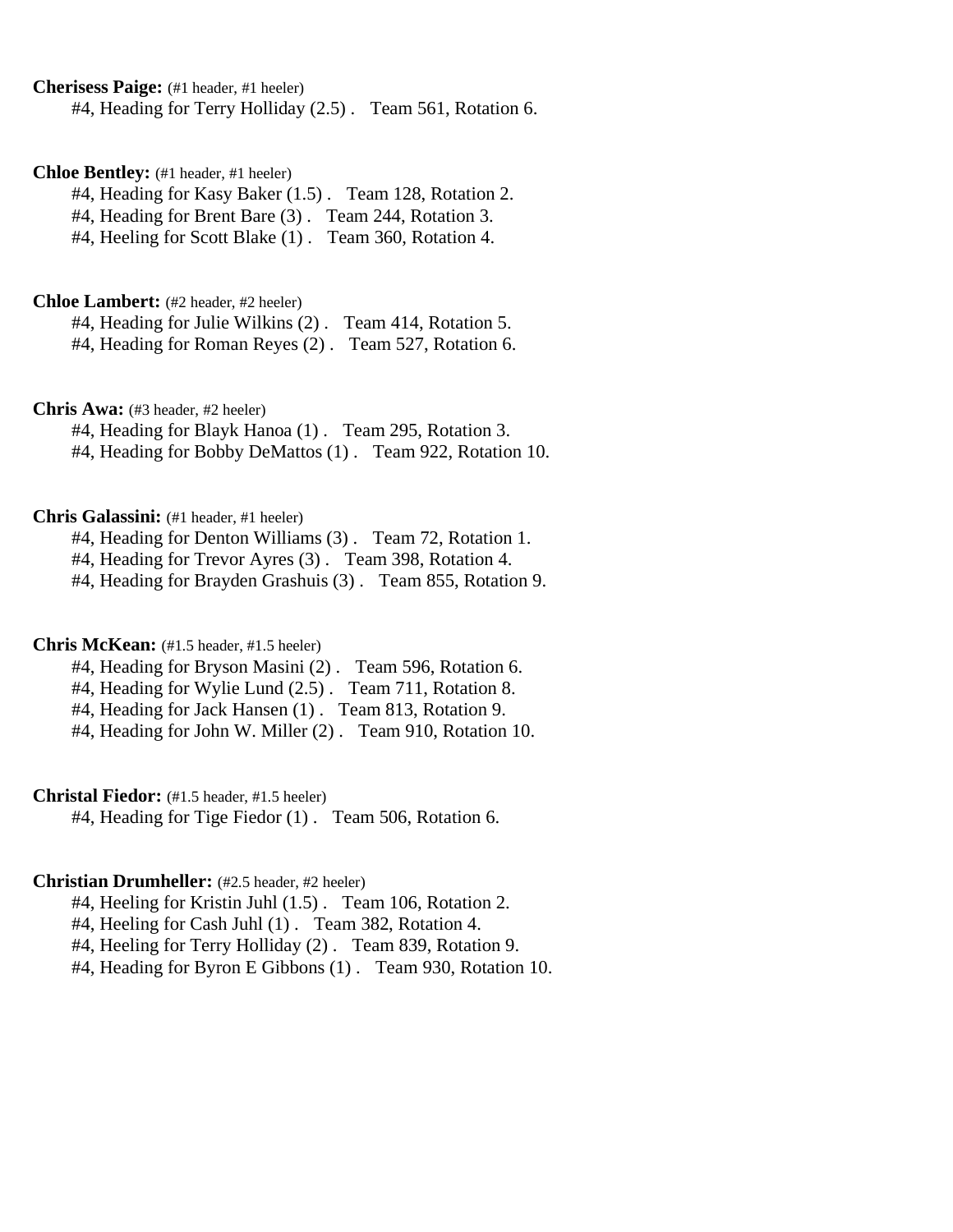**Chuck Church:** (#1.5 header, #1.5 heeler)

#4, Heading for David Stueve (1.5) . Team 55, Rotation 1.

#4, Heeling for Cody Miller (2) . Team 153, Rotation 2.

#4, Heeling for Ava Crawford (1) . Team 264, Rotation 3.

## **Cindy Maddalena:** (#1.5 header, #1.5 heeler)

#4, Heading for Denise VonTour (2.5) . Team 232, Rotation 3.

#4, Heading for Julie Wilkins (2) . Team 528, Rotation 6.

#4, Heading for Tom Moxley (1.5) . Team 762, Rotation 8.

#4, Heading for Bobby Butler (2.5) . Team 872, Rotation 9.

**Claye Ayres:** (#1.5 header, #1.5 heeler)

#4, Heading for Shelby Beattie (1) . Team 494, Rotation 5.

#4, Heading for Sarah Moore (1) . Team 636, Rotation 7.

#4, Heading for Riley Fry (2.5) . Team 745, Rotation 8.

#4, Heading for Lucas Teskey (1.5) . Team 919, Rotation 10.

#### **Clayton Brown:** (#2.5 header, #2.5 heeler)

#4, Heeling for Jayci Ladner (1) . Team 423, Rotation 5.

#4, Heading for Byron E Gibbons (1) . Team 724, Rotation 8.

#4, Heeling for Nadene Berryessa (1.5) . Team 778, Rotation 8.

#4, Heeling for Adena Gonzalez (1.5) . Team 880, Rotation 9.

## **Clayton Hansen:** (#1.5 header, #1.5 heeler)

#4, Heading for Eric Durden (1.5) . Team 16, Rotation 1.

#4, Heading for Marty Okamura (2.5) . Team 122, Rotation 2.

#4, Heading for JD Machado (2.5) . Team 237, Rotation 3.

#4, Heeling for Colt Bray (1) . Team 481, Rotation 5.

### **Clayton Hiibel:** (#1 header, #1 heeler)

#4, Heeling for Dennis Lee (1.5) . Team 577, Rotation 6.

#4, Heeling for Cole English (2) . Team 726, Rotation 8.

#4, Heeling for Lance Johnson (2.5) . Team 945, Rotation 10.

#### **Cliff Garrison:** (#3 header, #3 heeler)

#4, Heeling for Lenai Branco (1) . Team 460, Rotation 5.

#4, Heeling for Royce Brown (1) . Team 860, Rotation 9.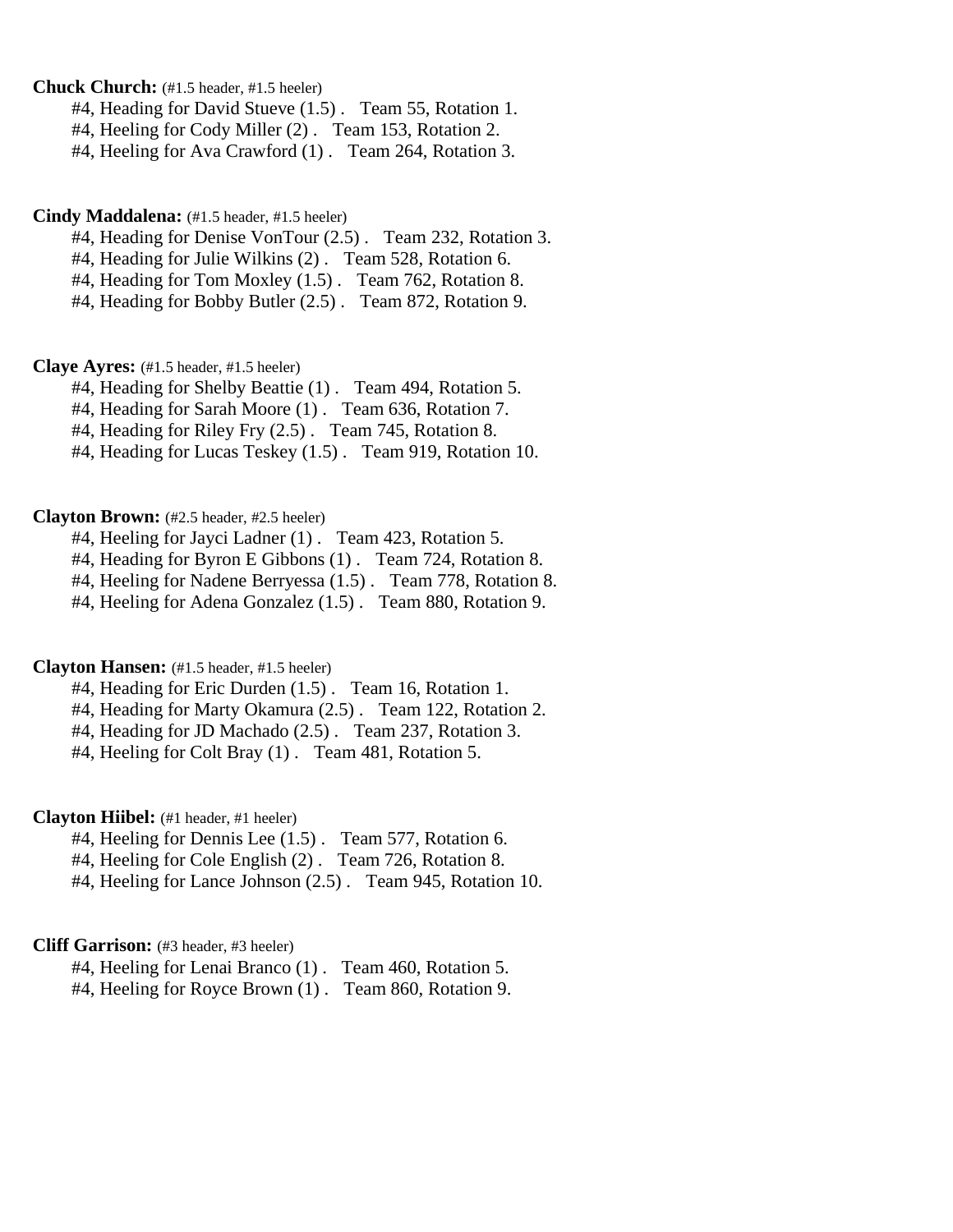## **Cliff Wilbanks:** (#2 header, #2 heeler)

- #4, Heeling for Geoff Bitle (1) . Team 164, Rotation 2.
- #4, Heeling for Adrienne Wagner (1.5) . Team 350, Rotation 4.
- #4, Heeling for Riley Bitle (1) . Team 461, Rotation 5.
- #4, Heeling for Phil Romero (1) . Team 846, Rotation 9.

#### **Coby Larsen:** (#2.5 header, #2.5 heeler)

- #4, Heeling for Cristie Jones (1.5) . Team 315, Rotation 4.
- #4, Heeling for Collin Bowler (1.5) . Team 524, Rotation 6.
- #4, Heeling for Carli Jo Truman (1.5) . Team 793, Rotation 8.
- #4, Heeling for Jason Krogue (1.5) . Team 799, Rotation 8.

#### **Cody Mahler:** (#1.5 header, #1.5 heeler)

- #4, Heading for Roger Chancellor (1.5) . Team 60, Rotation 1.
- #4, Heading for Allan Gomes (2.5) . Team 171, Rotation 2.
- #4, Heading for JP Medeiros (2) . Team 287, Rotation 3.

### **Cody Miller:** (#2 header, #2 heeler)

- #4, Heading for Chuck Church (1.5) . Team 153, Rotation 2.
- #4, Heading for David Stueve (1.5) . Team 261, Rotation 3.
- #4, Heading for Bladen Leavitt (1.5) . Team 377, Rotation 4.
- #4, Heeling for Ava Crawford (1) . Team 488, Rotation 5.

## **Cody Rowley:** (#3 header, #3 heeler)

- #4, Heading for Cain Madrigal (1) . Team 69, Rotation 1.
- #4, Heeling for Marlene Turk (1) . Team 179, Rotation 2.
- #4, Heading for Grady Lommori (1) . Team 349, Rotation 4.
- #4, Heeling for Kali Ann Amestoy (1) . Team 832, Rotation 9.

#### **Colby Scott Smith:** (#3 header, #2 heeler)

- #4, Heeling for Anthony Lommori (1.5) . Team 539, Rotation 6.
- #4, Heeling for Cole English (2) . Team 619, Rotation 7.
- #4, Heeling for Wyatt Bullivant (2) . Team 707, Rotation 8.
- #4, Heeling for Kendall Patterson (2) . Team 758, Rotation 8.

## **Cole English:** (#2 header, #2 heeler)

- #4, Heading for Colby Scott Smith (2) . Team 619, Rotation 7.
- #4, Heading for Clayton Hiibel (1) . Team 726, Rotation 8.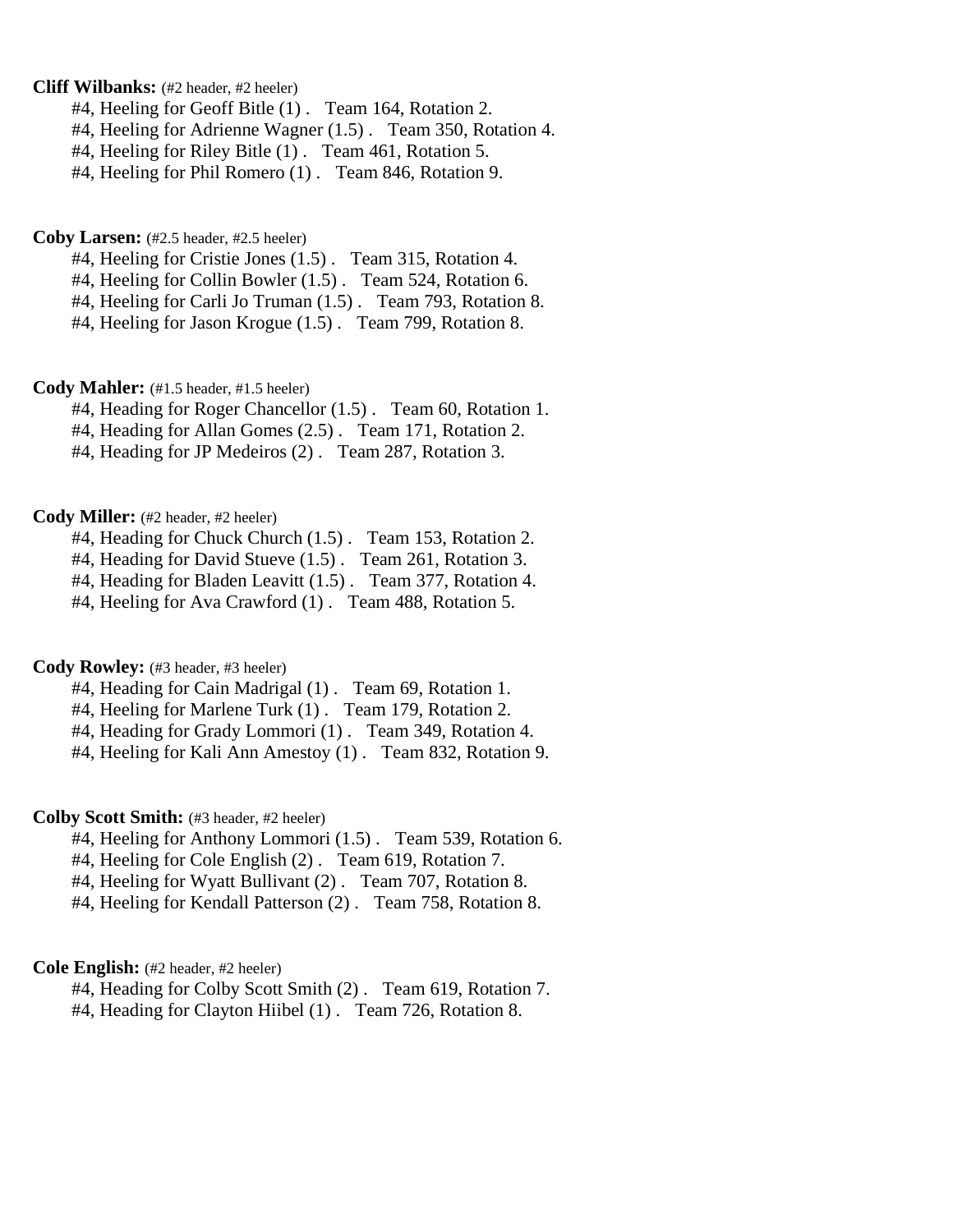## **Collin Bowler:** (#1.5 header, #1.5 heeler)

#4, Heading for Jake Larsen (2) . Team 411, Rotation 5.

#4, Heading for Coby Larsen (2.5) . Team 524, Rotation 6.

#4, Heading for Bode Bowler (2) . Team 685, Rotation 7.

#4, Heading for Mike Randall (2) . Team 702, Rotation 8.

#### **Collin Snyder:** (#1.5 header, #1.5 heeler)

#4, Heading for Dakota McCurley (1) . Team 113, Rotation 2.

#4, Heading for Gavin Wheatley (2) . Team 428, Rotation 5.

## **Colt Bray:** (#1 header, #1 heeler)

#4, Heading for Aaron Bean (2.5) . Team 66, Rotation 1.

#4, Heeling for Bethanie Bray (1) . Team 234, Rotation 3.

#4, Heading for Jeremy Garner (3) . Team 371, Rotation 4.

#4, Heading for Clayton Hansen (1.5) . Team 481, Rotation 5.

#### **Colton Daniel:** (#2.5 header, #2.5 heeler)

#4, Heeling for Alyssa Warnke (1.5) . Team 193, Rotation 2.

#4, Heeling for James H. Jr Miller (1.5) . Team 500, Rotation 5.

**Colton Fait:** (#1 header, #1 heeler)

#4, Heeling for David Gines (1) . Team 203, Rotation 3.

#4, Heeling for James Fait (2) . Team 475, Rotation 5.

## **Colton Suther:** (#2 header, #2 heeler)

#4, Heeling for Travis Bentley (2) . Team 127, Rotation 2.

#4, Heeling for Kamish Wagner (2) . Team 333, Rotation 4.

#4, Heeling for Marv Barton (2) . Team 447, Rotation 5.

#4, Heeling for Riley Currin (1.5) . Team 826, Rotation 9.

### **Colton White:** (#1.5 header, #2 heeler)

#4, Heeling for Jamie Fontes (2) . Team 613, Rotation 7.

#4, Heeling for Kendall Patterson (2) . Team 651, Rotation 7.

#4, Heeling for Kalia Medeiros (2) . Team 836, Rotation 9.

#4, Heeling for Butch Pope (1.5) . Team 909, Rotation 10.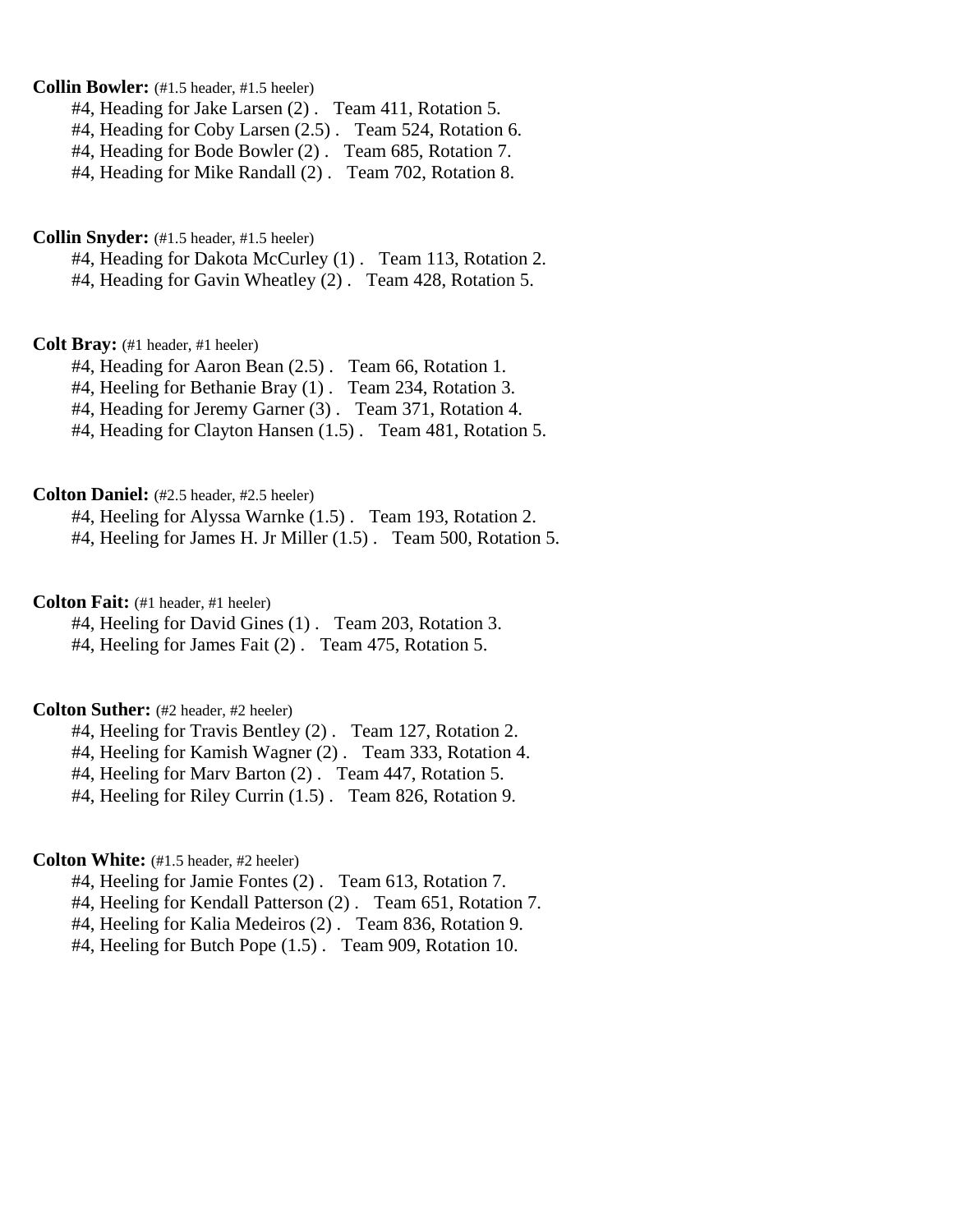## **Connor Nighman:** (#2.5 header, #2 heeler)

- #4, Heeling for Cassie Camarillo (1.5) . Team 10, Rotation 1.
- #4, Heeling for Taylor Xavier (1.5) . Team 115, Rotation 2.
- #4, Heeling for Trey Camarillo (2) . Team 450, Rotation 5.
- #4, Heading for Lori L Nevis (1.5) . Team 719, Rotation 8.

**Cora Nordby:** (#1 header, #1 heeler)

#4, Heading for Dick Whiteside (2) . Team 427, Rotation 5.

#4, Heading for Ron Bishop (2.5) . Team 566, Rotation 6.

- #4, Heading for Duke Nordby (1.5) . Team 686, Rotation 7.
- #4, Heading for Lisa Scott (1.5) . Team 789, Rotation 8.

**Coral Morris:** (#1.5 header, #1.5 heeler)

- #4, Heading for Cayla Seltz (1) . Team 689, Rotation 7.
- #4, Heading for Duke Nordby (1.5) . Team 786, Rotation 8.
- #4, Heading for Jeff Staples (2) . Team 837, Rotation 9.
- #4, Heading for Ron Bishop (2.5) . Team 886, Rotation 9.

## **Cotton Tidwell:** (#1.5 header, #1.5 heeler)

- #4, Heeling for Haley Stringfellow (1.5) . Team 405, Rotation 5.
- #4, Heading for Karie Tidwell (1) . Team 559, Rotation 6.
- #4, Heeling for Chaney Tidwell (2) . Team 671, Rotation 7.

**Cris Robles:** (#2 header, #2.5 heeler)

- #4, Heeling for Cassidy Quadros (1) . Team 373, Rotation 4.
- #4, Heeling for Karen Deller (1.5) . Team 801, Rotation 9.
- #4, Heeling for Matthew Silva (1). Team 817, Rotation 9.

**Cristie Jones:** (#1.5 header, #1.5 heeler)

- #4, Heading for Will Jones (2) . Team 27, Rotation 1.
- #4. Heading for Jake Jr Young (1.5). Team 197, Rotation 2.
- #4, Heading for Coby Larsen (2.5) . Team 315, Rotation 4.

## **Cuatro Sanchez:** (#1 header, #1 heeler)

- #4, Heading for Kale Onaka (2) . Team 48, Rotation 1.
- #4, Heading for Chase Nevis (2.5) . Team 235, Rotation 3.
- #4, Heading for Joey Sanchez (2) . Team 383, Rotation 4.
- #4, Heading for Buck Baca (2.5) . Team 493, Rotation 5.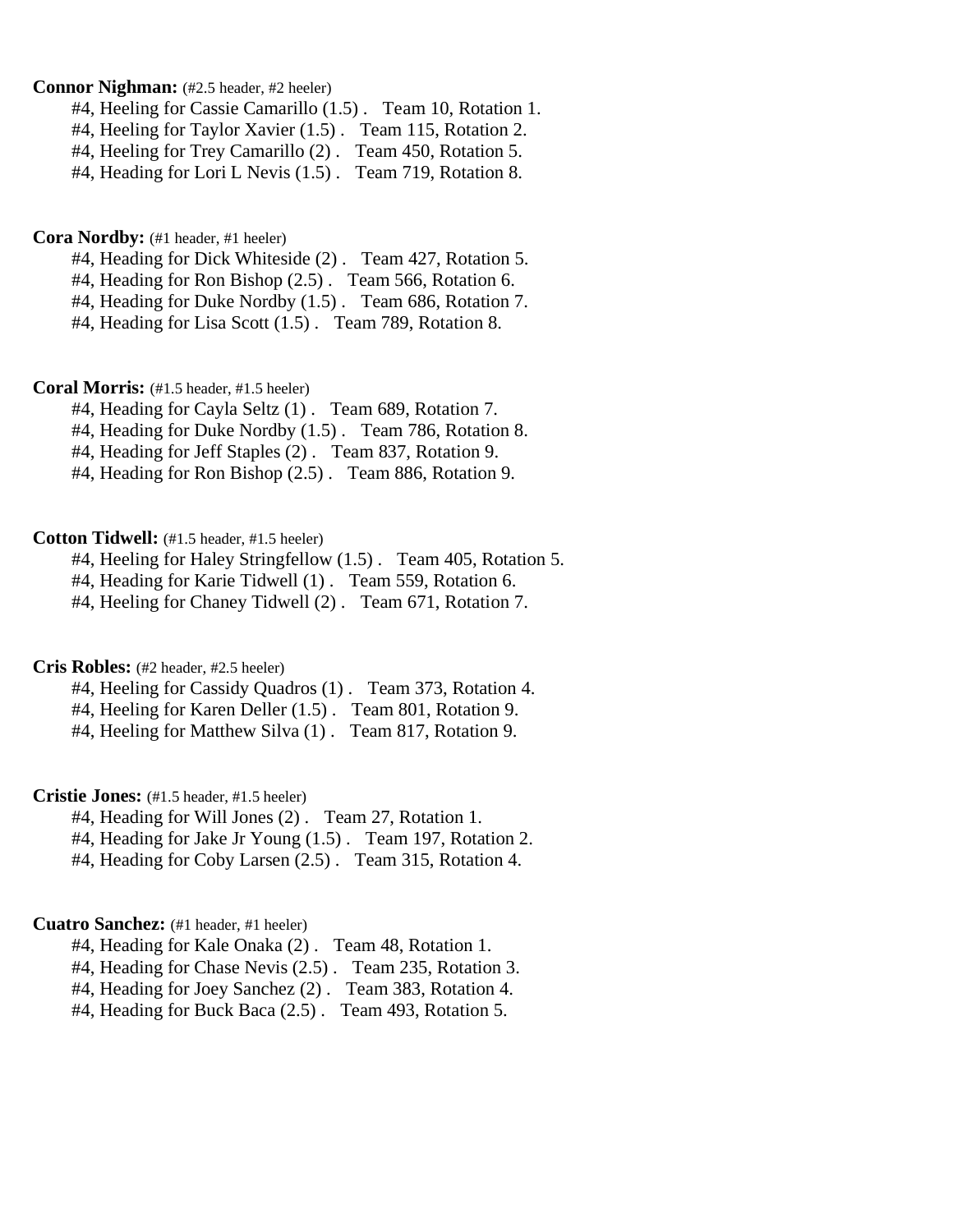**Cyle Coatney:** (#1 header, #1 heeler)

#4, Heading for Kent McDonnell (1) . Team 661, Rotation 7.

#4, Heading for Paul J. Smith (1). Team 722, Rotation 8.

#4, Heading for Kurt Pesutich (1) . Team 775, Rotation 8.

## Dakota McCurley: (#1 header, #1 heeler)

#4, Heeling for Collin Snyder (1.5) . Team 113, Rotation 2.

#4, Heeling for Jason Snow (2.5) . Team 299, Rotation 3.

#4, Heeling for Blake VanStavern (3) . Team 408, Rotation 5.

#4, Heeling for Rigo Estrella (2.5) . Team 521, Rotation 6.

**Damien Flores:** (#2 header, #2 heeler)

#4, Heading for Owen Flores (1) . Team 213, Rotation 3.

#4, Heading for Herman Holland (2) . Team 605, Rotation 7.

#4, Heading for TBA TBA (1) . Team 759, Rotation 8.

#4, Heading for TBA TBA (1) . Team 823, Rotation 9.

**Damon Edgmon:** (#1 header, #1 heeler)

#4, Heading for Brett Lewis (2.5) . Team 196, Rotation 2.

#4, Heading for Chance Guerrero (3) . Team 335, Rotation 4.

#4, Heeling for Dusty Edgmon (2) . Team 609, Rotation 7.

**Dan Coverley:** (#1 header, #1 heeler)

#4, Heading for Doug Curtis (1.5) . Team 565, Rotation 6.

#4, Heading for Bryson Masini (2) . Team 682, Rotation 7.

#4, Heading for Sage Hiibel (3) . Team 760, Rotation 8.

#4, Heading for Jerry Ricci (1.5) . Team 864, Rotation 9.

Dan Dowdy: (#2.5 header, #2.5 heeler)

#4, Heeling for Laurie Ann Diego (1.5) . Team 76, Rotation 1.

#4, Heeling for Nora Jean Oflaherty (1) . Team 339, Rotation 4.

#4, Heeling for Jimmy Miranda (1.5) . Team 616, Rotation 7.

#4, Heeling for Jack Lewis (1.5) . Team 881, Rotation 9.

### Dan Greenwood: (#1 header, #1 heeler)

#4, Heading for Wes Teichert (1.5) . Team 170, Rotation 2.

#4, Heading for Brayden Grashuis (3) . Team 286, Rotation 3.

#4, Heading for Wyatt Greenwood (1) . Team 406, Rotation 5.

#4, Heading for Brody Grashuis (2) . Team 518, Rotation 6.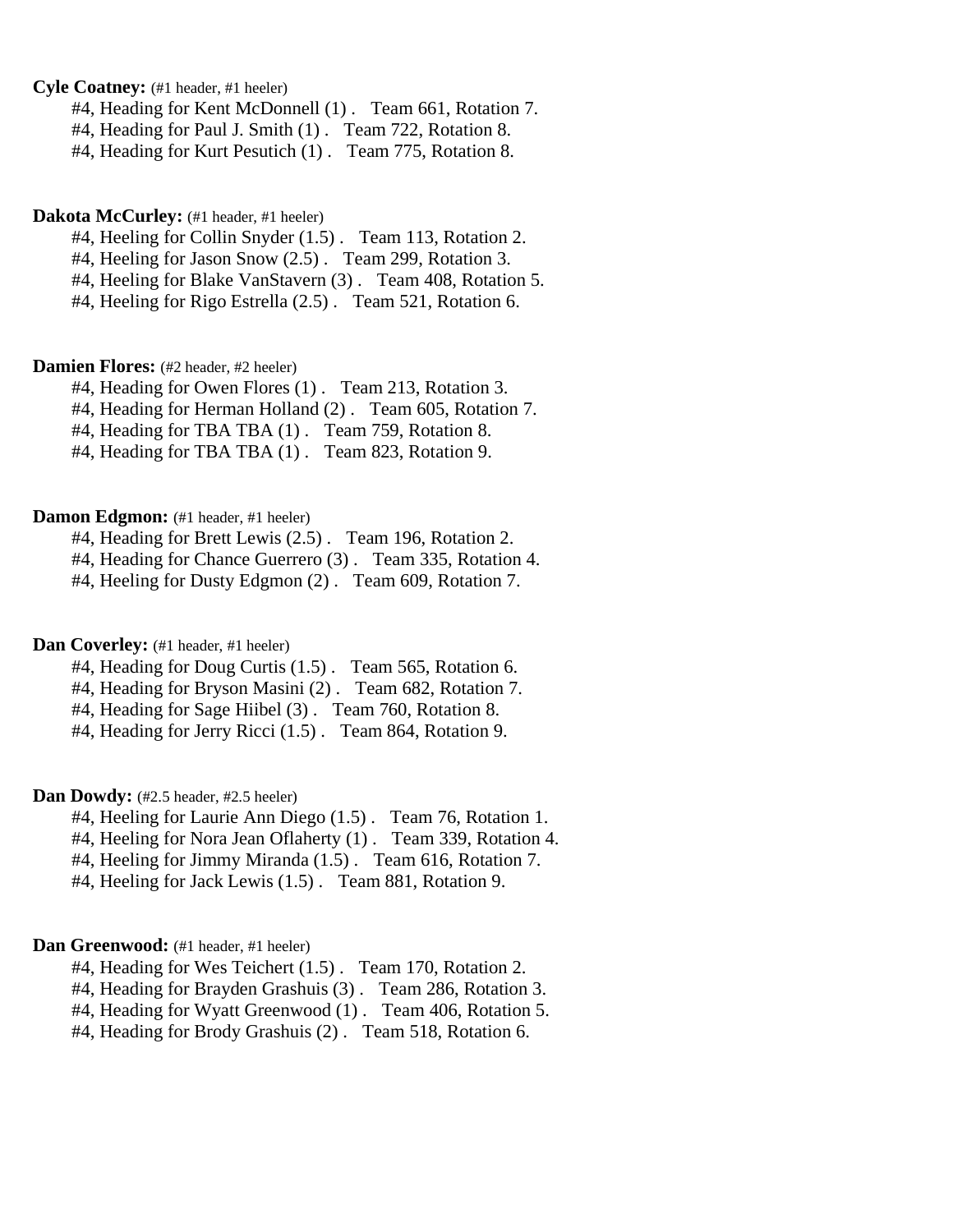## **Dan Santos:** (#2 header, #1.5 heeler)

- #4, Heading for Pete Harris (1) . Team 34, Rotation 1.
- #4, Heading for Justin Wight (2) . Team 459, Rotation 5.
- #4, Heading for TBA TBA (1) . Team 718, Rotation 8.
- #4, Heading for Steve Challender (1.5) . Team 803, Rotation 9.

## **Dan Sr Williams:** (#3 header, #3 heeler)

- #4, Heeling for Sarah Simons (1) . Team 448, Rotation 5.
- #4, Heeling for Trevor Alexander (1) . Team 466, Rotation 5.
- #4, Heeling for Phil Romero (1) . Team 647, Rotation 7.

## Daniel Alviso: (#1.5 header, #1.5 heeler)

- #4, Heeling for Brylei Pearson (1) . Team 117, Rotation 2.
- #4, Heeling for Justin Adair (1.5) . Team 306, Rotation 4.
- #4, Heeling for Kash Chico (1.5) . Team 420, Rotation 5.

#### **Danny Cardoza:** (#2.5 header, #2.5 heeler)

- #4, Heeling for Sarah Simons (1) . Team 22, Rotation 1. #4, Heeling for Michael Lynn (1) . Team 132, Rotation 2. #4, Heeling for Brenda Cardoza (1) . Team 637, Rotation 7.
- #4, Heeling for Carly Cardoza (1) . Team 746, Rotation 8.

#### **Danny Rice:** (#2 header, #2 heeler)

- #4, Heeling for Kamish Wagner (2) . Team 51, Rotation 1.
- #4, Heeling for Adrienne Wagner (1.5) . Team 533, Rotation 6.
- #4, Heeling for Jasper Frost (2) . Team 706, Rotation 8.
- #4, Heeling for Barbara Salazar (1.5) . Team 862, Rotation 9.

## **Danny Ridley:** (#1 header, #1 heeler)

- #4, Heeling for Jerry Griffin (1.5) . Team 691, Rotation 7.
- #4, Heeling for Jeanne Joyce (1) . Team 772, Rotation 8.
- #4, Heeling for Kim Kent (2) . Team 863, Rotation 9.
- #4, Heeling for Brandon Turos (1) . Team 908, Rotation 10.

### Dave Carlson: (#1.5 header, #1.5 heeler)

- #4, Heeling for Mike MacKenzie (2.5) . Team 39, Rotation 1.
- #4, Heeling for Chase Nevis (2.5) . Team 147, Rotation 2.
- #4, Heeling for Delton Cullins (2.5) . Team 265, Rotation 3.
- #4, Heeling for Tres Porter (2.5) . Team 381, Rotation 4.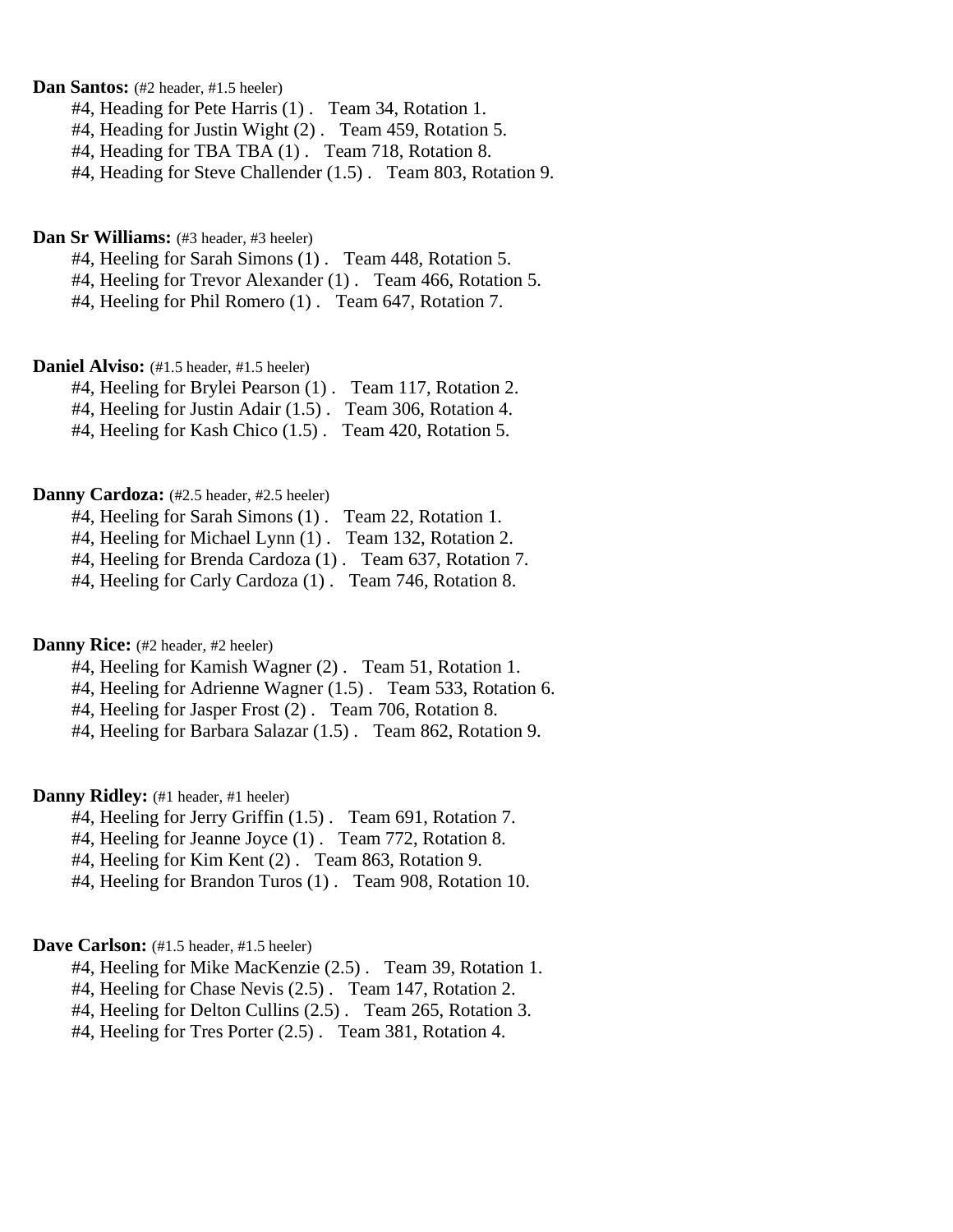## Dave Silva: (#2 header, #2 heeler)

- #4, Heading for Kolton Matthews (2) . Team 124, Rotation 2.
- #4, Heading for Seth Sanders (2) . Team 239, Rotation 3.
- #4, Heading for Kasy Baker (1.5) . Team 355, Rotation 4.
- #4, Heading for Sofie Ten Broek (1.5) . Team 630, Rotation 7.

#### **Dave Tyndall:** (#2 header, #2 heeler)

- #4, Heeling for Paul Barnes (1.5) . Team 592, Rotation 6.
- #4, Heeling for Wayne Lund (1.5) . Team 699, Rotation 7.
- #4, Heeling for Mike Umbdenstock (1.5) . Team 797, Rotation 8.
- #4, Heeling for Theresa Lambert (1.5) . Team 843, Rotation 9.

## David Firestone: (#2.5 header, #2 heeler)

- #4, Heading for Jim Yturralde (1.5) . Team 94, Rotation 1.
- #4, Heading for Blaize Hoffman (1) . Team 224, Rotation 3.
- #4, Heading for Jolie Thurston (1) . Team 337, Rotation 4.
- #4, Heading for Bladen Leavitt (1.5) . Team 485, Rotation 5.

## **David Gines:** (#1 header, #1 heeler)

- #4, Heading for Kenny Rhodes (2.5) . Team 7, Rotation 1.
- #4, Heading for James Fait (2) . Team 101, Rotation 2.
- #4, Heading for Colton Fait (1) . Team 203, Rotation 3.
- #4, Heading for Mike Ricks (1.5) . Team 456, Rotation 5.

## **David Stueve:** (#1.5 header, #1.5 heeler)

- #4, Heeling for Chuck Church (1.5) . Team 55, Rotation 1.
- #4, Heeling for Cody Miller (2). Team 261, Rotation 3.
- #4, Heeling for Ava Crawford (1) . Team 380, Rotation 4.

## **Dean Harrington:** (#1.5 header, #1.5 heeler)

- #4, Heading for Ken Hasenbank (1.5) . Team 173, Rotation 2.
- #4, Heading for Leonard Messersmith (1.5) . Team 477, Rotation 5.

## Dean Sherbo: (#3 header, #3 heeler)

- #4, Heeling for Rayna Currin (1) . Team 177, Rotation 2.
- #4, Heeling for Brylei Pearson (1) . Team 309, Rotation 4.
- #4, Heeling for Lacey Bullivant (1) . Team 422, Rotation 5.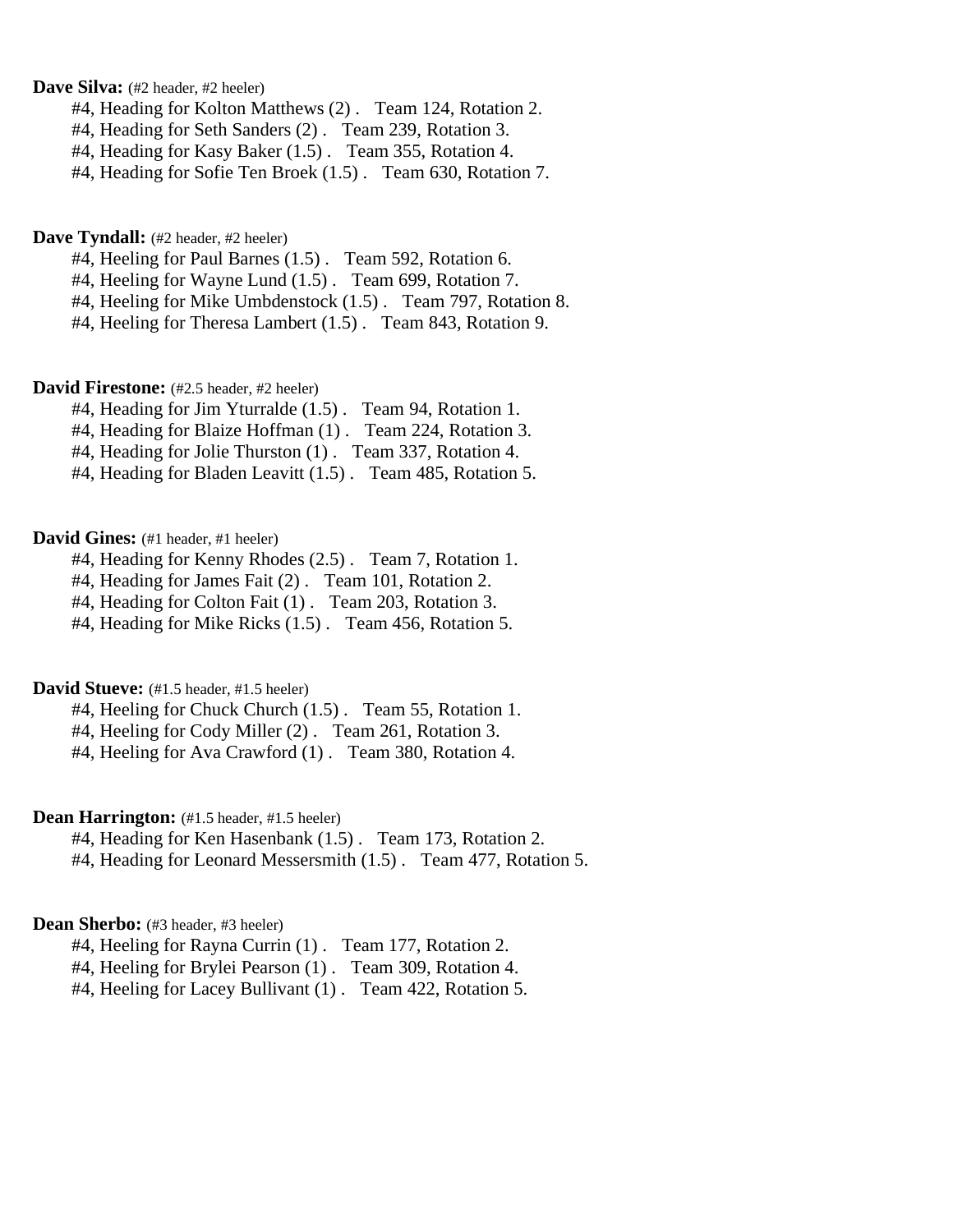**Dean Smith:** (#2 header, #2 heeler)

#4, Heeling for Bethanie Bray (1) . Team 13, Rotation 1.

#4, Heeling for Haley Stringfellow (1.5) . Team 118, Rotation 2.

#4, Heeling for Dusty Edgmon (2) . Team 233, Rotation 3.

## Dean Voigt: (#3.5 header, #2.5 heeler)

#4, Heeling for Adrienne Wagner (1.5) . Team 217, Rotation 3.

#4, Heeling for Kaylei Davis (1) . Team 330, Rotation 4.

#4, Heeling for Justin Mustacchio (1) . Team 445, Rotation 5.

## **Debbie Maxwell:** (#2 header, #2 heeler)

#4, Heading for Tim L. Wilson (2) . Team 166, Rotation 2.

#4, Heading for Leonard Messersmith (1.5) . Team 368, Rotation 4.

## **Degan Patton:** (#2 header, #2 heeler)

#4, Heading for Ken Hasenbank (1.5) . Team 64, Rotation 1.

#4, Heading for Parker Deal (1) . Team 271, Rotation 3.

#4, Heading for TBA TBA (1) . Team 346, Rotation 4.

#4, Heeling for Elsie Jonas (1.5) . Team 483, Rotation 5.

## Del Folev: (#4 header, #3 heeler)

#4, Heeling for Laney Moore (1) . Team 253, Rotation 3.

#4, Heeling for Brady Jardine (1) . Team 583, Rotation 6.

#4, Heeling for Tim Gualco (1) . Team 640, Rotation 7.

#4, Heeling for Norm Kreiss (1) . Team 733, Rotation 8.

## **Delton Cullins:** (#2.5 header, #2.5 heeler)

#4, Heading for Dave Carlson (1.5) . Team 265, Rotation 3.

## **Denise VonTour:** (#2.5 header, #2.5 heeler)

#4, Heeling for Marty Powers (1.5) . Team 65, Rotation 1.

#4, Heeling for Cindy Maddalena (1.5) . Team 232, Rotation 3.

#4, Heading for Wes Teichert (1.5) . Team 453, Rotation 5.

## **Dennis Baca:** (#1 header, #1 heeler)

- #4, Heading for Buck Baca (2.5) . Team 99, Rotation 1.
- #4, Heading for Joe Nevis (3) . Team 201, Rotation 3.

#4, Heading for Ryan Williams (3) . Team 319, Rotation 4.

#4, Heading for Ed Sherron (2) . Team 432, Rotation 5.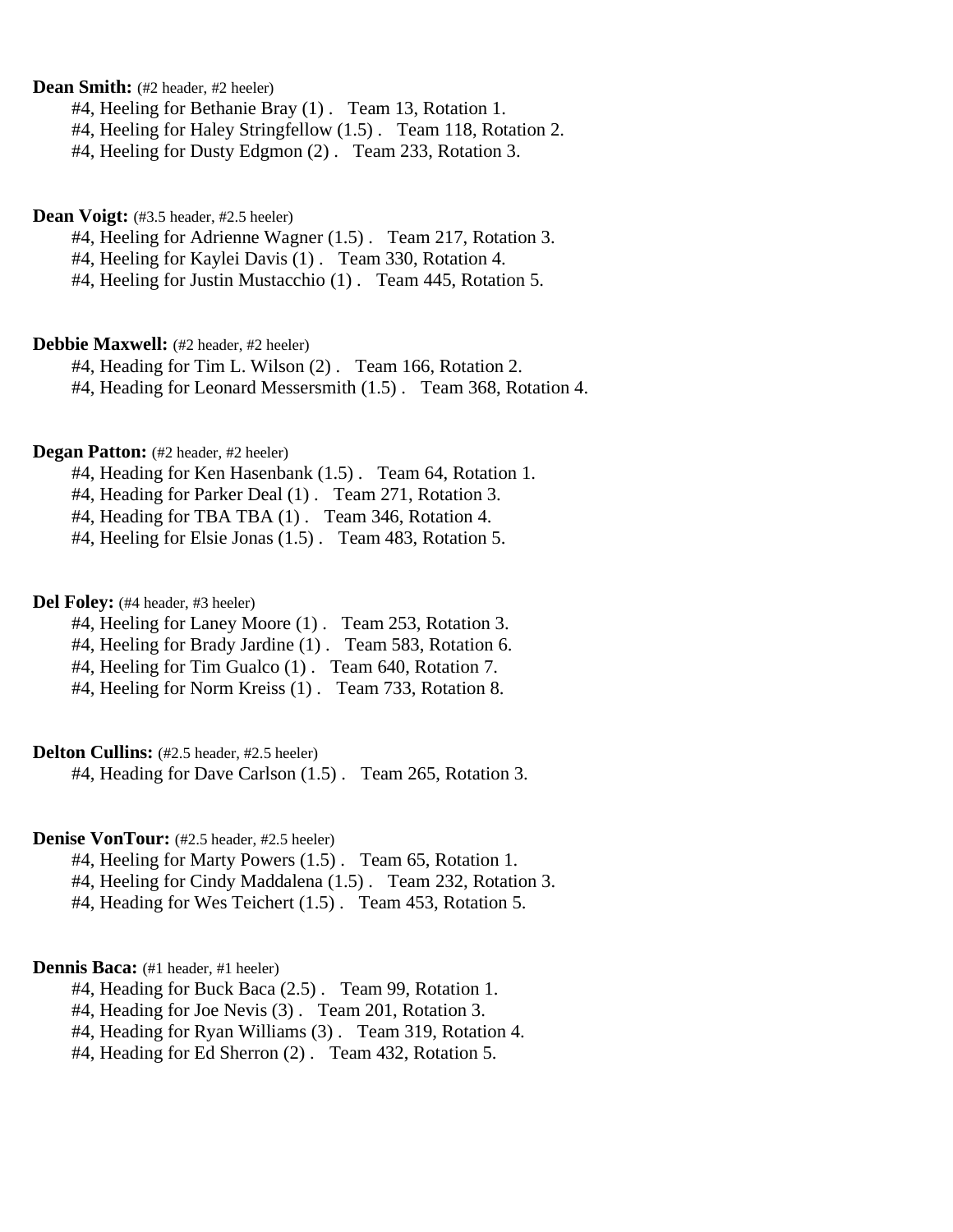**Dennis Lee:** (#1.5 header, #1.5 heeler)

#4, Heading for Clayton Hiibel (1) . Team 577, Rotation 6.

#4, Heading for TBA TBA (1) . Team 591, Rotation 6.

#4, Heading for Bill Nunes (2) . Team 794, Rotation 8.

#4, Heading for Ty Marriott (2.5) . Team 893, Rotation 9.

### **Denton Williams:** (#3 header, #3 heeler)

#4, Heeling for Chris Galassini (1) . Team 72, Rotation 1.

#### **Dick Whiteside:** (#2 header, #2 heeler)

#4, Heeling for Nora Jean Oflaherty (1). Team 18, Rotation 1.

#4, Heeling for Narciso Jr Estrada (1) . Team 125, Rotation 2.

#4, Heeling for Howard Scates (1.5) . Team 223, Rotation 3.

#4, Heeling for Cora Nordby (1) . Team 427, Rotation 5.

### **Dino Webb:** (#2 header, #2 heeler)

#4, Heeling for Hailey Hicks (1.5) . Team 41, Rotation 1.

#4, Heading for Kim Hicks (1) . Team 221, Rotation 3.

#4, Heading for Brent Marrell (2) . Team 614, Rotation 7.

#4, Heading for Murvin Hicks (2) . Team 898, Rotation 9.

**Don Young:** (#2 header, #2 heeler)

#4, Heeling for Netty Ehrke (1.5) . Team 254, Rotation 3.

#4, Heading for Doug Young (1.5) . Team 369, Rotation 4.

## **Dorian Bundy:** (#2.5 header, #2 heeler)

#4, Heeling for Carli Jo Truman (1.5) . Team 665, Rotation 7.

#4, Heeling for Jon Platt (2) . Team 765, Rotation 8.

#4, Heeling for Doug Sorenson (2) . Team 859, Rotation 9.

## **Doug Curtis:** (#1.5 header, #1.5 heeler)

- #4, Heeling for John Laxague (1) . Team 391, Rotation 4.
- #4, Heeling for Dan Coverley (1) . Team 565, Rotation 6.
- #4, Heeling for Natalie Scott (1.5) . Team 644, Rotation 7.
- #4, Heeling for Michelle Curtis (1) . Team 875, Rotation 9.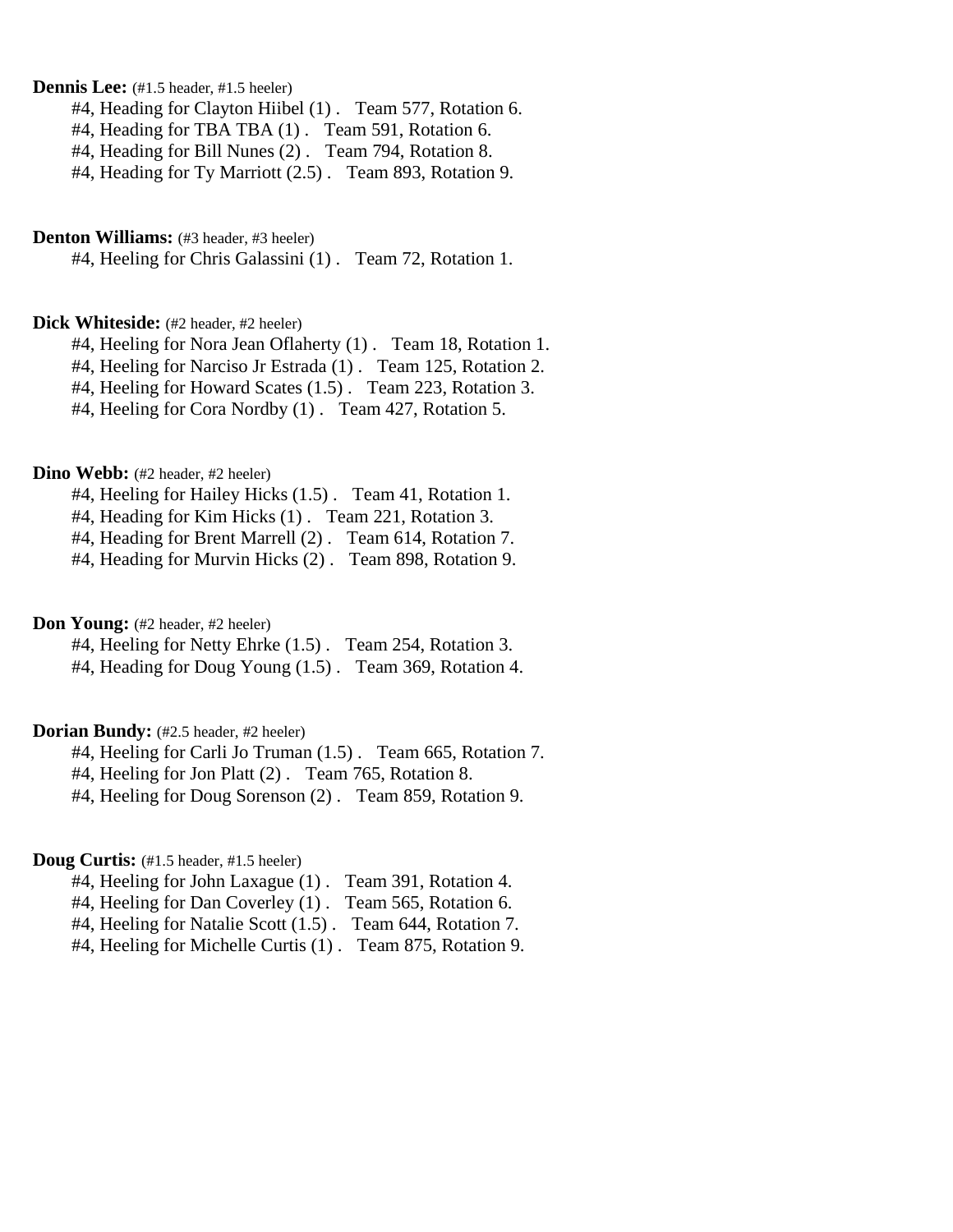## **Doug Glenn:** (#1 header, #1 heeler)

#4, Heeling for Narciso Jr Estrada (1) . Team 31, Rotation 1.

#4, Heeling for Marty Okamura (3) . Team 489, Rotation 5.

#4, Heading for Justin Weber (2.5) . Team 662, Rotation 7.

#4, Heading for Aaron Bean (2.5) . Team 935, Rotation 10.

#### **Doug Sorenson:** (#2 header, #2 heeler)

- #4, Heading for Larry Allen (1.5) . Team 150, Rotation 2.
- #4, Heading for Mike Randall (2) . Team 620, Rotation 7.
- #4, Heading for Jake Randall (2) . Team 755, Rotation 8.
- #4, Heading for Dorian Bundy (2) . Team 859, Rotation 9.

## **Doug Thurston:** (#1.5 header, #1.5 heeler)

- #4, Heading for Mike Angelini (1.5) . Team 190, Rotation 2.
- #4, Heading for Byron E Gibbons (1) . Team 670, Rotation 7.
- #4, Heading for Jolie Thurston (1) . Team 725, Rotation 8.

#### **Doug Young:** (#1.5 header, #1.5 heeler)

- #4, Heeling for James H. Jr Miller (1.5) . Team 5, Rotation 1.
- #4, Heeling for John(JT) Myers (2.5) . Team 70, Rotation 1.
- #4, Heeling for Justin Adair (1.5) . Team 187, Rotation 2.
- #4, Heeling for Don Young (2) . Team 369, Rotation 4.

## **Duane Shimogawa:** (#1.5 header, #1.5 heeler)

- #4, Heeling for Mike Sweeney (2.5) . Team 46, Rotation 1.
- #4, Heeling for Tucker Gomes (2.5) . Team 194, Rotation 2.
- #4, Heeling for Herman Holland (2.5) . Team 464, Rotation 5.
- #4, Heeling for Mark Moreland (2.5) . Team 606, Rotation 7.

## **Duke Nordby:** (#1.5 header, #1.5 heeler)

- #4, Heeling for Cora Nordby (1) . Team 686, Rotation 7.
- #4, Heeling for Coral Morris (1.5) . Team 786, Rotation 8.
- #4, Heeling for John H Morris (2.5) . Team 889, Rotation 9.

### **Dustin Gaither:** (#1 header, #1 heeler)

- #4, Heading for Mark Hardin (2) . Team 47, Rotation 1.
- #4, Heading for Tony Gaither (2.5) . Team 340, Rotation 4.
- #4, Heading for Joe Jr. Vicente (2) . Team 899, Rotation 9.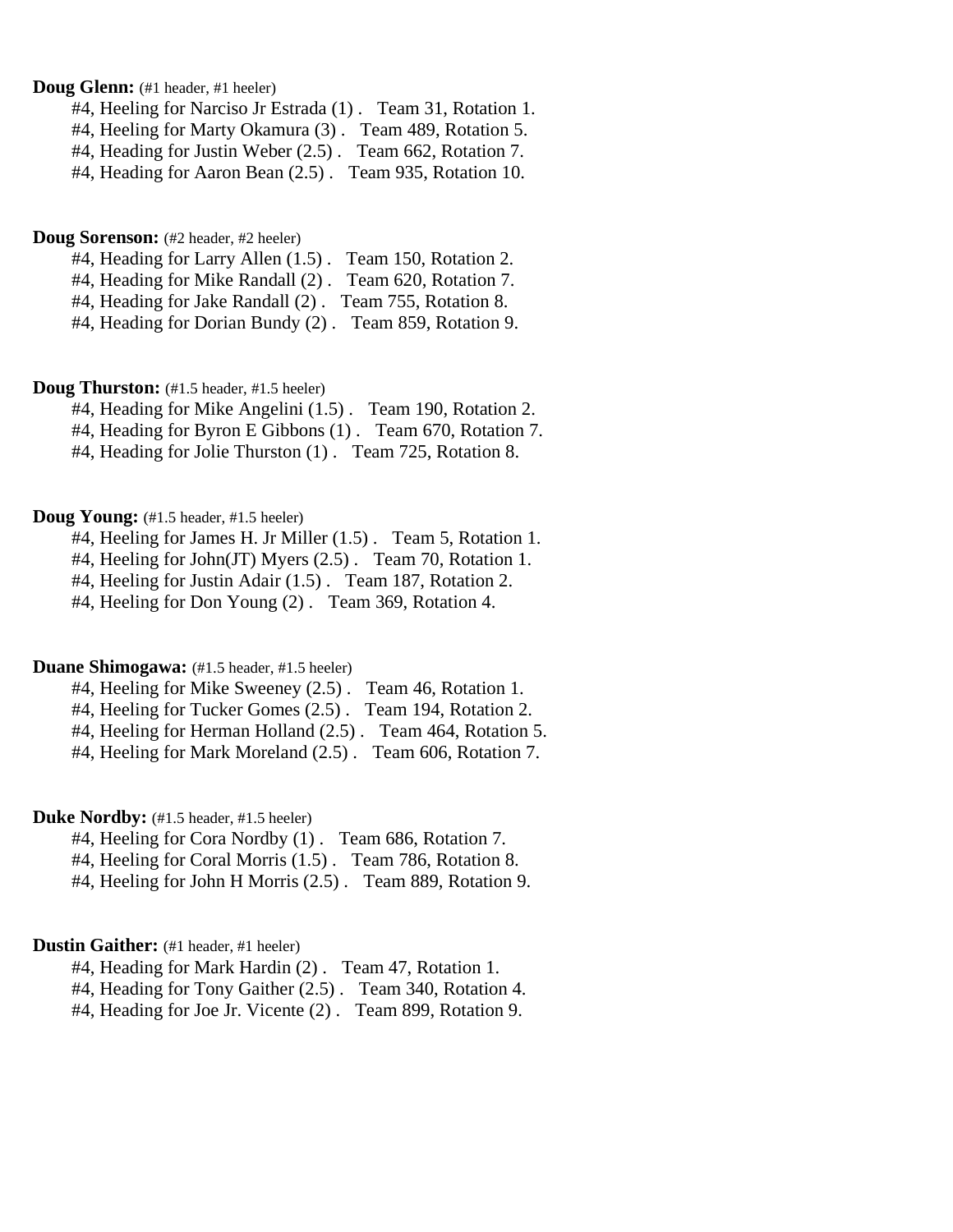**Dusty Edgmon:** (#2 header, #2 heeler)

#4, Heading for Dean Smith (2) . Team 233, Rotation 3.

#4, Heading for Damon Edgmon (1) . Team 609, Rotation 7.

**Ed Archuleta:** (#3 header, #2.5 heeler)

#4, Heeling for Adena Gonzalez (1.5) . Team 804, Rotation 9. #4, Heeling for Erin Archuleta (1.5) . Team 918, Rotation 10.

## **Ed Sherron:** (#2 header, #2 heeler)

#4, Heeling for Austin Jones (1) . Team 49, Rotation 1.

#4, Heeling for Cassidy Quadros (1) . Team 159, Rotation 2.

#4, Heeling for Jay G. Hart (2) . Team 282, Rotation 3.

#4, Heeling for Dennis Baca (1) . Team 432, Rotation 5.

## **Ed Jr. Sellers:** (#1 header, #1 heeler)

#4, Heading for Jack Hansen (1) . Team 84, Rotation 1.

#4, Heading for Austin Nelson (1.5) . Team 191, Rotation 2.

#4, Heeling for Keston Scott (3) . Team 386, Rotation 4.

#4, Heading for Traves Sellers (1) . Team 496, Rotation 5.

**Eli Green:** (#3.5 header, #2.5 heeler)

#4, Heeling for Brylei Pearson (1) . Team 11, Rotation 1.

#4, Heeling for Anthony Leard (1.5) . Team 116, Rotation 2.

#4, Heeling for Sadie Mullins (1) . Team 268, Rotation 3.

#4, Heeling for Kellie Mackin (1.5) . Team 887, Rotation 9.

## **Eli Lancaster:** (#2 header, #2 heeler)

#4, Heeling for Stix Lee (1.5) . Team 108, Rotation 2.

#4, Heeling for Brody Grashuis (2) . Team 618, Rotation 7.

#4, Heeling for Ameila Lancaster (2) . Team 808, Rotation 9.

#4, Heeling for Jeff Crozier (2) . Team 904, Rotation 10.

## **Elsie Jonas:** (#1.5 header, #1.5 heeler)

#4, Heading for TBA TBA (1) . Team 142, Rotation 2.

#4, Heading for Degan Patton (2) . Team 483, Rotation 5.

#4, Heading for Lucas Teskey (1.5) . Team 824, Rotation 9.

#4, Heading for Riley Fry (2.5) . Team 921, Rotation 10.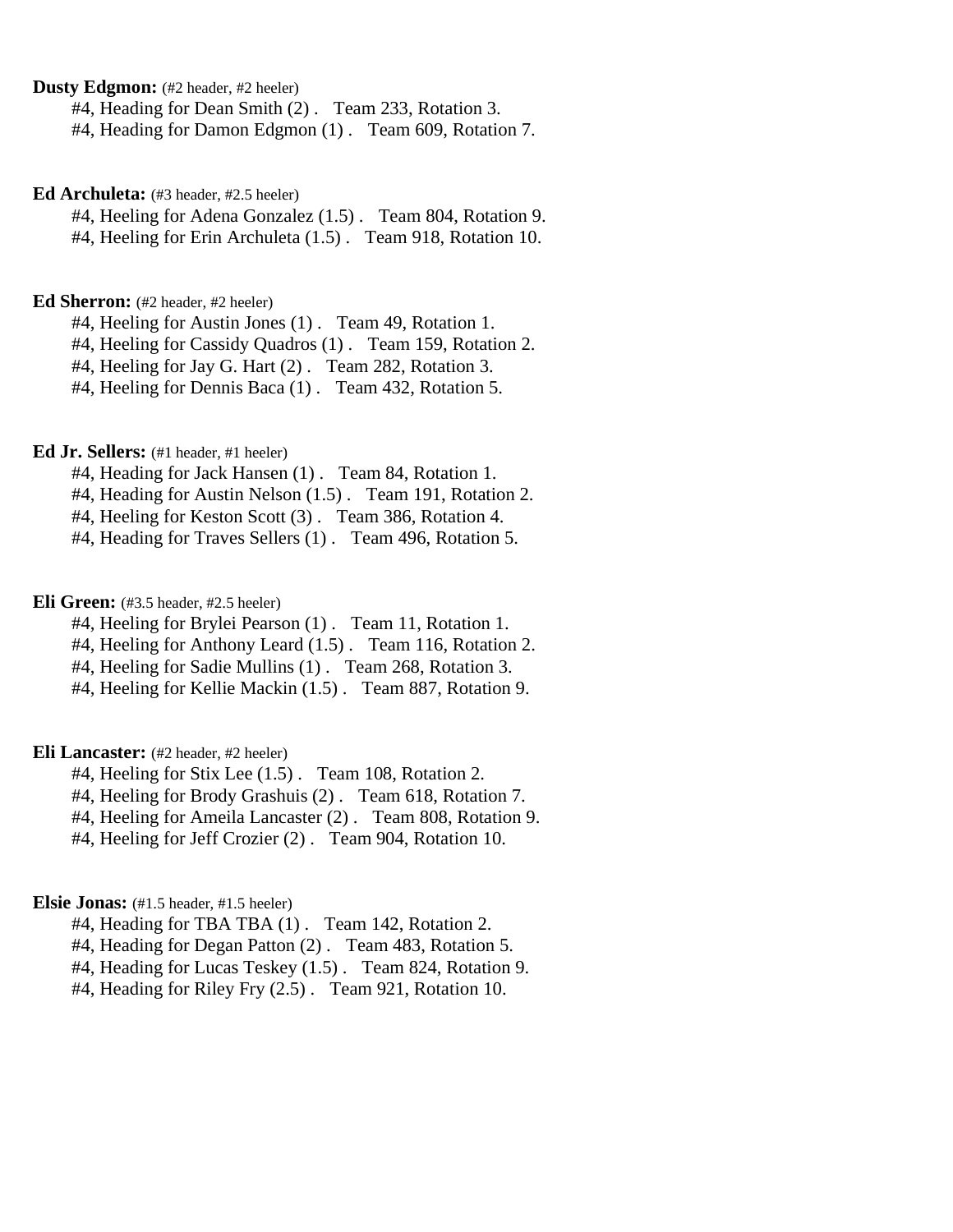### **Enrique Rodriquez:** (#1 header, #1 heeler)

#4, Heading for Noe Casian (3) . Team 534, Rotation 6.

### **Eric Durden:** (#1.5 header, #1.5 heeler)

#4, Heeling for Clayton Hansen (1.5) . Team 16, Rotation 1.

#4, Heeling for Kaylee Medeiros (1) . Team 195, Rotation 2.

#4, Heeling for Bethanie Bray (1) . Team 390, Rotation 4.

#4, Heeling for Rick Jonas (2) . Team 501, Rotation 6.

#### **Erin Archuleta:** (#1.5 header, #1.5 heeler)

#4, Heading for Kaden Florez (2) . Team 102, Rotation 2.

#4, Heading for Travis Phillips (2.5) . Team 579, Rotation 6.

#4, Heading for Terynn Archuleta (2.5) . Team 807, Rotation 9.

#4, Heading for Ed Archuleta (2.5) . Team 918, Rotation 10.

### **Ernie Cardoza:** (#3 header, #2.5 heeler)

#4, Heeling for Carly Cardoza (1) . Team 545, Rotation 6.

## **Evan Myers:** (#1 header, #1 heeler)

#4, Heeling for Justin Mustacchio (1) . Team 199, Rotation 2.

#4, Heeling for Austin Nelson (1.5) . Team 316, Rotation 4.

#4, Heeling for McKinna Jackson (1) . Team 430, Rotation 5.

#4, Heeling for Brandt Hiles (1) . Team 639, Rotation 7.

## **Frank Baggiolini:** (#1.5 header, #1.5 heeler)

#4, Heading for Jason Weatherby (2) . Team 38, Rotation 1.

#4, Heading for Kohl Bowler (2.5) . Team 146, Rotation 2.

#4, Heading for Jim Yturralde (1.5) . Team 322, Rotation 4.

#4, Heading for Cash Prettyman (1.5) . Team 436, Rotation 5.

## Garett Crocker: (#2.5 header, #2.5 heeler)

#4, Heading for Cash Filipponi (1.5) . Team 858, Rotation 9.

## Garrett Gallagher: (#2.5 header, #2 heeler)

#4, Heeling for Jenna Nonella (1.5) . Team 184, Rotation 2.

#4, Heeling for Kenny Say (2) . Team 289, Rotation 3.

#4, Heeling for Kim Say (1.5) . Team 455, Rotation 5.

#4, Heeling for Riley Currin (1.5) . Team 741, Rotation 8.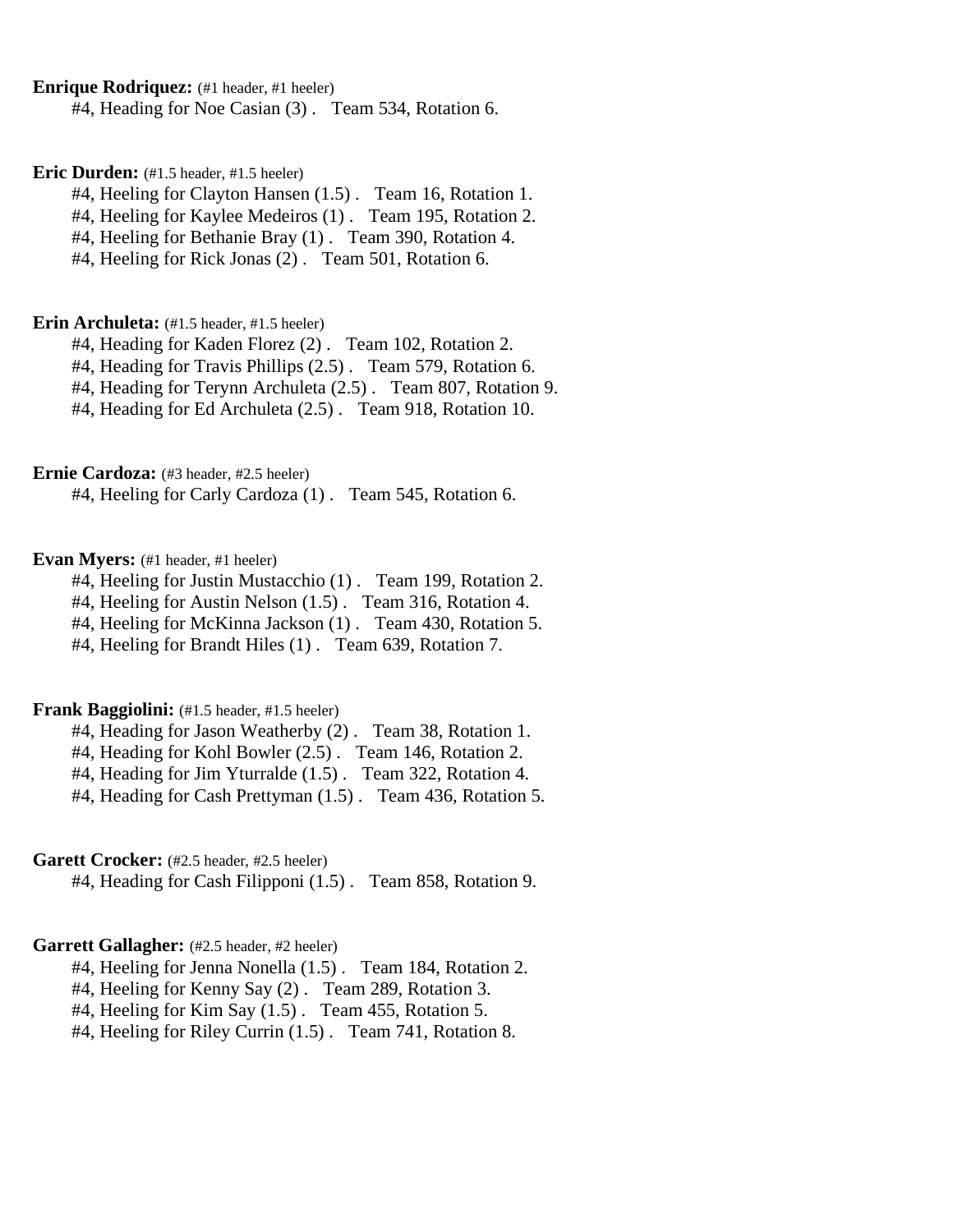## Garrett Larsen: (#2.5 header, #2.5 heeler)

#4, Heeling for Jerry Griffin (1.5) . Team 144, Rotation 2.

#4, Heading for Bladen Leavitt (1.5) . Team 260, Rotation 3.

#4, Heeling for TBA TBA (1) . Team 392, Rotation 4.

#4, Heeling for Spencer Holt (1.5). Team 589, Rotation 6.

#### Garry Rogers:  $(\text{\#1.5} \text{ header}, \text{\#1.5} \text{ header})$

#4, Heeling for Brandon Turos (1) . Team 457, Rotation 5.

#### Gary Barney: (#2.5 header, #2.5 heeler)

#4, Heading for Jered Rhoden (1.5) . Team 462, Rotation 5. #4, Heeling for Matthew Silva (1) . Team 914, Rotation 10.

### Gary Skym: (#2 header, #1.5 heeler)

#4, Heading for Mike Williams (2) . Team 766, Rotation 8.

#4, Heading for Lee Ford (1) . Team 785, Rotation 8.

#4, Heading for TBA TBA (1) . Team 857, Rotation 9.

## Gavin Rossi: (#1 header, #1 heeler)

#4, Heeling for Kristen Ceglia (2) . Team 344, Rotation 4.

#4, Heeling for Larry McGrady (2) . Team 865, Rotation 9.

## Gavin Wheatley: (#2 header, #2 heeler)

#4, Heeling for Bonnie Andrade (1.5) . Team 219, Rotation 3.

#4, Heeling for Collin Snyder (1.5) . Team 428, Rotation 5.

#4, Heeling for Shelby Stone (1.5) . Team 602, Rotation 7.

#4, Heeling for Riley Currin (1.5) . Team 907, Rotation 10.

## Geoff Bitle: (#1 header, #1 heeler)

- #4, Heading for Cliff Wilbanks (2) . Team 164, Rotation 2.
- #4, Heading for Brett Lewis (2.5) . Team 313, Rotation 4.
- #4, Heading for Jon Swaner (2.5) . Team 731, Rotation 8.
- #4, Heeling for Riley Bitle (1) . Team 853, Rotation 9.

## George Porter: (#2 header, #2 heeler)

- #4, Heeling for Beau Chaney (1.5) . Team 573, Rotation 6.
- #4, Heeling for Raegan Porter (1) . Team 780, Rotation 8.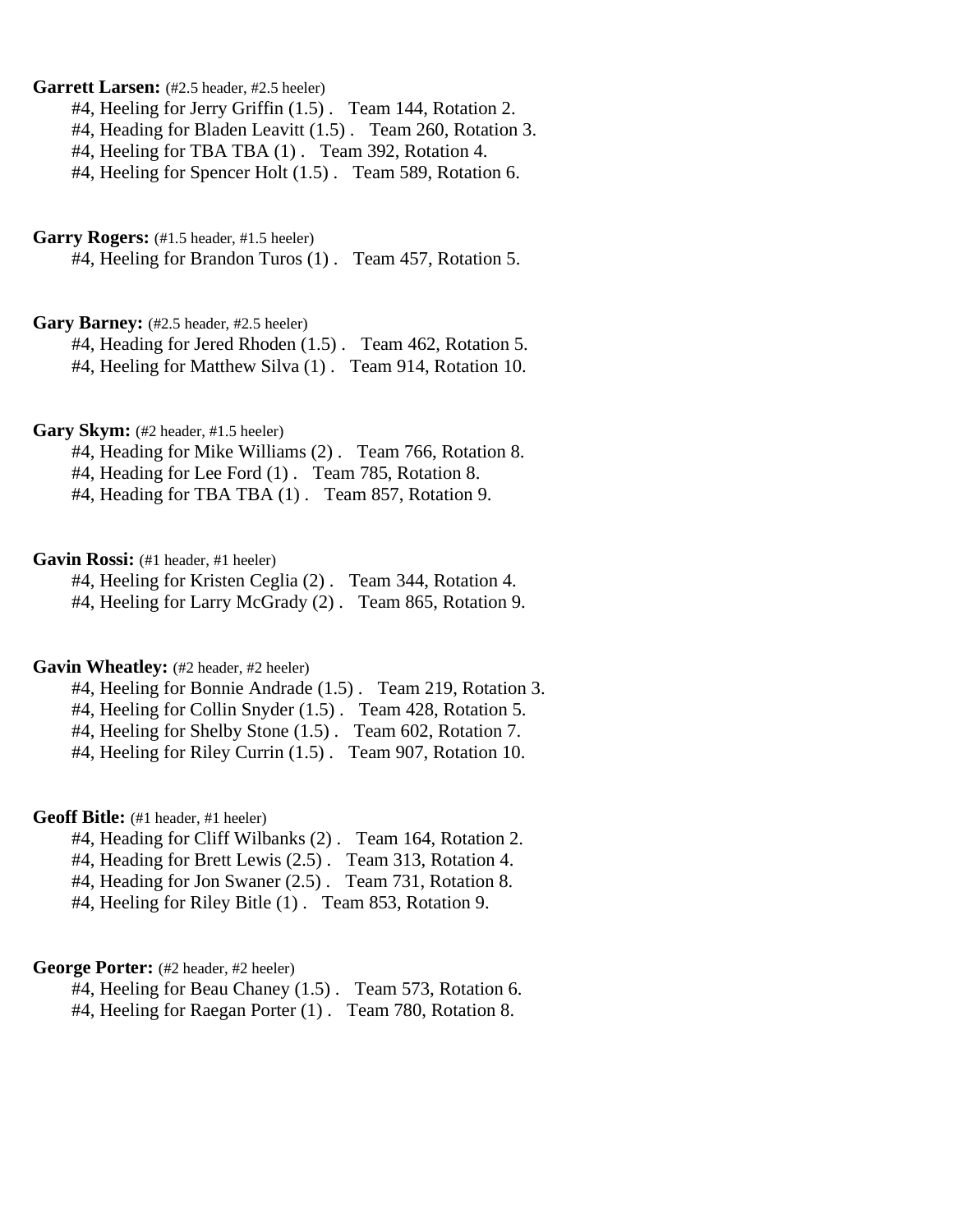## Grady Grubbs: (#1 header, #1 heeler)

- #4, Heading for Trey McFarlane (3) . Team 621, Rotation 7.
- #4, Heading for Kim Grubbs (3) . Team 714, Rotation 8.
- #4, Heading for Chance Kretschmer (3) . Team 819, Rotation 9.
- #4, Heading for Benjiman Eells (2.5) . Team 915, Rotation 10.

## Grady Lommori: (#1 header, #1 heeler)

#4, Heeling for Cody Rowley (3) . Team 349, Rotation 4.

#4, Heeling for Anthony Lommori (1.5) . Team 874, Rotation 9.

## Grant Denny: (#2 header, #2 heeler)

#4, Heading for Joe Juneau (1.5) . Team 32, Rotation 1.

#4, Heeling for McKinna Jackson (1) . Team 140, Rotation 2.

#4, Heeling for Natalie Scott (1.5) . Team 275, Rotation 3.

#4, Heading for Austin Nelson (1.5) . Team 431, Rotation 5.

#### **Griff Ahlstrom:** (#3 header, #4 heeler)

#4, Heading for Mcklain Taylor (1) . Team 168, Rotation 2.

#4, Heading for Brooks Pyne (1) . Team 451, Rotation 5.

## Hailey Hicks: (#1.5 header, #1.5 heeler)

- #4, Heading for Dino Webb (2) . Team 41, Rotation 1.
- #4, Heeling for Hope Kell (1) . Team 176, Rotation 2.
- #4, Heeling for Murvin Hicks (2). Team 584, Rotation 6.

#4, Heeling for Jaycee Jacobson (2) . Team 791, Rotation 8.

## **Hailey Okamura:** (#2 header, #1.5 heeler)

#4, Heading for Sam Kofoed (1.5) . Team 15, Rotation 1.

#4, Heading for Rossin Baldwin (1.5) . Team 85, Rotation 1.

#4, Heading for Lane Kofoed (1) . Team 238, Rotation 3.

#4, Heading for Monty Miranda (2) . Team 389, Rotation 4.

## **Haley Stringfellow:** (#1.5 header, #1.5 heeler)

#4, Heading for Allan Gomes (2.5) . Team 26, Rotation 1.

#4, Heading for Dean Smith (2) . Team 118, Rotation 2.

#4, Heading for Cotton Tidwell (1.5) . Team 405, Rotation 5.

#4, Heading for JP Medeiros (2) . Team 515, Rotation 6.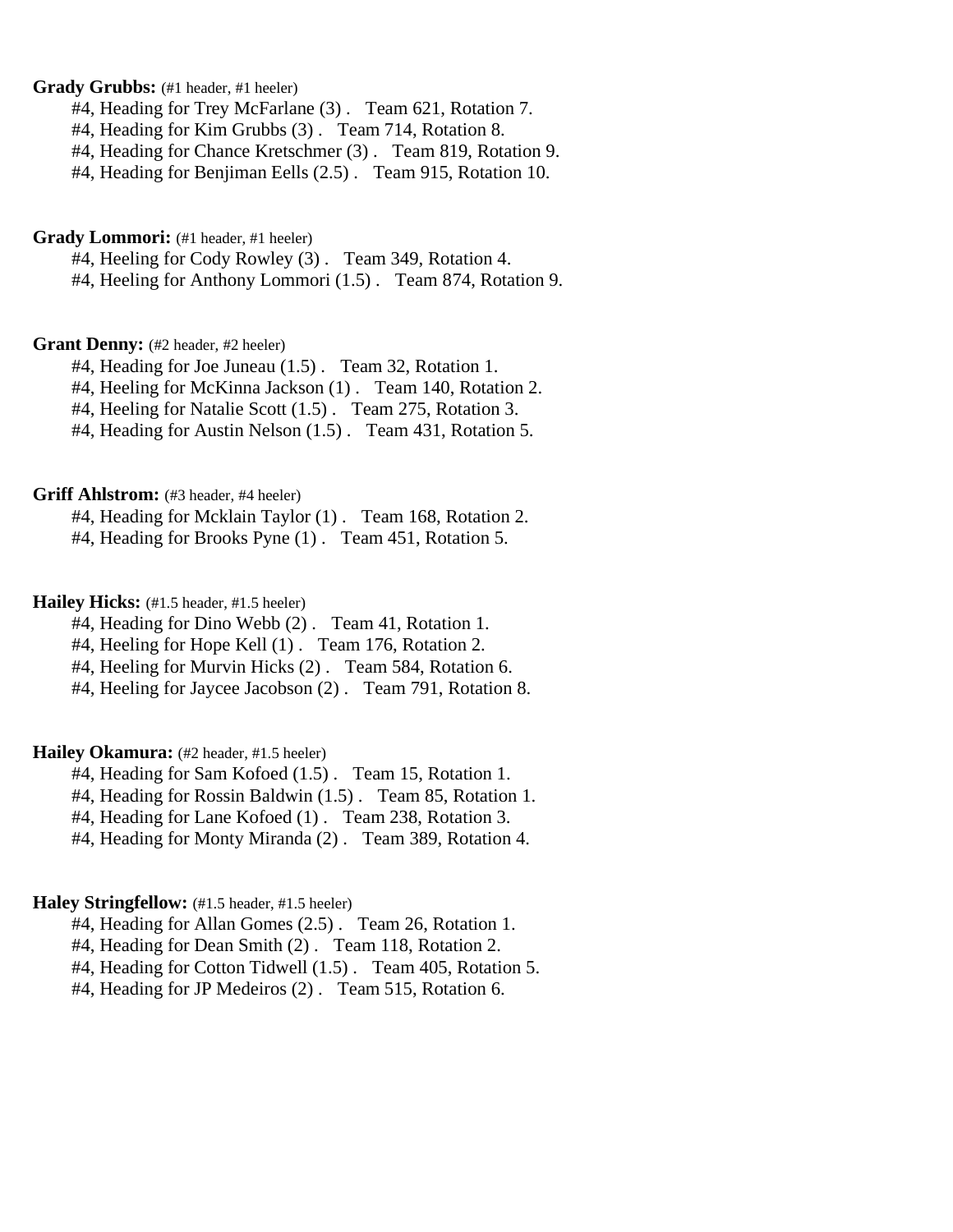**Hannah Morris:** (#1.5 header, #1.5 heeler)

#4, Heading for Steve Challender (1.5) . Team 587, Rotation 6.

#4, Heading for Ron Bishop (2.5) . Team 688, Rotation 7.

#4, Heading for Cayla Seltz (1) . Team 882, Rotation 9.

### **Hannah Solesbee:** (#1.5 header, #1.5 heeler)

#4, Heeling for Allen Teskey (1.5) . Team 21, Rotation 1.

#4, Heeling for Tyler Moore (2) . Team 148, Rotation 2.

#4, Heeling for Rick Jonas (2) . Team 266, Rotation 3.

#4, Heeling for Kenny Say (2) . Team 404, Rotation 5.

#### **Hayley Tebbs:** (#1.5 header, #1.5 heeler)

#4, Heading for Trey Roundy (2) . Team 20, Rotation 1.

#4, Heading for Jake Larsen (2) . Team 178, Rotation 2.

#4, Heading for Wyatt Kent (2.5) . Team 354, Rotation 4.

#4, Heading for Riley Robinson (2.5) . Team 771, Rotation 8.

## Heather Boegle: (#1.5 header, #1.5 heeler)

|  |  |  |   |  | #4, Heading for Lance Johnson (2.5). Team 635, Rotation 7. |  |
|--|--|--|---|--|------------------------------------------------------------|--|
|  |  |  | . |  |                                                            |  |

#4, Heading for Travis Phillips (2.5) . Team 734, Rotation 8.

#4, Heading for Luther Darrough (2) . Team 838, Rotation 9.

#### **Herman Delgadillo:** (#2.5 header, #1.5 heeler)

#4, Heading for Ryan Maxwell (1.5) . Team 88, Rotation 1.

#4, Heading for Ken Paddock (1.5) . Team 215, Rotation 3.

#4, Heading for Sofie Ten Broek (1.5) . Team 395, Rotation 4.

#4, Heading for Pete Harris (1) . Team 936, Rotation 10.

### **Herman Holland:** (#2.5 header, #2 heeler)

#4, Heading for Duane Shimogawa (1.5) . Team 464, Rotation 5.

#4, Heading for Peter Andrade (1.5) . Team 516, Rotation 6.

#4, Heeling for Damien Flores (2) . Team 605, Rotation 7.

## **Hope Kell:** (#1 header, #1 heeler)

#4, Heading for Jason Snow (2.5) . Team 14, Rotation 1.

#4, Heading for Joe Nevis (3) . Team 121, Rotation 2.

#4, Heading for Hailey Hicks (1.5) . Team 176, Rotation 2.

#4, Heading for Max Loya (3) . Team 946, Rotation 10.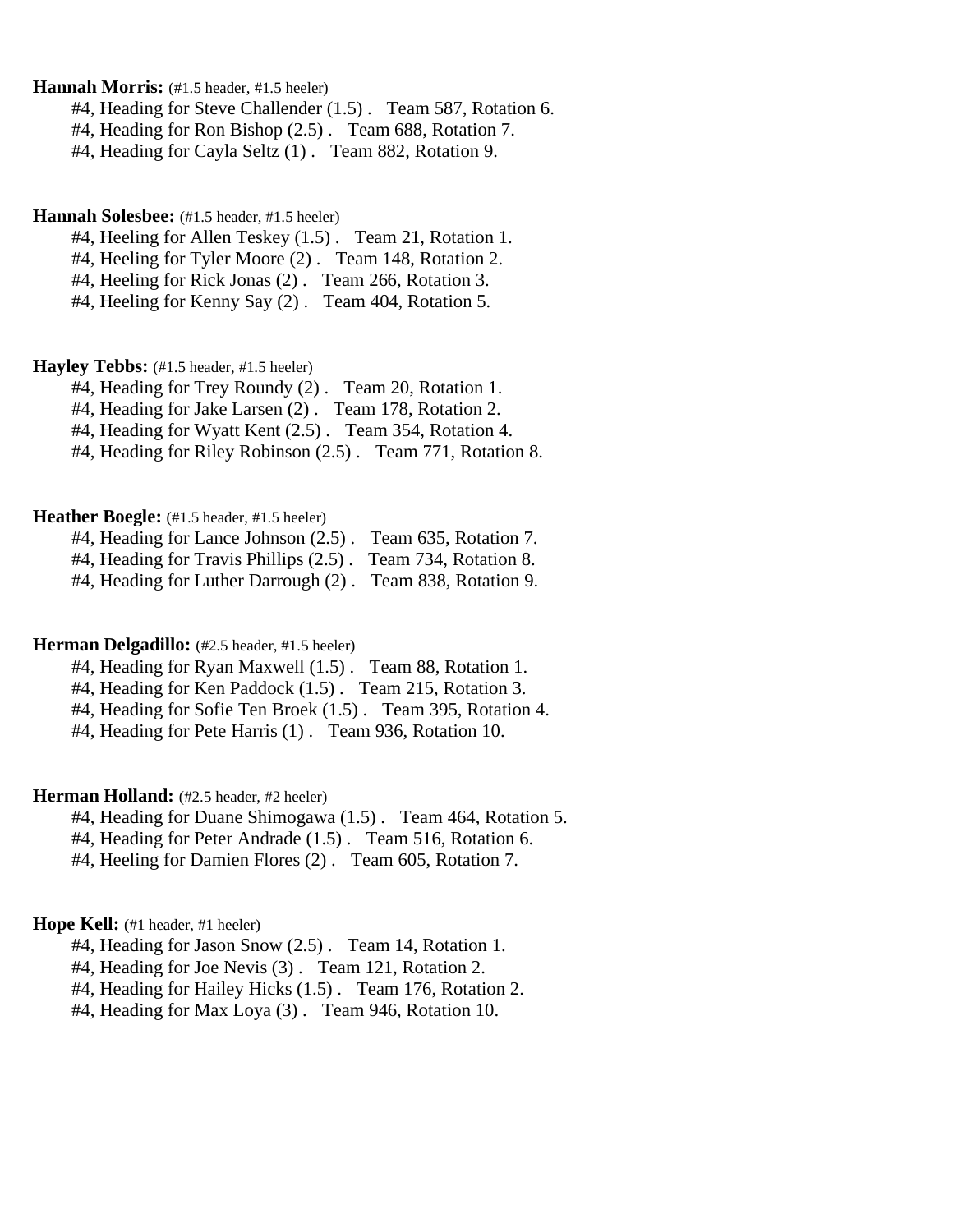**Howard Scates:** (#1.5 header, #1.5 heeler)

- #4, Heading for Dick Whiteside (2) . Team 223, Rotation 3.
- #4, Heading for Kelson Robinson (2) . Team 320, Rotation 4.
- #4, Heading for Jerry Griffin (1.5) . Team 443, Rotation 5.
- #4, Heading for Nathan Robbins (2.5) . Team 750, Rotation 8.

**Jace Harry:** (#1.5 header, #1.5 heeler)

- #4, Heeling for TBA TBA (1) . Team 220, Rotation 3.
- #4, Heeling for Kaden Florez (2) . Team 367, Rotation 4.
- #4, Heeling for Kade McKnight (1.5) . Team 476, Rotation 5.
- #4, Heeling for Anthony Lommori (1.5) . Team 790, Rotation 8.

**Jacek Frost:** (#2 header, #2 heeler)

- #4, Heeling for Wyatt Bullivant (2) . Team 270, Rotation 3.
- #4, Heeling for Kamish Wagner (2) . Team 449, Rotation 5.
- #4, Heeling for Kaley Schorovsky (1) . Team 599, Rotation 6.
- #4, Heeling for Jasper Frost (2) . Team 805, Rotation 9.

**Jack Bassett:** (#2 header, #2 heeler)

#4, Heeling for Jim Hughes (1) . Team 332, Rotation 4.

**Jack Forzano:** (#1.5 header, #1.5 heeler)

- #4, Heeling for Brenda Cardoza (1) . Team 542, Rotation 6.
- #4, Heeling for Kassey Hanoa (1.5). Team 550, Rotation 6.
- #4, Heeling for Melanie Forzano (1.5) . Team 658, Rotation 7.

#4, Heeling for Carly Cardoza (1) . Team 779, Rotation 8.

**Jack Hansen:** (#1 header, #1 heeler)

- #4, Heeling for Ed Jr. Sellers (1) . Team 84, Rotation 1.
- #4, Heeling for Tony Martin (3) . Team 211, Rotation 3.
- #4, Heeling for Chris McKean (1.5) . Team 813, Rotation 9.
- #4, Heeling for Mike Dulgar (2) . Team 944, Rotation 10.

**Jack Lewis:** (#1.5 header, #1.5 heeler)

- #4, Heading for Mike Ricks (1.5) . Team 593, Rotation 6.
- #4, Heading for Larry E. Cross (1.5) . Team 700, Rotation 7.
- #4, Heading for Tom Moxley (1.5) . Team 821, Rotation 9.
- #4, Heading for Dan Dowdy (2.5) . Team 881, Rotation 9.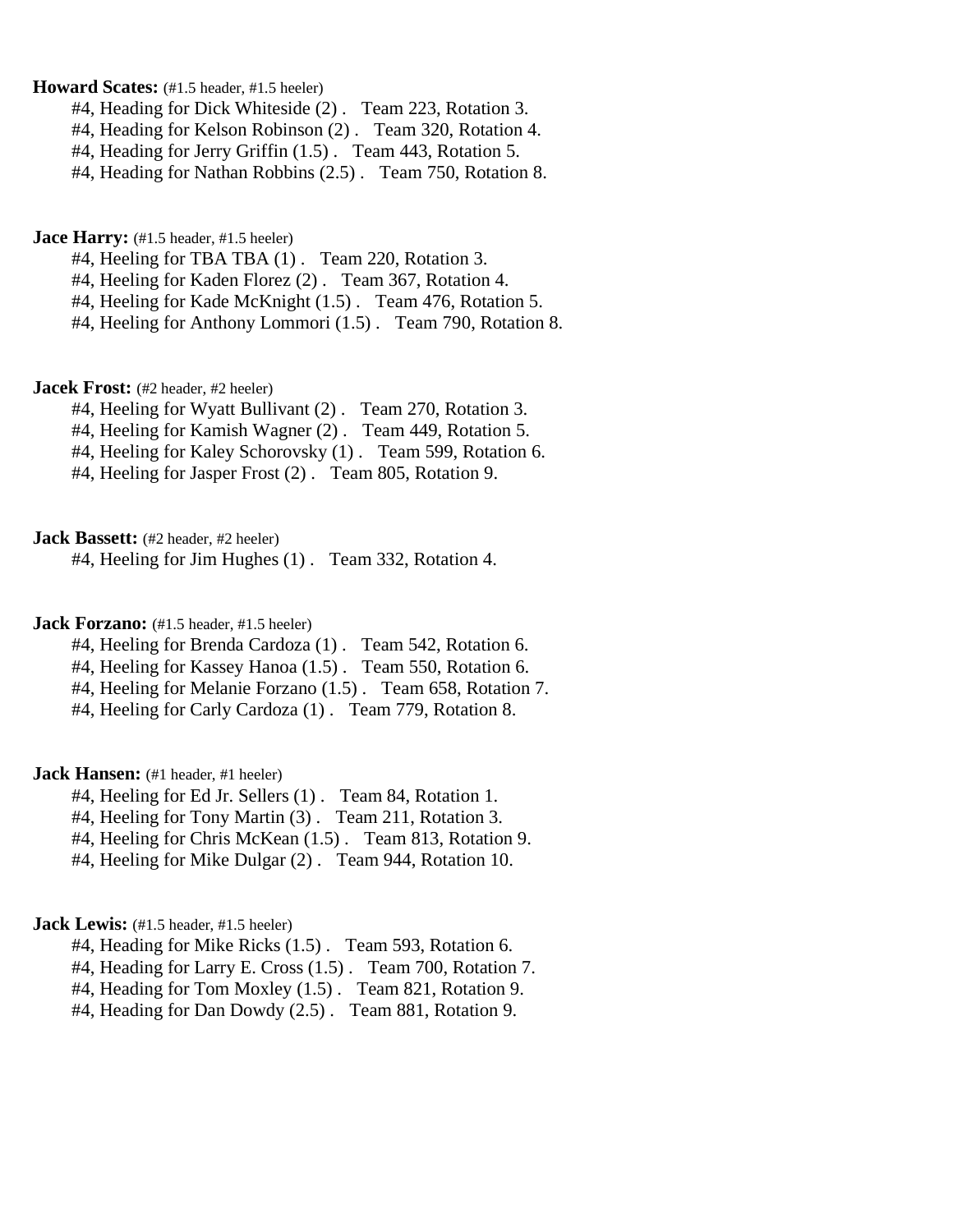## **Jack M Rasmason:** (#2 header, #1.5 heeler)

- #4, Heading for Will Jones (2) . Team 156, Rotation 2.
- #4, Heading for Mark Medin (2) . Team 273, Rotation 3.
- #4, Heading for Sophia Fowler (2) . Team 499, Rotation 5.
- #4, Heading for Red Rightsell (1) . Team 627, Rotation 7.

**Jake Larsen:** (#2 header, #2 heeler)

- #4, Heeling for Tarrin Bowler (2) . Team 68, Rotation 1.
- #4, Heeling for Hayley Tebbs (1.5) . Team 178, Rotation 2.
- #4, Heeling for Truce Truman (2) . Team 297, Rotation 3.
- #4, Heeling for Collin Bowler (1.5) . Team 411, Rotation 5.

**Jake Randall:** (#2.5 header, #2 heeler)

- #4, Heeling for Brenda Cropper (2) . Team 570, Rotation 6.
- #4, Heeling for Andy Andrews (2) . Team 653, Rotation 7.
- #4, Heeling for Doug Sorenson (2) . Team 755, Rotation 8.
- #4, Heeling for Tarrin Bowler (2) . Team 894, Rotation 9.

## **Jake Jr Young:** (#1.5 header, #1.5 heeler)

- #4, Heeling for Brett Lewis (2.5) . Team 82, Rotation 1.
- #4, Heeling for Cristie Jones (1.5) . Team 197, Rotation 2.
- #4, Heeling for Kaula'ili Gouveia (1.5) . Team 314, Rotation 4.
- #4, Heeling for Patrick Benedict (2) . Team 467, Rotation 5.

### **Jake Sr Young:** (#2 header, #2 heeler)

- #4, Heeling for Kaula'ili Gouveia (1.5) . Team 86, Rotation 1.
- #4. Heeling for Marv Barton (2) . Team 274, Rotation 3.
- #4, Heeling for Travis Bentley (2) . Team 396, Rotation 4.
- #4, Heeling for Karen Deller (1.5) . Team 645, Rotation 7.

## **James Fait:** (#2 header, #2 heeler)

- #4, Heeling for David Gines (1) . Team 101, Rotation 2.
- #4, Heading for Luther Darrough (2) . Team 366, Rotation 4.
- #4, Heading for Colton Fait (1). Team 475, Rotation 5.
- #4, Heading for John Amestoy (2) . Team 828, Rotation 9.

#### **James Hart:** (#1 header, #1 heeler)

#4, Heeling for Jay G. Hart (2) . Team 743, Rotation 8.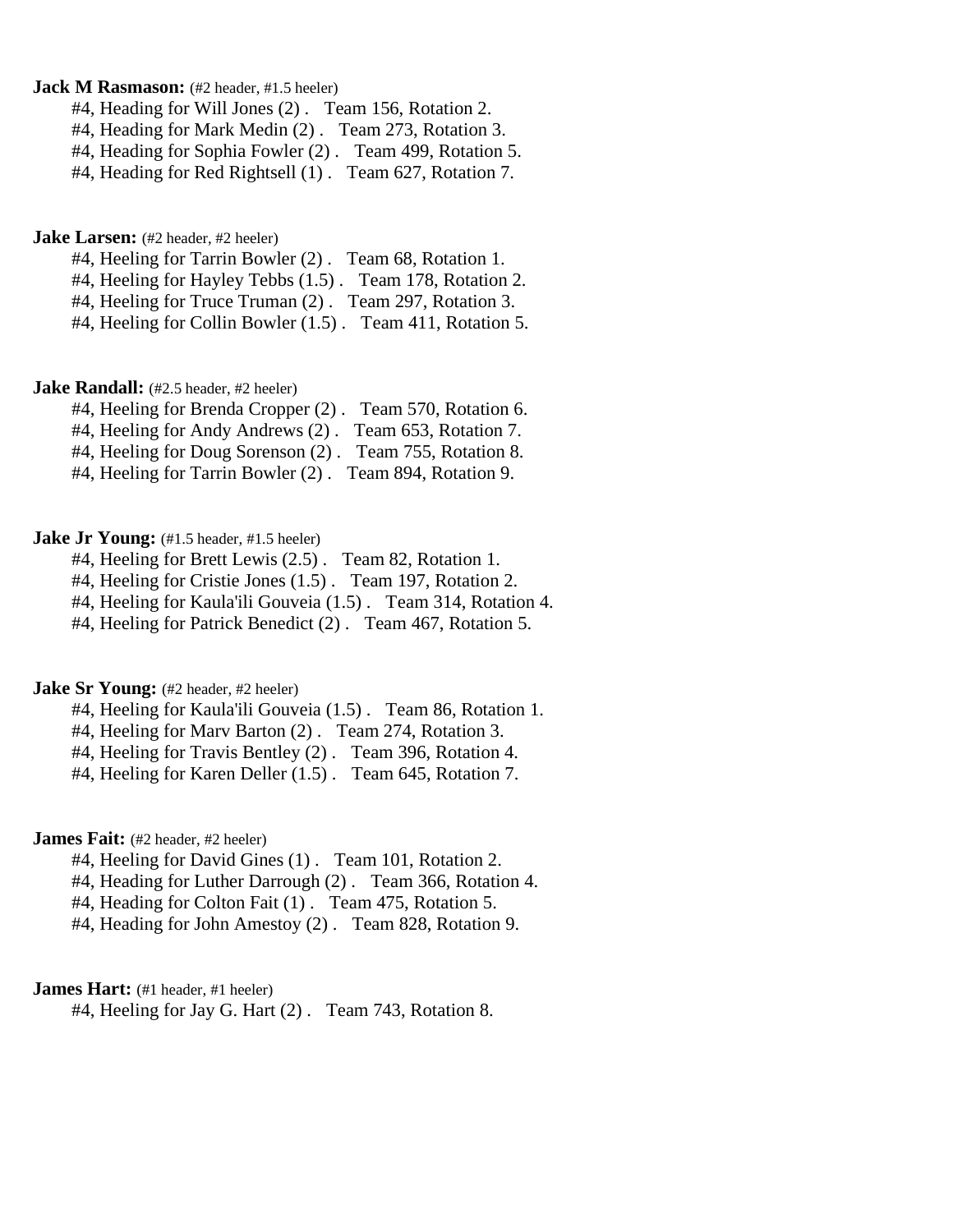## **James H. Jr Miller:** (#1.5 header, #1.5 heeler)

- #4, Heading for Doug Young (1.5) . Team 5, Rotation 1.
- #4, Heading for John McMullan (1.5) . Team 109, Rotation 2.
- #4, Heading for Kohl Bowler (2.5) . Team 263, Rotation 3.
- #4, Heading for Colton Daniel (2.5) . Team 500, Rotation 5.

**Jamie Fontes:** (#2 header, #2 heeler)

- #4, Heading for Rebeccah Haller (1.5) . Team 230, Rotation 3.
- #4, Heading for Cash Filipponi (1.5) . Team 345, Rotation 4.
- #4, Heading for Royce Brown (1) . Team 546, Rotation 6.
- #4, Heading for Colton White (2) . Team 613, Rotation 7.

**Jared Myers:** (#1 header, #1 heeler)

- #4, Heeling for Patrick Benedict (2) . Team 35, Rotation 1.
- #4, Heeling for John(JT) Myers (2.5) . Team 143, Rotation 2.
- #4, Heading for Luke McMullen (1). Team 370, Rotation 4.
- #4, Heeling for River Sage Red Eagle (1) . Team 548, Rotation 6.

## **Jason Krogue:** (#1.5 header, #1.5 heeler)

- #4, Heading for Justin Schuette (2.5). Team 588, Rotation 6.
- #4, Heading for Mike Potts (2) . Team 675, Rotation 7.
- #4, Heading for Coby Larsen (2.5) . Team 799, Rotation 8.
- #4, Heading for Justin Weber (2.5) . Team 825, Rotation 9.

## **Jason Snow:** (#2.5 header, #2.5 heeler)

- #4, Heeling for Hope Kell (1) . Team 14, Rotation 1.
- #4, Heading for Dakota McCurley (1) . Team 299, Rotation 3.
- #4, Heeling for Lillian Guerrero (1) . Team 434, Rotation 5.
- #4, Heeling for Bonnie Andrade (1.5) . Team 834, Rotation 9.

## **Jason Weatherby:** (#2 header, #2 heeler)

- #4, Heeling for Frank Baggiolini (1.5) . Team 38, Rotation 1.
- #4, Heeling for Patrick Benedict (2) . Team 773, Rotation 8.

### **Jasper Frost:** (#2 header, #2 heeler)

- #4, Heeling for Kamish Wagner (2) . Team 182, Rotation 2.
- #4, Heading for Wyatt Bullivant (2) . Team 479, Rotation 5.
- #4, Heading for Danny Rice (2) . Team 706, Rotation 8.
- #4, Heading for Jacek Frost (2) . Team 805, Rotation 9.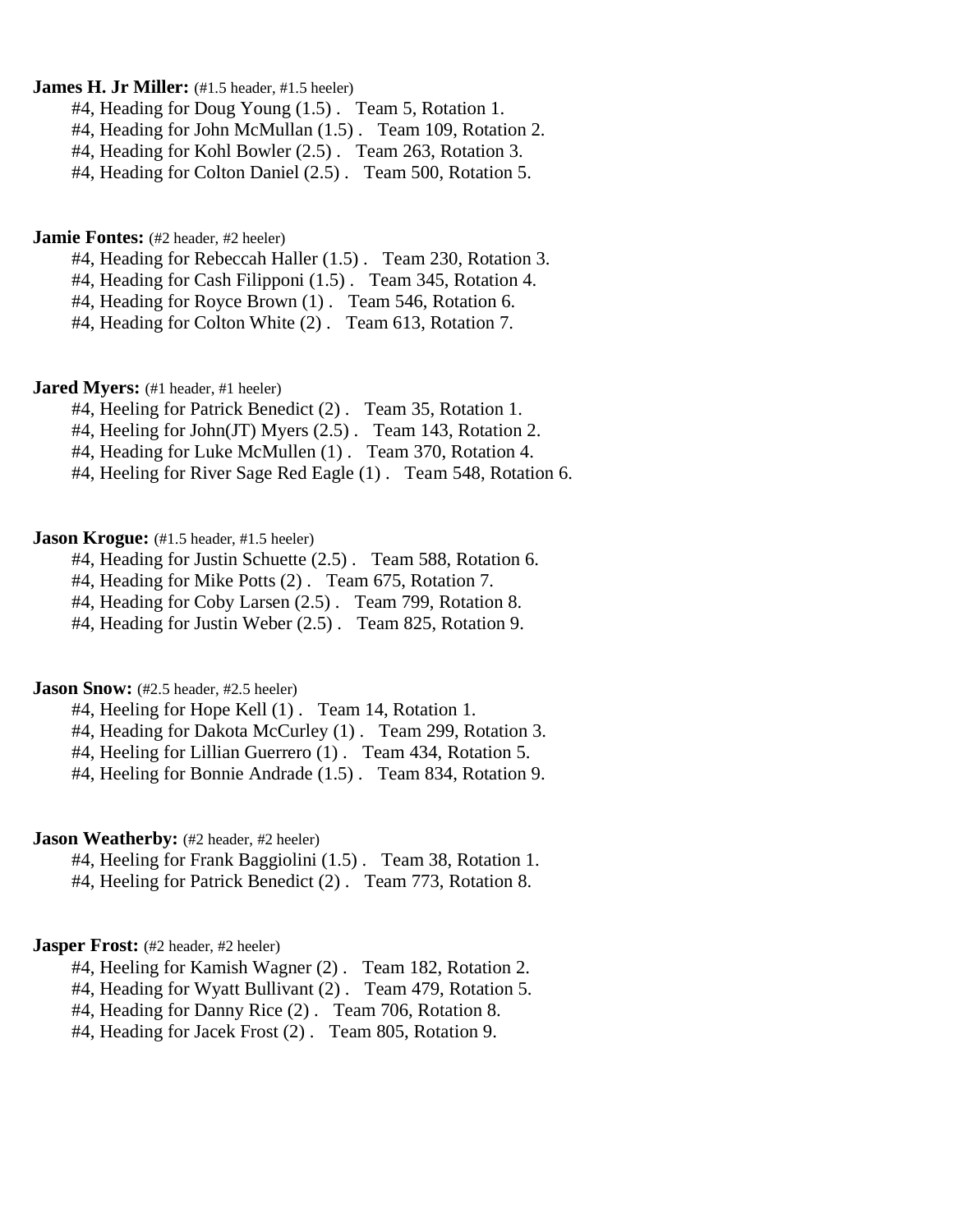**Jay Blake:** (#2.5 header, #2.5 heeler)

#4, Heeling for Marty Powers (1.5) . Team 410, Rotation 5.

**Jay G. Hart:** (#2 header, #1.5 heeler)

#4, Heading for Ed Sherron (2) . Team 282, Rotation 3.

#4, Heading for Lori L Nevis (1.5) . Team 544, Rotation 6.

#4, Heading for Jay T Jr Hart (1.5) . Team 643, Rotation 7.

#4, Heading for James Hart (1) . Team 743, Rotation 8.

#### **Jay T Jr Hart:** (#1.5 header, #1.5 heeler)

#4, Heeling for Rigo Estrella (2.5) . Team 74, Rotation 1.

#4, Heeling for Lee Moyle (2) . Team 208, Rotation 3.

#4, Heeling for Chase Nevis (2.5) . Team 324, Rotation 4.

#4, Heeling for Jay G. Hart (2) . Team 643, Rotation 7.

**Jaycee Ford:** (#1 header, #1 heeler)

#4, Heading for Triston Benedict (1) . Team 4, Rotation 1.

#4, Heading for Chance Guerrero (3) . Team 189, Rotation 2.

#4, Heading for John McMullan (1.5) . Team 294, Rotation 3.

#4, Heading for Lee Ford (1) . Team 530, Rotation 6.

## **Jaycee Jacobson:** (#2 header, #2 heeler)

#4, Heading for Paul J. Smith (1) . Team 623, Rotation 7.

#4, Heading for Murvin Hicks (2) . Team 690, Rotation 7.

#4, Heading for Hailey Hicks (1.5) . Team 791, Rotation 8.

#4, Heading for Brent Marrell (2) . Team 890, Rotation 9.

**Jayci Ladner:** (#1 header, #1 heeler)

#4, Heading for Mark Nonella (3) . Team 310, Rotation 4.

#4, Heading for Clayton Brown (2.5) . Team 423, Rotation 5.

#4, Heading for Jon Swaner (2.5) . Team 519, Rotation 6.

#4, Heading for Carl Fernlund (2) . Team 604, Rotation 7.

## **JD Machado:** (#3 header, #2.5 heeler)

#4, Heeling for Bethanie Bray (1) . Team 119, Rotation 2.

#4, Heeling for Clayton Hansen (1.5) . Team 237, Rotation 3.

#4, Heeling for Becki Bean (1) . Team 754, Rotation 8.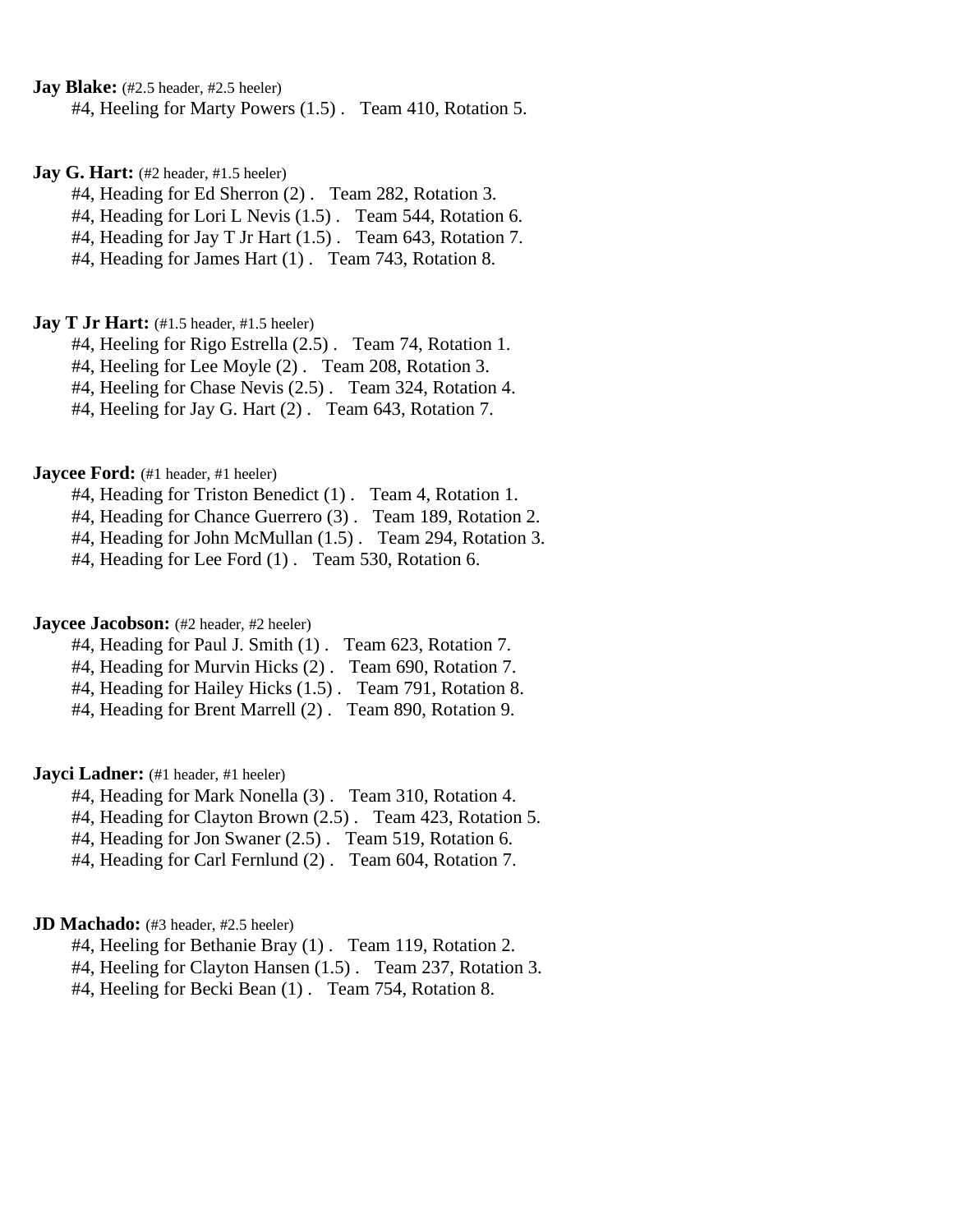**Jeanne Joyce:** (#1 header, #1 heeler)

#4, Heading for Danny Ridley (1) . Team 772, Rotation 8.

#4, Heading for Lisa Scott (1.5) . Team 924, Rotation 10.

**Jeff Bargas:** (#2 header, #2 heeler)

#4, Heading for Alex Bargas (1) . Team 93, Rotation 1.

#4, Heading for Richard Brechbuehl (2) . Team 204, Rotation 3.

#4, Heeling for Randy Pennebaker (2) . Team 323, Rotation 4.

#### **Jeff Cabral:** (#2.5 header, #2.5 heeler)

#4, Heeling for Nannette DeGough (1.5). Team 157, Rotation 2.

#4, Heeling for Lilly Thompson (1) . Team 307, Rotation 4.

#4, Heeling for Michael Lynn (1) . Team 490, Rotation 5.

## **Jeff Crozier:** (#2 header, #1.5 heeler)

#4, Heading for John Amestoy (2) . Team 562, Rotation 6.

#4, Heading for Lynn Larsen (2) . Team 650, Rotation 7.

#4, Heading for Bailey Kretschmer (2) . Team 820, Rotation 9.

#4, Heading for Eli Lancaster (2) . Team 904, Rotation 10.

## **Jeff Staples:** (#2 header, #2 heeler)

#4. Heeling for Robert Jacintho (1.5). Team 560, Rotation 6.

#4, Heeling for Kristin Juhl (1.5) . Team 672, Rotation 7.

#4, Heeling for Cash Juhl (1). Team 770, Rotation 8.

#4, Heeling for Coral Morris (1.5) . Team 837, Rotation 9.

## **Jeffrey Layne:** (#1 header, #1 heeler)

#4, Heeling for Michael Lynn (1) . Team 379, Rotation 4.

#4, Heeling for Bret Layne (3) . Team 487, Rotation 5.

## **Jenna Nonella:** (#1.5 header, #1.5 heeler)

#4, Heading for Garrett Gallagher (2) . Team 184, Rotation 2.

#4, Heading for Butch Wampler (2) . Team 513, Rotation 6.

## **Jennifer Darrough:** (#1.5 header, #1.5 heeler)

#4, Heading for Terynn Archuleta (2.5) . Team 23, Rotation 1.

#4, Heading for Luther Darrough (2) . Team 133, Rotation 2.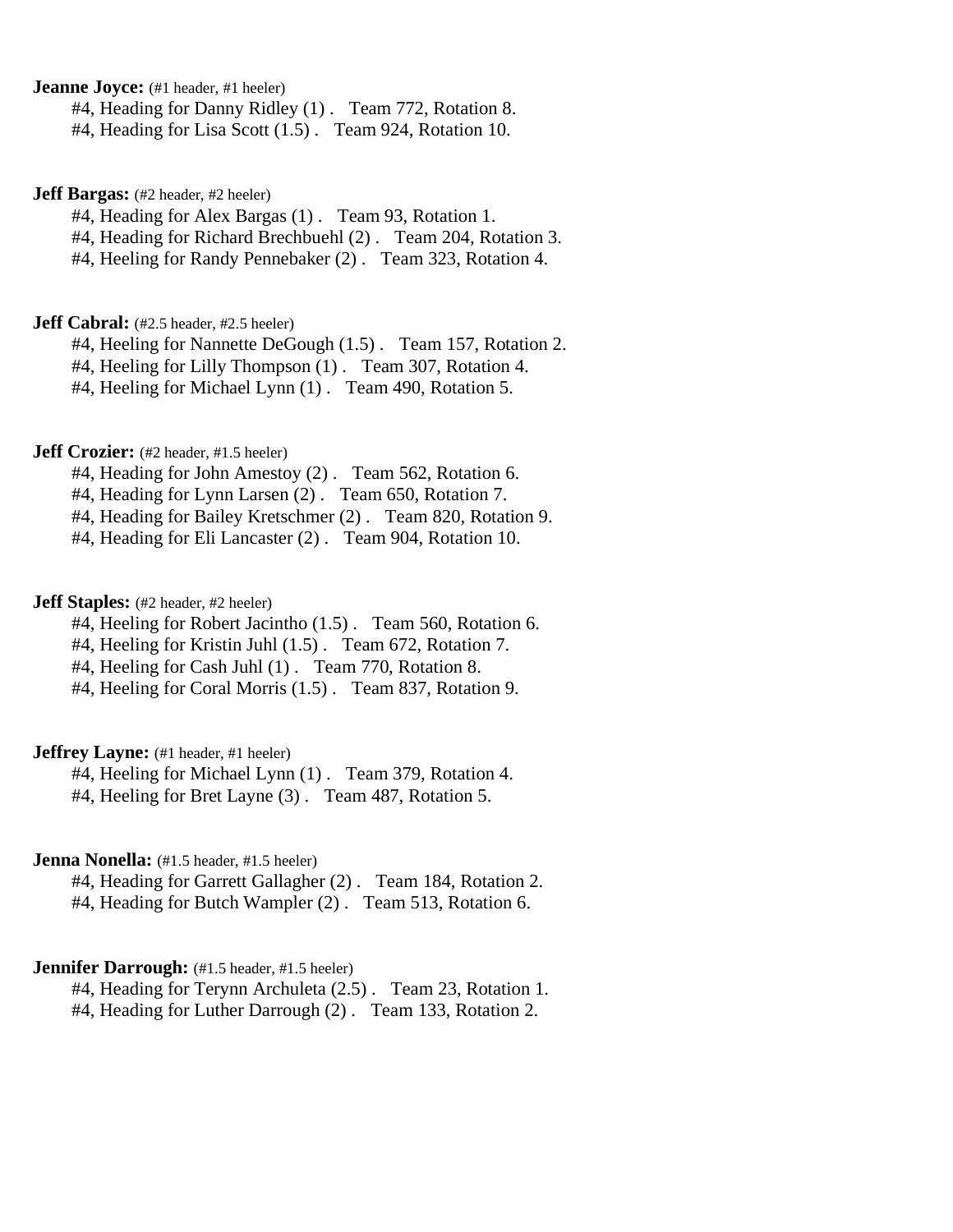**Jennifer Hucke:** (#1.5 header, #1.5 heeler)

#4, Heading for Luther Darrough (2) . Team 250, Rotation 3.

#4, Heading for Kenny Rhodes (2.5) . Team 409, Rotation 5.

#4, Heading for Bailey Kretschmer (2) . Team 526, Rotation 6.

## **Jered Rhoden:** (#1.5 header, #1.5 heeler)

#4, Heeling for Gary Barney (2.5) . Team 462, Rotation 5.

#4. Heeling for Matthew Silva (1). Team 557, Rotation 6.

#4, Heeling for Natalie Silva (1) . Team 667, Rotation 7.

## **Jeremy Garner:** (#3 header, #3 heeler)

#4, Heeling for Savanna Ayres (1) . Team 246, Rotation 3.

#4, Heeling for Colt Bray (1) . Team 371, Rotation 4.

## **Jeremy Taylor:** (#2 header, #2 heeler)

#4, Heading for Sadie Fitzgerald (1.5) . Team 58, Rotation 1.

#4, Heeling for Rod Taylor (1) . Team 180, Rotation 2.

#4, Heading for Kelson Robinson (2) . Team 514, Rotation 6.

#4, Heading for Kim Robinson (1) . Team 727, Rotation 8.

## **Jerry Griffin:** (#1.5 header, #1.5 heeler)

#4, Heading for Garrett Larsen (2.5) . Team 144, Rotation 2.

- #4, Heeling for Nora Jean Oflaherty (1) . Team 262, Rotation 3.
- #4, Heeling for Howard Scates (1.5) . Team 443, Rotation 5.

#4, Heading for Danny Ridley (1) . Team 691, Rotation 7.

## **Jerry Ricci:** (#1.5 header, #1.5 heeler)

#4, Heeling for Joey McKnight (2.5) . Team 540, Rotation 6.

#4, Heeling for Ken DeWitt (2.5) . Team 615, Rotation 7.

#4, Heeling for Ameila Lancaster (2) . Team 716, Rotation 8.

#4, Heeling for Dan Coverley (1) . Team 864, Rotation 9.

## **Jhett Roundy:** (#1.5 header, #1.5 heeler)

#4, Heeling for Brodee Tebbs (2.5) . Team 258, Rotation 3.

#4, Heeling for Amee Roundy (2) . Team 538, Rotation 6.

#4, Heeling for Mark Moreland (2.5) . Team 928, Rotation 10.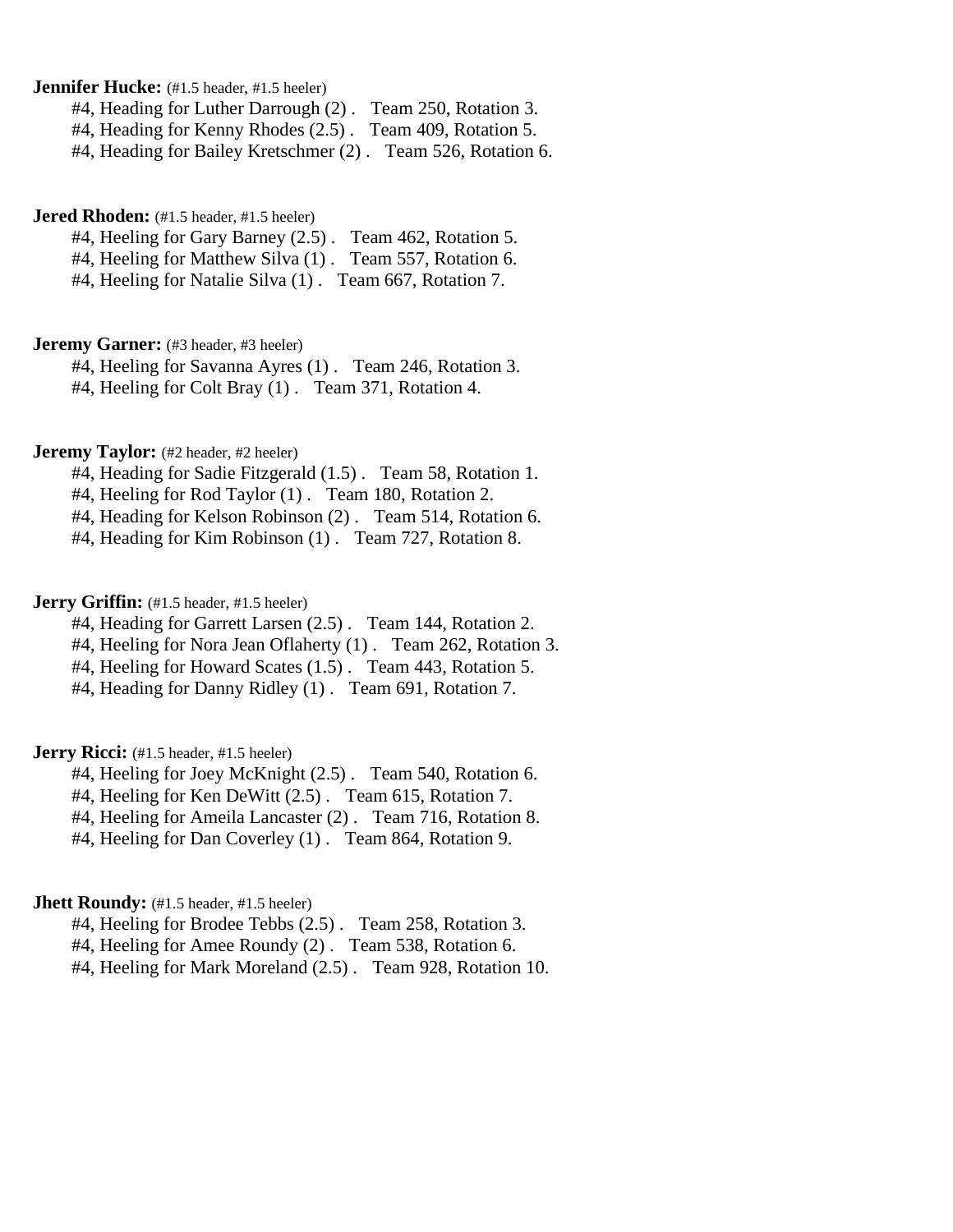**Jim Hughes:** (#1 header, #1 heeler)

- #4, Heading for Jack Bassett (2) . Team 332, Rotation 4.
- #4, Heading for Allen Hagens (1.5) . Team 433, Rotation 5.
- #4, Heading for Seth Hoyt (1) . Team 597, Rotation 6.

#4, Heading for Rikki Perezchica (3) . Team 870, Rotation 9.

#### **Jim Yturralde:** (#1.5 header, #1.5 heeler)

- #4, Heeling for David Firestone (2.5) . Team 94, Rotation 1.
- #4, Heeling for Artemio Semder (2) . Team 206, Rotation 3.
- #4, Heeling for Frank Baggiolini (1.5) . Team 322, Rotation 4.
- #4, Heeling for Mike MacKenzie (2.5) . Team 435, Rotation 5.

### **Jimmy Miranda:** (#1.5 header, #1.5 heeler)

- #4, Heading for Dan Dowdy (2.5) . Team 616, Rotation 7.
- #4, Heading for Luis Rincon (2) . Team 710, Rotation 8.
- #4, Heading for Casera Silva (1) . Team 810, Rotation 9.
- #4, Heeling for Robert Jacintho (1.5) . Team 873, Rotation 9.

#### **Joe Juneau:** (#1.5 header, #1.5 heeler)

#4, Heeling for Grant Denny (2) . Team 32, Rotation 1.

### **Joe Laxague:** (#1.5 header, #1.5 heeler)

- #4, Heeling for Natalie Scott (1.5) . Team 158, Rotation 2.
- #4, Heeling for John Laxague (1) . Team 276, Rotation 3.
- #4, Heeling for Paul Barnes (1.5) . Team 472, Rotation 5.
- #4, Heeling for Brandon Turos (1) . Team 749, Rotation 8.

### **Joe Nevis:** (#3 header, #3 heeler)

- #4, Heeling for Rydin Joseph (1) . Team 78, Rotation 1.
- #4, Heeling for Hope Kell (1) . Team 121, Rotation 2.
- #4, Heeling for Dennis Baca (1) . Team 201, Rotation 3.
- #4, Heeling for Lillian Guerrero (1) . Team 318, Rotation 4.

# **Joe Jr. Vicente:** (#2.5 header, #2 heeler)

- #4, Heeling for Natalie Silva (1). Team 564, Rotation 6.
- #4, Heeling for Mike Bettencourt (2) . Team 704, Rotation 8.
- #4, Heeling for Dustin Gaither (1) . Team 899, Rotation 9.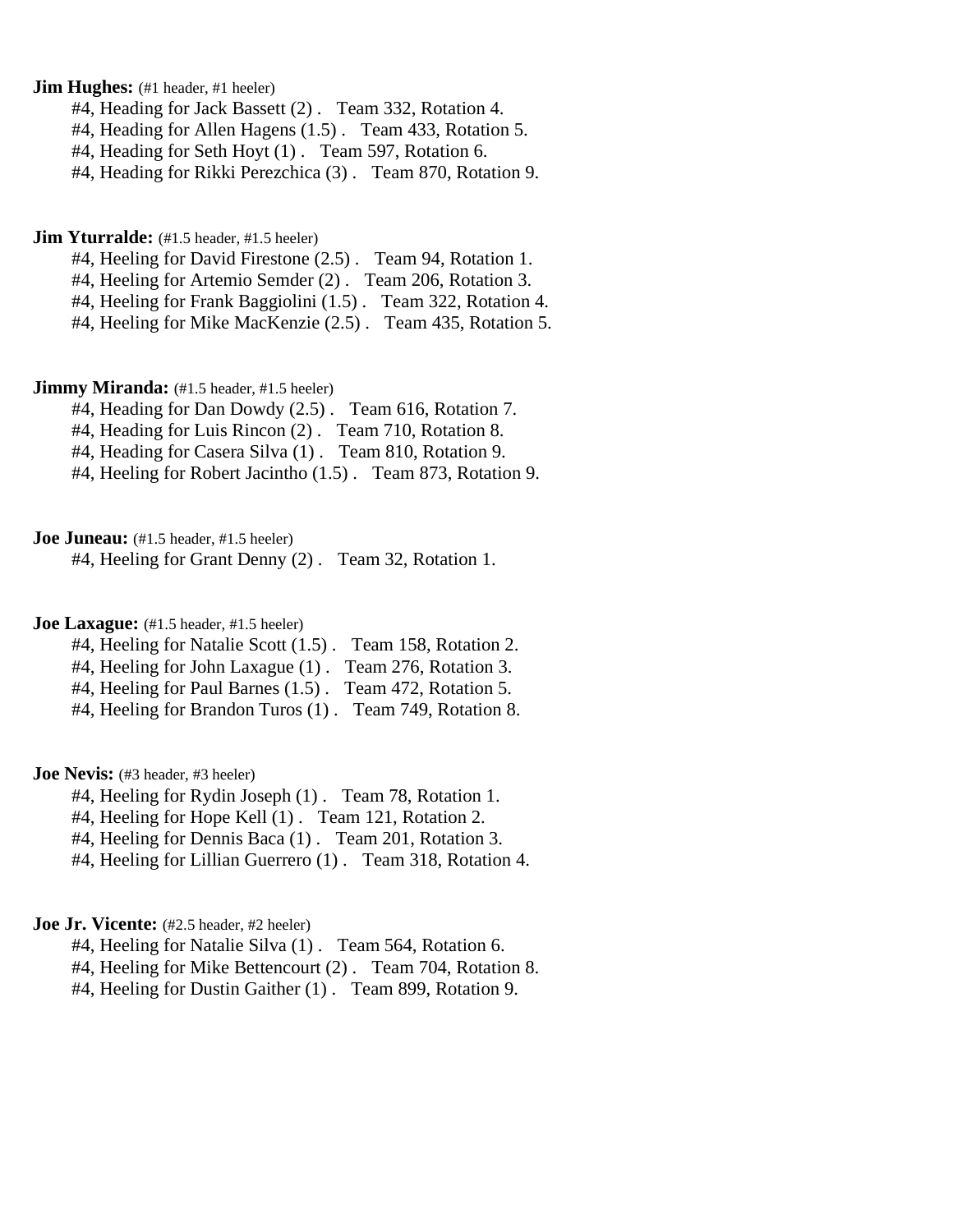**Joel Maxwell:** (#3 header, #2.5 heeler)

#4, Heeling for Shailee Rutan (1.5) . Team 463, Rotation 5.

#4, Heeling for TBA TBA (1) . Team 753, Rotation 8.

#### **Joey McKnight:** (#2.5 header, #2.5 heeler)

#4, Heading for Kade McKnight (1.5) . Team 134, Rotation 2.

#4, Heeling for Samuel A. Richie (1) . Team 402, Rotation 5.

#4, Heading for Jerry Ricci (1.5) . Team 540, Rotation 6.

#4, Heading for Stix Lee (1.5) . Team 655, Rotation 7.

### **Joey Sanchez:** (#2 header, #2 heeler)

#4, Heeling for Todd Kell (2) . Team 160, Rotation 2.

#4, Heeling for Charles Jacoway (2) . Team 267, Rotation 3.

#4, Heeling for Cuatro Sanchez (1) . Team 383, Rotation 4.

#4, Heading for Kale Onaka (2) . Team 491, Rotation 5.

#### **John Amestoy:** (#2 header, #2 heeler)

#4, Heeling for Jeff Crozier (2). Team 562, Rotation 6.

#4, Heeling for Mike Dulgar (2) . Team 728, Rotation 8.

#4, Heeling for James Fait (2) . Team 828, Rotation 9.

#4, Heeling for Mike Umbdenstock (1.5) . Team 923, Rotation 10.

#### **John Laxague:** (#1 header, #1 heeler)

#4, Heading for Joe Laxague (1.5) . Team 276, Rotation 3.

#4, Heading for Doug Curtis (1.5) . Team 391, Rotation 4.

#4, Heading for John McMullan (1.5) . Team 502, Rotation 6.

**John Lear:** (#1 header, #1 heeler)

#4, Heading for Jolie Thurston (1) . Team 169, Rotation 2.

#4, Heading for Larry Williams (3) . Team 285, Rotation 3.

## **John McMullan:** (#1.5 header, #1.5 heeler)

#4, Heeling for James H. Jr Miller (1.5) . Team 109, Rotation 2.

#4, Heeling for Jaycee Ford (1) . Team 294, Rotation 3.

#4, Heeling for John Laxague (1) . Team 502, Rotation 6.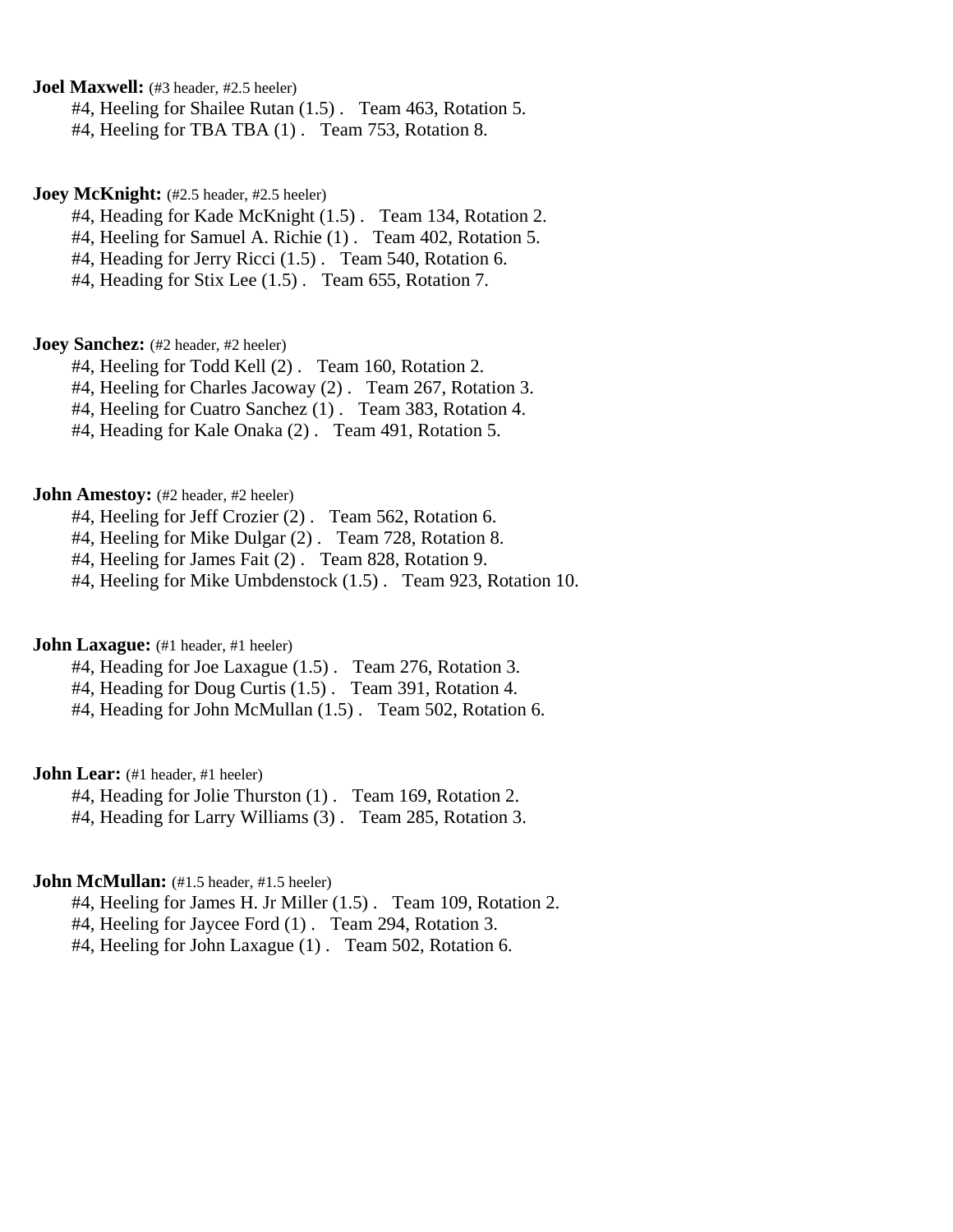**John Prito:** (#1.5 header, #1.5 heeler)

- #4, Heeling for Kalia Medeiros (2) . Team 351, Rotation 4.
- #4, Heeling for Britt Jo Faborito (2). Team 555, Rotation 6.
- #4, Heading for Kelly Medeiros (2.5) . Team 683, Rotation 7.
- #4, Heeling for Brandy Joseph (2) . Team 830, Rotation 9.

#### **John Red Eagle:** (#2.5 header, #2.5 heeler)

- #4, Heeling for River Sage Red Eagle (1) . Team 656, Rotation 7.
- #4, Heeling for Barbara Salazar (1.5) . Team 757, Rotation 8.
- #4, Heeling for AJ Moreno (1) . Team 861, Rotation 9.
- #4, Heeling for Kayla Allen (1) . Team 905, Rotation 10.

### **John Stamper:** (#2 header, #2 heeler)

- #4, Heading for Luis Ramirez (2) . Team 75, Rotation 1.
- #4, Heading for Will Jones (2) . Team 291, Rotation 3.
- #4, Heading for Justin Lopez (1) . Team 407, Rotation 5.
- #4, Heading for Mark Hardin (2) . Team 520, Rotation 6.

### **John H Morris:** (#2.5 header, #2 heeler)

- #4, Heading for Alison Kilcup (1) . Team 569, Rotation 6.
- #4, Heading for Cayla Seltz (1) . Team 631, Rotation 7.
- #4, Heading for Steve Challender (1.5) . Team 705, Rotation 8.
- #4, Heading for Duke Nordby (1.5) . Team 889, Rotation 9.

# **John W. Miller:** (#2 header, #2 heeler)

- #4, Heeling for Sadie Ricks (2) . Team 385, Rotation 4.
- #4, Heeling for Mike Dulgar (2) . Team 624, Rotation 7.
- #4, Heeling for Natalie Scott (1.5) . Team 744, Rotation 8.
- #4, Heeling for Chris McKean (1.5) . Team 910, Rotation 10.

### **John(JT) Myers:** (#2.5 header, #2.5 heeler)

- #4, Heading for Doug Young (1.5) . Team 70, Rotation 1.
- #4, Heading for Jared Myers (1) . Team 143, Rotation 2.
- #4, Heeling for Larry King (1.5) . Team 259, Rotation 3.
- #4, Heading for Triston Benedict (1) . Team 444, Rotation 5.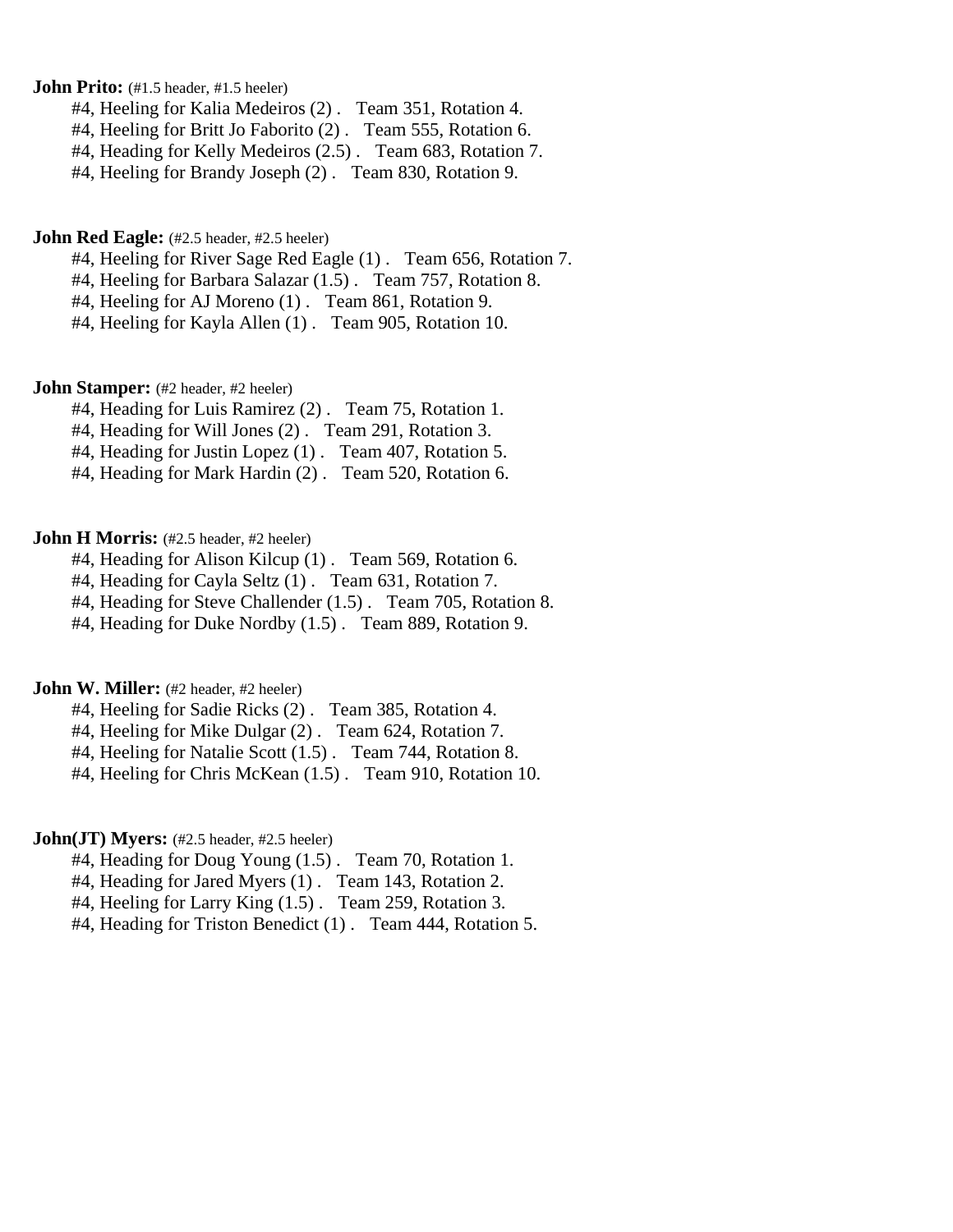**Jolie Thurston:** (#1 header, #1 heeler)

#4, Heeling for John Lear (1) . Team 169, Rotation 2.

#4, Heeling for David Firestone (2.5) . Team 337, Rotation 4.

#4, Heeling for Samuel A. Richie (1) . Team 517, Rotation 6.

#4, Heeling for Doug Thurston (1.5) . Team 725, Rotation 8.

**Jon Platt:** (#2 header, #2 heeler)

#4, Heeling for Bruce Pulham (2) . Team 167, Rotation 2.

#4, Heeling for Truce Truman (2) . Team 600, Rotation 6.

#4, Heading for Dorian Bundy (2) . Team 765, Rotation 8.

#4, Heeling for Carli Jo Truman (1.5) . Team 868, Rotation 9.

**Jon Swaner:** (#2.5 header, #2.5 heeler)

#4, Heeling for Jayci Ladner (1) . Team 519, Rotation 6.

#4, Heeling for Riley Bitle (1) . Team 632, Rotation 7.

#4, Heeling for Geoff Bitle (1). Team 731, Rotation 8.

**Jory Bradford:** (#2.5 header, #2.5 heeler)

#4, Heading for Byron E Gibbons (1) . Team 558, Rotation 6.

## **Joseph Semder:** (#1.5 header, #1.5 heeler)

#4, Heading for Spencer Holt (1.5) . Team 149, Rotation 2.

#4, Heading for Luis Ramirez (2) . Team 252, Rotation 3.

#4, Heading for Artemio Semder (2) . Team 353, Rotation 4.

#### **Josh Scheiber:** (#2 header, #2 heeler)

#4, Heading for Brent Marrell (2) . Team 721, Rotation 8.

#4, Heading for Murvin Hicks (2) . Team 777, Rotation 8.

#4, Heeling for Kayla Allen (1) . Team 841, Rotation 9.

## **Joshua Peeso:** (#1 header, #1 heeler)

#4, Heading for Billy Hammett (2) . Team 29, Rotation 1.

#4, Heading for Brandyn Hartfield (2) . Team 138, Rotation 2.

#4, Heading for Sofie Ten Broek (1.5) . Team 885, Rotation 9.

#### **Joy Perezchica:** (#1 header, #1 heeler)

#4, Heading for Mike Williams (2) . Team 61, Rotation 1.

#4, Heeling for Rikki Perezchica (2.5) . Team 767, Rotation 8.

#4, Heeling for Kellie Wears (1) . Team 927, Rotation 10.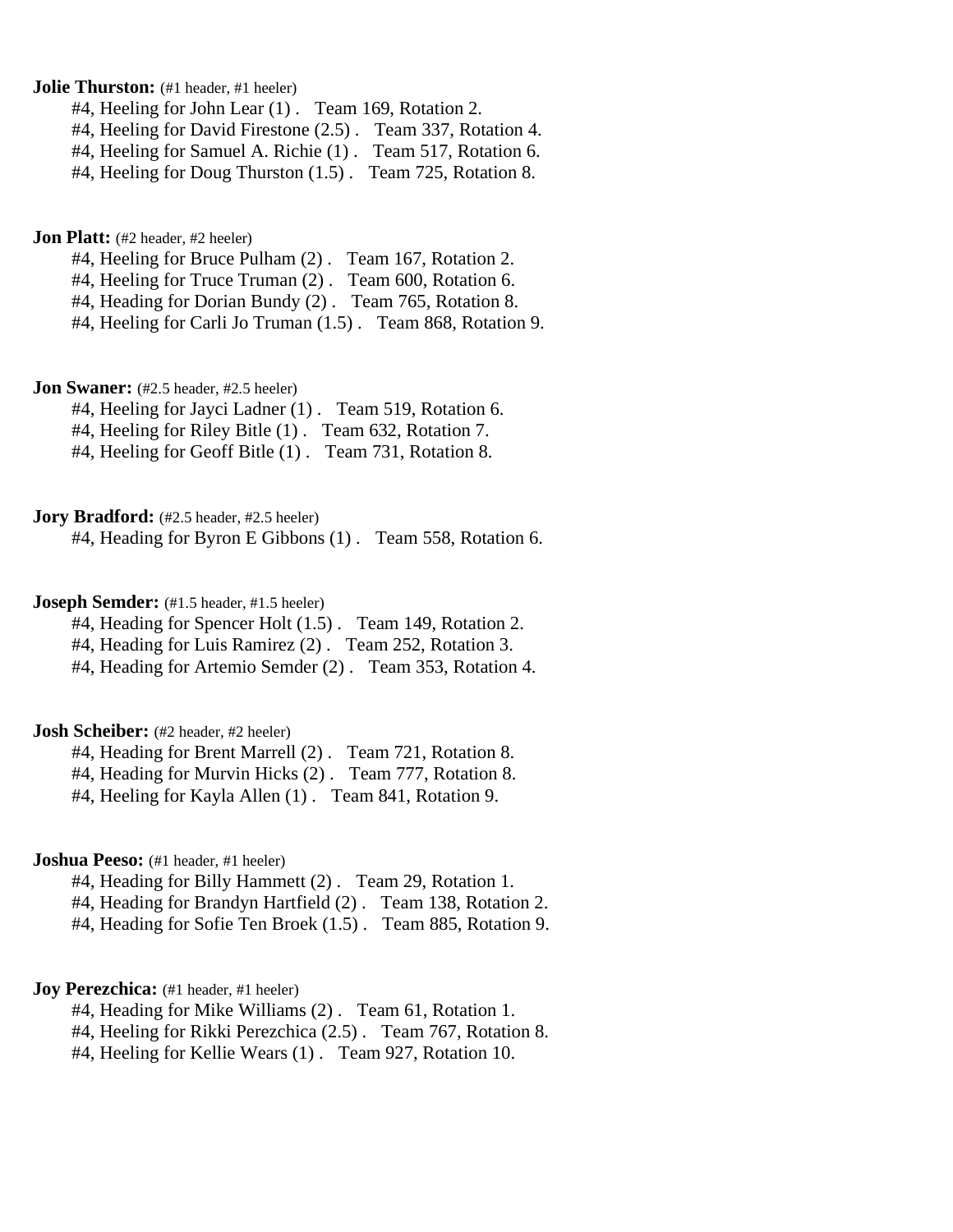**JP Medeiros:** (#2 header, #2 heeler)

#4, Heeling for Kaylee Medeiros (1) . Team 36, Rotation 1.

#4, Heeling for Cody Mahler (1.5) . Team 287, Rotation 3.

#4, Heeling for Chaney Tidwell (2) . Team 403, Rotation 5.

#4, Heeling for Haley Stringfellow (1.5) . Team 515, Rotation 6.

**Julie Wilkins:** (#2 header, #2 heeler)

#4, Heeling for Marty Powers (1.5) . Team 296, Rotation 3.

#4, Heeling for Chloe Lambert (2) . Team 414, Rotation 5.

#4, Heeling for Cindy Maddalena (1.5) . Team 528, Rotation 6.

#4, Heeling for Leslie Davenport (2) . Team 703, Rotation 8.

**Justin Adair:** (#1.5 header, #1.5 heeler)

#4, Heading for Doug Young (1.5) . Team 187, Rotation 2.

#4, Heading for Daniel Alviso (1.5) . Team 306, Rotation 4.

#4, Heeling for Larry King (1.5) . Team 417, Rotation 5.

#4, Heeling for Kayla Allen (1) . Team 586, Rotation 6.

**Justin Burgess:** (#1.5 header, #1.5 heeler)

#4, Heading for Blake VanStavern (2.5) . Team 302, Rotation 4.

**Justin Lopez:** (#1 header, #1 heeler)

#4, Heeling for Tres Porter (2.5) . Team 216, Rotation 3.

#4, Heeling for John Stamper (2) . Team 407, Rotation 5.

#### **Justin Mustacchio:** (#1 header, #1 heeler)

#4, Heading for Evan Myers (1) . Team 199, Rotation 2.

#4, Heading for Dean Voigt (2.5) . Team 445, Rotation 5.

### **Justin Schuette:** (#2.5 header, #2.5 heeler)

#4, Heading for Rossin Baldwin (1.5) . Team 162, Rotation 2.

#4, Heeling for Kenneth Faborito, Jr (1.5) . Team 278, Rotation 3.

#4, Heeling for Jason Krogue (1.5) . Team 588, Rotation 6.

#4, Heeling for Karen Deller (1.5) . Team 900, Rotation 9.

#### **Justin Solesbee:** (#3 header, #2.5 heeler)

#4, Heeling for Allen Teskey (1.5) . Team 697, Rotation 7.

#4, Heeling for Laney Moore (1) . Team 795, Rotation 8.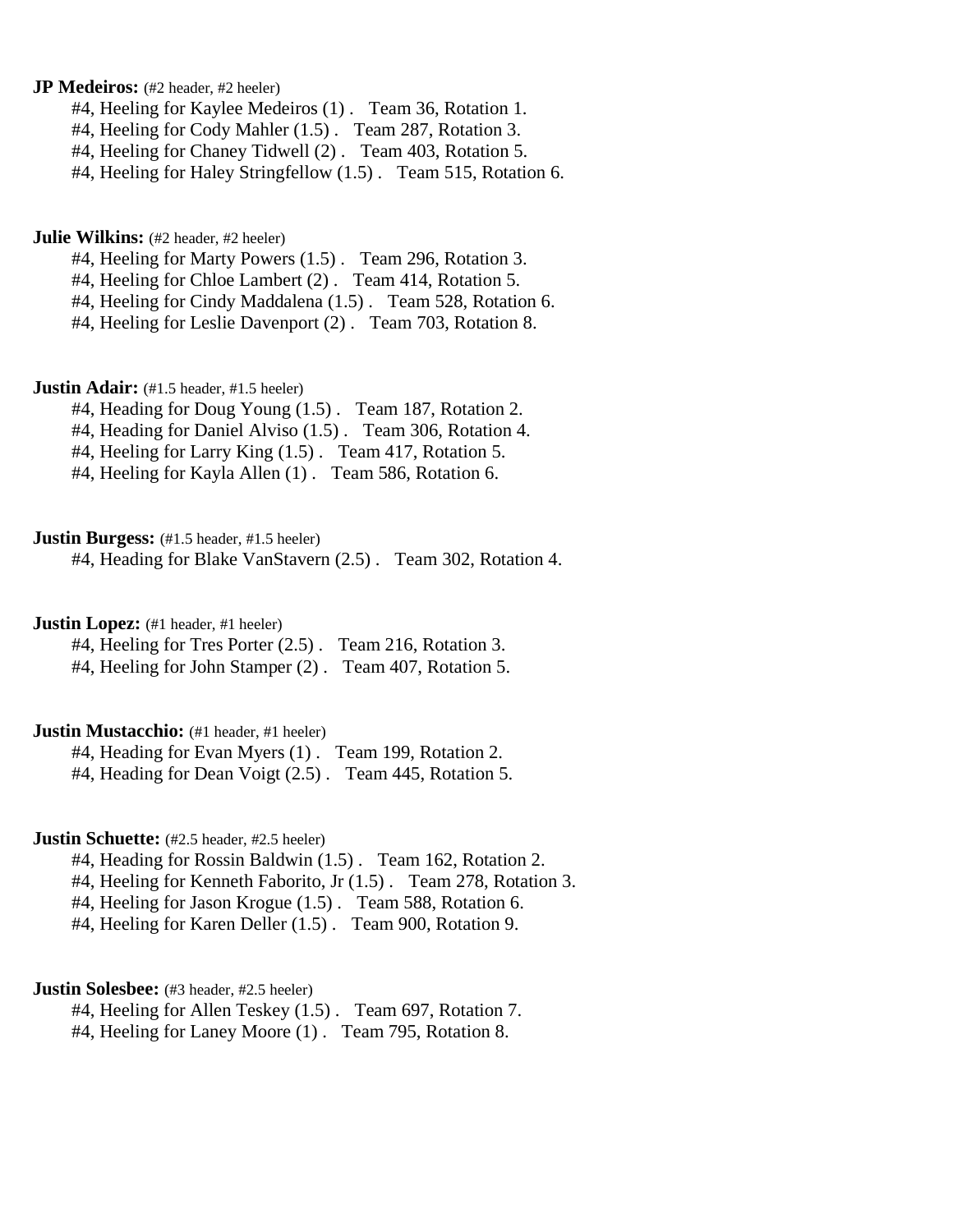**Justin Weber:** (#2.5 header, #2.5 heeler)

- #4, Heeling for Becki Bean (1) . Team 551, Rotation 6.
- #4, Heeling for Doug Glenn (1) . Team 662, Rotation 7.
- #4, Heeling for Jason Krogue (1.5) . Team 825, Rotation 9.
- #4, Heeling for Sarah Simons (1) . Team 920, Rotation 10.

**Justin Wight:** (#2 header, #2 heeler)

- #4, Heeling for Brylei Pearson (1) . Team 63, Rotation 1.
- #4, Heeling for Anthony Leard (1.5) . Team 231, Rotation 3.
- #4, Heeling for Bruce C. Elliott (2) . Team 348, Rotation 4.
- #4, Heeling for Dan Santos (2) . Team 459, Rotation 5.

**Kade McKnight:** (#1.5 header, #1.5 heeler)

- #4, Heading for TBA TBA (1) . Team 24, Rotation 1.
- #4, Heeling for Joey McKnight (2.5) . Team 134, Rotation 2.
- #4, Heading for Kaden Florez (2) . Team 251, Rotation 3.
- #4, Heading for Jace Harry (1.5) . Team 476, Rotation 5.

### **Kaden Florez:** (#2 header, #2 heeler)

- #4, Heading for Chase Stouard (1.5) . Team 8, Rotation 1.
- #4, Heeling for Erin Archuleta (1.5) . Team 102, Rotation 2.
- #4, Heeling for Kade McKnight (1.5) . Team 251, Rotation 3.
- #4, Heading for Jace Harry (1.5) . Team 367, Rotation 4.

# **Kala'e Masada:** (#2.5 header, #2.5 heeler)

#4, Heeling for Kenneth Faborito, Jr (1.5) . Team 393, Rotation 4.

### **Kale Knittle:** (#1.5 header, #1.5 heeler)

- #4, Heading for Renie Knittle (1.5) . Team 709, Rotation 8.
- #4, Heading for Bill Nunes (2) . Team 892, Rotation 9.

## **Kale Onaka:** (#2.5 header, #2 heeler)

- #4, Heeling for Cuatro Sanchez (1) . Team 48, Rotation 1.
- #4, Heeling for Branstan Joseph (1) . Team 174, Rotation 2.
- #4, Heeling for Trevor Burdick (2) . Team 327, Rotation 4.
- #4, Heeling for Joey Sanchez (2) . Team 491, Rotation 5.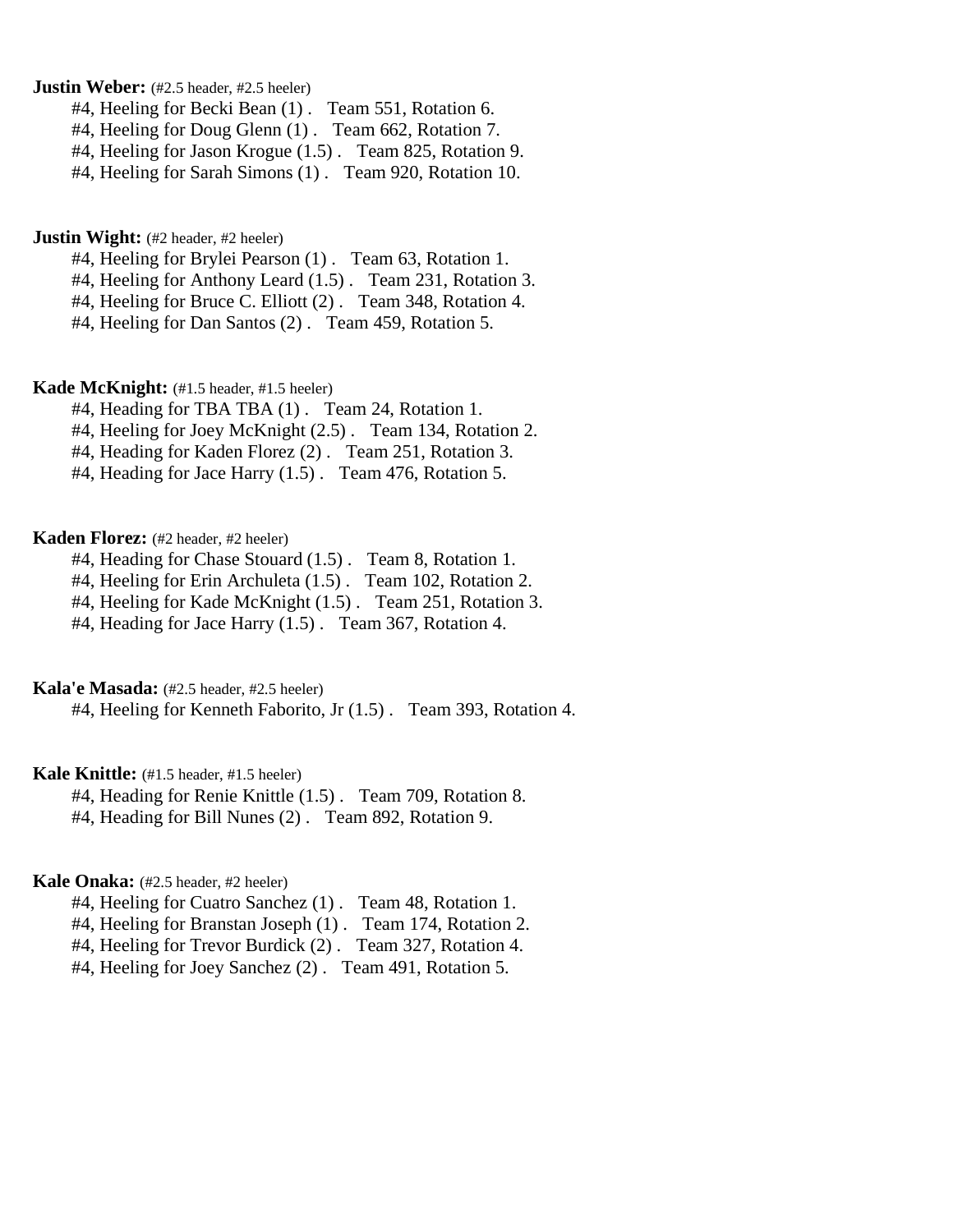**Kale Ornellas:** (#3 header, #3 heeler)

#4, Heeling for Tiana Gomes (1) . Team 136, Rotation 2.

#4, Heeling for Nahea Aguiar (1) . Team 482, Rotation 5.

**Kaley Schorovsky:** (#1 header, #1 heeler)

#4, Heading for Jacek Frost (2) . Team 599, Rotation 6.

#4, Heading for Luke McMullen (1). Team 694, Rotation 7.

#4, Heading for Wyatt Bullivant (2) . Team 811, Rotation 9.

#### **Kali Ann Amestoy:** (#1 header, #1 heeler)

#4, Heading for Sage Hiibel (3) . Team 628, Rotation 7.

#4, Heading for Brody Grashuis (2) . Team 729, Rotation 8.

#4, Heading for Cody Rowley (3) . Team 832, Rotation 9.

#4, Heading for Brayden Grashuis (3) . Team 943, Rotation 10.

### **Kalia Medeiros:** (#2 header, #1.5 heeler)

#4, Heading for Tucker Gomes (2) . Team 19, Rotation 1.

#4, Heading for John Prito (1.5) . Team 351, Rotation 4.

#4, Heading for Casera Silva (1) . Team 608, Rotation 7.

#4, Heading for Colton White (2) . Team 836, Rotation 9.

#### **Kamish Wagner:** (#2 header, #2 heeler)

#4, Heading for Danny Rice (2) . Team 51, Rotation 1.

#4, Heading for Jasper Frost (2) . Team 182, Rotation 2.

#4, Heading for Colton Suther (2) . Team 333, Rotation 4.

#4, Heading for Jacek Frost (2) . Team 449, Rotation 5.

### **Karen Deller:** (#1.5 header, #1.5 heeler)

#4, Heading for Warren Enz (2.5) . Team 325, Rotation 4.

#4, Heading for Jake Sr Young (2) . Team 645, Rotation 7.

#4, Heading for Cris Robles (2.5) . Team 801, Rotation 9.

#4, Heading for Justin Schuette (2.5) . Team 900, Rotation 9.

# **Karen Dias:** (#3 header, #2 heeler)

#4, Heeling for Brandy Joseph (2) . Team 145, Rotation 2.

#4, Heeling for Nathan Wohld (2) . Team 504, Rotation 6.

#4, Heeling for Nannette DeGough (1.5) . Team 610, Rotation 7.

#4, Heeling for Leslie Davenport (2) . Team 901, Rotation 10.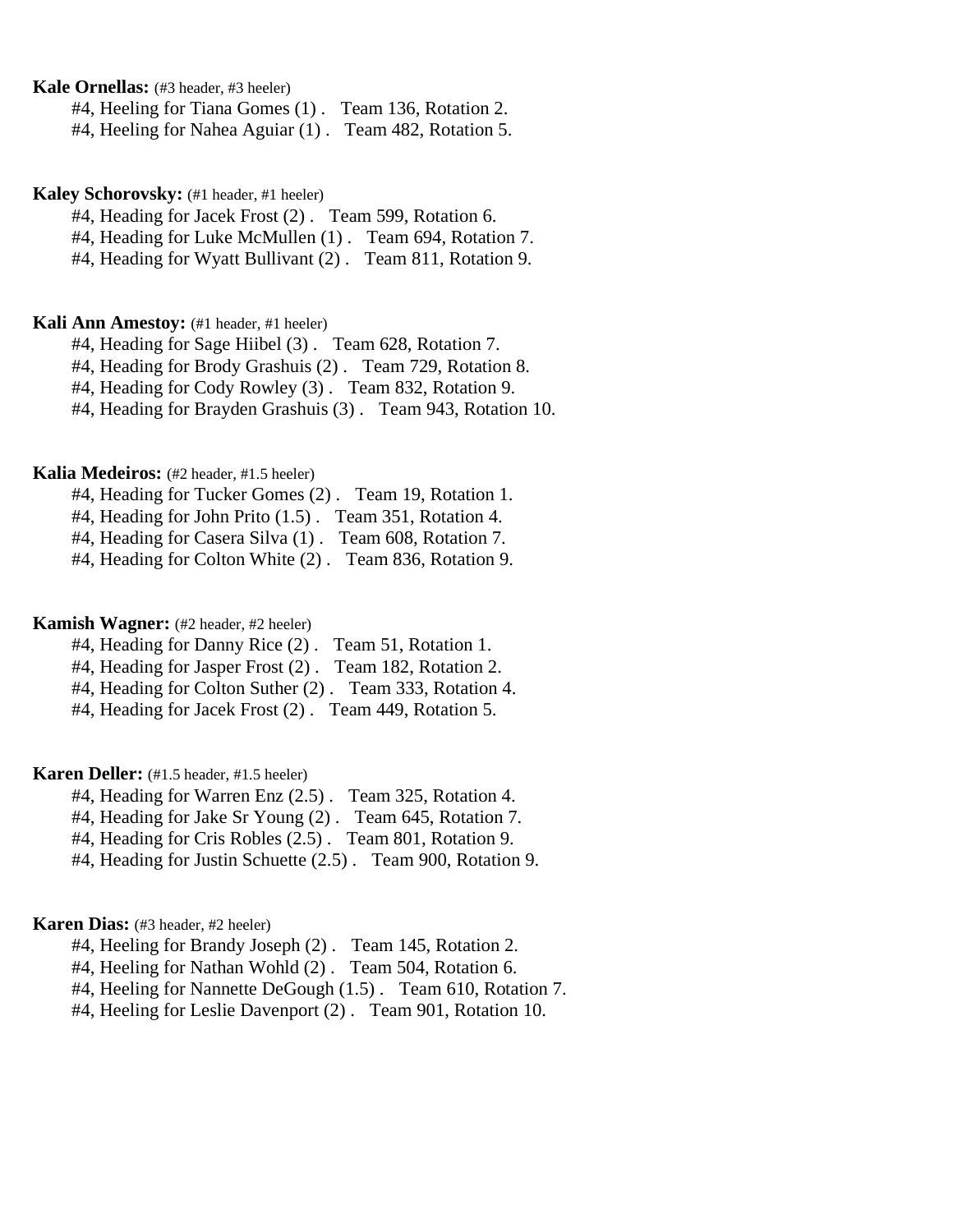**Karen Russell:** (#1 header, #1 heeler)

#4, Heeling for Buck Cardoza (3) . Team 438, Rotation 5.

#4, Heeling for Mike Sweeney (2.5) . Team 507, Rotation 6.

**Karie Tidwell:** (#1 header, #1 heeler)

#4, Heeling for Cotton Tidwell (1.5) . Team 559, Rotation 6.

#### **Karsyn Patterson:** (#1 header, #1 heeler)

#4, Heeling for Casey Patterson (2.5) . Team 54, Rotation 1.

#4, Heeling for Trevor Alexander (1) . Team 165, Rotation 2.

#4, Heeling for Kendall Patterson (2) . Team 372, Rotation 4.

## **Kash Chico:** (#1.5 header, #1.5 heeler)

#4, Heading for Daniel Alviso (1.5) . Team 420, Rotation 5.

#4, Heading for Randy Pennebaker (2.5) . Team 531, Rotation 6.

# **Kassey Hanoa:** (#1.5 header, #1.5 heeler)

#4, Heading for Blayk Hanoa (1) . Team 374, Rotation 4.

#4, Heading for Jack Forzano (1.5) . Team 550, Rotation 6.

#4, Heading for Traysyn(Bulla) Waltjen (2.5) . Team 668, Rotation 7.

#4, Heading for Brian DeMattos (2.5) . Team 934, Rotation 10.

# **Kasy Baker:** (#1.5 header, #1.5 heeler)

#4, Heeling for Chloe Bentley (1) . Team 128, Rotation 2.

#4, Heeling for Travis Bentley (2) . Team 212, Rotation 3.

#4, Heeling for Dave Silva (2) . Team 355, Rotation 4.

#4, Heeling for Scott Blake (1) . Team 529, Rotation 6.

# **Kaula'ili Gouveia:** (#1.5 header, #1.5 heeler)

#4, Heading for Jake Sr Young (2) . Team 86, Rotation 1.

#4, Heading for Jake Jr Young (1.5) . Team 314, Rotation 4.

# **Kaycie Ahlstrom:** (#2 header, #1.5 heeler)

#4, Heading for McKay Taylor (2) . Team 248, Rotation 3.

#4, Heading for Mcklain Taylor (1) . Team 365, Rotation 4.

#4, Heading for Sadie Fitzgerald (1.5) . Team 473, Rotation 5.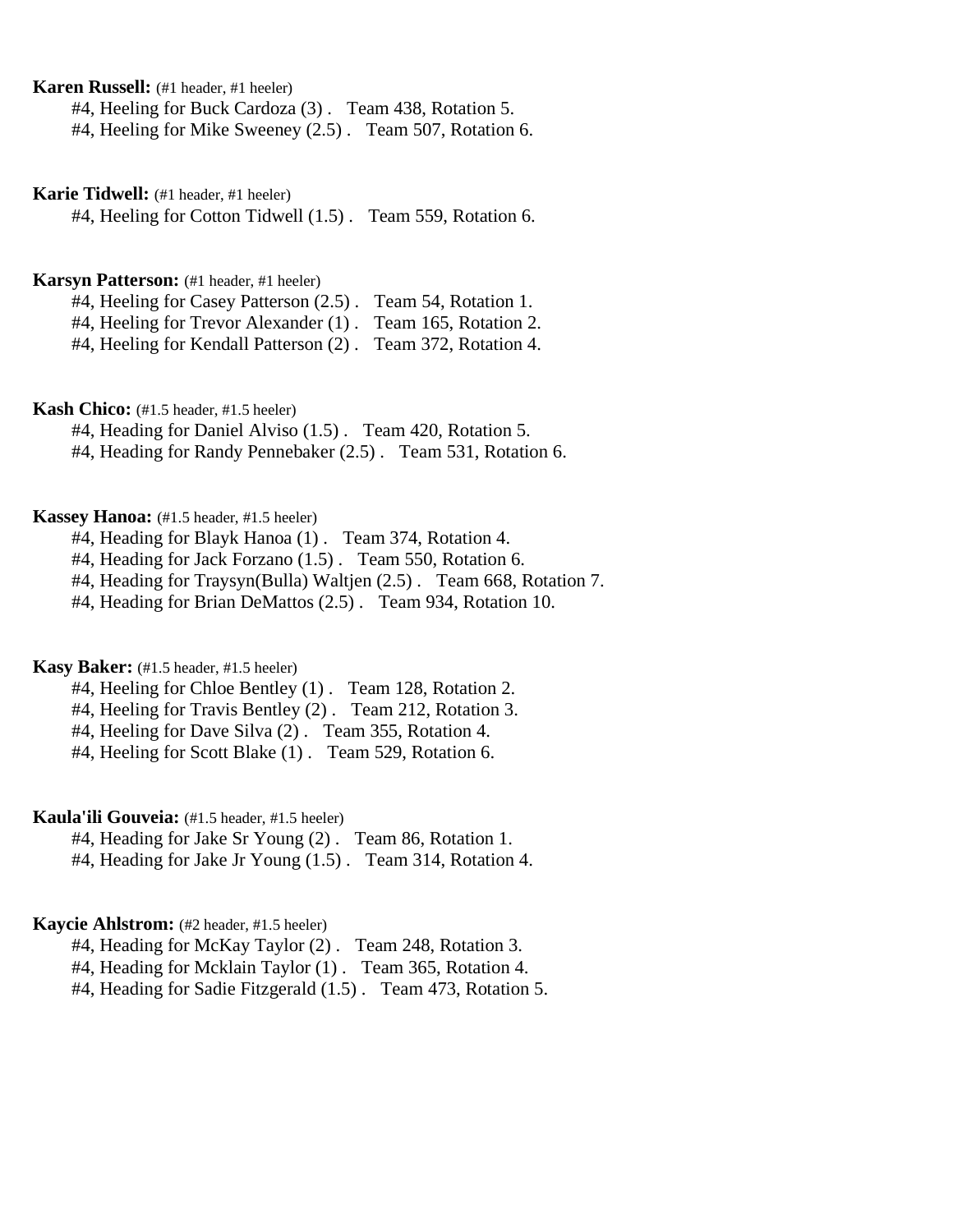## **Kayla Allen:** (#1 header, #1 heeler)

#4, Heading for Justin Adair (1.5) . Team 586, Rotation 6.

#4, Heading for Kurt Pesutich (1) . Team 676, Rotation 7.

#4, Heading for Josh Scheiber (2) . Team 841, Rotation 9.

#4, Heading for John Red Eagle (2.5) . Team 905, Rotation 10.

#### **Kaylee Medeiros:** (#1 header, #1 heeler)

#4, Heading for JP Medeiros (2) . Team 36, Rotation 1.

#4, Heading for Eric Durden (1.5) . Team 195, Rotation 2.

### **Kaylei Davis:** (#1 header, #1 heeler)

#4, Heading for Dean Voigt (2.5) . Team 330, Rotation 4.

#4, Heading for Suzzanne Fullerton (1.5) . Team 659, Rotation 7.

# **Kellie Mackin:** (#1.5 header, #1.5 heeler)

#4, Heading for Wylie Lund (2.5) . Team 590, Rotation 6.

#4, Heading for Lori L Nevis (1.5) . Team 687, Rotation 7.

#4, Heading for Mike Potts (2) . Team 787, Rotation 8.

#4, Heading for Eli Green (2.5) . Team 887, Rotation 9.

### **Kellie Wears:** (#1 header, #1 heeler)

#4, Heading for Rikki Perezchica (3) . Team 666, Rotation 7.

#4, Heading for Byran C Smith (2.5) . Team 818, Rotation 9.

#4, Heading for Joy Perezchica (1) . Team 927, Rotation 10.

#### **Kelly Medeiros:** (#2 header, #2.5 heeler)

#4, Heeling for Maverick Miranda (1.5) . Team 43, Rotation 1.

#4, Heeling for Kenneth Faborito, Jr (1.5) . Team 151, Rotation 2.

#4, Heeling for Laurie Ann Diego (1.5) . Team 388, Rotation 4.

#4, Heeling for John Prito (1.5) . Team 683, Rotation 7.

## **Kelson Robinson:** (#4.5 header, #2 heeler)

#4, Heeling for Rod Taylor (1) . Team 71, Rotation 1.

#4, Heeling for Howard Scates (1.5) . Team 320, Rotation 4.

#4, Heeling for Jeremy Taylor (2) . Team 514, Rotation 6.

#4, Heeling for Riley Robinson (2) . Team 581, Rotation 6.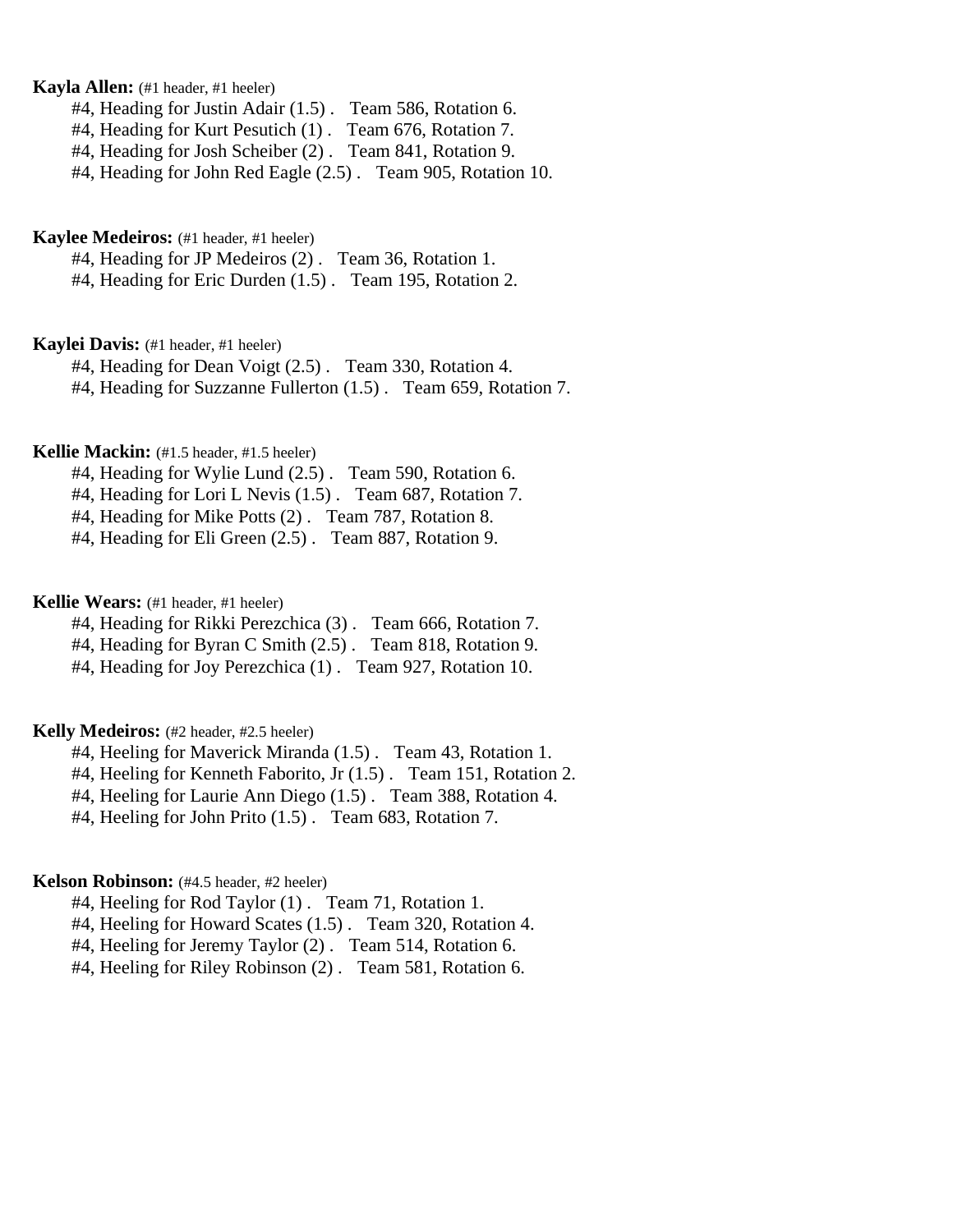### **Kelvin Medeiros:** (#2.5 header, #2.5 heeler)

#4, Heeling for Maverick Miranda (1.5) . Team 413, Rotation 5.

- #4, Heading for Peter Andrade (1.5) . Team 492, Rotation 5.
- #4, Heeling for Lilia Keakealani (1.5) . Team 740, Rotation 8.

#4, Heading for Casera Silva (1) . Team 932, Rotation 10.

#### **Ken DeWitt:** (#2.5 header, #2 heeler)

#4, Heading for Anthony Gonzales (1.5) . Team 79, Rotation 1.

#4, Heading for Jerry Ricci (1.5) . Team 615, Rotation 7.

# **Ken Hasenbank:** (#1.5 header, #1.5 heeler)

#4, Heeling for Degan Patton (2) . Team 64, Rotation 1.

#4, Heeling for Dean Harrington (1.5) . Team 173, Rotation 2.

#4, Heeling for Samantha Gallagher (2) . Team 342, Rotation 4.

## **Ken Paddock:** (#1.5 header, #1.5 heeler)

#4, Heeling for Herman Delgadillo (2.5) . Team 215, Rotation 3.

#4, Heeling for Robert Wilkerson (2.5) . Team 328, Rotation 4.

#4, Heeling for Lee Moyle (2) . Team 498, Rotation 5.

#4, Heeling for Mike Bettencourt (2) . Team 850, Rotation 9.

#### **Kendall Patterson:** (#2 header, #2 heeler)

#4, Heading for Rylee George (2) . Team 257, Rotation 3.

#4, Heading for Karsyn Patterson (1) . Team 372, Rotation 4.

#4, Heading for Colton White (2) . Team 651, Rotation 7.

#4, Heading for Colby Scott Smith (2) . Team 758, Rotation 8.

# **Kenneth Faborito, Jr:** (#1.5 header, #1.5 heeler)

#4, Heading for Kelly Medeiros (2.5) . Team 151, Rotation 2.

#4, Heading for Justin Schuette (2.5) . Team 278, Rotation 3.

#4, Heading for Kala'e Masada (2.5) . Team 393, Rotation 4.

## **Kenny Joling:** (#1 header, #1 heeler)

#4, Heeling for Shantel Joling (1) . Team 400, Rotation 4.

#4, Heading for Trevor Ayres (3) . Team 511, Rotation 6.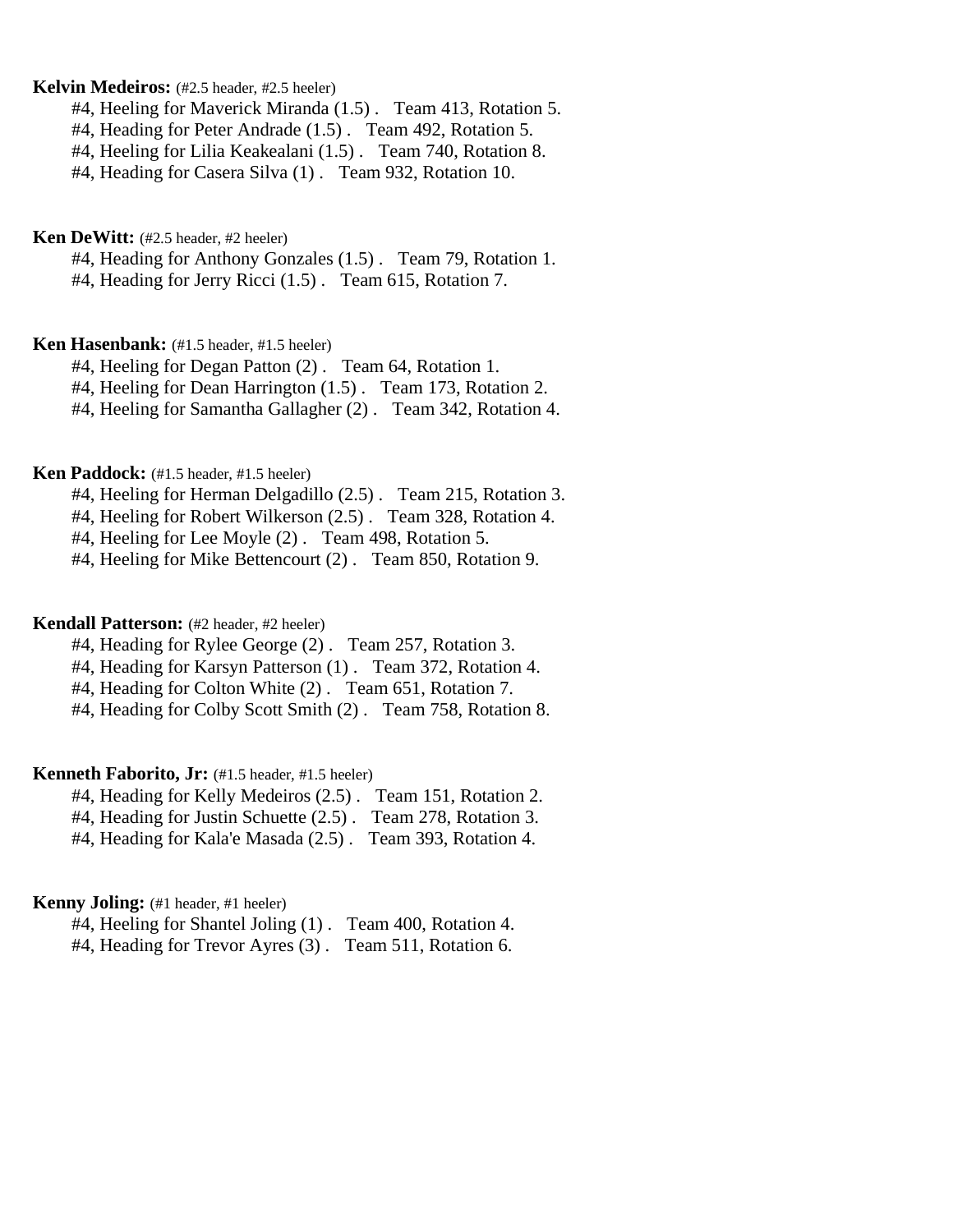# **Kenny Rhodes:** (#3 header, #2.5 heeler)

- #4, Heeling for David Gines (1) . Team 7, Rotation 1.
- #4, Heeling for Jennifer Hucke (1.5) . Team 409, Rotation 5.
- #4, Heeling for Anthony Gonzales (1.5) . Team 553, Rotation 6.
- #4, Heeling for Nadene Berryessa (1.5) . Team 854, Rotation 9.

## **Kenny Say:** (#2 header, #2 heeler)

- #4, Heading for Butch Wampler (2). Team 62, Rotation 1.
- #4, Heading for Roger Chancellor (1.5) . Team 172, Rotation 2.
- #4, Heading for Garrett Gallagher (2) . Team 289, Rotation 3.
- #4, Heading for Hannah Solesbee (1.5) . Team 404, Rotation 5.

#### **Kent McDonnell:** (#1 header, #1 heeler)

#4, Heeling for Cyle Coatney (1) . Team 661, Rotation 7. #4, Heeling for Matt Bonetti (1) . Team 847, Rotation 9.

#### **Keston Scott:** (#3 header, #2.5 heeler)

#4, Heading for Ed Jr. Sellers (1) . Team 386, Rotation 4. #4, Heading for Teresa Courrier (1) . Team 497, Rotation 5.

#### **Kevin Endres:** (#1.5 header, #1.5 heeler)

- #4, Heeling for Chad Nickeson (2) . Team 525, Rotation 6.
- #4, Heeling for Mike Sweeney (2.5). Team 633, Rotation 7.
- #4, Heeling for Bruce Sherley (1) . Team 732, Rotation 8.
- #4, Heeling for Beau Chaney (1.5) . Team 851, Rotation 9.

### **Kim Collins:** (#1 header, #1 heeler)

#4, Heeling for Beth Bronson (1.5) . Team 925, Rotation 10.

### **Kim Grubbs:** (#3 header, #3 heeler)

- #4, Heeling for Mesa Jones (1) . Team 611, Rotation 7.
- #4, Heeling for Grady Grubbs (1) . Team 714, Rotation 8.
- #4, Heeling for Logan Lancaster (1) . Team 815, Rotation 9.

# **Kim Hicks:** (#1 header, #1 heeler)

#4, Heeling for Dino Webb (2) . Team 221, Rotation 3.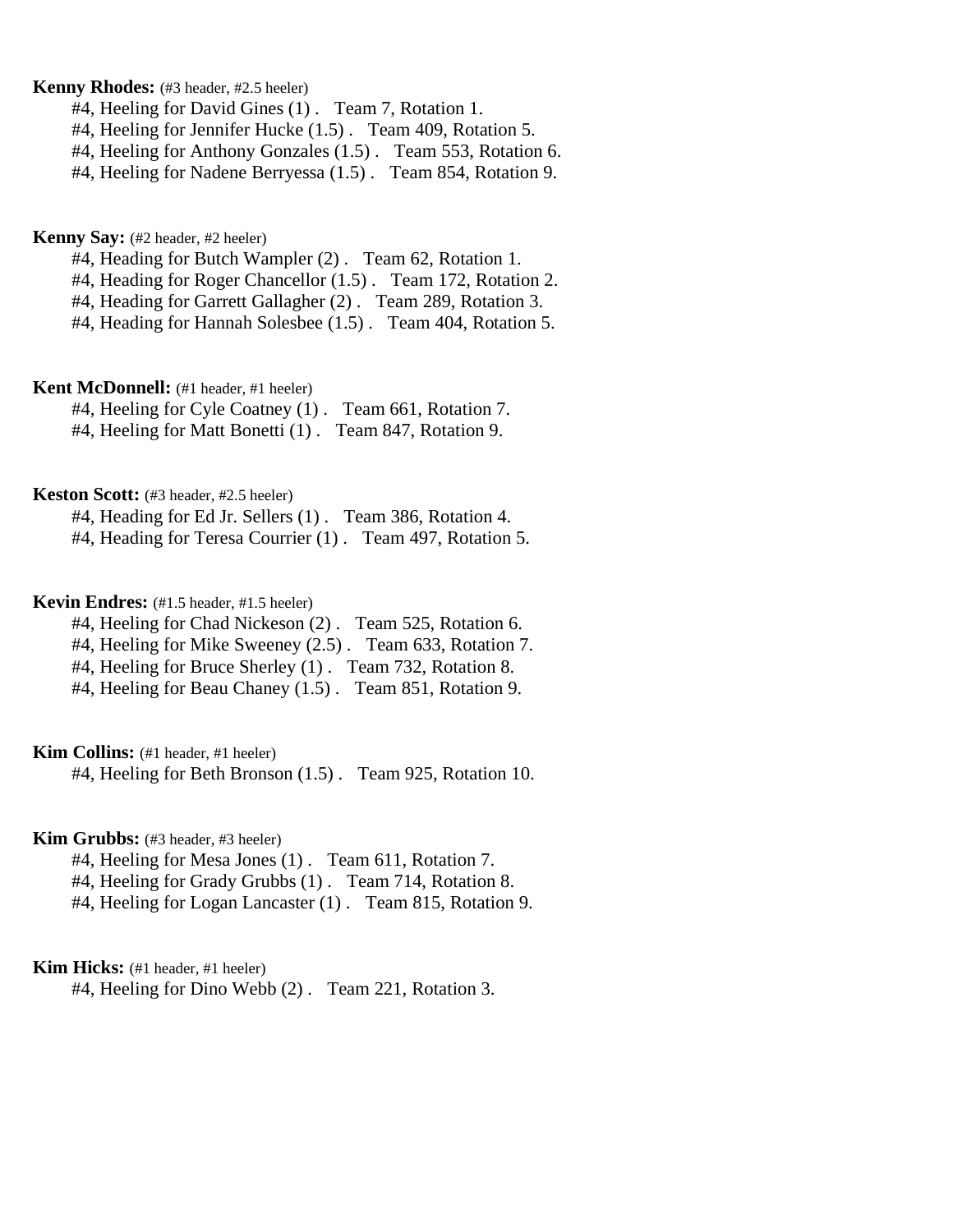# **Kim Kent:** (#2 header, #1.5 heeler)

- #4, Heading for Tim L. Wilson (2) . Team 53, Rotation 1.
- #4, Heading for Leonard Messersmith (1.5) . Team 175, Rotation 2.
- #4, Heading for Tige Fiedor (1) . Team 301, Rotation 4.
- #4, Heading for Danny Ridley (1) . Team 863, Rotation 9.

**Kim Robinson:** (#1 header, #1 heeler)

#4, Heeling for Brodee Tebbs (2.5) . Team 137, Rotation 2.

#4, Heeling for Rod Taylor (1) . Team 622, Rotation 7.

#4, Heeling for Jeremy Taylor (2) . Team 727, Rotation 8.

**Kim Say:** (#1.5 header, #1.5 heeler)

#4, Heading for Allen Hoy (1.5) . Team 9, Rotation 1.

#4, Heading for Butch Wampler (2) . Team 343, Rotation 4.

#4, Heading for Garrett Gallagher (2) . Team 455, Rotation 5.

#### **Kohl Bowler:** (#2.5 header, #2.5 heeler)

#4, Heeling for Frank Baggiolini (1.5) . Team 146, Rotation 2.

#4, Heeling for James H. Jr Miller (1.5) . Team 263, Rotation 3.

#4, Heading for Bladen Leavitt (1.5) . Team 638, Rotation 7.

#4, Heeling for Spencer Holt (1.5) . Team 896, Rotation 9.

#### **Kolton Matthews:** (#2 header, #2 heeler)

#4, Heeling for Seth Sanders (2) . Team 17, Rotation 1.

#4, Heeling for Dave Silva (2) . Team 124, Rotation 2.

#4, Heeling for Roman Reyes (2) . Team 240, Rotation 3.

#4, Heeling for Kristen Ceglia (2) . Team 576, Rotation 6.

**Kreece Powell:** (#2 header, #2 heeler)

- #4, Heeling for Sloan McFarlane (2) . Team 97, Rotation 1.
- #4, Heeling for Trell McFarlane (2) . Team 304, Rotation 4.

#4, Heeling for Trevor Burdick (2) . Team 446, Rotation 5.

#4, Heading for Mason McDaniel (2) . Team 813.1, Rotation 9.

### **Kristen Ceglia:** (#2 header, #2 heeler)

#4, Heading for Gavin Rossi (1) . Team 344, Rotation 4.

#4, Heading for Kolton Matthews (2) . Team 576, Rotation 6.

#4, Heading for Larry McGrady (1.5) . Team 761, Rotation 8.

#4, Heading for Seth Sanders (2) . Team 866, Rotation 9.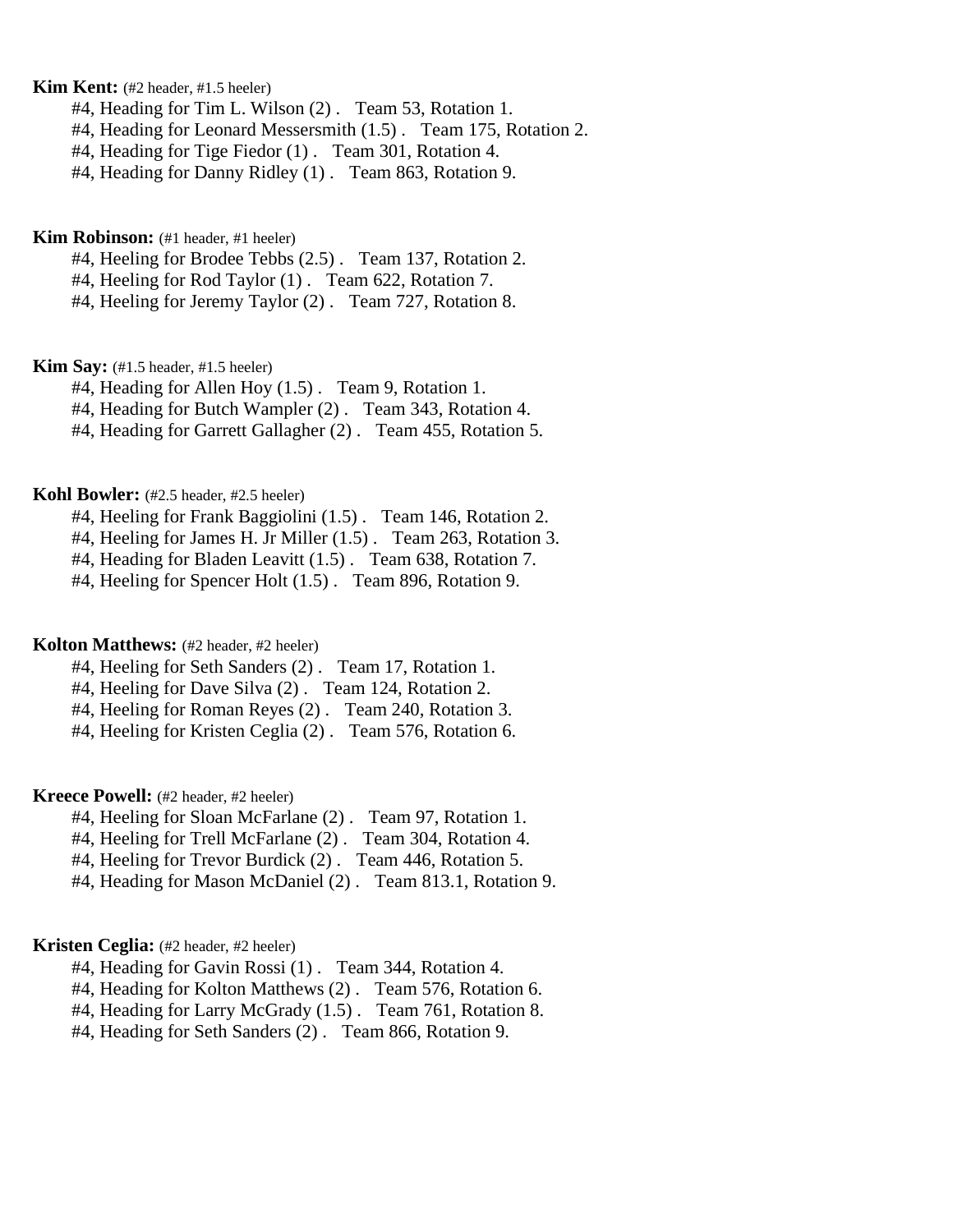# **Kristin Juhl:** (#1.5 header, #1.5 heeler)

#4, Heading for Christian Drumheller (2) . Team 106, Rotation 2.

#4, Heeling for Cash Juhl (1). Team 568, Rotation 6.

#4, Heading for Jeff Staples (2) . Team 672, Rotation 7.

#4, Heading for Cayla Seltz (1) . Team 781, Rotation 8.

**Kurt Pesutich:** (#1 header, #1 heeler)

#4, Heeling for Tim Gualco (1) . Team 547, Rotation 6.

#4, Heeling for Kayla Allen (1) . Team 676, Rotation 7.

#4, Heeling for Cyle Coatney (1) . Team 775, Rotation 8.

#### Lacey Bullivant: (#1 header, #1 heeler)

#4, Heading for Warren Enz (2.5) . Team 209, Rotation 3.

#4, Heading for Dean Sherbo (3) . Team 422, Rotation 5.

#4, Heading for Carson Williams (3) . Team 536, Rotation 6.

#4, Heading for Trey White (2.5) . Team 917, Rotation 10.

#### Lance Johnson: (#2.5 header, #2.5 heeler)

#4, Heading for Stix Lee (1.5) . Team 341, Rotation 4.

#4, Heeling for Heather Boegle (1.5) . Team 635, Rotation 7.

#4, Heeling for Marty Powers (1.5) . Team 735, Rotation 8.

#4, Heading for Clayton Hiibel (1) . Team 945, Rotation 10.

## Lane Kofoed: (#1 header, #1 heeler)

#4, Heeling for Sam Kofoed (2.5) . Team 120, Rotation 2.

#4, Heeling for Hailey Okamura (2) . Team 238, Rotation 3.

#4, Heading for Marty Okamura (2.5) . Team 378, Rotation 4.

#4, Heeling for Benjiman Eells (3) . Team 486, Rotation 5.

# Laney Moore: (#1 header, #1 heeler)

- #4, Heading for Del Foley (3) . Team 253, Rotation 3.
- #4, Heading for Robert Silva (2.5) . Team 612, Rotation 7.

#4, Heading for Steve Rockwood (2) . Team 692, Rotation 7.

#4, Heading for Justin Solesbee (2.5) . Team 795, Rotation 8.

# Larry Allen: (#1.5 header, #1.5 heeler)

- #4, Heeling for Shane Pyne (1.5) . Team 42, Rotation 1.
- #4, Heeling for Doug Sorenson (2) . Team 150, Rotation 2.
- #4, Heeling for Bruce Pulham (2) . Team 283, Rotation 3.
- #4, Heeling for Travis Pyne (1.5) . Team 470, Rotation 5.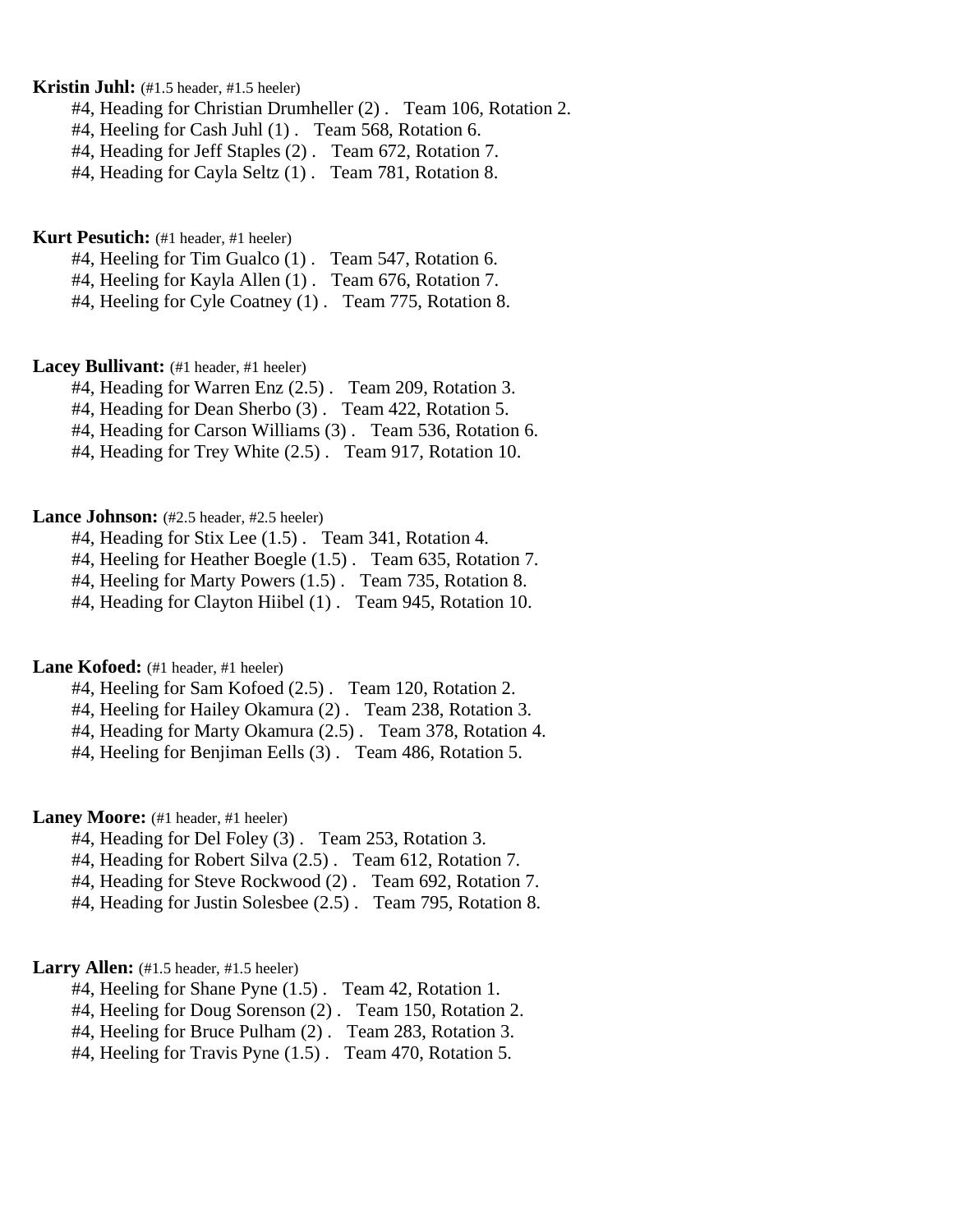Larry King: (#1.5 header, #1.5 heeler)

#4, Heading for Warren Enz (2.5) . Team 96, Rotation 1.

#4, Heading for John(JT) Myers (2.5) . Team 259, Rotation 3.

#4, Heading for Justin Adair (1.5) . Team 417, Rotation 5.

#4, Heading for TBA TBA (1) . Team 543, Rotation 6.

Larry McGrady: (#2 header, #1.5 heeler)

#4, Heading for Seth Sanders (2) . Team 123, Rotation 2.

#4, Heeling for Kristen Ceglia (2) . Team 761, Rotation 8.

#4, Heading for Gavin Rossi (1) . Team 865, Rotation 9.

Larry Williams: (#3 header, #3 heeler)

#4, Heeling for John Lear (1) . Team 285, Rotation 3.

#4, Heading for Red Rightsell (1) . Team 537, Rotation 6.

#4, Heeling for Phil Romero (1) . Team 747, Rotation 8.

Larry E. Cross: (#1.5 header, #1.5 heeler)

#4, Heeling for Paul Barnes (1.5) . Team 362, Rotation 4.

#4, Heeling for Jack Lewis (1.5) . Team 700, Rotation 7.

**Larry F. Miller:** (#1.5 header, #1.5 heeler)

#4, Heading for Bill Nunes (2) . Team 585, Rotation 6.

#4, Heading for Renie Knittle (1.5) . Team 642, Rotation 7.

#4, Heeling for Theresa Lambert (1.5) . Team 792, Rotation 8.

**Laura Gomes Xavier:** (#1 header, #1 heeler)

#4, Heeling for Rikki Perezchica (2.5) . Team 798, Rotation 8.

Laurie Ann Diego: (#1.5 header, #1.5 heeler)

#4, Heading for Dan Dowdy (2.5) . Team 76, Rotation 1.

#4, Heading for Monty Miranda (2) . Team 272, Rotation 3.

#4, Heading for Kelly Medeiros (2.5) . Team 388, Rotation 4.

#4, Heading for Tucker Gomes (2) . Team 567, Rotation 6.

### Lawrence Hall: (#2 header, #2 heeler)

#4, Heeling for Samantha Gallagher (2) . Team 114, Rotation 2.

#4, Heeling for Brad Parrish (1.5) . Team 708, Rotation 8.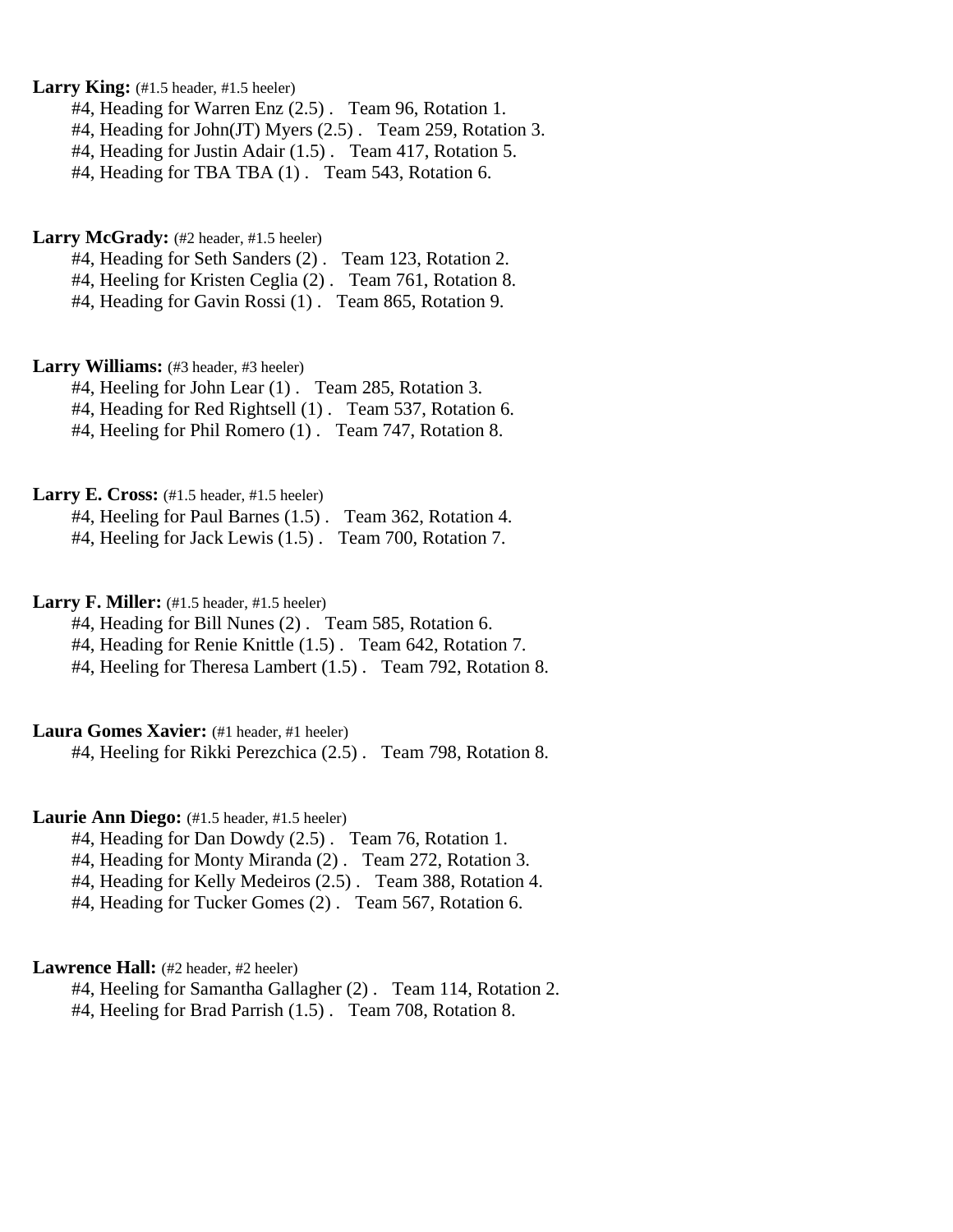Lee Ford: (#1 header, #1 heeler)

#4, Heeling for Chad Nickeson (2) . Team 98, Rotation 1.

#4, Heeling for Jaycee Ford (1) . Team 530, Rotation 6.

#4, Heeling for Gary Skym (2) . Team 785, Rotation 8.

Lee Legasey: (#2 header, #2 heeler)

#4, Heeling for Leslie Davenport (2) . Team 800, Rotation 8.

Lee Moyle: (#2 header, #1.5 heeler)

#4, Heading for Noah Brown (1.5) . Team 95, Rotation 1.

#4, Heading for Jay T Jr Hart (1.5) . Team 208, Rotation 3.

#4, Heading for Ken Paddock (1.5) . Team 498, Rotation 5.

#4, Heading for Ryan Maxwell (1.5) . Team 556, Rotation 6.

# Lenai Branco: (#1 header, #1 heeler)

#4, Heading for Norman Mull (2.5) . Team 6, Rotation 1.

#4, Heading for Peter Rincon (3) . Team 202, Rotation 3.

#4, Heading for Cliff Garrison (3) . Team 460, Rotation 5.

#### Leonard Messersmith:  $(#1.5 \text{ header}, #1.5 \text{ header})$

#4, Heeling for Kim Kent (2) . Team 175, Rotation 2.

#4, Heeling for Debbie Maxwell (2) . Team 368, Rotation 4.

#4, Heeling for Dean Harrington (1.5) . Team 477, Rotation 5.

## Les Wideman: (#1 header, #1 heeler)

#4, Heading for Steve Reeves (2) . Team 629, Rotation 7.

#4, Heading for Robert Wilkerson (2) . Team 713, Rotation 8.

#4, Heading for Seth Hoyt (1) . Team 814, Rotation 9.

#4, Heading for Allen Hagens (1.5) . Team 911, Rotation 10.

## Leslie Davenport: (#2 header, #2 heeler)

#4, Heading for Sophia Fowler (2) . Team 594, Rotation 6.

#4, Heading for Julie Wilkins (2) . Team 703, Rotation 8.

#4, Heading for Lee Legasey (2) . Team 800, Rotation 8.

#4, Heading for Karen Dias (2) . Team 901, Rotation 10.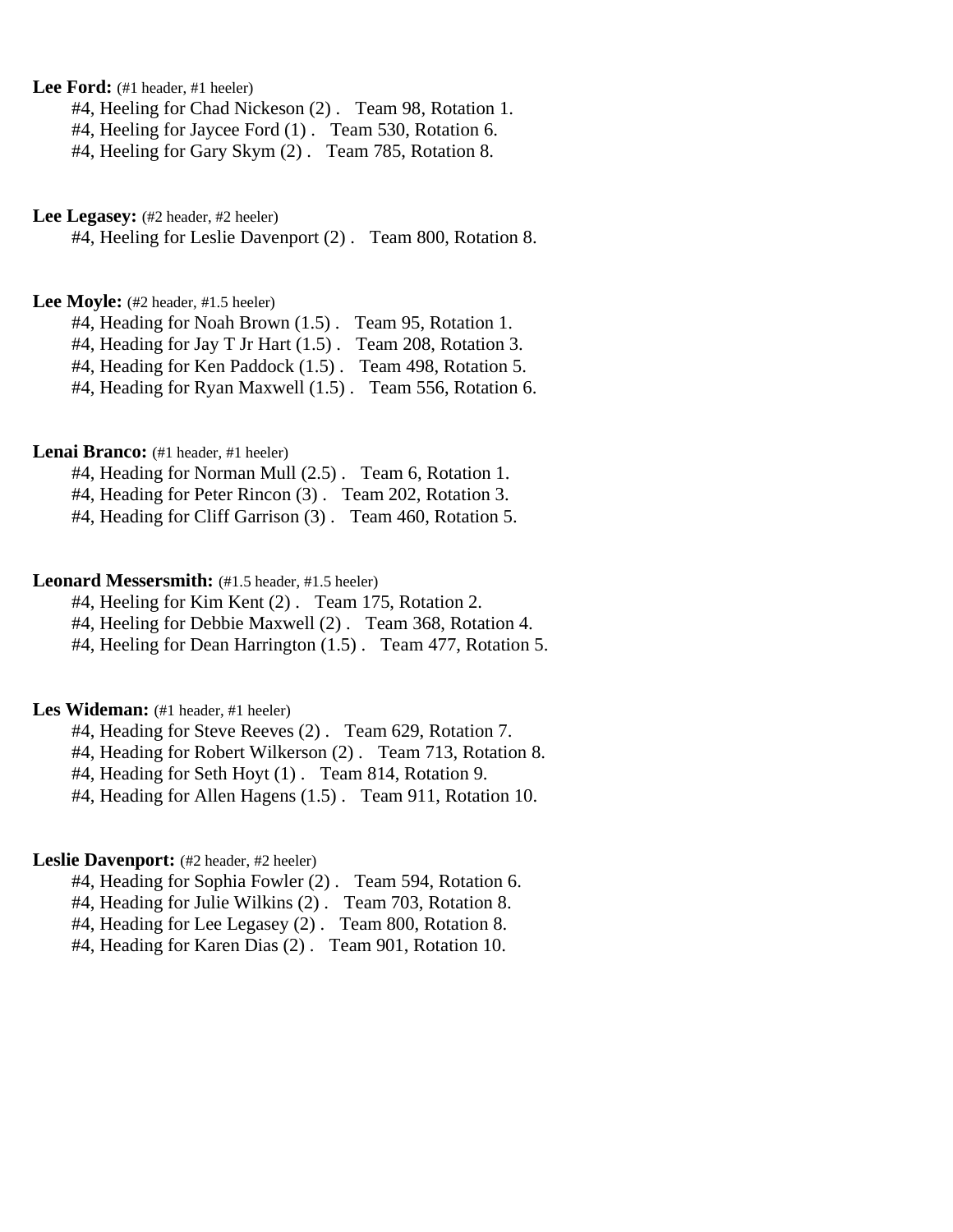### **Lilia Keakealani:** (#1.5 header, #1.5 heeler)

- #4, Heading for Luis Rincon (2) . Team 641, Rotation 7.
- #4, Heading for Kelvin Medeiros (2.5) . Team 740, Rotation 8.
- #4, Heading for Brian DeMattos (2.5) . Team 776, Rotation 8.
- #4, Heading for Cash Prettyman (1.5) . Team 903, Rotation 10.

#### Lillian Guerrero: (#1 header, #1 heeler)

- #4, Heading for Chance Guerrero (3) . Team 33, Rotation 1.
- #4, Heading for Max Loya (3) . Team 139, Rotation 2.
- #4, Heading for Joe Nevis (3) . Team 318, Rotation 4.
- #4, Heading for Jason Snow (2.5) . Team 434, Rotation 5.

### Lilly Thompson: (#1 header, #1 heeler)

- #4, Heading for Peter Rincon (3) . Team 91, Rotation 1.
- #4, Heading for Jeff Cabral (2.5) . Team 307, Rotation 4.
- #4, Heading for Marcus Marriott (2) . Team 421, Rotation 5.
- #4, Heading for Alex Bargas (1) . Team 532, Rotation 6.

### Lisa Scott: (#1.5 header, #1.5 heeler)

- #4, Heeling for Cora Nordby (1). Team 789, Rotation 8. #4, Heeling for Jeanne Joyce (1) . Team 924, Rotation 10.
- 

#### **Logan Lancaster:** (#1 header, #1 heeler)

- #4, Heading for Luke Lancaster (3) . Team 549, Rotation 6.
- #4, Heading for Chance Kretschmer (3) . Team 663, Rotation 7.
- #4, Heading for Kim Grubbs (3) . Team 815, Rotation 9.
- #4, Heading for Sage Hiibel (3) . Team 912, Rotation 10.

# Lori L Nevis: (#1.5 header, #1.5 heeler)

- #4, Heeling for Chase Nevis (2.5) . Team 437, Rotation 5.
- #4, Heeling for Jay G. Hart (2) . Team 544, Rotation 6.
- #4, Heeling for Kellie Mackin (1.5) . Team 687, Rotation 7.
- #4, Heeling for Connor Nighman (2.5) . Team 719, Rotation 8.

#### Lucas Teskey: (#1.5 header, #1.5 heeler)

- #4, Heeling for Steve Gibson (2) . Team 657, Rotation 7.
- #4, Heeling for Rick Jonas (2) . Team 742, Rotation 8.
- #4, Heeling for Elsie Jonas (1.5) . Team 824, Rotation 9.
- #4, Heeling for Claye Ayres (1.5) . Team 919, Rotation 10.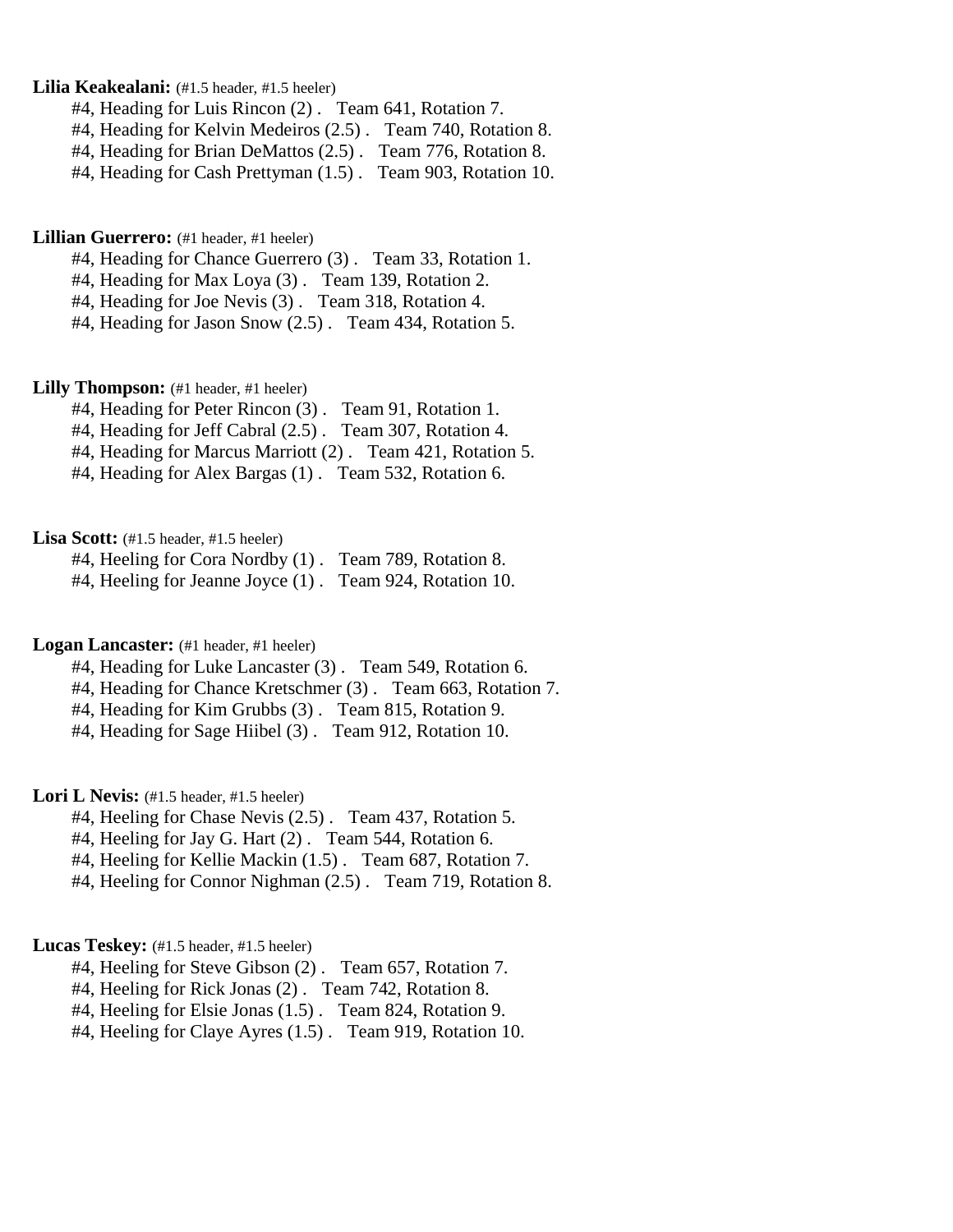Luis Ramirez: (#3 header, #2 heeler)

- #4, Heeling for Artemio Semder (2) . Team 1, Rotation 1.
- #4, Heeling for John Stamper (2) . Team 75, Rotation 1.
- #4, Heeling for Joseph Semder (1.5) . Team 252, Rotation 3.
- #4, Heeling for Rebeccah Haller (1.5) . Team 458, Rotation 5.

#### Luis Rincon: (#2 header, #2 heeler)

- #4, Heeling for Cash Prettyman (1.5) . Team 607, Rotation 7.
- #4, Heeling for Lilia Keakealani (1.5) . Team 641, Rotation 7.
- #4, Heeling for Jimmy Miranda (1.5) . Team 710, Rotation 8.
- #4, Heeling for Tiana Gomes (1) . Team 812, Rotation 9.
- #4, Heeling for TBA TBA (1) . Team 888, Rotation 9.

# Luke Cardoza: (#3 header, #4 heeler)

- #4, Heading for Blayk Hanoa (1) . Team 442, Rotation 5.
- #4, Heading for Bobby DeMattos (1) . Team 669, Rotation 7.

#### Luke Lancaster: (#3.5 header, #3 heeler)

#4, Heeling for Logan Lancaster (1) . Team 549, Rotation 6.

## Luke McMullen: (#1 header, #1 heeler)

- #4, Heeling for Max Loya (3) . Team 255, Rotation 3.
- #4, Heeling for Jared Myers (1). Team 370, Rotation 4.
- #4, Heeling for Netty Ehrke (1.5). Team 480, Rotation 5.
- #4, Heeling for Kaley Schorovsky (1) . Team 694, Rotation 7.

# Luther Darrough: (#2 header, #2 heeler)

- #4, Heeling for Jennifer Darrough (1.5) . Team 133, Rotation 2.
- #4, Heeling for Jennifer Hucke (1.5) . Team 250, Rotation 3.
- #4, Heeling for James Fait (2) . Team 366, Rotation 4.
- #4, Heeling for Heather Boegle (1.5) . Team 838, Rotation 9.

# Lynn Larsen: (#2 header, #2 heeler)

- #4, Heeling for Jeff Crozier (2) . Team 650, Rotation 7.
- #4, Heeling for Anthony Gonzales (1.5) . Team 751, Rotation 8.
- #4, Heeling for Mike Dulgar (2) . Team 856, Rotation 9.

#### **Marcus Marriott:** (#3 header, #2 heeler)

#4, Heeling for Lilly Thompson (1) . Team 421, Rotation 5.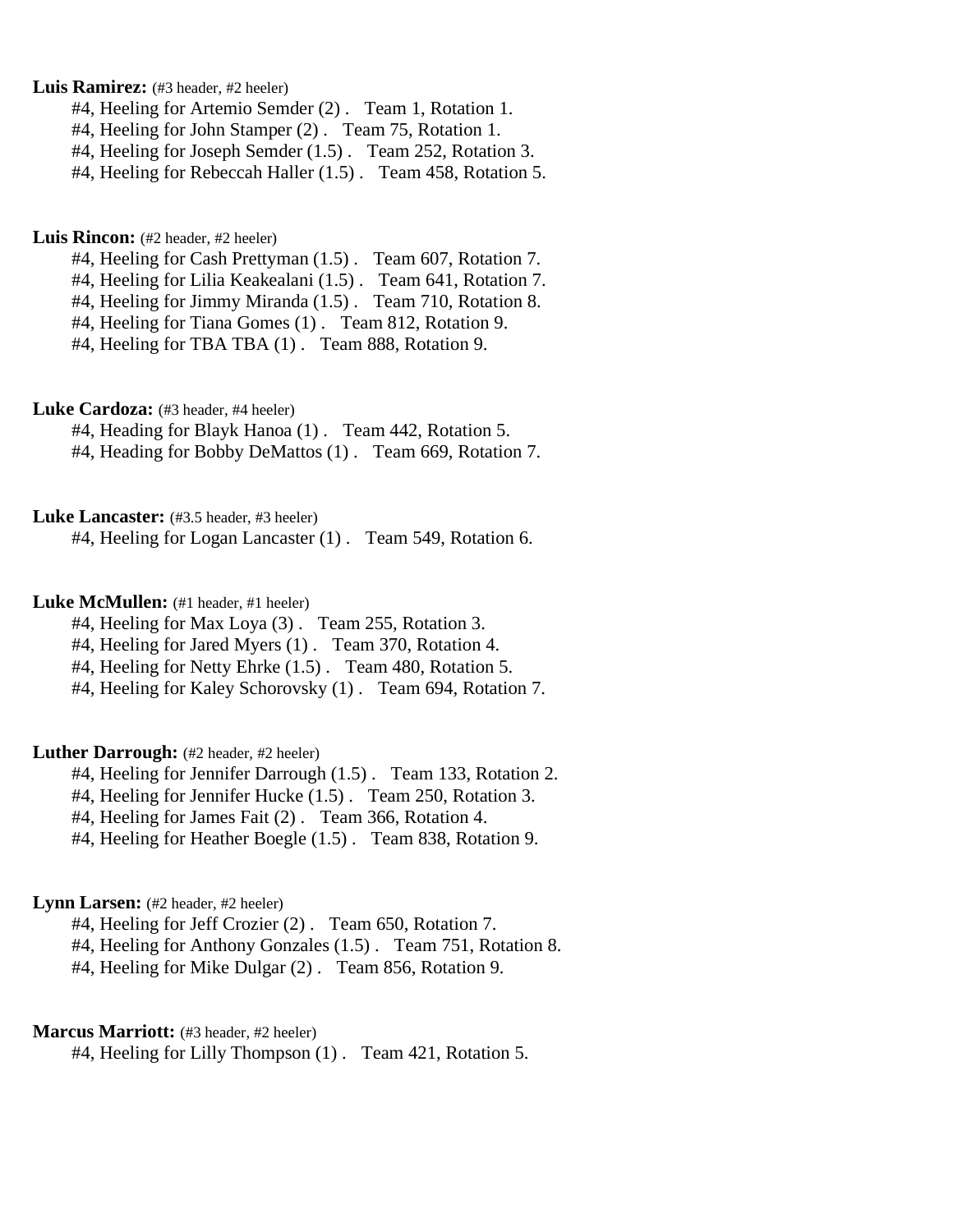**Mark Hardin:** (#2 header, #2 heeler)

#4, Heeling for Dustin Gaither (1) . Team 47, Rotation 1.

#4, Heeling for John Stamper (2) . Team 520, Rotation 6.

**Mark Medin:** (#2 header, #2 heeler)

#4, Heeling for Roman Reyes (2) . Team 25, Rotation 1.

#4, Heeling for Savanna Ayres (1) . Team 130, Rotation 2.

#4, Heeling for Jack M Rasmason (2) . Team 273, Rotation 3.

#4, Heeling for Samantha Gallagher (2) . Team 454, Rotation 5.

### **Mark Moreland:** (#2.5 header, #1.5 heeler)

#4, Heading for Duane Shimogawa (1.5) . Team 606, Rotation 7.

#4, Heading for TBA TBA (1) . Team 831, Rotation 9.

#4, Heading for TBA TBA (1) . Team 897, Rotation 9.

#4, Heading for Jhett Roundy (1.5) . Team 928, Rotation 10.

**Mark Nonella:** (#3.5 header, #3 heeler)

#4, Heeling for Jayci Ladner (1) . Team 310, Rotation 4.

**Marlene Turk:** (#1 header, #1 heeler)

#4, Heading for Cody Rowley (3) . Team 179, Rotation 2.

**Marti McGrew:** (#1 header, #1 heeler)

#4, Heeling for Russell McGrew (2) . Team 617, Rotation 7.

#4, Heeling for Rodney McGrew (2) . Team 822, Rotation 9.

### **Marty Okamura:** (#3 header, #2.5 heeler)

#4, Heeling for Clayton Hansen (1.5) . Team 122, Rotation 2.

#4, Heeling for Lane Kofoed (1) . Team 378, Rotation 4.

#4, Heading for Doug Glenn (1). Team 489, Rotation 5.

#4, Heeling for Norm Kreiss (1) . Team 929, Rotation 10.

### **Marty Powers:** (#1.5 header, #1.5 heeler)

#4, Heading for Denise VonTour (2.5) . Team 65, Rotation 1.

#4, Heading for Julie Wilkins (2) . Team 296, Rotation 3.

#4, Heading for Jay Blake (2.5) . Team 410, Rotation 5.

#4, Heading for Lance Johnson (2.5) . Team 735, Rotation 8.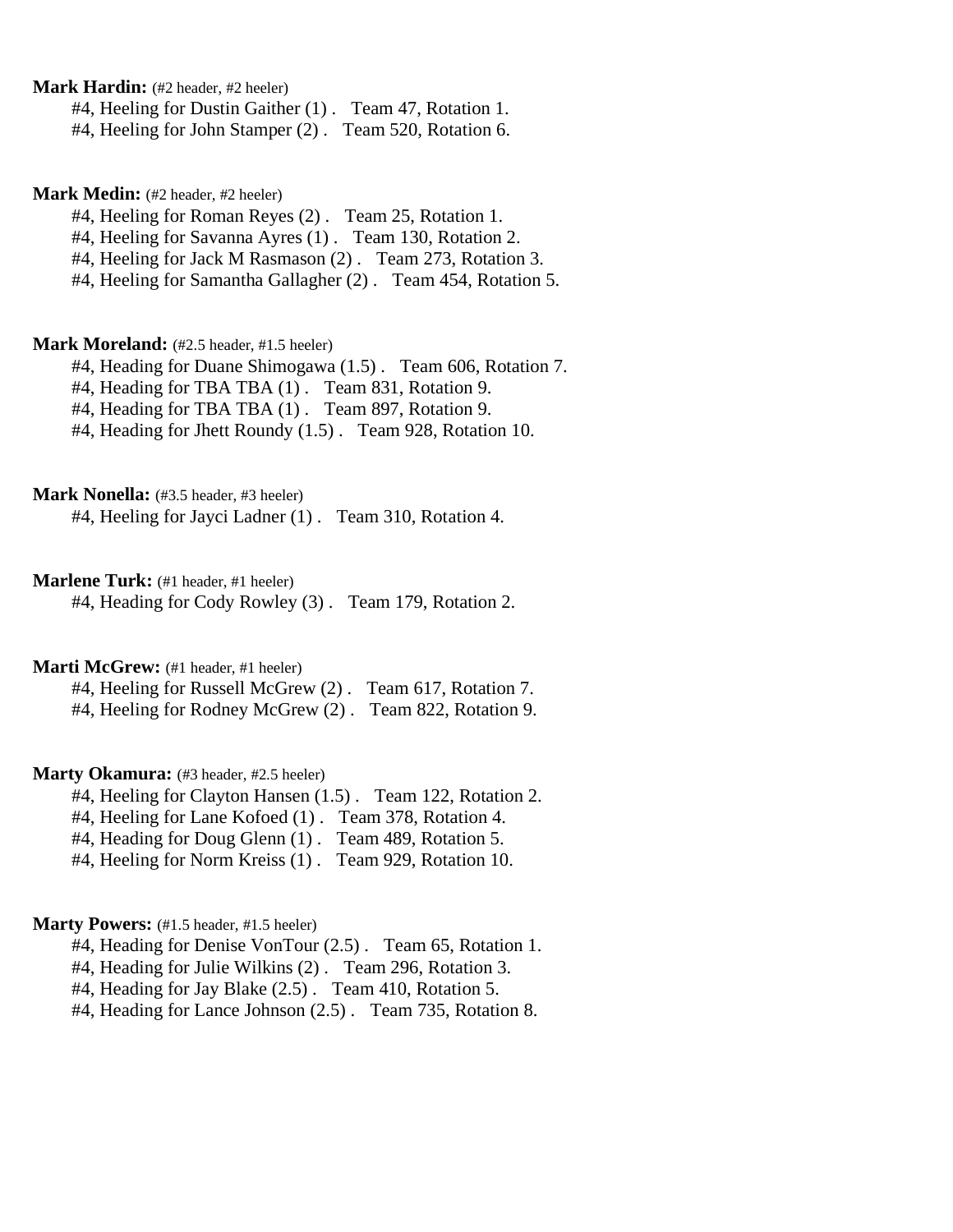# **Marv Barton:** (#2 header, #2 heeler)

#4, Heading for Jake Sr Young (2) . Team 274, Rotation 3.

#4, Heading for Colton Suther (2) . Team 447, Rotation 5.

#### **Mason McDaniel:** (#3 header, #2 heeler)

#4, Heeling for Trevor Burdick (2) . Team 689.1, Rotation 7.

#4, Heeling for Sloan McFarlane (2) . Team 753, Rotation 8.

#4, Heeling for Kreece Powell (2) . Team 813.1, Rotation 9.

#4, Heeling for Trell McFarlane (2) . Team 866.1, Rotation 5.

### **Matt Bonetti:** (#1 header, #1 heeler)

#4, Heading for Paul J. Smith (1). Team 563, Rotation 6.

#4, Heading for Kent McDonnell (1) . Team 847, Rotation 9.

# **Matthew Silva:** (#1 header, #1 heeler)

#4, Heading for Jered Rhoden (1.5) . Team 557, Rotation 6.

#4, Heading for Robert Silva (2.5) . Team 715, Rotation 8.

#4, Heading for Cris Robles (2.5) . Team 817, Rotation 9.

#4, Heading for Gary Barney (2.5) . Team 914, Rotation 10.

## **Maverick Miranda:** (#1.5 header, #1.5 heeler)

#4, Heading for Kelly Medeiros (2.5) . Team 43, Rotation 1.

#4, Heading for Monty Miranda (2) . Team 155, Rotation 2.

#4, Heading for Tucker Gomes (2) . Team 300, Rotation 3.

#4, Heading for Kelvin Medeiros (2.5) . Team 413, Rotation 5.

### Max Loya: (#3 header, #3 heeler)

#4, Heading for Branstan Joseph (1) . Team 30, Rotation 1.

#4, Heeling for Lillian Guerrero (1) . Team 139, Rotation 2.

#4, Heading for Luke McMullen (1) . Team 255, Rotation 3.

#4, Heeling for Hope Kell (1) . Team 946, Rotation 10.

## McKay Taylor: (#3 header, #2 heeler)

#4, Heeling for Brittney Wanlass (1.5) . Team 12, Rotation 1.

#4, Heeling for Kaycie Ahlstrom (2) . Team 248, Rotation 3.

#4, Heeling for Shelly Winn (2) . Team 419, Rotation 5.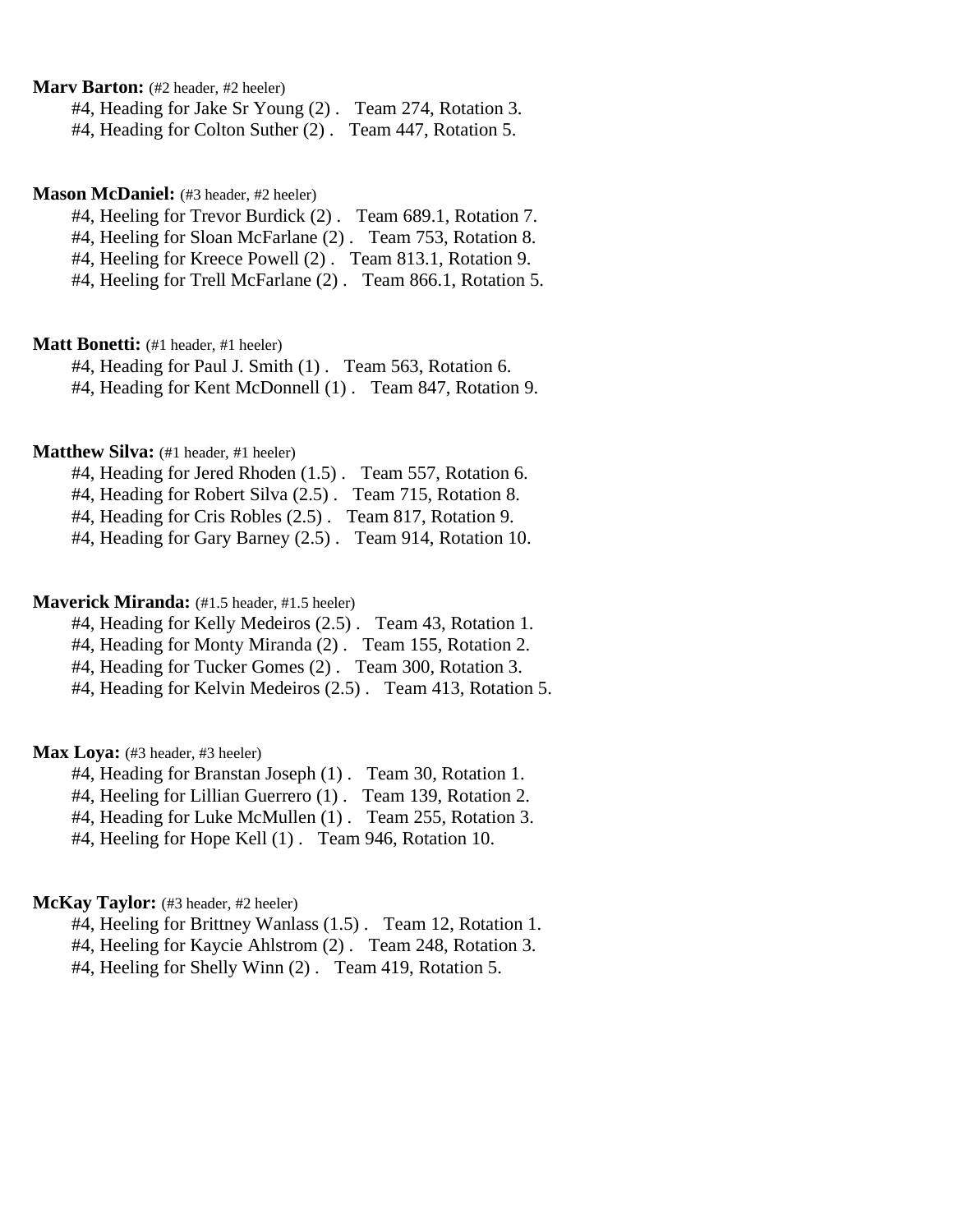# **McKinna Jackson:** (#1 header, #1 heeler)

#4, Heading for Grant Denny (2) . Team 140, Rotation 2.

- #4, Heading for Cain Madrigal (1) . Team 256, Rotation 3.
- #4, Heading for Evan Myers (1) . Team 430, Rotation 5.

### **Mcklain Taylor:** (#1 header, #1 heeler)

#4, Heeling for Bruce Pulham (2) . Team 56, Rotation 1.

#4, Heeling for Griff Ahlstrom (3) . Team 168, Rotation 2.

#4, Heeling for Kaycie Ahlstrom (2) . Team 365, Rotation 4.

### **Melanie Forzano:** (#1.5 header, #1.5 heeler)

#4, Heading for Jack Forzano (1.5) . Team 658, Rotation 7.

#4, Heading for Randy Pennebaker (2.5) . Team 739, Rotation 8.

#4, Heading for Bobby DeMattos (1) . Team 768, Rotation 8.

#4, Heading for Brian DeMattos (2.5) . Team 849, Rotation 9.

#### **Mesa Jones:** (#1 header, #1 heeler)

#4, Heading for Walker Jones (1.5) . Team 52, Rotation 1.

#4, Heading for Thomas Steele (3) . Team 426, Rotation 5.

#4, Heading for Kim Grubbs (3) . Team 611, Rotation 7.

### **Michael Lynn:** (#1 header, #1 heeler)

#4, Heading for Danny Cardoza (2.5) . Team 132, Rotation 2.

#4, Heading for Jeffrey Layne (1) . Team 379, Rotation 4.

#4, Heading for Jeff Cabral (2.5) . Team 490, Rotation 5.

### **Michelle Curtis:** (#1 header, #1 heeler)

#4, Heading for Terynn Archuleta (2.5) . Team 582, Rotation 6. #4, Heading for Doug Curtis (1.5) . Team 875, Rotation 9.

## **Mike Angelini:** (#2.5 header, #1.5 heeler)

#4, Heeling for Doug Thurston (1.5) . Team 190, Rotation 2.

#4, Heeling for Robert Ow (1) . Team 783, Rotation 8.

#4, Heeling for Becki Bean (1) . Team 884, Rotation 9.

#### **Mike Bettencourt:** (#2 header, #1.5 heeler)

#4, Heading for TBA TBA (1) . Team 626, Rotation 7.

#4, Heading for Joe Jr. Vicente (2) . Team 704, Rotation 8.

#4, Heading for Ken Paddock (1.5) . Team 850, Rotation 9.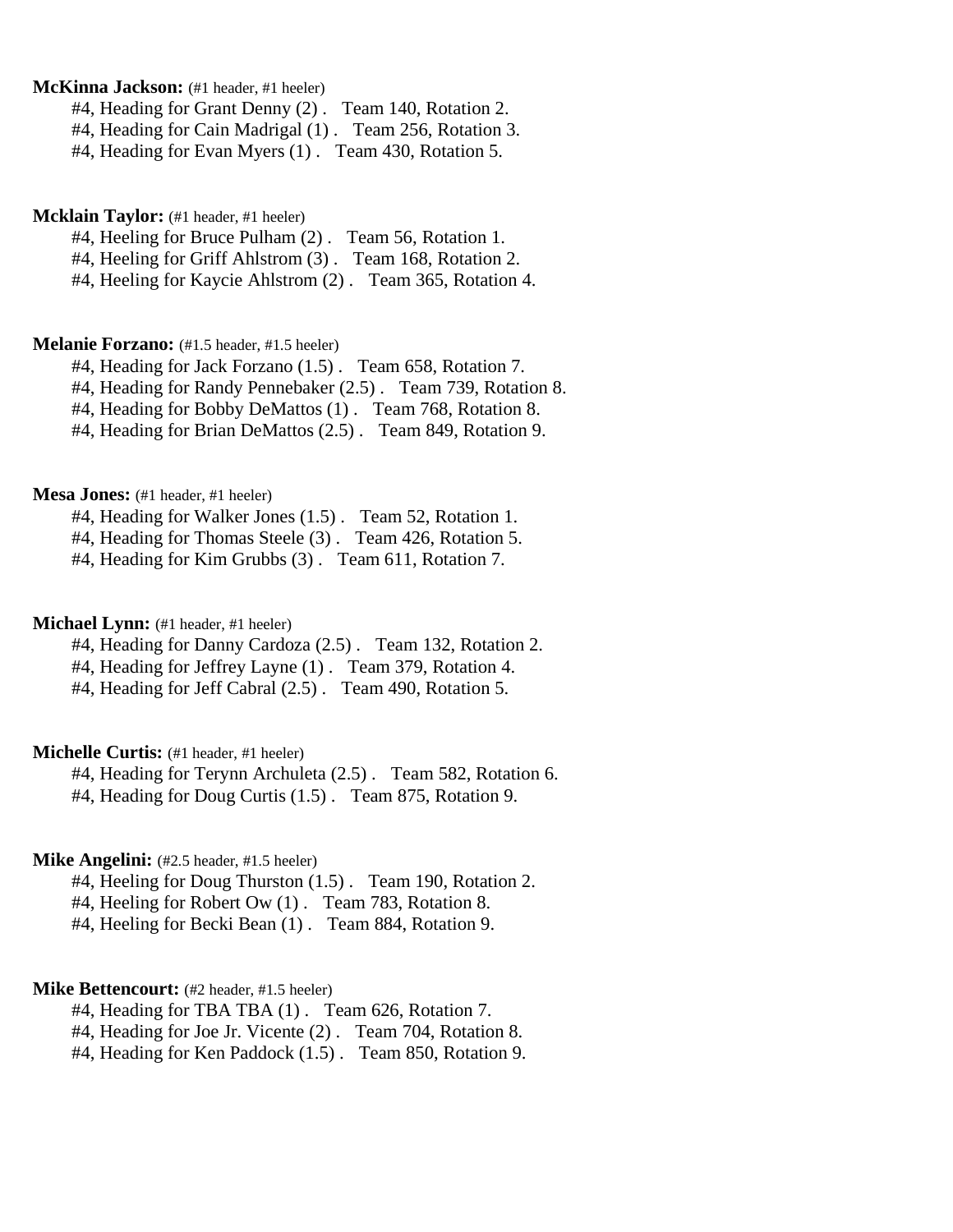## **Mike Dulgar:** (#2 header, #1.5 heeler)

#4, Heading for John W. Miller (2) . Team 624, Rotation 7.

#4, Heading for John Amestoy (2) . Team 728, Rotation 8.

#4, Heading for Lynn Larsen (2) . Team 856, Rotation 9.

#4, Heading for Jack Hansen (1). Team 944, Rotation 10.

#### **Mike Jardine:** (#3 header, #2.5 heeler)

#4, Heeling for Norm Kreiss (1) . Team 634, Rotation 7.

#4, Heading for Shelby Beattie (1) . Team 737, Rotation 8.

#4, Heeling for Brady Jardine (1) . Team 867, Rotation 9.

### **Mike MacKenzie:**  $(#2.5 \text{ header}, #2.5 \text{ header})$

#4, Heading for Dave Carlson (1.5) . Team 39, Rotation 1.

#4, Heading for Pete Harris (1) . Team 183, Rotation 2.

#4, Heading for Jim Yturralde (1.5) . Team 435, Rotation 5.

#### **Mike Potts:** (#3 header, #2 heeler)

#4, Heeling for Jason Krogue (1.5) . Team 675, Rotation 7. #4, Heeling for Kellie Mackin (1.5) . Team 787, Rotation 8. #4, Heeling for Rodney McGrew (2) . Team 879, Rotation 9.

#4, Heeling for Russell McGrew (2) . Team 937, Rotation 10.

#### **Mike Randall:** (#2 header, #2 heeler)

#4, Heeling for Doug Sorenson (2) . Team 620, Rotation 7.

#4, Heeling for Collin Bowler (1.5) . Team 702, Rotation 8.

#4, Heading for Bode Bowler (2) . Team 809, Rotation 9.

#4, Heeling for Andy Andrews (2) . Team 906, Rotation 10.

# **Mike Ricks:** (#1.5 header, #1.5 heeler)

#4, Heeling for Anthony Gonzales (1.5) . Team 192, Rotation 2.

#4, Heeling for David Gines (1) . Team 456, Rotation 5.

#4, Heeling for Jack Lewis (1.5) . Team 593, Rotation 6.

#4, Heeling for Sadie Ricks (2) . Team 763, Rotation 8.

#### **Mike Sweeney:** (#2.5 header, #2 heeler)

#4, Heading for Duane Shimogawa (1.5) . Team 46, Rotation 1.

#4, Heading for Karen Russell (1) . Team 507, Rotation 6.

#4, Heading for Kevin Endres (1.5) . Team 633, Rotation 7.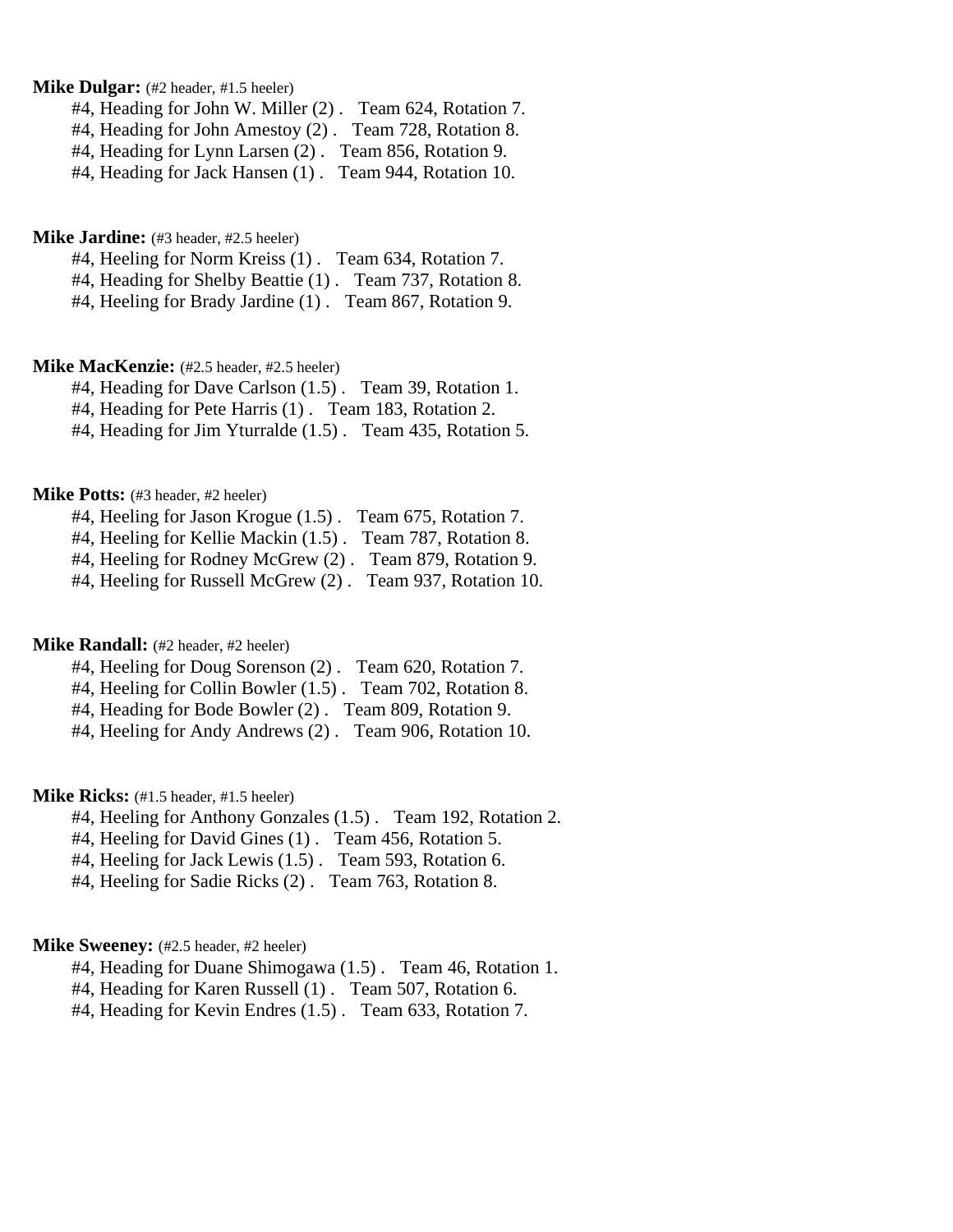### **Mike Umbdenstock:** (#1.5 header, #1.5 heeler)

#4, Heading for Bobby Butler (2.5) . Team 111, Rotation 2.

#4, Heading for Wylie Lund (2.5) . Team 228, Rotation 3.

#4, Heading for Dave Tyndall (2) . Team 797, Rotation 8.

#4, Heading for John Amestoy (2) . Team 923, Rotation 10.

**Mike Williams:** (#2 header, #2 heeler)

#4, Heeling for Joy Perezchica (1) . Team 61, Rotation 1.

#4, Heeling for Nathan Wohld (2) . Team 200, Rotation 2.

#4, Heeling for Gary Skym (2) . Team 766, Rotation 8.

#4, Heeling for Bruce C. Elliott (2) . Team 942, Rotation 10.

**Mike E Lynch:** (#2 header, #2 heeler)

#4, Heading for Cash Filipponi (1.5) . Team 90, Rotation 1.

### **Monty Miranda:** (#2 header, #2 heeler)

#4, Heeling for Maverick Miranda (1.5) . Team 155, Rotation 2.

#4, Heeling for Laurie Ann Diego (1.5) . Team 272, Rotation 3.

#4, Heeling for Hailey Okamura (2) . Team 389, Rotation 4.

# **Murvin Hicks:** (#2 header, #2 heeler)

#4, Heading for Hailey Hicks (1.5) . Team 584, Rotation 6.

#4, Heeling for Jaycee Jacobson (2) . Team 690, Rotation 7.

#4, Heeling for Josh Scheiber (2) . Team 777, Rotation 8.

#4, Heeling for Dino Webb (2) . Team 898, Rotation 9.

# **Nadene Berryessa:** (#1.5 header, #1.5 heeler)

#4, Heading for Bobby Butler (2.5) . Team 701, Rotation 8.

#4, Heading for Clayton Brown (2.5) . Team 778, Rotation 8.

#4, Heading for Kenny Rhodes (2.5) . Team 854, Rotation 9.

## **Nahea Aguiar:** (#1 header, #1 heeler)

#4, Heading for Chaz Rita (3) . Team 358, Rotation 4.

#4, Heading for Kale Ornellas (3) . Team 482, Rotation 5.

#4, Heading for Chase Kahiau Onaka (3) . Team 646, Rotation 7.

#4, Heading for Shawn Aguiar (3) . Team 827, Rotation 9.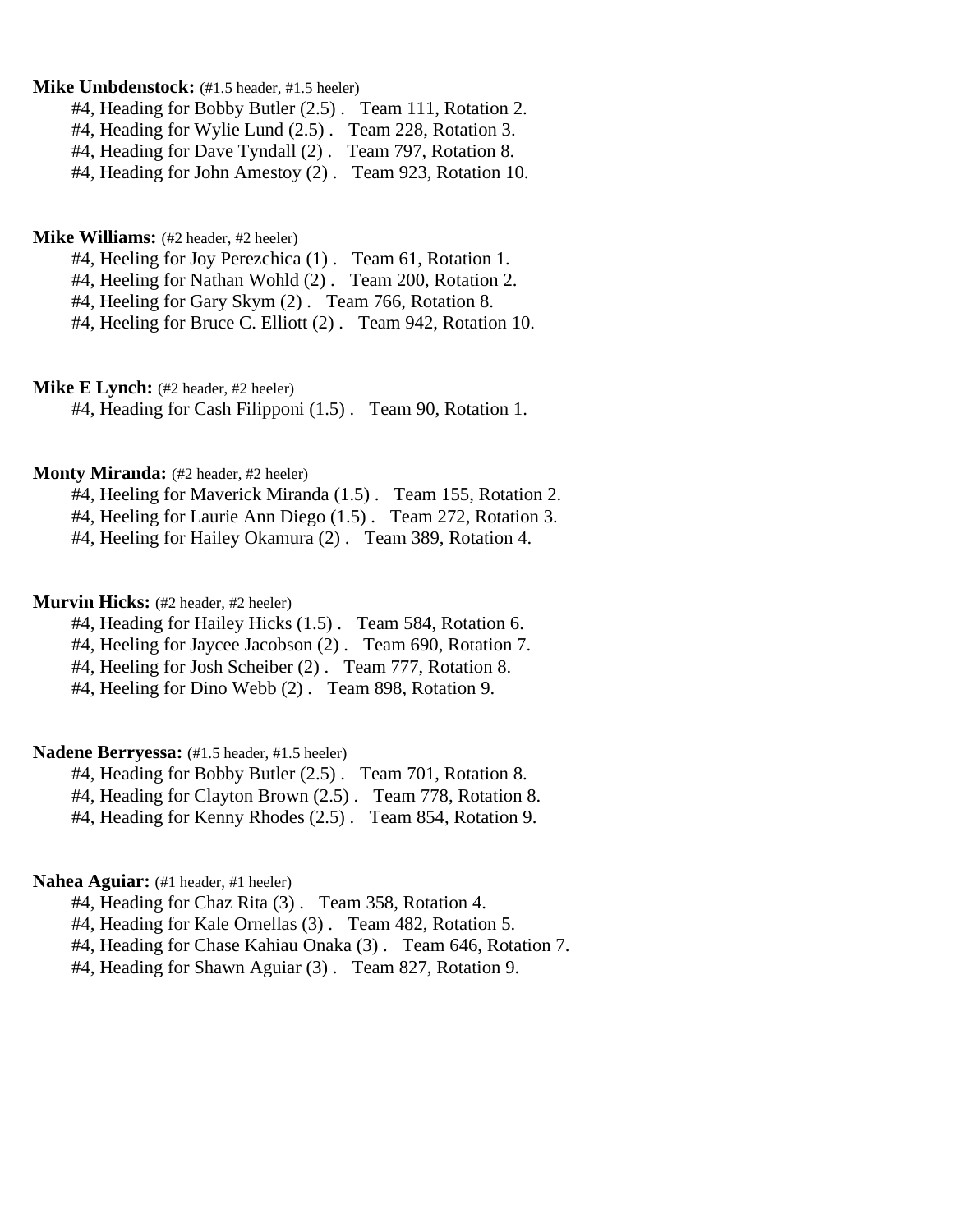# Nancy Fernlund:  $(\text{\#1.5} \text{ header}, \text{\#1.5} \text{ header})$

#4, Heading for Riley Wanlass (2) . Team 243, Rotation 3.

#4, Heading for Carl Fernlund (2) . Team 424, Rotation 5.

#4, Heading for TBA TBA (1) . Team 535, Rotation 6.

#4, Heading for Allen Hoy (1.5) . Team 595, Rotation 6.

#### **Nannette DeGough:** (#1.5 header, #1.5 heeler)

#4, Heading for Jeff Cabral (2.5) . Team 157, Rotation 2.

#4, Heading for Ron Iriart (1.5) . Team 284, Rotation 3.

#4, Heading for Karen Dias (2) . Team 610, Rotation 7.

# Narciso Jr Estrada: (#1 header, #1 heeler)

#4, Heading for Doug Glenn (1) . Team 31, Rotation 1.

#4, Heading for Dick Whiteside (2) . Team 125, Rotation 2.

#4, Heading for Pete Harris (1) . Team 293, Rotation 3.

#4, Heading for Saul Lopez (1) . Team 508, Rotation 6.

#### **Natalie Scott:** (#1.5 header, #1 heeler)

#4, Heading for Joe Laxague (1.5) . Team 158, Rotation 2.

#4, Heading for Grant Denny (2) . Team 275, Rotation 3.

#4, Heading for Doug Curtis (1.5) . Team 644, Rotation 7.

#4, Heading for John W. Miller (2) . Team 744, Rotation 8.

## Natalie Silva: (#1 header, #1 heeler)

#4, Heading for Joe Jr. Vicente (2) . Team 564, Rotation 6.

#4, Heading for Jered Rhoden (1.5) . Team 667, Rotation 7.

#4, Heading for Robert Silva (2.5) . Team 816, Rotation 9.

#4, Heading for Sarah Moore (1) . Team 939, Rotation 10.

#### **Nathan Robbins:** (#2 header, #2.5 heeler)

- #4, Heeling for Brady Jardine (1) . Team 92, Rotation 1.
- #4, Heading for Shelby Beattie (1) . Team 603, Rotation 7.
- #4, Heeling for Howard Scates (1.5) . Team 750, Rotation 8.
- #4, Heeling for Cash Juhl (1) . Team 878, Rotation 9.

### Nathan Wohld: (#2 header, #1.5 heeler)

- #4, Heading for Robert Wilkerson (2) . Team 89, Rotation 1.
- #4, Heading for Mike Williams (2) . Team 200, Rotation 2.
- #4, Heading for Allen Hagens (1.5) . Team 317, Rotation 4.
- #4, Heading for Karen Dias (2) . Team 504, Rotation 6.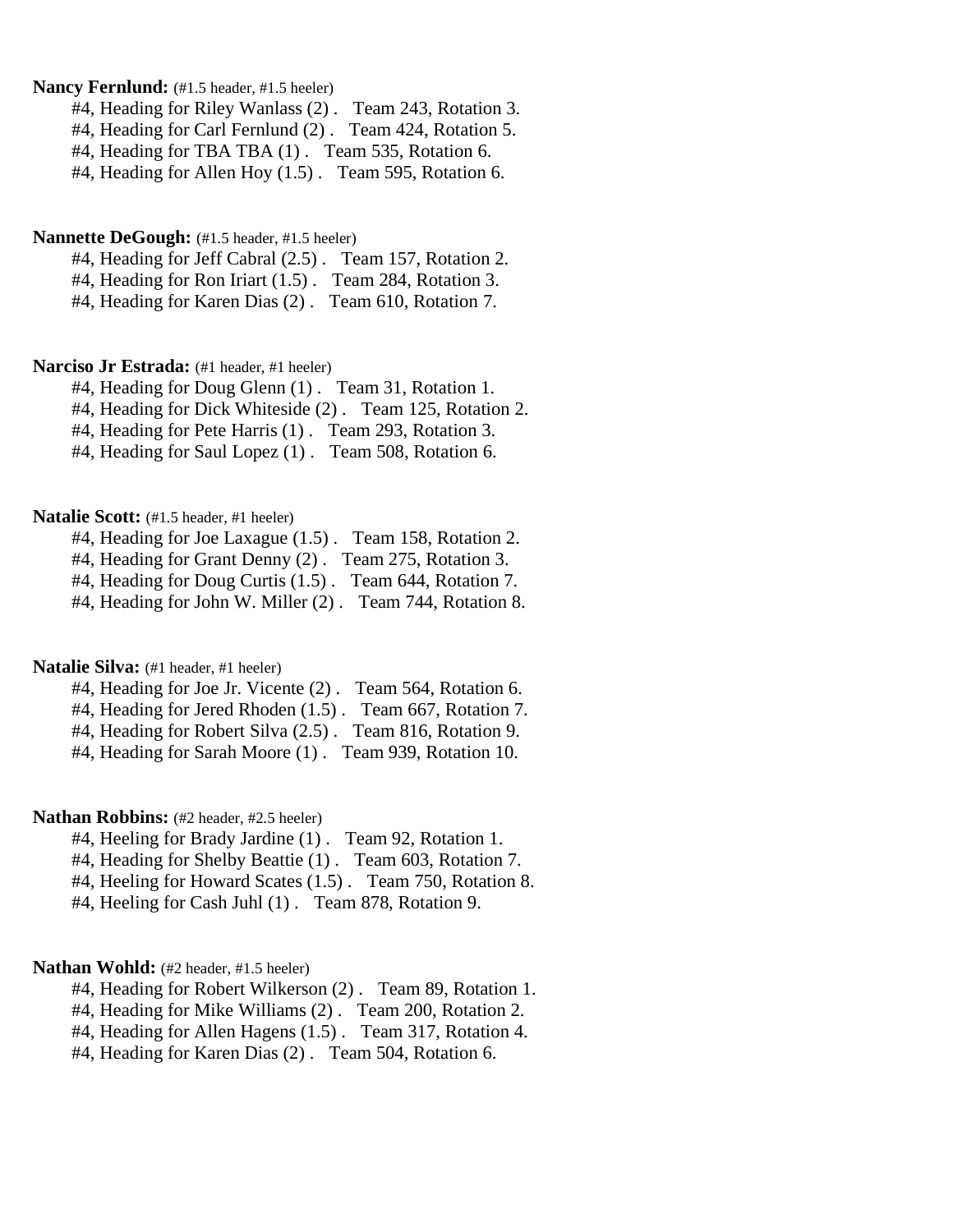**Nawny Jones:** (#2 header, #1.5 heeler)

#4, Heading for Chad Sestanovich (1.5) . Team 229, Rotation 3.

#4, Heading for Walker Jones (1.5) . Team 852, Rotation 9.

**Netty Ehrke:** (#1.5 header, #1.5 heeler)

#4, Heading for Don Young (2) . Team 254, Rotation 3. #4, Heading for Luke McMullen (1) . Team 480, Rotation 5.

**Noah Brown:** (#1.5 header, #1.5 heeler)

#4, Heeling for Lee Moyle (2) . Team 95, Rotation 1. #4, Heeling for Rigo Estrella (2.5) . Team 207, Rotation 3.

**Noe Casian:** (#3 header, #3 heeler)

#4, Heeling for Enrique Rodriquez (1) . Team 534, Rotation 6.

#### **Nora Jean Oflaherty:** (#1 header, #1 heeler)

#4, Heading for Dick Whiteside (2) . Team 18, Rotation 1.

#4, Heading for Jerry Griffin (1.5) . Team 262, Rotation 3.

#4, Heading for Dan Dowdy (2.5) . Team 339, Rotation 4.

#4, Heading for Sofie Ten Broek (1.5) . Team 784, Rotation 8.

**Norm Kreiss:** (#1 header, #1 heeler)

#4, Heading for Mike Jardine (2.5) . Team 634, Rotation 7.

#4, Heading for Del Foley (3) . Team 733, Rotation 8.

#4, Heading for Roger Chancellor (1.5) . Team 835, Rotation 9.

#4, Heading for Marty Okamura (2.5) . Team 929, Rotation 10.

**Norman Mull:** (#2.5 header, #2.5 heeler)

#4, Heeling for Lenai Branco (1) . Team 6, Rotation 1.

#4, Heeling for Brandt Hiles (1). Team 186, Rotation 2.

## **Owen Flores:** (#1 header, #1 heeler)

#4, Heeling for Damien Flores (2) . Team 213, Rotation 3.

#4, Heeling for TBA TBA (1) . Team 292, Rotation 3.

#4, Heeling for TBA TBA (1) . Team 375, Rotation 4.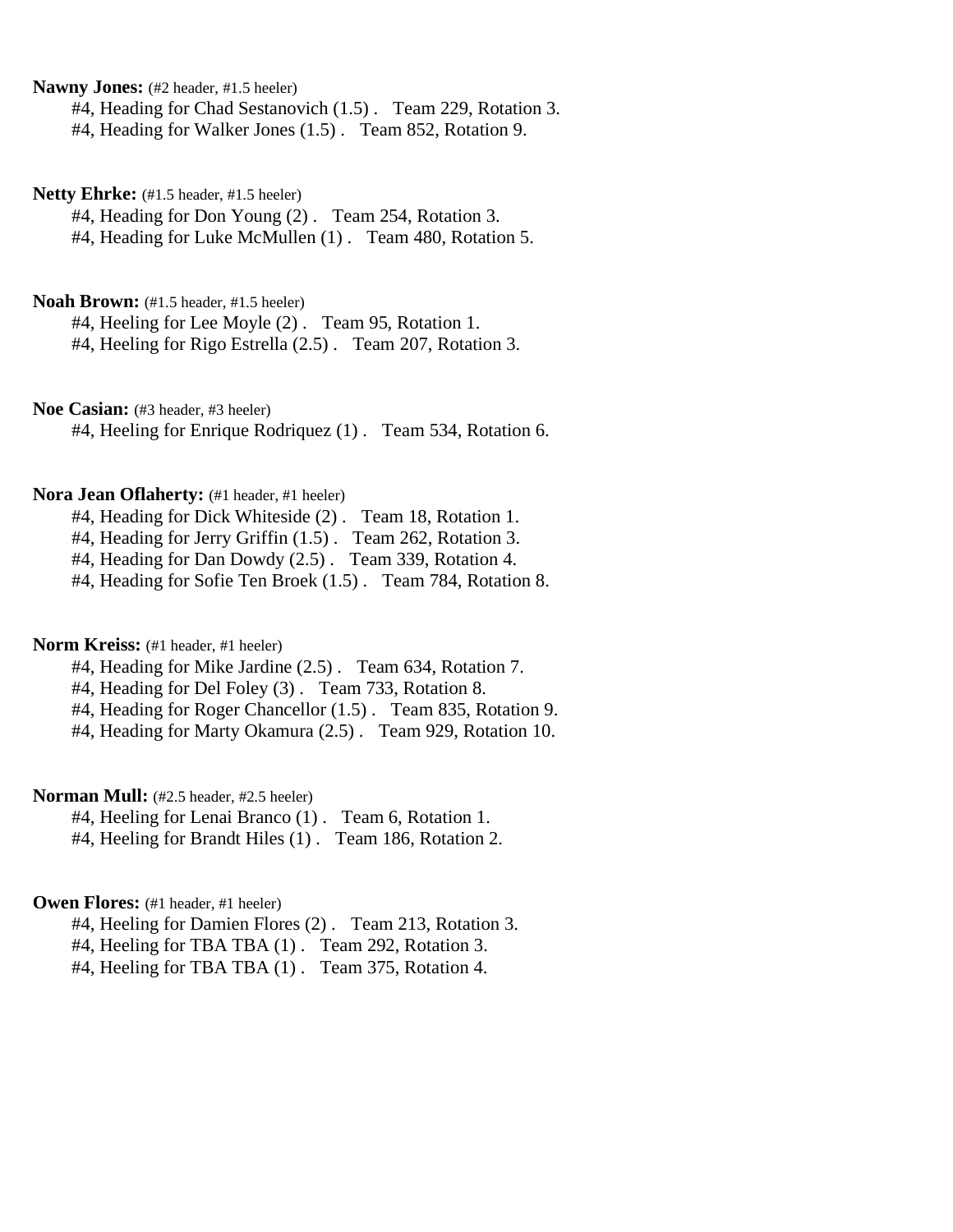Parker Deal: (#1 header, #1 heeler)

- #4, Heeling for Rick Jonas (2) . Team 45, Rotation 1.
- #4, Heeling for Trey Marriott (2.5) . Team 154, Rotation 2.
- #4, Heeling for Degan Patton (2) . Team 271, Rotation 3.
- #4, Heading for Trey McFarlane (3). Team 387, Rotation 4.

#### **Patrick Benedict:** (#2 header, #1.5 heeler)

- #4, Heading for Jared Myers (1) . Team 35, Rotation 1.
- #4, Heading for Triston Benedict (1) . Team 329, Rotation 4.
- #4, Heading for Jake Jr Young (1.5) . Team 467, Rotation 5.
- #4, Heading for Jason Weatherby (2) . Team 773, Rotation 8.

## Patrick Hammett: (#1 header, #1 heeler)

#4, Heading for Billy Hammett (2) . Team 440, Rotation 5.

### Paul Barnes: (#1.5 header, #1.5 heeler)

- #4, Heading for Larry E. Cross (1.5) . Team 362, Rotation 4.
- #4, Heading for Joe Laxague (1.5) . Team 472, Rotation 5.
- #4, Heading for Dave Tyndall (2) . Team 592, Rotation 6.

## **Paul J. Smith:** (#1 header, #1 heeler)

- #4, Heeling for Matt Bonetti (1) . Team 563, Rotation 6.
- #4, Heeling for Jaycee Jacobson (2) . Team 623, Rotation 7.
- #4, Heeling for Cyle Coatney (1) . Team 722, Rotation 8.
- #4, Heeling for Tim Gualco (1) . Team 869, Rotation 9.

### Pete Harris: (#1 header, #1 heeler)

- #4, Heeling for Dan Santos (2) . Team 34, Rotation 1.
- #4, Heeling for Mike MacKenzie (2.5) . Team 183, Rotation 2.
- #4, Heeling for Narciso Jr Estrada (1) . Team 293, Rotation 3.
- #4, Heeling for Herman Delgadillo (2.5) . Team 936, Rotation 10.

#### Peter Andrade: (#2 header, #1.5 heeler)

- #4, Heeling for Kelvin Medeiros (2.5) . Team 492, Rotation 5.
- #4, Heeling for Herman Holland (2.5) . Team 516, Rotation 6.
- #4, Heeling for Cash Prettyman (1.5) . Team 574, Rotation 6.
- #4, Heeling for Traysyn(Bulla) Waltjen (2.5) . Team 802, Rotation 9.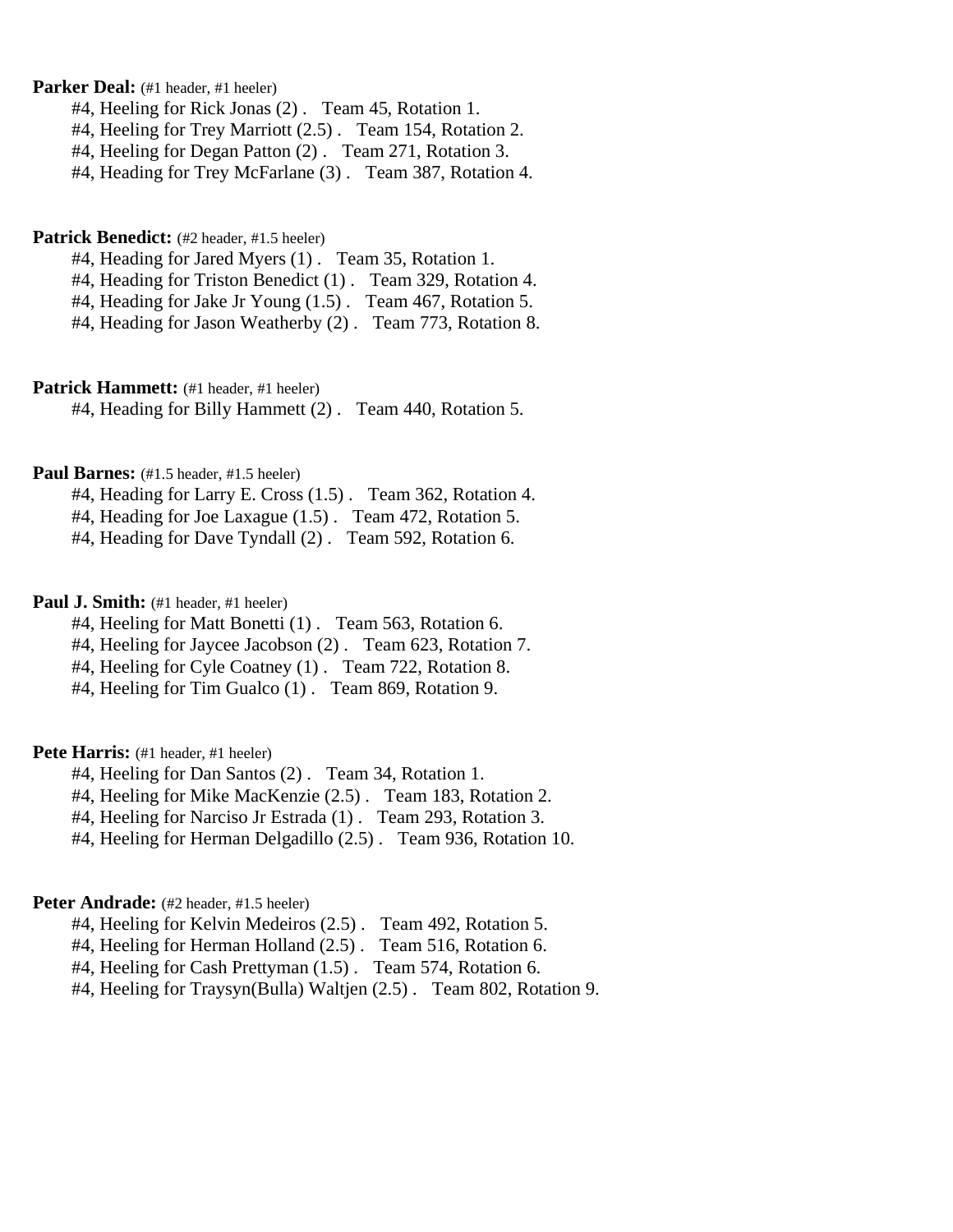**Peter Rincon:** (#3 header, #3 heeler)

#4, Heeling for Lilly Thompson (1) . Team 91, Rotation 1.

#4, Heeling for Lenai Branco (1) . Team 202, Rotation 3.

#4, Heeling for Tiana Gomes (1) . Team 684, Rotation 7.

# Phil Romero: (#1 header, #1 heeler)

#4, Heading for Dan Sr Williams (3) . Team 647, Rotation 7.

#4, Heading for Larry Williams (3) . Team 747, Rotation 8.

#4, Heading for Cliff Wilbanks (2) . Team 846, Rotation 9.

#### **Raegan Porter:** (#1 header, #1 heeler)

#4, Heading for Tyson Porter (2.5) . Team 104, Rotation 2.

#4, Heading for Tony Gaither (2.5) . Team 225, Rotation 3.

#4, Heading for George Porter (2) . Team 780, Rotation 8.

#### **Randy Pennebaker:** (#2 header, #2.5 heeler)

#4, Heading for Richard Brechbuehl (2) . Team 81, Rotation 1.

#4, Heading for Jeff Bargas (2) . Team 323, Rotation 4.

#4, Heeling for Kash Chico (1.5) . Team 531, Rotation 6.

#4, Heeling for Melanie Forzano (1.5) . Team 739, Rotation 8.

#### **Rayna Currin:** (#1 header, #1 heeler)

#4, Heading for Bret Layne (3) . Team 67, Rotation 1.

#4, Heading for Dean Sherbo (3) . Team 177, Rotation 2.

#4, Heading for Rylee George (2) . Team 478, Rotation 5.

#4, Heading for Byran C Smith (2.5) . Team 648, Rotation 7.

# **Rebeccah Haller:** (#1.5 header, #1.5 heeler)

#4, Heading for Richard Haller (2.5) . Team 80, Rotation 1.

#4, Heeling for Jamie Fontes (2) . Team 230, Rotation 3.

#4, Heading for Tyson Porter (2.5) . Team 347, Rotation 4.

#4, Heading for Luis Ramirez (2) . Team 458, Rotation 5.

# **Red Rightsell:** (#1 header, #1 heeler)

#4, Heeling for Larry Williams (3) . Team 537, Rotation 6.

#4, Heeling for Jack M Rasmason (2) . Team 627, Rotation 7.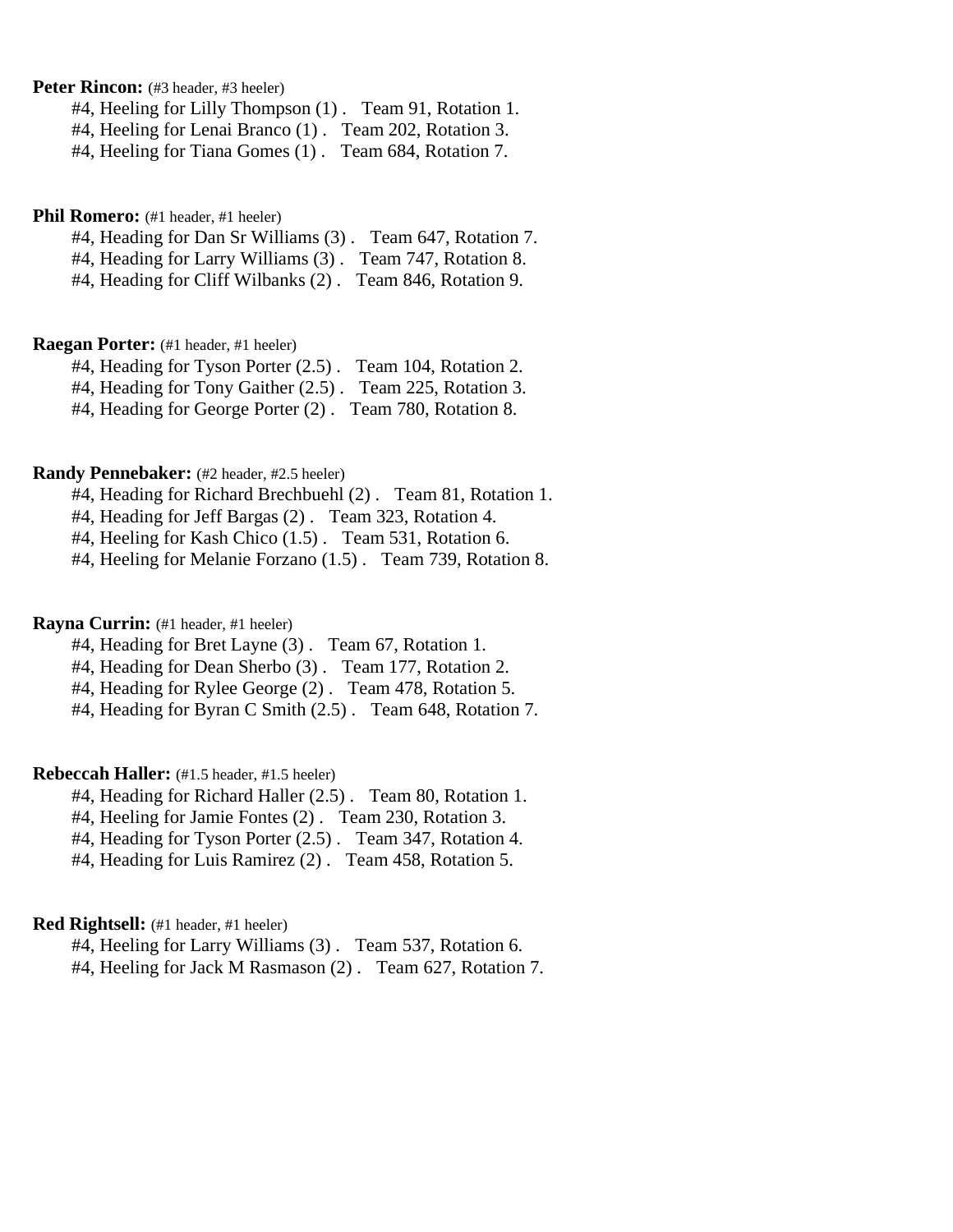**Renie Knittle:** (#1.5 header, #1.5 heeler)

#4, Heeling for Larry F. Miller (1.5) . Team 642, Rotation 7.

#4, Heeling for Kale Knittle (1.5) . Team 709, Rotation 8.

#4, Heeling for Theresa Lambert (1.5) . Team 891, Rotation 9.

### **Richard Brechbuehl:** (#2.5 header, #2 heeler)

#4, Heeling for Randy Pennebaker (2) . Team 81, Rotation 1.

#4, Heeling for Jeff Bargas (2) . Team 204, Rotation 3.

#4, Heading for Alex Bargas (1) . Team 321, Rotation 4.

#### **Richard Haller:** (#3 header, #2.5 heeler)

#4, Heeling for Rebeccah Haller (1.5) . Team 80, Rotation 1.

**Rick Dirk:** (#1.5 header, #1.5 heeler)

#4, Heading for Steve Rockwood (2) . Team 575, Rotation 6.

#4, Heeling for Travis Robbins (2) . Team 681, Rotation 7.

#4, Heeling for Steve Gibson (2) . Team 782, Rotation 8.

#4, Heading for Weston Lerwill (2) . Team 916, Rotation 10.

## **Rick Jonas:** (#2 header, #2 heeler)

#4, Heading for Parker Deal (1) . Team 45, Rotation 1.

#4, Heading for Hannah Solesbee (1.5) . Team 266, Rotation 3.

#4, Heading for Eric Durden (1.5) . Team 501, Rotation 6.

#4, Heading for Lucas Teskey (1.5) . Team 742, Rotation 8.

#### **Rigo Estrella:** (#2.5 header, #3.5 heeler)

#4, Heading for Jay T Jr Hart (1.5). Team 74, Rotation 1.

#4, Heading for Noah Brown (1.5) . Team 207, Rotation 3.

#4, Heading for Saul Lopez (1) . Team 397, Rotation 4.

#4, Heading for Dakota McCurley (1) . Team 521, Rotation 6.

## **Rikki Perezchica:** (#2.5 header, #3 heeler)

#4, Heeling for Kellie Wears (1) . Team 666, Rotation 7.

#4, Heading for Joy Perezchica (1) . Team 767, Rotation 8.

#4, Heading for Laura Gomes Xavier (1) . Team 798, Rotation 8.

#4, Heeling for Jim Hughes (1) . Team 870, Rotation 9.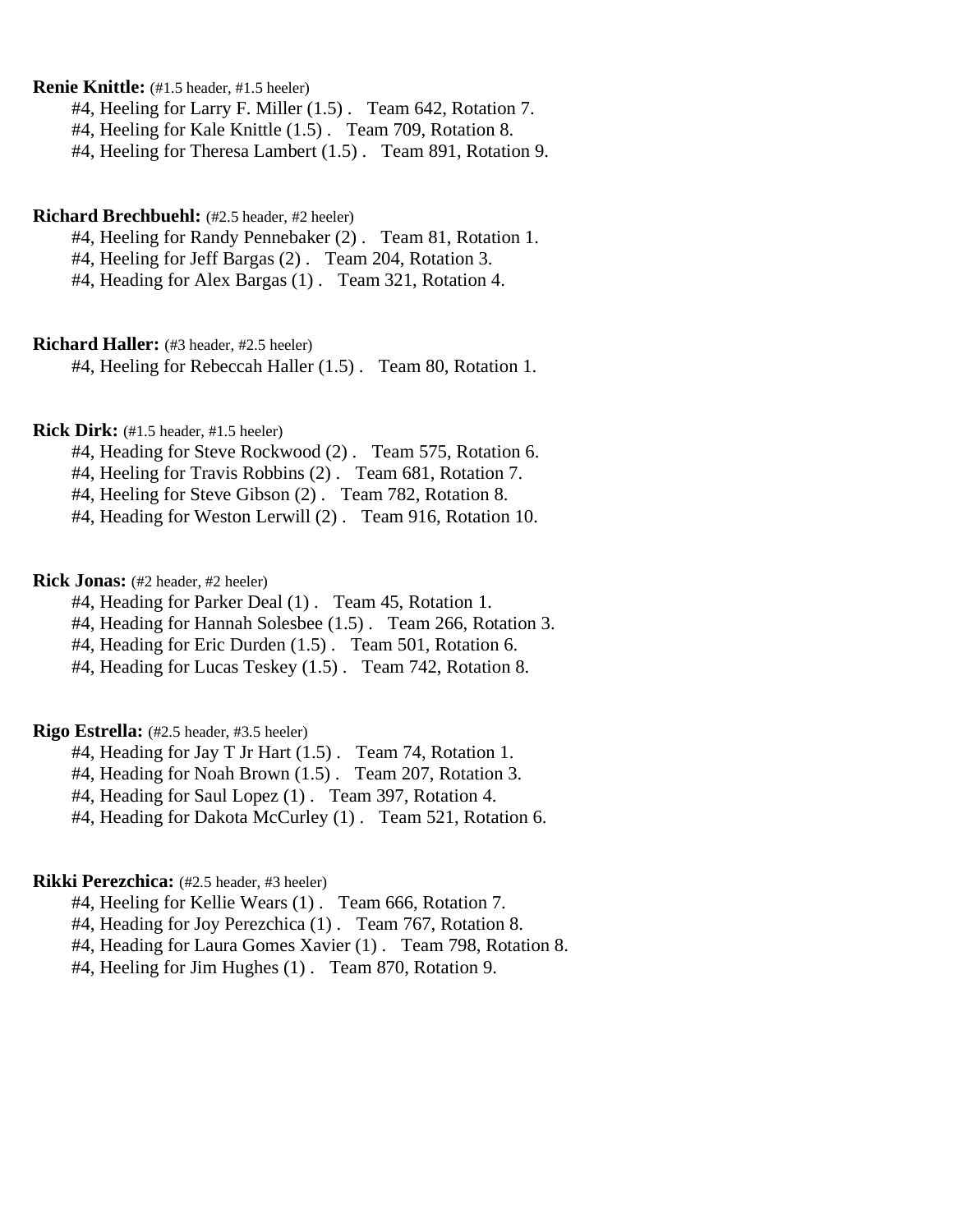**Riley Bitle:** (#1 header, #1 heeler)

#4, Heading for Brett Lewis (2.5) . Team 2, Rotation 1.

#4, Heading for Cliff Wilbanks (2) . Team 461, Rotation 5.

#4, Heading for Jon Swaner (2.5) . Team 632, Rotation 7.

#4, Heading for Geoff Bitle (1) . Team 853, Rotation 9.

**Riley Currin:** (#1.5 header, #1.5 heeler)

#4, Heading for Rylee George (2) . Team 141, Rotation 2.

#4, Heading for Garrett Gallagher (2) . Team 741, Rotation 8.

#4, Heading for Colton Suther (2) . Team 826, Rotation 9.

#4, Heading for Gavin Wheatley (2) . Team 907, Rotation 10.

**Riley Fry:** (#2.5 header, #2.5 heeler)

#4, Heeling for Claye Ayres (1.5) . Team 745, Rotation 8.

#4, Heeling for Elsie Jonas (1.5) . Team 921, Rotation 10.

#### **Riley Robinson:** (#2 header, #2.5 heeler)

#4, Heading for Kelson Robinson (2) . Team 581, Rotation 6.

#4, Heading for Ryder Winn (2) . Team 674, Rotation 7.

#4, Heeling for Hayley Tebbs (1.5) . Team 771, Rotation 8.

#4, Heading for Trey Roundy (2) . Team 876, Rotation 9.

#### **Riley Wanlass:** (#3 header, #2 heeler)

#4, Heeling for Brittney Wanlass (1.5) . Team 126, Rotation 2.

#4, Heeling for Nancy Fernlund (1.5) . Team 243, Rotation 3.

#4, Heeling for Ron Cropper (1.5) . Team 359, Rotation 4.

#4, Heeling for Brenda Cropper (2) . Team 469, Rotation 5.

**River Sage Red Eagle:** (#1 header, #1 heeler)

#4, Heading for Jared Myers (1) . Team 548, Rotation 6.

#4, Heading for John Red Eagle (2.5) . Team 656, Rotation 7.

#### **Robbin Rowley:** (#2.5 header, #2.5 heeler)

#4, Heading for Chad Sestanovich (1.5) . Team 112, Rotation 2.

#4, Heading for Walker Jones (1.5) . Team 279, Rotation 3.

#4, Heading for Chase Stouard (1.5) . Team 394, Rotation 4.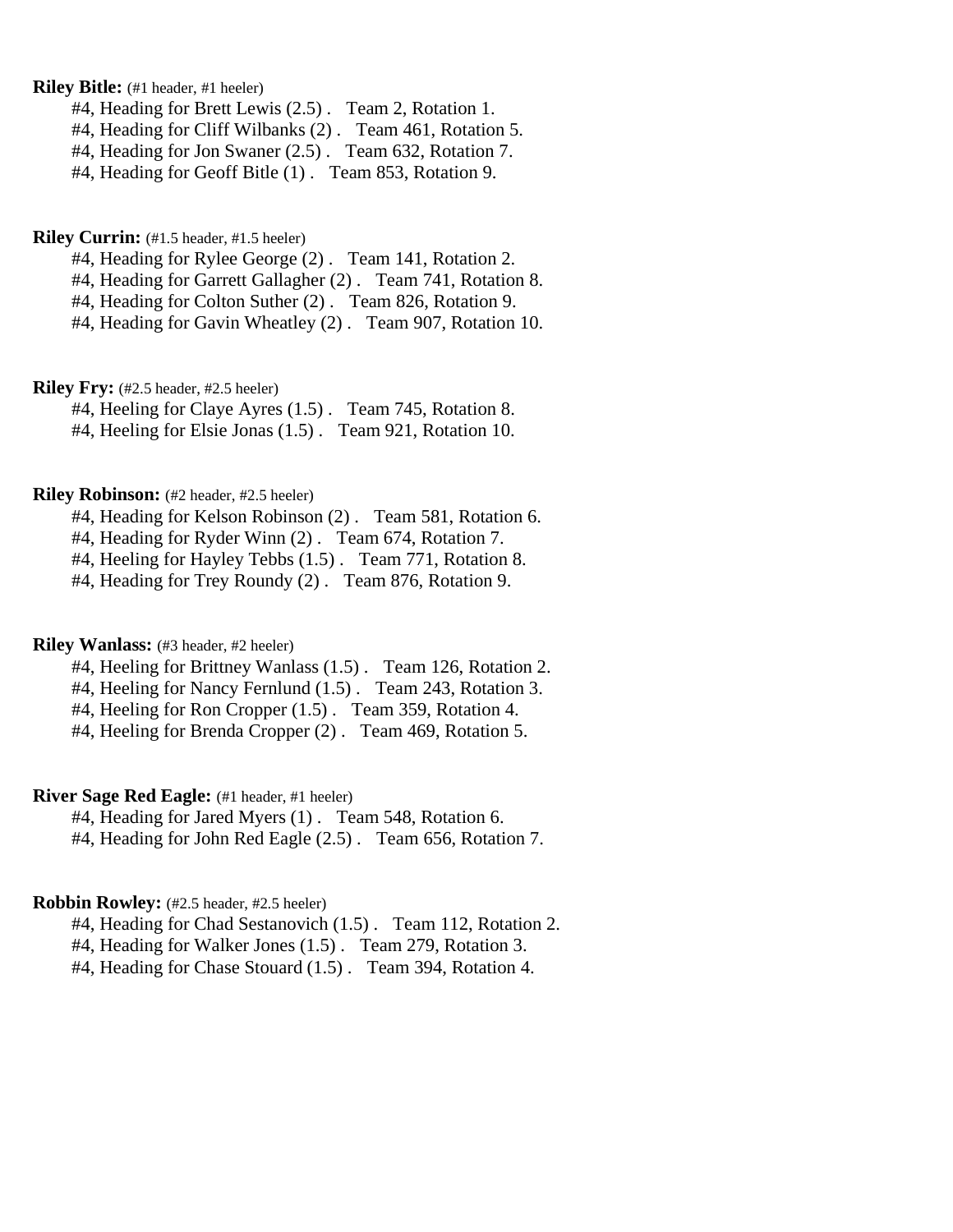**Robert Jacintho:** (#1.5 header, #1.5 heeler)

#4, Heading for Jeff Staples (2) . Team 560, Rotation 6.

#4, Heading for Jimmy Miranda (1.5) . Team 873, Rotation 9.

#4, Heading for Robert Silva (2.5) . Team 933, Rotation 10.

**Robert Ow:** (#1 header, #1 heeler)

#4, Heading for Mike Angelini (1.5) . Team 783, Rotation 8.

## **Robert Silva:** (#2.5 header, #2.5 heeler)

#4, Heeling for Laney Moore (1) . Team 612, Rotation 7.

#4, Heeling for Matthew Silva (1) . Team 715, Rotation 8.

#4, Heeling for Natalie Silva (1) . Team 816, Rotation 9.

#4, Heeling for Robert Jacintho (1.5) . Team 933, Rotation 10.

### **Robert Wilkerson:** (#2.5 header, #2 heeler)

#4, Heeling for Nathan Wohld (2) . Team 89, Rotation 1.

#4, Heading for Ken Paddock (1.5) . Team 328, Rotation 4.

#4, Heeling for Les Wideman (1) . Team 713, Rotation 8.

#### **Robert E. McGrew:** (#2 header, #2 heeler)

#4, Heading for Blake McGrew (2) . Team 288, Rotation 3.

# **Rod Taylor:** (#1 header, #1 heeler)

- #4, Heading for Kelson Robinson (2) . Team 71, Rotation 1.
- #4, Heading for Jeremy Taylor (2) . Team 180, Rotation 2.

#4, Heading for Trey Taylor (3) . Team 412, Rotation 5.

#4, Heading for Kim Robinson (1) . Team 622, Rotation 7.

#### **Rodney McGrew:** (#2 header, #1.5 heeler)

- #4, Heading for Blake McGrew (2) . Team 580, Rotation 6.
- #4, Heeling for Russell McGrew (2) . Team 723, Rotation 8.
- #4, Heading for Marti McGrew (1) . Team 822, Rotation 9.
- #4, Heading for Mike Potts (2) . Team 879, Rotation 9.

# **Rodney Mike:** (#2.5 header, #2.5 heeler)

#4, Heading for Shay Collins (1.5) . Team 331, Rotation 4.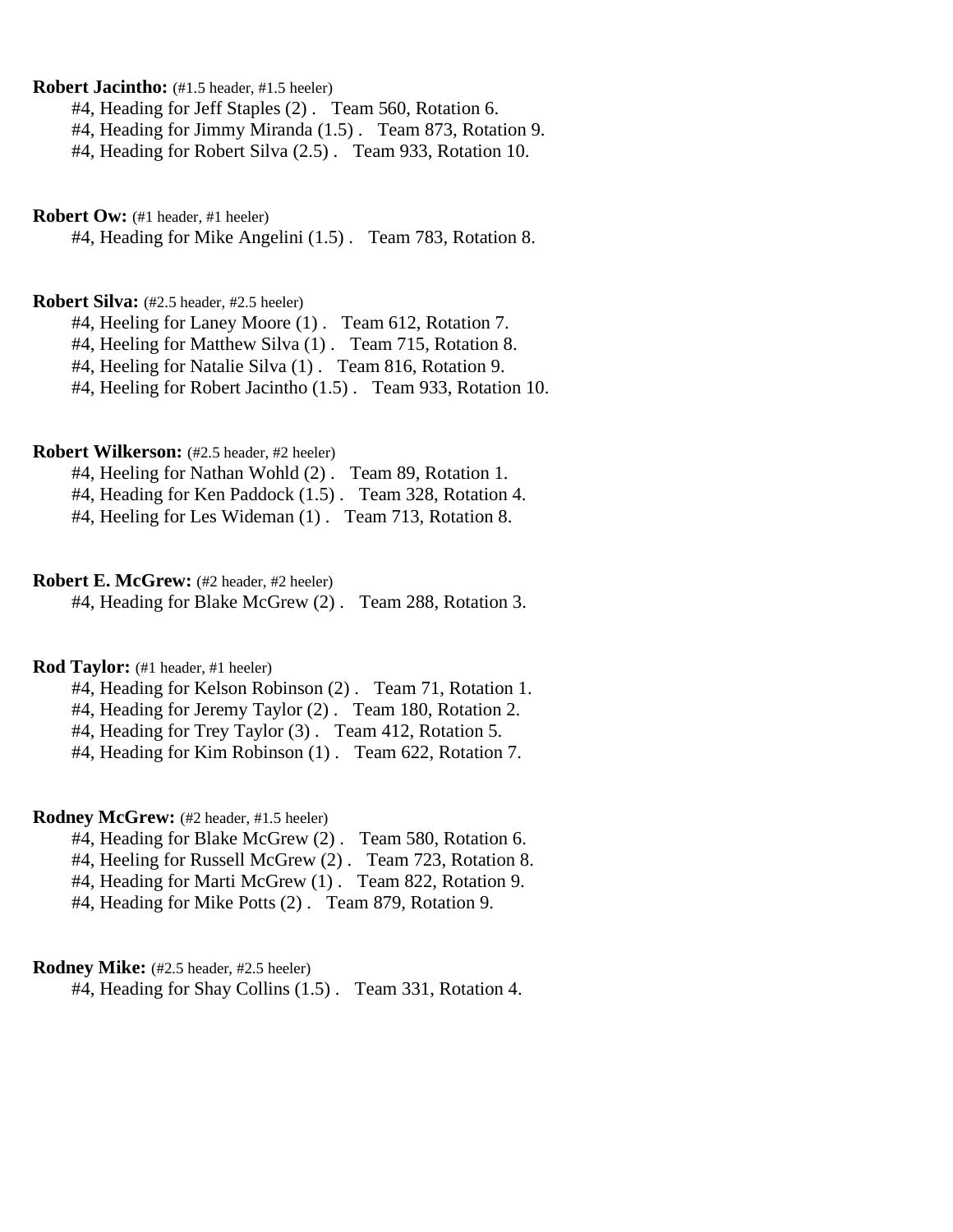### **Roger Chancellor:** (#1.5 header, #1.5 heeler)

- #4, Heeling for Cody Mahler (1.5) . Team 60, Rotation 1.
- #4, Heeling for Kenny Say (2) . Team 172, Rotation 2.
- #4, Heeling for Allan Gomes (2.5) . Team 290, Rotation 3.
- #4, Heeling for Norm Kreiss (1) . Team 835, Rotation 9.

#### **Roman Reyes:** (#2 header, #2 heeler)

- #4, Heading for Mark Medin (2) . Team 25, Rotation 1.
- #4, Heading for Kolton Matthews (2) . Team 240, Rotation 3.
- #4, Heeling for Tess Turk (2) . Team 356, Rotation 4.
- #4, Heeling for Chloe Lambert (2) . Team 527, Rotation 6.

#### **Ron Bishop:** (#2.5 header, #2.5 heeler)

- #4, Heeling for TBA TBA (1) . Team 249, Rotation 3.
- #4, Heading for Steve Challender (1.5) . Team 281, Rotation 3.
- #4, Heeling for Cora Nordby (1) . Team 566, Rotation 6.
- #4, Heeling for Hannah Morris (1.5) . Team 688, Rotation 7.
- #4, Heeling for Coral Morris (1.5) . Team 886, Rotation 9.

### **Ron Cropper:** (#1.5 header, #1.5 heeler)

- #4, Heeling for Brodee Tebbs (2.5) . Team 28, Rotation 1.
- #4, Heeling for Brenda Cropper (2) . Team 135, Rotation 2.
- #4, Heeling for Brittney Wanlass (1.5) . Team 242, Rotation 3.
- #4, Heading for Riley Wanlass (2) . Team 359, Rotation 4.

# **Ron Iriart:** (#1.5 header, #1.5 heeler)

- #4, Heeling for Tres Porter (2.5) . Team 110, Rotation 2.
- #4, Heeling for Nannette DeGough (1.5) . Team 284, Rotation 3.
- #4, Heeling for Beau Chaney (1.5) . Team 399, Rotation 4.
- #4, Heeling for Casey Patterson (2.5) . Team 512, Rotation 6.

## **Rory Pierce:** (#2.5 header, #2.5 heeler)

#4, Heeling for Bonnie Andrade (1.5) . Team 941, Rotation 10.

### **Rossin Baldwin:** (#1.5 header, #1.5 heeler)

- #4, Heeling for Hailey Okamura (2) . Team 85, Rotation 1.
- #4, Heeling for Justin Schuette (2.5) . Team 162, Rotation 2.
- #4, Heeling for Brody Grashuis (2) . Team 280, Rotation 3.
- #4, Heeling for Sam Kofoed (2.5) . Team 452, Rotation 5.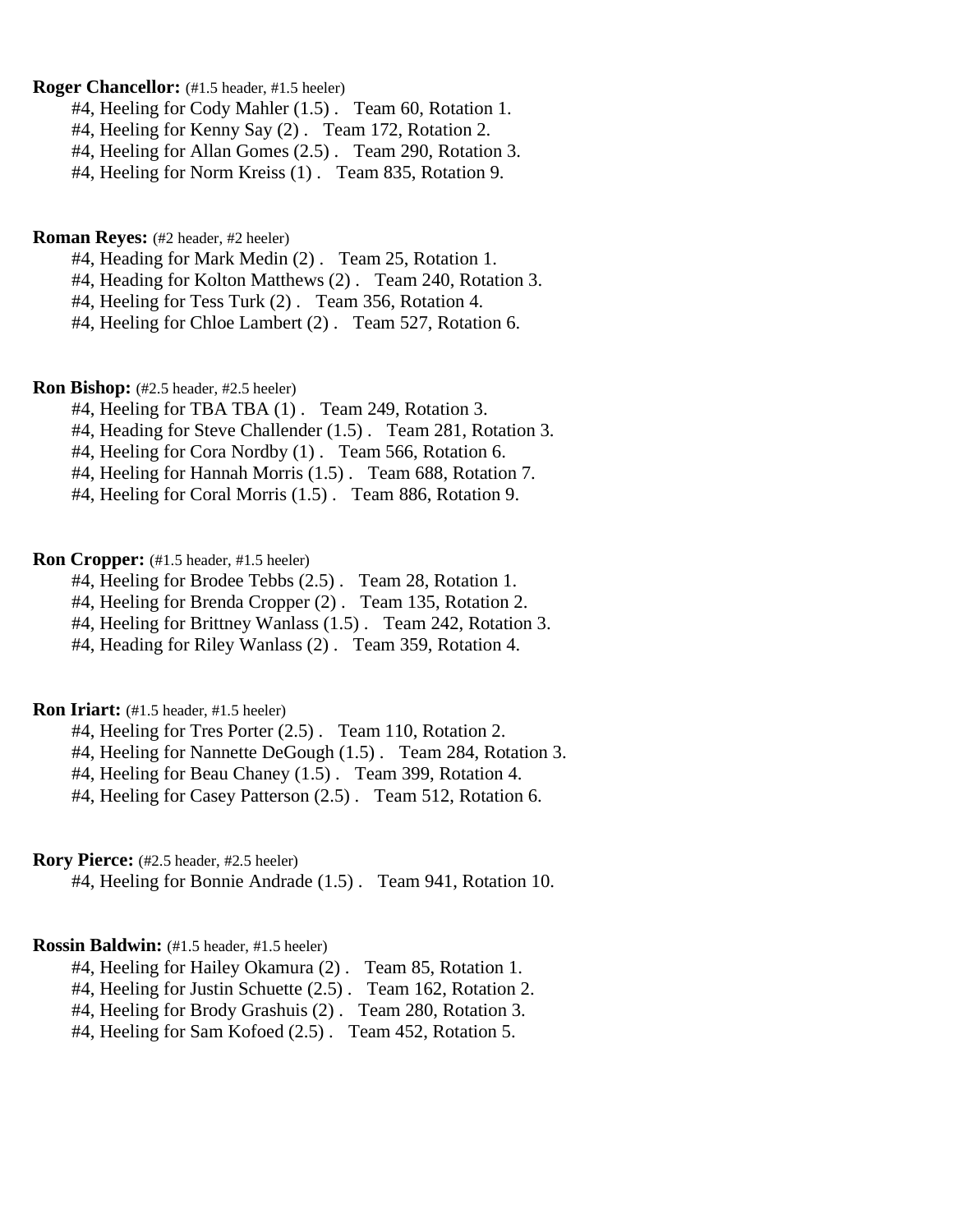# **Royce Brown:** (#1 header, #1 heeler)

- #4, Heeling for Jamie Fontes (2) . Team 546, Rotation 6.
- #4, Heading for Cash Filipponi (1.5) . Team 654, Rotation 7.
- #4, Heading for Trey White (2.5) . Team 756, Rotation 8.
- #4, Heading for Cliff Garrison (3) . Team 860, Rotation 9.

#### **Russell McGrew:** (#2 header, #2 heeler)

- #4, Heading for Marti McGrew (1) . Team 617, Rotation 7.
- #4, Heading for Rodney McGrew (1.5) . Team 723, Rotation 8.
- #4, Heading for Blake McGrew (2) . Team 845, Rotation 9.
- #4, Heading for Mike Potts (2) . Team 937, Rotation 10.

#### **Ryan Maxwell:** (#1.5 header, #1.5 heeler)

- #4, Heeling for Herman Delgadillo (2.5) . Team 88, Rotation 1.
- #4, Heeling for Lee Moyle (2) . Team 556, Rotation 6.
- #4, Heeling for AJ Moreno (1) . Team 679, Rotation 7.

#### **Ryan Williams:** (#3 header, #3 heeler)

#4, Heeling for Dennis Baca (1) . Team 319, Rotation 4.

# **Ryder Winn:** (#2.5 header, #2 heeler)

- #4, Heeling for Brenda Cropper (2) . Team 247, Rotation 3.
- #4, Heeling for Shelly Winn (2) . Team 361, Rotation 4.
- #4, Heeling for Amee Roundy (2) . Team 418, Rotation 5.
- #4, Heeling for Riley Robinson (2) . Team 674, Rotation 7.

### **Rydin Joseph:** (#1 header, #1 heeler)

- #4, Heading for Joe Nevis (3) . Team 78, Rotation 1.
- #4, Heading for Bronc Rowland (2.5) . Team 269, Rotation 3.
- #4, Heading for Chaz Rita (3) . Team 468, Rotation 5.
- #4, Heading for Shawn Aguiar (3) . Team 677, Rotation 7.

## **Rylee George:** (#3 header, #2 heeler)

- #4, Heeling for Riley Currin (1.5) . Team 141, Rotation 2.
- #4, Heeling for Kendall Patterson (2) . Team 257, Rotation 3.
- #4, Heeling for Rayna Currin (1) . Team 478, Rotation 5.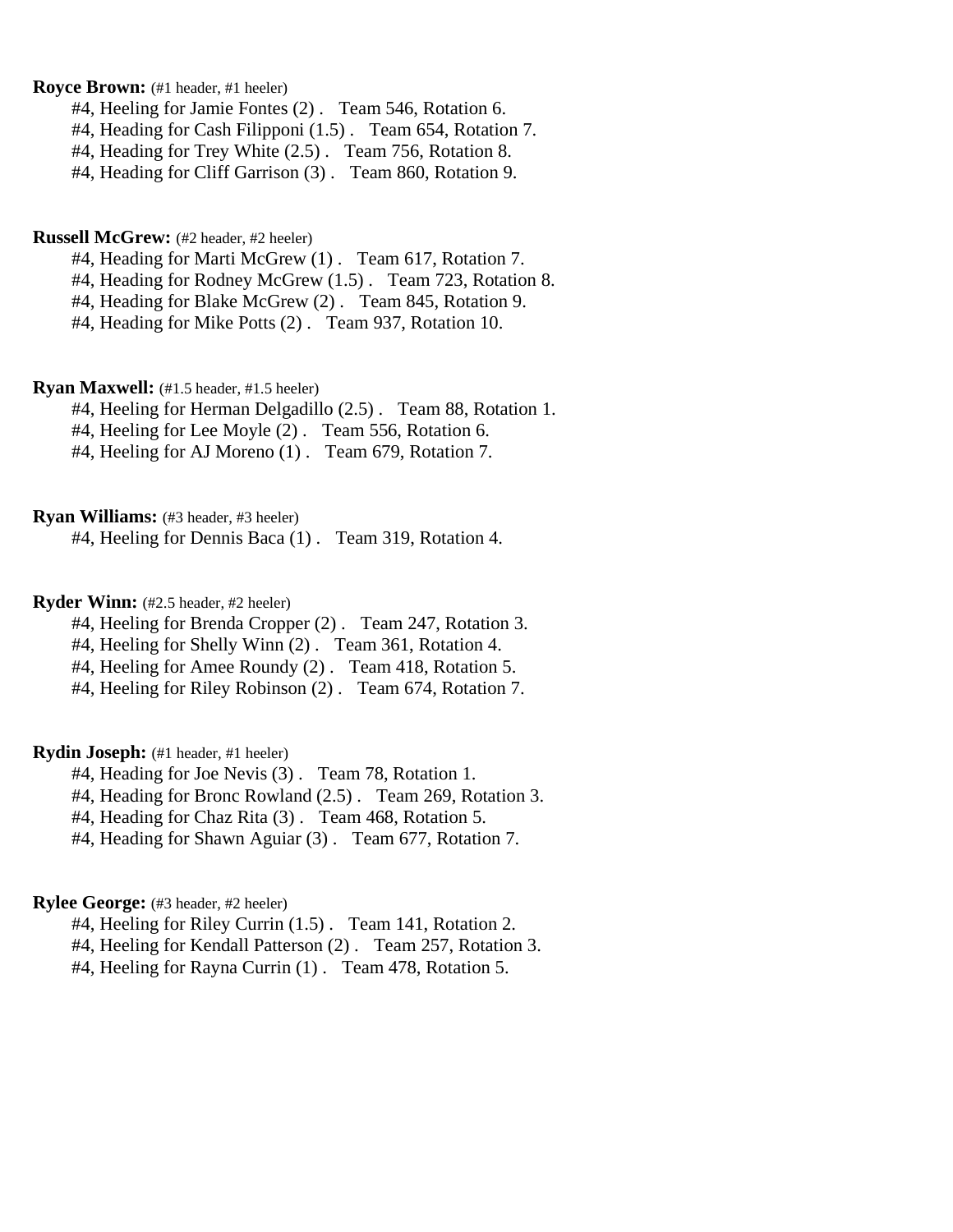## **Sadie Fitzgerald:**  $(#1.5 \text{ header}, #1.5 \text{ header})$

#4, Heeling for Jeremy Taylor (2) . Team 58, Rotation 1.

#4, Heading for TBA TBA (1) . Team 181, Rotation 2.

#4, Heeling for Kaycie Ahlstrom (2) . Team 473, Rotation 5.

# Sadie Mullins: (#1 header, #1 heeler)

#4, Heading for Eli Green (2.5) . Team 268, Rotation 3.

#4, Heading for Caleb Cowden (3) . Team 384, Rotation 4.

#4, Heading for Trey White (2.5) . Team 678, Rotation 7.

#### **Sadie Ricks:** (#2 header, #2 heeler)

#4, Heading for John W. Miller (2) . Team 385, Rotation 4.

#4, Heading for Tom Moxley (1.5). Team 664, Rotation 7.

#4, Heading for Mike Ricks (1.5) . Team 763, Rotation 8.

#### **Sage Hiibel:** (#3.5 header, #3 heeler)

#4, Heeling for Kali Ann Amestoy (1) . Team 628, Rotation 7.

#4, Heeling for Dan Coverley (1) . Team 760, Rotation 8.

#4, Heeling for Logan Lancaster (1) . Team 912, Rotation 10.

## **Sam Kofoed:** (#2.5 header, #1.5 heeler)

#4, Heeling for Hailey Okamura (2) . Team 15, Rotation 1.

#4, Heading for Lane Kofoed (1) . Team 120, Rotation 2.

#4, Heeling for Shailee Rutan (1.5) . Team 236, Rotation 3.

#4, Heading for Rossin Baldwin (1.5) . Team 452, Rotation 5.

# **Samantha Gallagher:** (#2 header, #2 heeler)

#4, Heading for Lawrence Hall (2) . Team 114, Rotation 2.

#4, Heading for Butch Wampler (2) . Team 227, Rotation 3.

#4, Heading for Ken Hasenbank (1.5) . Team 342, Rotation 4.

#4, Heading for Mark Medin (2) . Team 454, Rotation 5.

### **Samuel A. Richie:** (#1 header, #1 heeler)

#4, Heading for Joey McKnight (2.5) . Team 402, Rotation 5.

#4, Heading for Jolie Thurston (1) . Team 517, Rotation 6.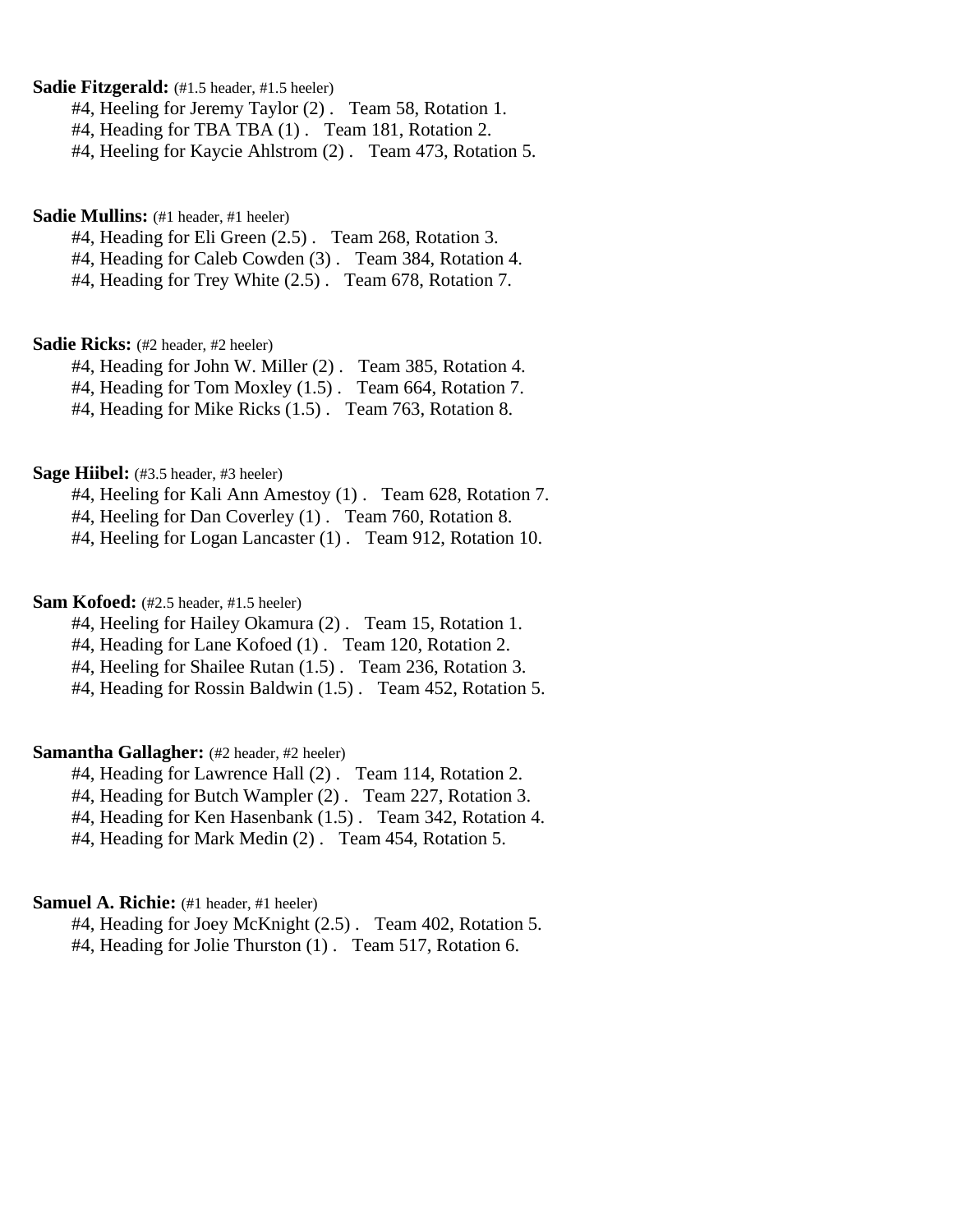**Sarah Moore:** (#1 header, #1 heeler)

#4, Heeling for Claye Ayres (1.5) . Team 636, Rotation 7.

#4, Heeling for Brandon Ayres (2.5) . Team 736, Rotation 8.

#4, Heeling for Allen Teskey (1.5) . Team 840, Rotation 9.

#4, Heeling for Natalie Silva (1) . Team 939, Rotation 10.

**Sarah Simons:** (#1 header, #1 heeler)

#4, Heading for Danny Cardoza (2.5) . Team 22, Rotation 1.

#4, Heading for Dan Sr Williams (3) . Team 448, Rotation 5.

#4, Heading for Buck Cardoza (3) . Team 680, Rotation 7.

#4, Heading for Justin Weber (2.5) . Team 920, Rotation 10.

**Saul Lopez:** (#1 header, #1 heeler)

#4, Heeling for Rigo Estrella (2.5) . Team 397, Rotation 4.

#4, Heeling for Narciso Jr Estrada (1) . Team 508, Rotation 6.

#### **Savanna Ayres:** (#1 header, #1 heeler)

#4, Heading for Trevor Ayres (3) . Team 3, Rotation 1.

#4, Heading for Mark Medin (2) . Team 130, Rotation 2.

#4, Heading for Jeremy Garner (3) . Team 246, Rotation 3.

**Scott Blake:** (#1 header, #1 heeler)

#4, Heading for Chloe Bentley (1) . Team 360, Rotation 4.

#4, Heading for Kasy Baker (1.5) . Team 529, Rotation 6.

# **Seth Hoyt:** (#1 header, #1 heeler)

#4, Heeling for Jim Hughes (1) . Team 597, Rotation 6. #4, Heeling for Les Wideman (1) . Team 814, Rotation 9.

#### Seth Sanders: (#2 header, #2 heeler)

#4, Heading for Kolton Matthews (2) . Team 17, Rotation 1.

#4, Heeling for Larry McGrady (2) . Team 123, Rotation 2.

#4, Heeling for Dave Silva (2) . Team 239, Rotation 3.

#4, Heeling for Kristen Ceglia (2) . Team 866, Rotation 9.

#### **Shailee Rutan:** (#1.5 header, #1.5 heeler)

#4, Heading for Sam Kofoed (1.5) . Team 236, Rotation 3.

#4, Heading for Benjiman Eells (2.5) . Team 352, Rotation 4.

#4, Heading for Joel Maxwell (2.5) . Team 463, Rotation 5.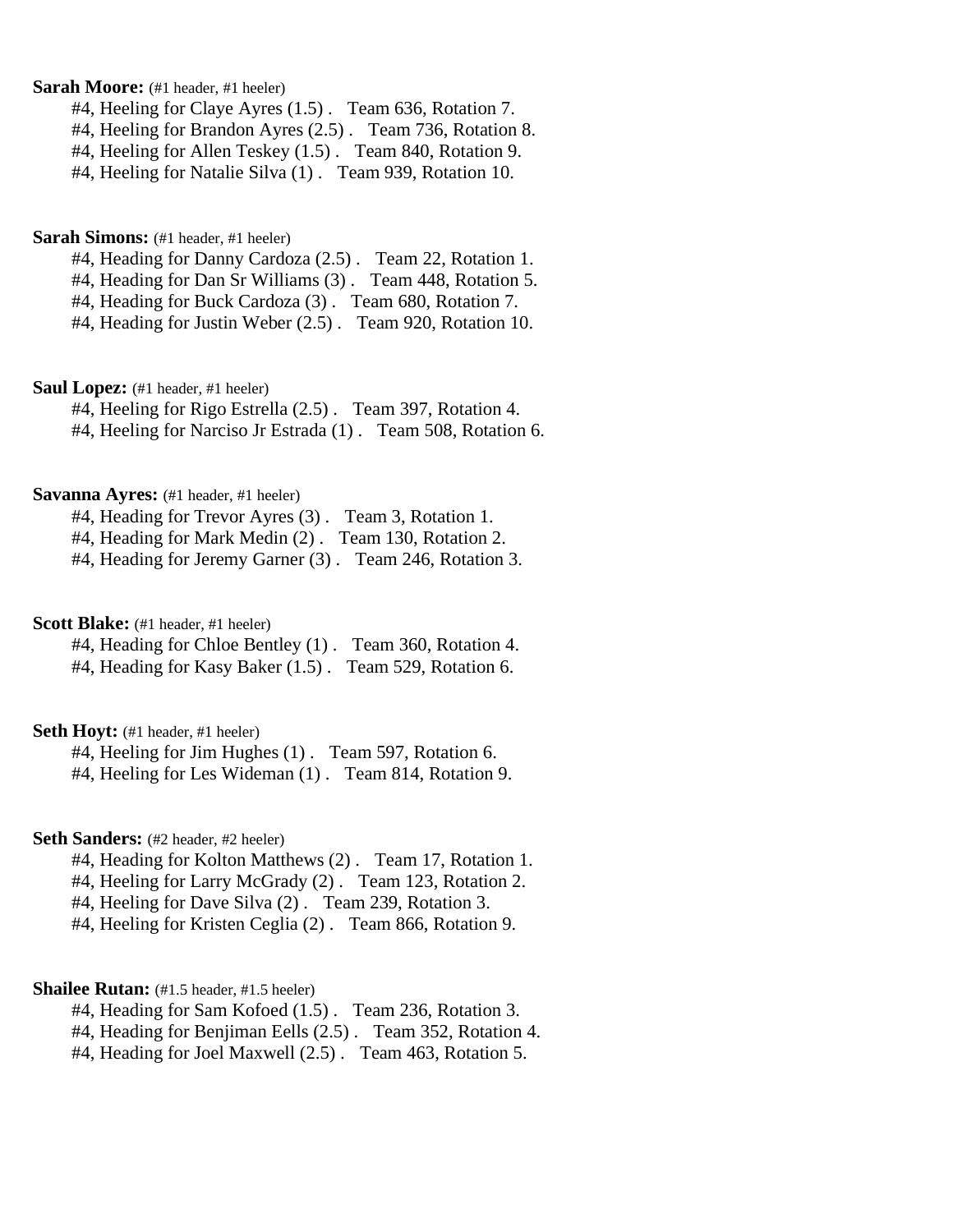**Shane Pyne:** (#1.5 header, #1.5 heeler)

#4, Heading for Larry Allen (1.5) . Team 42, Rotation 1.

#4, Heading for Brooks Pyne (1) . Team 152, Rotation 2.

#4, Heading for TBA TBA (1) . Team 298, Rotation 3.

#4, Heading for Chad Reber (2) . Team 895, Rotation 9.

**Shantel Joling:** (#1 header, #1 heeler)

#4, Heading for Trevor Ayres (3) . Team 83, Rotation 1.

#4, Heading for Chaney Tidwell (2) . Team 198, Rotation 2.

#4, Heading for Kenny Joling (1) . Team 400, Rotation 4.

**Shawn Aguiar:** (#3 header, #3 heeler)

#4, Heeling for Branstan Joseph (1) . Team 571, Rotation 6.

#4, Heeling for Rydin Joseph (1) . Team 677, Rotation 7.

#4, Heeling for Nahea Aguiar (1) . Team 827, Rotation 9.

#4, Heeling for Blayne DeMattos (1) . Team 926, Rotation 10.

**Shay Collins:** (#1.5 header, #1.5 heeler)

#4, Heeling for Rodney Mike (2.5) . Team 331, Rotation 4.

**Shelby Beattie:** (#1 header, #1 heeler)

#4, Heeling for Tyler Moore (2) . Team 40, Rotation 1.

#4, Heeling for Claye Ayres (1.5) . Team 494, Rotation 5.

#4, Heeling for Nathan Robbins (2) . Team 603, Rotation 7.

#4, Heeling for Mike Jardine (3) . Team 737, Rotation 8.

**Shelby Stone:** (#1.5 header, #1.5 heeler)

#4, Heading for Gavin Wheatley (2) . Team 602, Rotation 7.

#4, Heading for Buck Baca (2.5) . Team 698, Rotation 7.

#4, Heading for Aaron Bean (2.5) . Team 844, Rotation 9.

#4, Heading for Blake VanStavern (2.5) . Team 938, Rotation 10.

## **Shelly Winn:** (#2 header, #1.5 heeler)

#4, Heading for Bailey Kretschmer (2) . Team 245, Rotation 3.

#4, Heading for Ryder Winn (2) . Team 361, Rotation 4.

#4, Heading for McKay Taylor (2) . Team 419, Rotation 5.

#4, Heading for Trey Roundy (2) . Team 471, Rotation 5.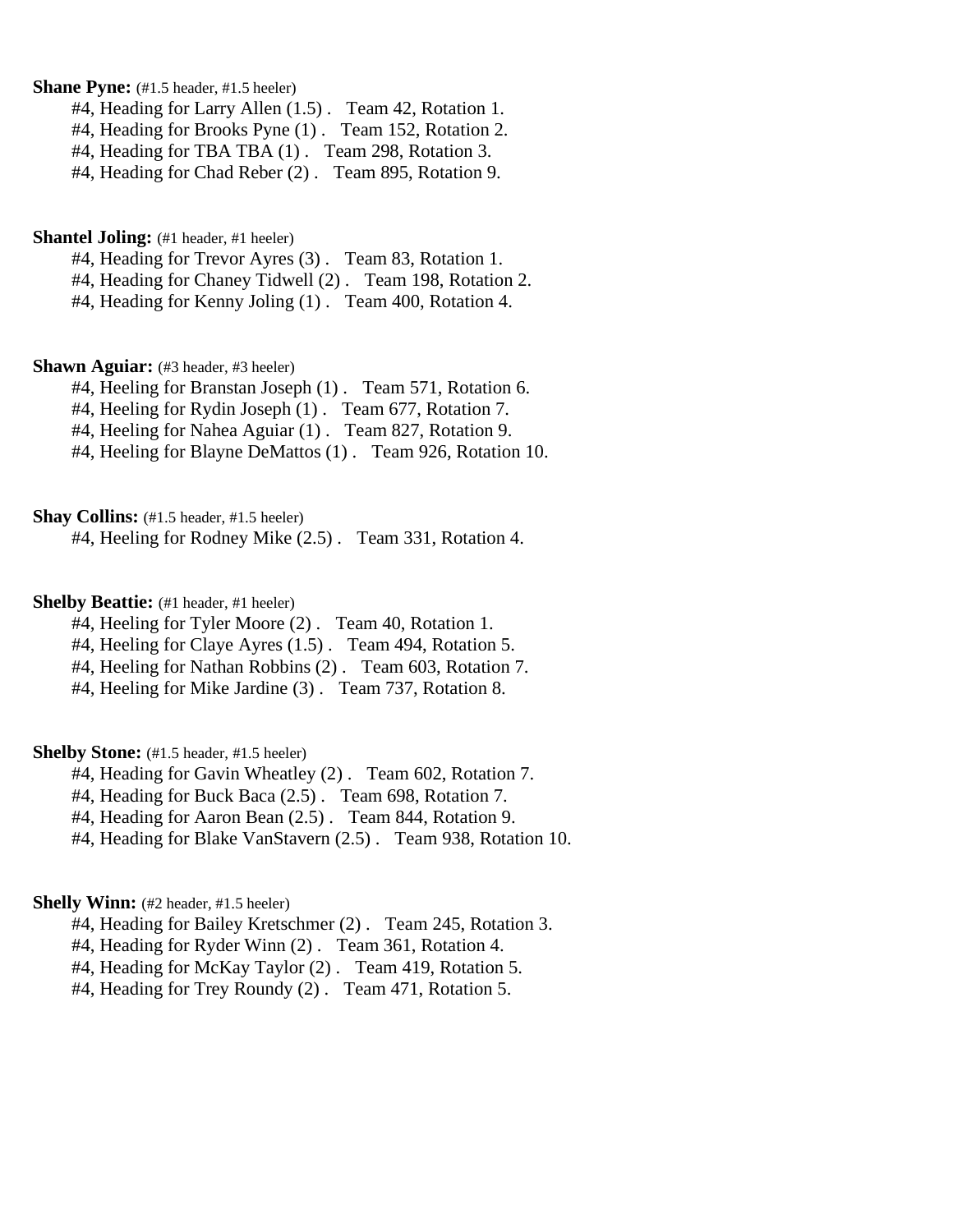**Shyann Wilson:** (#1.5 header, #1.5 heeler)

#4, Heading for Benjiman Eells (2.5) . Team 205, Rotation 3.

#4, Heading for Tim L. Wilson (2) . Team 312, Rotation 4.

#### **Sloan McFarlane:** (#2 header, #2 heeler)

#4, Heading for Kreece Powell (2) . Team 97, Rotation 1.

#4, Heading for Mason McDaniel (2) . Team 753, Rotation 8.

# **Sofie Ten Broek:** (#1.5 header, #1.5 heeler)

#4, Heeling for Herman Delgadillo (2.5) . Team 395, Rotation 4.

#4, Heeling for Dave Silva (2) . Team 630, Rotation 7.

#4, Heeling for Nora Jean Oflaherty (1) . Team 784, Rotation 8.

#4, Heeling for Joshua Peeso (1) . Team 885, Rotation 9.

# **Sophia Fowler:** (#2 header, #2 heeler)

#4, Heeling for Brandy Joseph (2) . Team 37, Rotation 1.

#4, Heeling for Britt Jo Faborito (2) . Team 305, Rotation 4.

#4, Heeling for Jack M Rasmason (2) . Team 499, Rotation 5.

#4, Heeling for Leslie Davenport (2) . Team 594, Rotation 6.

# **Spencer Holt:** (#1.5 header, #1.5 heeler)

#4, Heeling for Joseph Semder (1.5) . Team 149, Rotation 2.

#4, Heading for Garrett Larsen (2.5) . Team 589, Rotation 6.

#4, Heading for Chad Reber (2) . Team 696, Rotation 7.

#4, Heading for Kohl Bowler (2.5) . Team 896, Rotation 9.

# **Steve Challender:** (#1.5 header, #1.5 heeler)

#4, Heeling for Ron Bishop (2.5) . Team 281, Rotation 3.

#4, Heeling for Hannah Morris (1.5) . Team 587, Rotation 6.

#4, Heeling for John H Morris (2.5) . Team 705, Rotation 8.

#4, Heeling for Dan Santos (2) . Team 803, Rotation 9.

# Steve Gibson: (#2 header, #2 heeler)

#4, Heading for Weston Lerwill (2) . Team 578, Rotation 6.

#4, Heading for Lucas Teskey (1.5) . Team 657, Rotation 7.

#4, Heading for Rick Dirk (1.5) . Team 782, Rotation 8.

#4, Heading for Steve Rockwood (2) . Team 883, Rotation 9.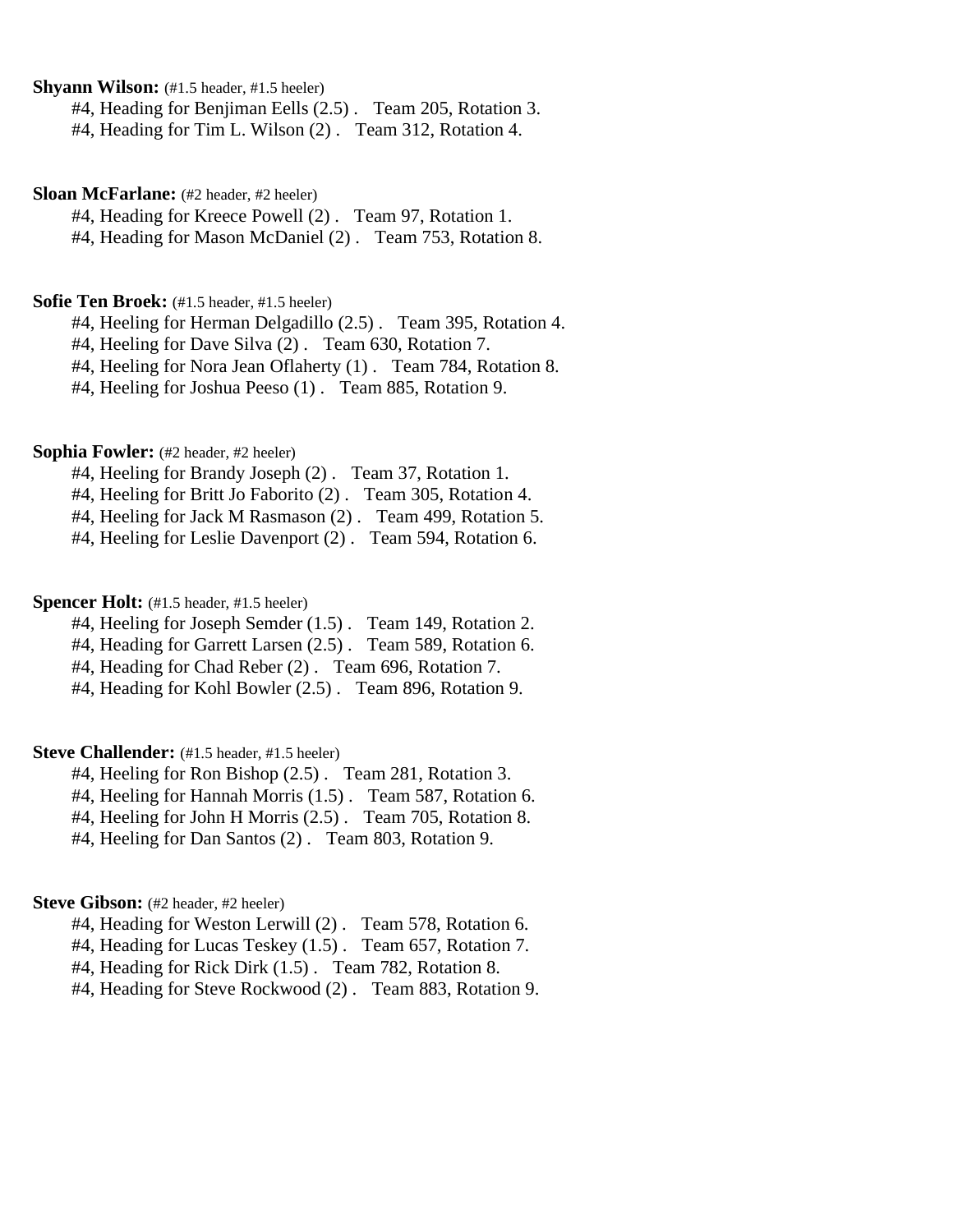**Steve Hoffman:** (#3 header, #2 heeler)

#4, Heading for Blaize Hoffman (1) . Team 652, Rotation 7.

#### **Steve Reeves:** (#2 header, #2 heeler)

#4, Heading for Allen Hagens (1.5) . Team 44, Rotation 1.

#4, Heeling for Les Wideman (1) . Team 629, Rotation 7.

#4, Heeling for Anthony Leard (1.5) . Team 788, Rotation 8.

#4, Heeling for Butch Pope (1.5) . Team 877, Rotation 9.

#### **Steve Rockwood:** (#2 header, #2 heeler)

#4, Heeling for Rick Dirk (1.5) . Team 575, Rotation 6.

#4, Heeling for Laney Moore (1) . Team 692, Rotation 7.

#4, Heeling for Tyler Moore (2) . Team 769, Rotation 8.

#4, Heeling for Steve Gibson (2) . Team 883, Rotation 9.

#### **Stix Lee:** (#1.5 header, #1.5 heeler)

#4, Heading for Eli Lancaster (2) . Team 108, Rotation 2.

#4, Heading for Ty Marriott (2.5) . Team 226, Rotation 3.

#4, Heeling for Lance Johnson (2.5) . Team 341, Rotation 4.

#4, Heeling for Joey McKnight (2.5) . Team 655, Rotation 7.

#### **Suzzanne Fullerton:** (#1.5 header, #1.5 heeler)

#4, Heeling for Kaylei Davis (1) . Team 659, Rotation 7. #4, Heeling for Bonnie Andrade (1.5) . Team 720, Rotation 8.

#### **Tarrin Bowler:** (#2 header, #2 heeler)

#4, Heading for Jake Larsen (2) . Team 68, Rotation 1.

#4, Heading for Bode Bowler (2) . Team 425, Rotation 5.

#4, Heading for Chad Reber (2) . Team 796, Rotation 8.

#4, Heading for Jake Randall (2) . Team 894, Rotation 9.

#### **Taylor Xavier:** (#1.5 header, #1.5 heeler)

#4, Heading for Connor Nighman (2) . Team 115, Rotation 2. #4, Heading for Byran C Smith (2.5) . Team 748, Rotation 8.

### **Teresa Courrier:** (#1 header, #1 heeler)

#4, Heeling for Keston Scott (3) . Team 497, Rotation 5.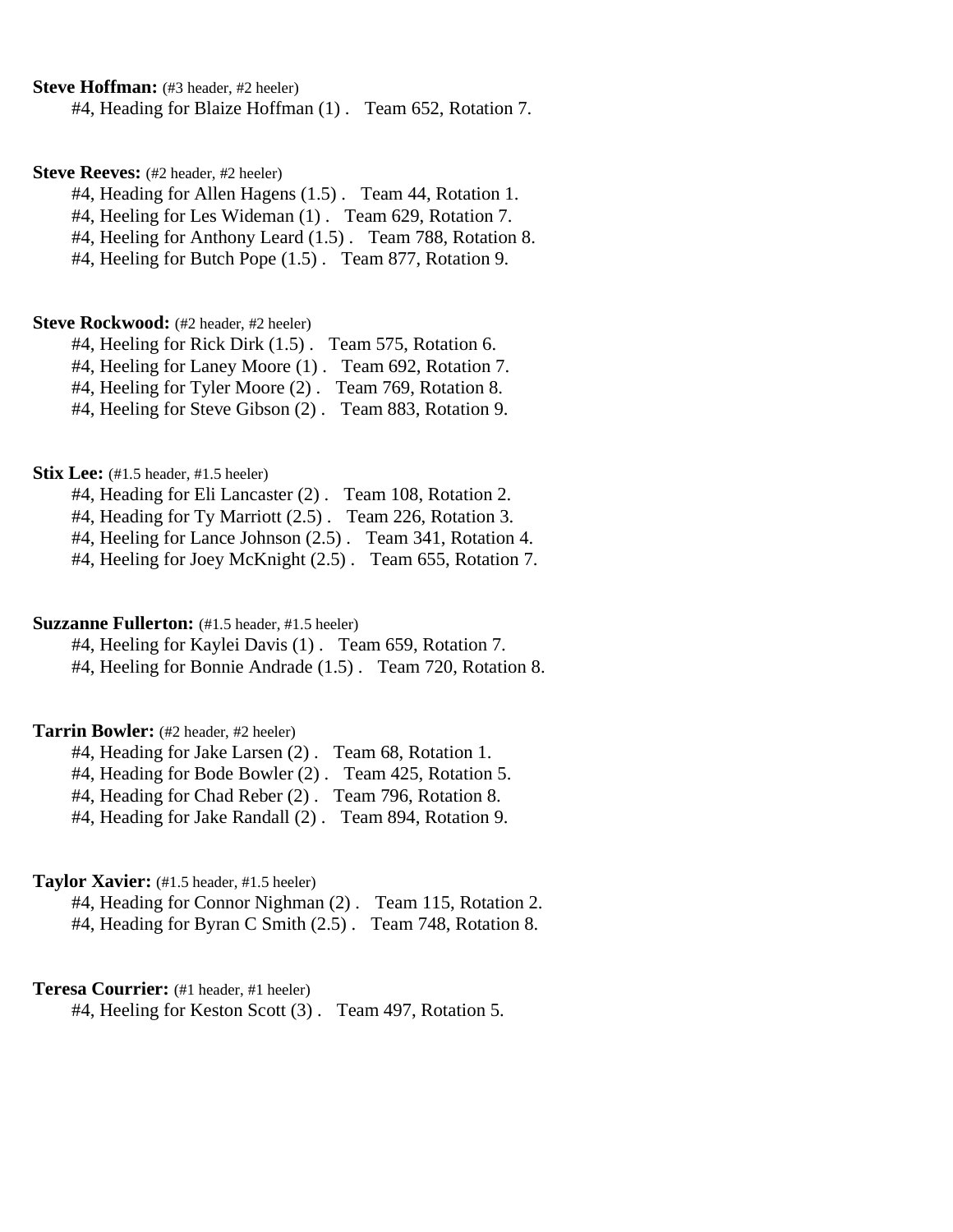# **Terry Holliday:** (#2 header, #2.5 heeler)

- #4, Heeling for Cherisess Paige (1) . Team 561, Rotation 6.
- #4, Heeling for Timothy Wolfbrandt (1) . Team 673, Rotation 7.
- #4, Heeling for Butch Pope (1.5) . Team 752, Rotation 8.
- #4, Heading for Christian Drumheller (2) . Team 839, Rotation 9.

#### **Terynn Archuleta:** (#3.5 header, #2.5 heeler)

- #4, Heeling for Jennifer Darrough (1.5) . Team 23, Rotation 1.
- #4, Heeling for Michelle Curtis (1) . Team 582, Rotation 6.
- #4, Heeling for Erin Archuleta (1.5) . Team 807, Rotation 9.

**Tess Turk:** (#2 header, #2 heeler)

- #4, Heading for Roman Reyes (2) . Team 356, Rotation 4.
- #4, Heading for Chad Sestanovich (1.5) . Team 484, Rotation 5.

# **Theresa Lambert:** (#1.5 header, #1.5 heeler)

#4, Heading for Bill Nunes (2) . Team 693, Rotation 7.

- #4, Heading for Larry F. Miller (1.5) . Team 792, Rotation 8.
- #4, Heading for Dave Tyndall (2) . Team 843, Rotation 9.
- #4, Heading for Renie Knittle (1.5) . Team 891, Rotation 9.

#### **Thomas Steele:** (#3 header, #3 heeler)

#4, Heeling for Mesa Jones (1) . Team 426, Rotation 5.

## **Tiana Gomes:** (#1 header, #1 heeler)

- #4, Heading for Kale Ornellas (3) . Team 136, Rotation 2.
- #4, Heading for Chaz Rita (3) . Team 552, Rotation 6.
- #4, Heading for Peter Rincon (3) . Team 684, Rotation 7.
- #4, Heading for Luis Rincon (2) . Team 812, Rotation 9.

## **Tige Fiedor:** (#1.5 header, #1 heeler)

- #4, Heeling for Tony Martin (3) . Team 73, Rotation 1.
- #4, Heeling for Kim Kent (2) . Team 301, Rotation 4.
- #4, Heeling for Christal Fiedor (1.5) . Team 506, Rotation 6.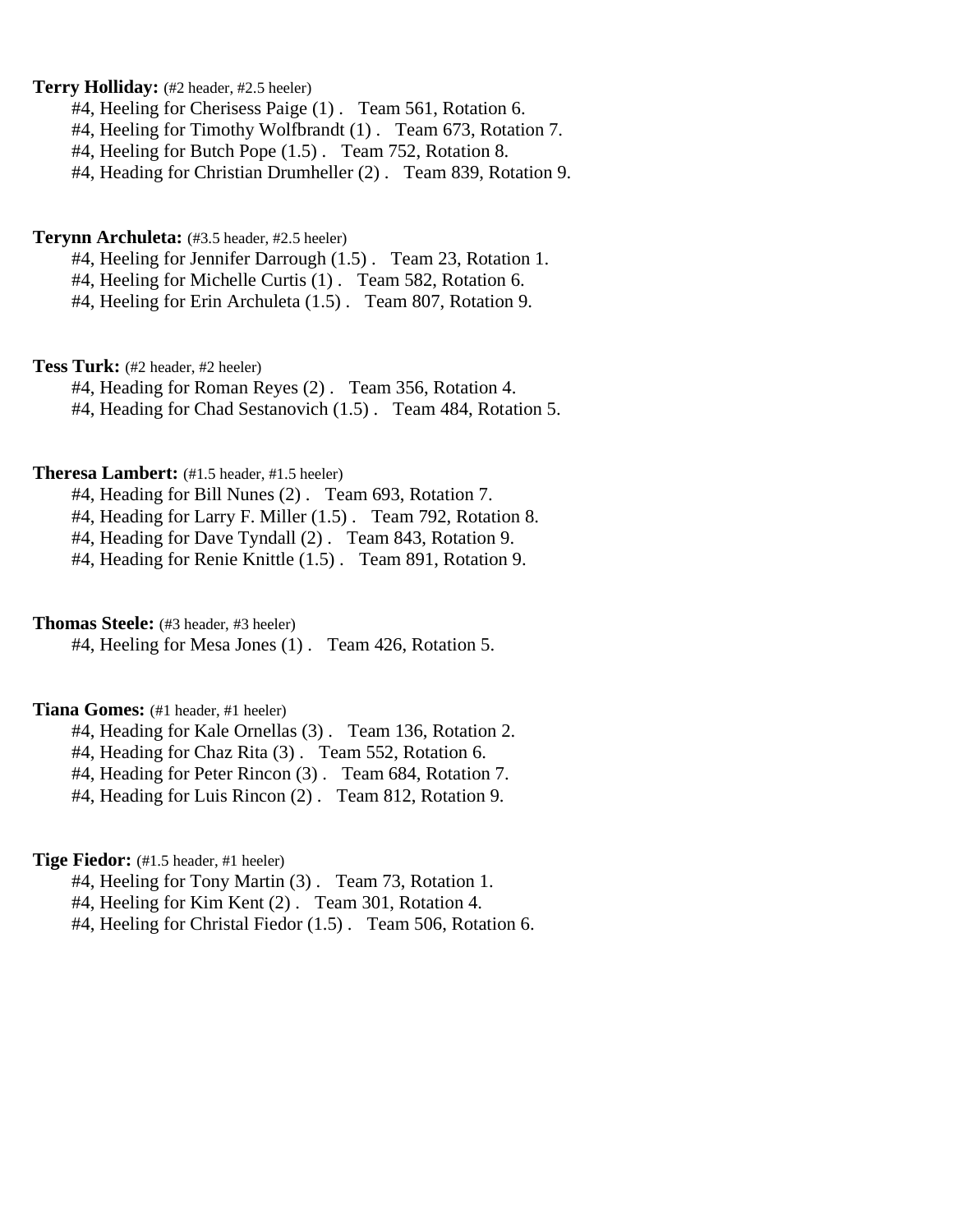# **Tim Gualco:** (#1 header, #1 heeler)

- #4, Heading for Kurt Pesutich (1) . Team 547, Rotation 6.
- #4, Heading for Del Foley (3) . Team 640, Rotation 7.
- #4, Heading for Paul J. Smith (1) . Team 869, Rotation 9.
- #4, Heading for Traves Sellers (1) . Team 940, Rotation 10.

**Tim L. Wilson:** (#2 header, #2 heeler)

- #4, Heeling for Kim Kent (2) . Team 53, Rotation 1.
- #4, Heeling for Debbie Maxwell (2) . Team 166, Rotation 2.
- #4, Heeling for Shyann Wilson (1.5) . Team 312, Rotation 4.

# **Timothy Wolfbrandt:** (#1 header, #1 heeler)

#4, Heading for Terry Holliday (2.5) . Team 673, Rotation 7.

### **Todd Kell:** (#2 header, #2 heeler)

#4, Heading for Joey Sanchez (2) . Team 160, Rotation 2.

#### Tom Moxley: (#1.5 header, #1.5 heeler)

- #4, Heeling for Adena Gonzalez (1.5) . Team 554, Rotation 6.
- #4, Heeling for Sadie Ricks (2) . Team 664, Rotation 7.
- #4, Heeling for Cindy Maddalena (1.5) . Team 762, Rotation 8.
- #4, Heeling for Jack Lewis (1.5) . Team 821, Rotation 9.

#### **Tony Gaither:** (#2 header, #2.5 heeler)

#4, Heeling for Raegan Porter (1) . Team 225, Rotation 3. #4, Heeling for Dustin Gaither (1) . Team 340, Rotation 4.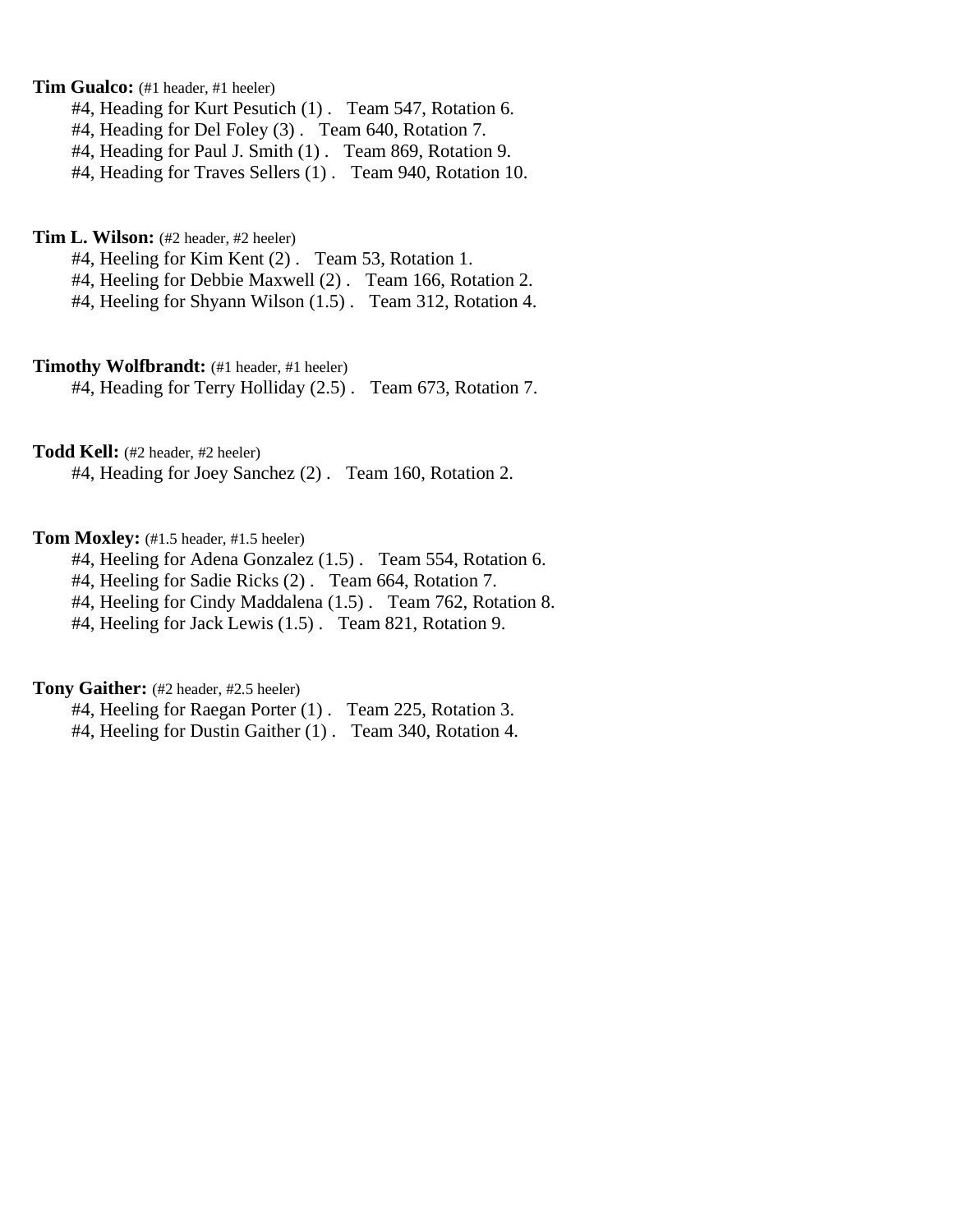**Tony Martin:** (#3 header, #2 heeler)

#4, Heading for Tige Fiedor (1) . Team 73, Rotation 1.

#4, Heading for Jack Hansen (1) . Team 211, Rotation 3.

**Traves Sellers:** (#1 header, #1 heeler)

#4, Heeling for Ed Jr. Sellers (1) . Team 496, Rotation 5. #4, Heeling for Tim Gualco (1) . Team 940, Rotation 10.

# **Travis Bentley:** (#2 header, #2 heeler)

#4, Heading for Colton Suther (2) . Team 127, Rotation 2.

#4, Heading for Kasy Baker (1.5). Team 212, Rotation 3.

#4, Heading for Jake Sr Young (2) . Team 396, Rotation 4.

## **Travis Phillips:** (#3 header, #2.5 heeler)

#4, Heeling for Erin Archuleta (1.5) . Team 579, Rotation 6.

#4, Heeling for Heather Boegle (1.5) . Team 734, Rotation 8.

#4, Heeling for Brandt Hiles (1) . Team 842, Rotation 9.

#### **Travis Pyne:** (#1.5 header, #1.5 heeler)

#4, Heading for Brooks Pyne (1) . Team 338, Rotation 4.

#4, Heading for Larry Allen (1.5) . Team 470, Rotation 5.

## **Travis Robbins:** (#2 header, #2 heeler)

#4, Heading for Brenna Bare (1.5) . Team 214, Rotation 3.

#4, Heading for Weston Lerwill (2) . Team 523, Rotation 6.

#4, Heading for Rick Dirk (1.5) . Team 681, Rotation 7.

#### **Traysyn(Bulla) Waltjen:** (#2.5 header, #2.5 heeler)

- #4, Heeling for Blayne DeMattos (1) . Team 625, Rotation 7.
- #4, Heeling for Kassey Hanoa (1.5) . Team 668, Rotation 7.
- #4, Heading for Peter Andrade (1.5) . Team 802, Rotation 9.
- #4, Heading for Bobby DeMattos (1) . Team 871, Rotation 9.

#### **Trell McFarlane:** (#2 header, #2 heeler)

#4, Heading for Bailey Kretschmer (2) . Team 57, Rotation 1.

#4, Heading for Kreece Powell (2) . Team 304, Rotation 4.

#4, Heading for Mason McDaniel (2) . Team 866.1, Rotation 5.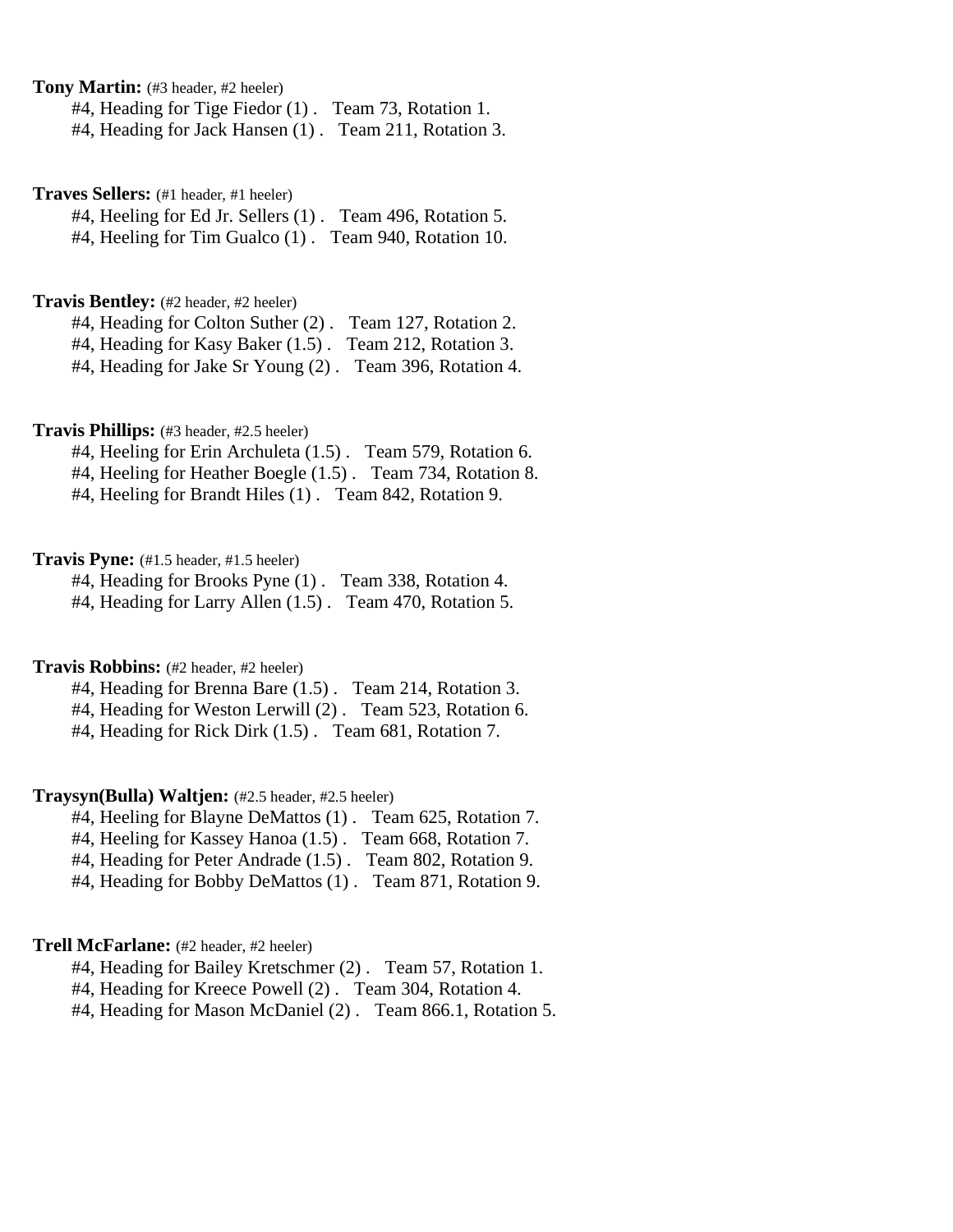**Tres Porter:** (#2.5 header, #1.5 heeler)

- #4, Heading for Ron Iriart (1.5) . Team 110, Rotation 2.
- #4, Heading for Justin Lopez (1) . Team 216, Rotation 3.
- #4, Heading for Dave Carlson (1.5) . Team 381, Rotation 4.

#### **Trevor Alexander:** (#1 header, #1 heeler)

- #4, Heeling for TBA TBA (1) . Team 105, Rotation 2.
- #4, Heading for Karsyn Patterson (1) . Team 165, Rotation 2.
- #4, Heeling for Casey Patterson (2.5) . Team 357, Rotation 4.
- #4, Heading for Dan Sr Williams (3) . Team 466, Rotation 5.

**Trevor Ayres:** (#3 header, #3 heeler)

- #4, Heeling for Savanna Ayres (1) . Team 3, Rotation 1.
- #4, Heeling for Shantel Joling (1) . Team 83, Rotation 1.
- #4, Heeling for Chris Galassini (1) . Team 398, Rotation 4.
- #4, Heeling for Kenny Joling (1). Team 511, Rotation 6.

### **Trevor Burdick:** (#2 header, #1.5 heeler)

- #4, Heading for TBA TBA (1) . Team 241, Rotation 3.
- #4, Heading for Kale Onaka (2) . Team 327, Rotation 4.
- #4, Heading for Kreece Powell (2) . Team 446, Rotation 5.
- #4, Heading for Mason McDaniel (2) . Team 689.1, Rotation 7.

# **Trey Camarillo:** (#2 header, #2 heeler)

- #4, Heeling for Cassie Camarillo (1.5) . Team 336, Rotation 4.
- #4, Heading for Connor Nighman (2) . Team 450, Rotation 5.

#### **Trey Marriott:** (#2.5 header, #2.5 heeler)

#4, Heading for Parker Deal (1) . Team 154, Rotation 2.

## **Trey McFarlane:** (#3 header, #3 heeler)

- #4, Heeling for Parker Deal (1) . Team 387, Rotation 4.
- #4, Heeling for Grady Grubbs (1) . Team 621, Rotation 7.

#### **Trey Roundy:** (#2 header, #2 heeler)

- #4, Heeling for Hayley Tebbs (1.5) . Team 20, Rotation 1.
- #4, Heeling for Amee Roundy (2) . Team 364, Rotation 4.
- #4, Heeling for Shelly Winn (2) . Team 471, Rotation 5.
- #4, Heeling for Riley Robinson (2) . Team 876, Rotation 9.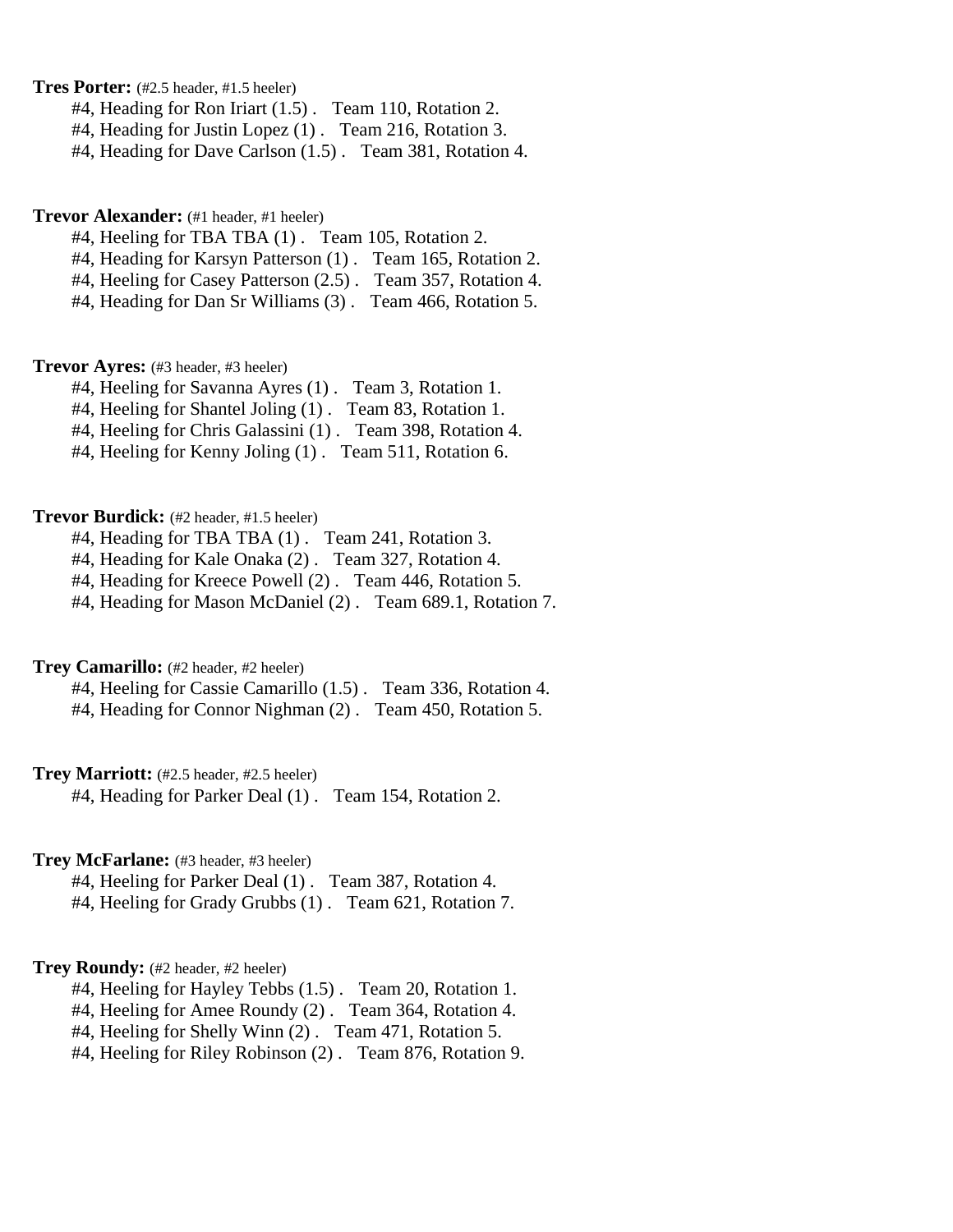**Trey Taylor:** (#3 header, #3 heeler)

#4, Heeling for Rod Taylor (1) . Team 412, Rotation 5.

**Trey White:** (#1.5 header, #2.5 heeler)

#4, Heeling for Sadie Mullins (1) . Team 678, Rotation 7.

#4, Heeling for Royce Brown (1) . Team 756, Rotation 8.

#4, Heeling for Butch Pope (1.5) . Team 806, Rotation 9.

#4, Heeling for Lacey Bullivant (1) . Team 917, Rotation 10.

#### **Triston Benedict:** (#1 header, #1 heeler)

#4, Heeling for Jaycee Ford (1) . Team 4, Rotation 1.

#4, Heeling for Adrienne Wagner (1.5) . Team 103, Rotation 2.

#4, Heeling for Patrick Benedict (2) . Team 329, Rotation 4.

#4, Heeling for John(JT) Myers (2.5) . Team 444, Rotation 5.

# **Truce Truman:** (#2 header, #2 heeler)

#4, Heading for Jake Larsen (2) . Team 297, Rotation 3.

#4, Heading for Jon Platt (2) . Team 600, Rotation 6.

#4, Heading for TBA TBA (1) . Team 695, Rotation 7.

# **Tucker Gomes:** (#2.5 header, #2 heeler)

#4, Heeling for Kalia Medeiros (2) . Team 19, Rotation 1.

#4, Heading for Duane Shimogawa (1.5) . Team 194, Rotation 2.

#4, Heeling for Maverick Miranda (1.5) . Team 300, Rotation 3.

#4, Heeling for Laurie Ann Diego (1.5) . Team 567, Rotation 6.

# **Turk Truman:** (#1 header, #1 heeler)

#4, Heading for Bret Layne (3) . Team 601, Rotation 7.

#4, Heading for Carli Jo Truman (1.5). Team 764, Rotation 8.

# **Ty Marriott:** (#2.5 header, #2.5 heeler)

#4, Heeling for Stix Lee (1.5) . Team 226, Rotation 3.

#4, Heeling for Dennis Lee (1.5) . Team 893, Rotation 9.

# **Ty Rogers:** (#2.5 header, #2 heeler)

#4, Heeling for Brandon Turos (1) . Team 829, Rotation 9.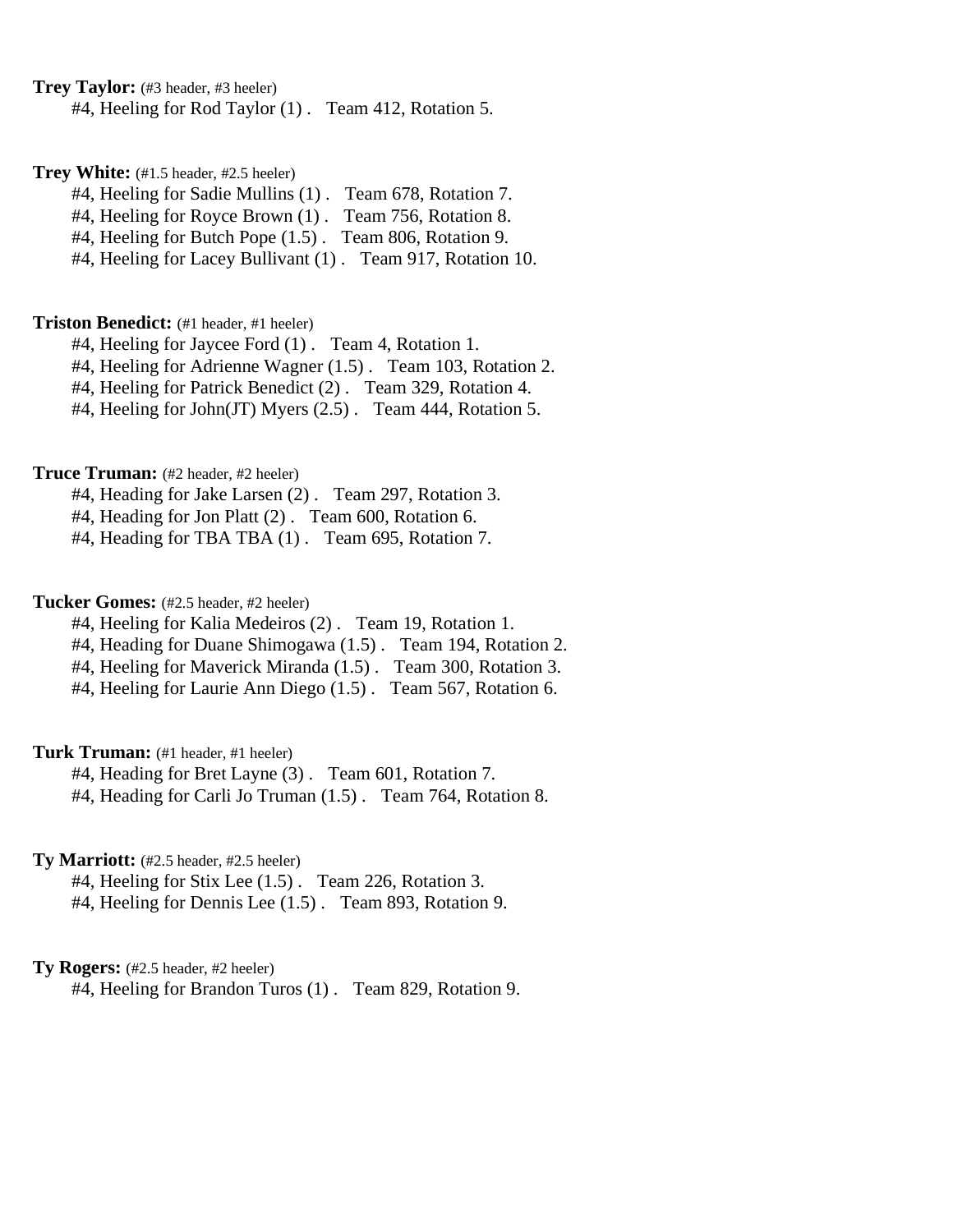## **Tyler Moore:** (#2 header, #2 heeler)

- #4, Heading for Shelby Beattie (1) . Team 40, Rotation 1.
- #4, Heading for Hannah Solesbee (1.5) . Team 148, Rotation 2.
- #4, Heading for Weston Lerwill (2) . Team 308, Rotation 4.
- #4, Heading for Steve Rockwood (2) . Team 769, Rotation 8.

**Tyson Porter:** (#3 header, #2.5 heeler)

- #4, Heeling for Raegan Porter (1) . Team 104, Rotation 2.
- #4, Heeling for Beau Chaney (1.5) . Team 218, Rotation 3.
- #4, Heeling for Rebeccah Haller (1.5) . Team 347, Rotation 4.

**Wade Bertsch:** (#2.5 header, #2.5 heeler)

#4, Heading for Blaize Hoffman (1) . Team 107, Rotation 2.

# **Walker Jones:** (#1.5 header, #1.5 heeler)

- #4, Heeling for Mesa Jones (1) . Team 52, Rotation 1.
- #4, Heading for Chase Stouard (1.5) . Team 163, Rotation 2.
- #4, Heeling for Robbin Rowley (2.5) . Team 279, Rotation 3.
- #4, Heeling for Nawny Jones (2) . Team 852, Rotation 9.

# Warren Enz: (#2.5 header, #2.5 heeler)

- #4, Heeling for Larry King (1.5) . Team 96, Rotation 1.
- #4, Heeling for Lacey Bullivant (1) . Team 209, Rotation 3.
- #4, Heeling for Karen Deller (1.5) . Team 325, Rotation 4.
- #4, Heeling for Alyssa Warnke (1.5) . Team 439, Rotation 5.

# **Wayne Lund:** (#1.5 header, #1.5 heeler)

- #4, Heading for Wyatt Kent (2.5) . Team 222, Rotation 3.
- #4, Heading for Dave Tyndall (2) . Team 699, Rotation 7.
- #4, Heading for Wylie Lund (2.5) . Team 913, Rotation 10.

#### **Wes Teichert:** (#1.5 header, #1.5 heeler)

- #4, Heading for Wyatt Greenwood (1) . Team 59, Rotation 1.
- #4, Heeling for Dan Greenwood (1) . Team 170, Rotation 2.
- #4, Heeling for Denise VonTour (2.5) . Team 453, Rotation 5.
- #4, Heeling for Adena Gonzalez (1.5) . Team 717, Rotation 8.